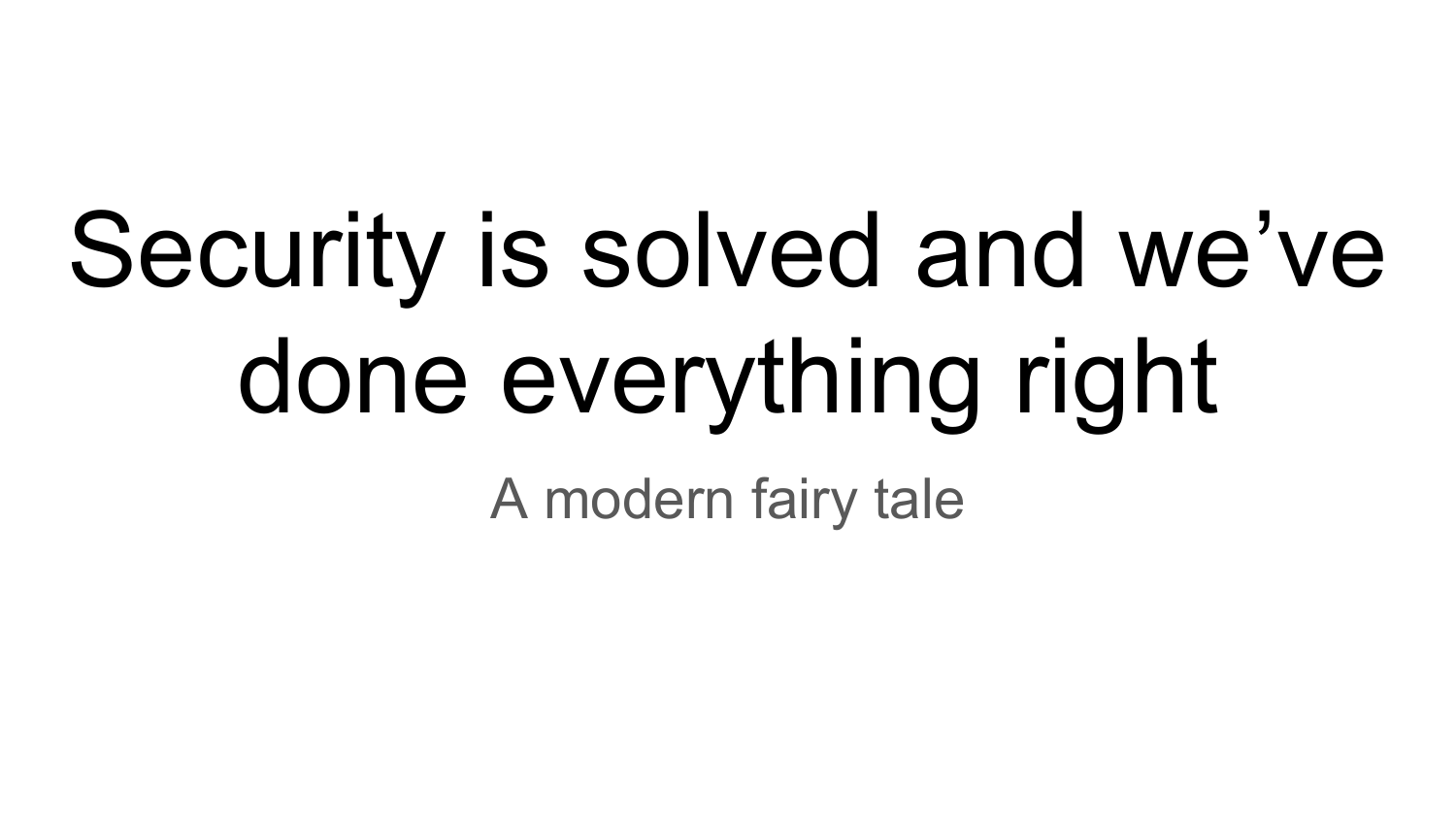#### Intro

- Various OSS SW & HW
- Kismet wireless sniffer
- Previously worked on

enterprise Wi-Fi systems

and designing secure

Android devices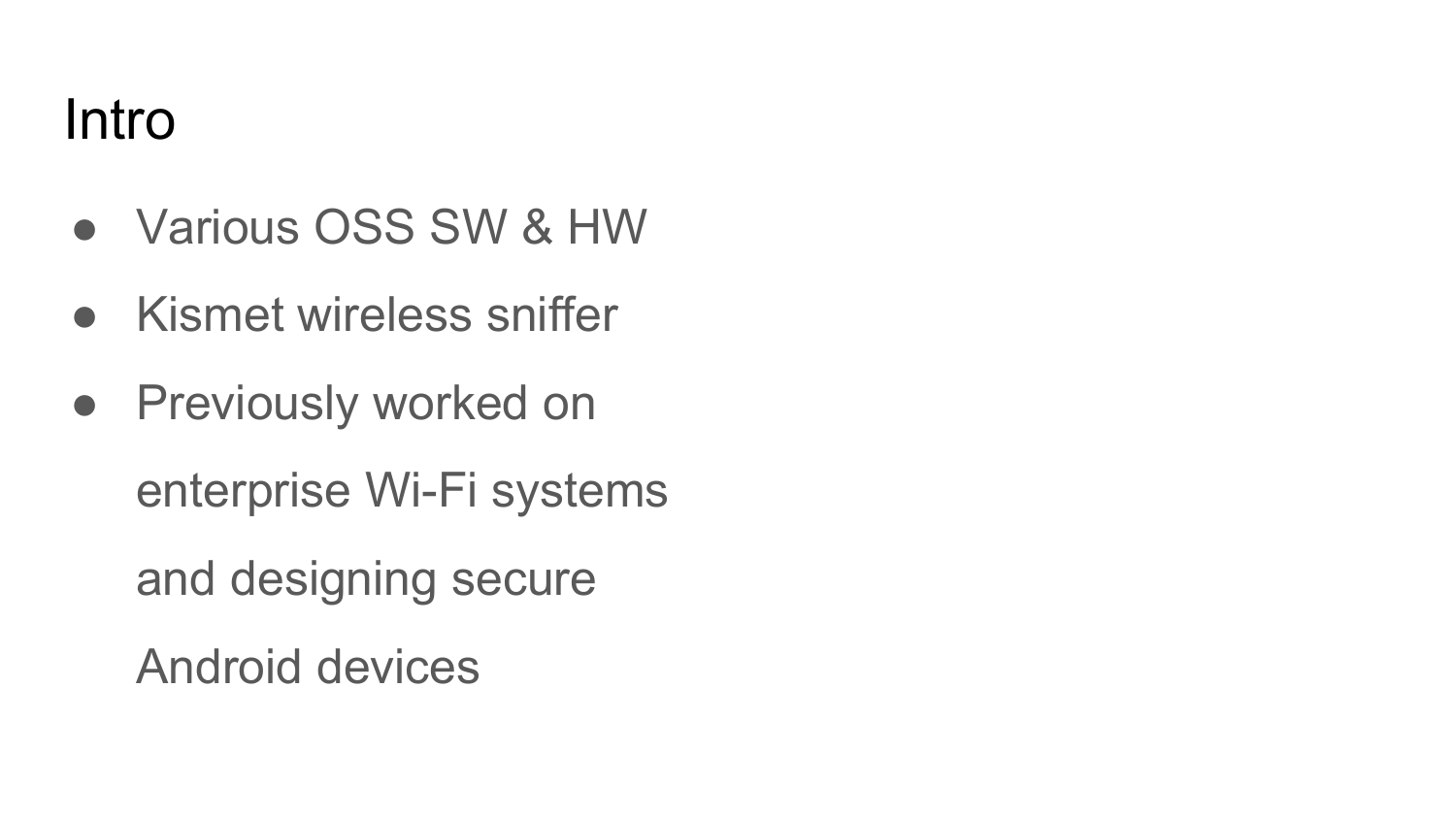#### We've been here before

- If you've been to Sharkfest before you may have heard me rant a bit on security
- Here we are again
- Did we learn any lessons since last year?
- Hint: If there's a question in the headline, the answer is "no."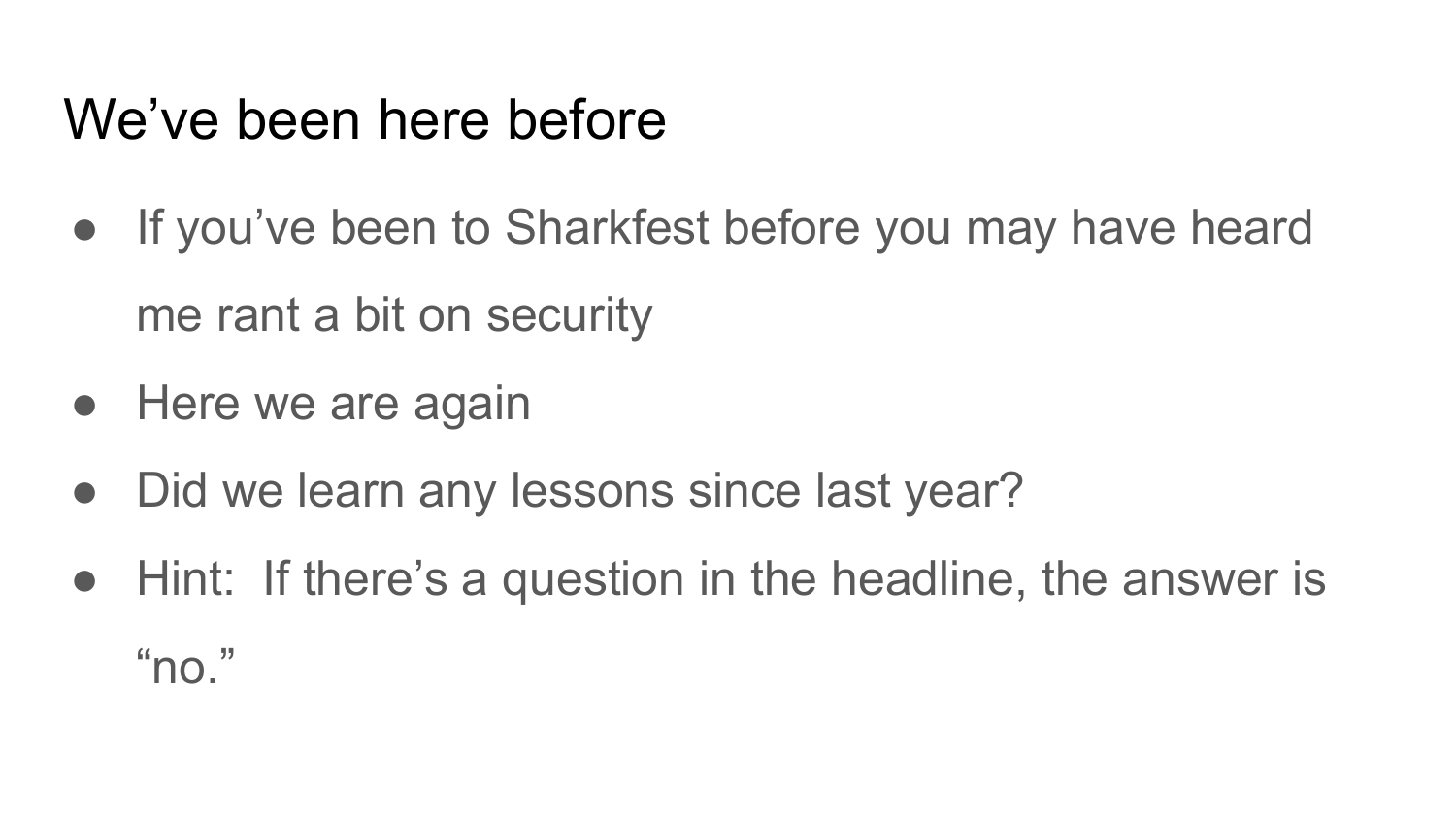### This matters for *everyone*

- Your attack surface now isn't what it was a decade ago
- Attackers today aren't who they were a decade ago
- Your data may not even be where you think it is
- The vulnerable areas and people of your organization may not be what you expect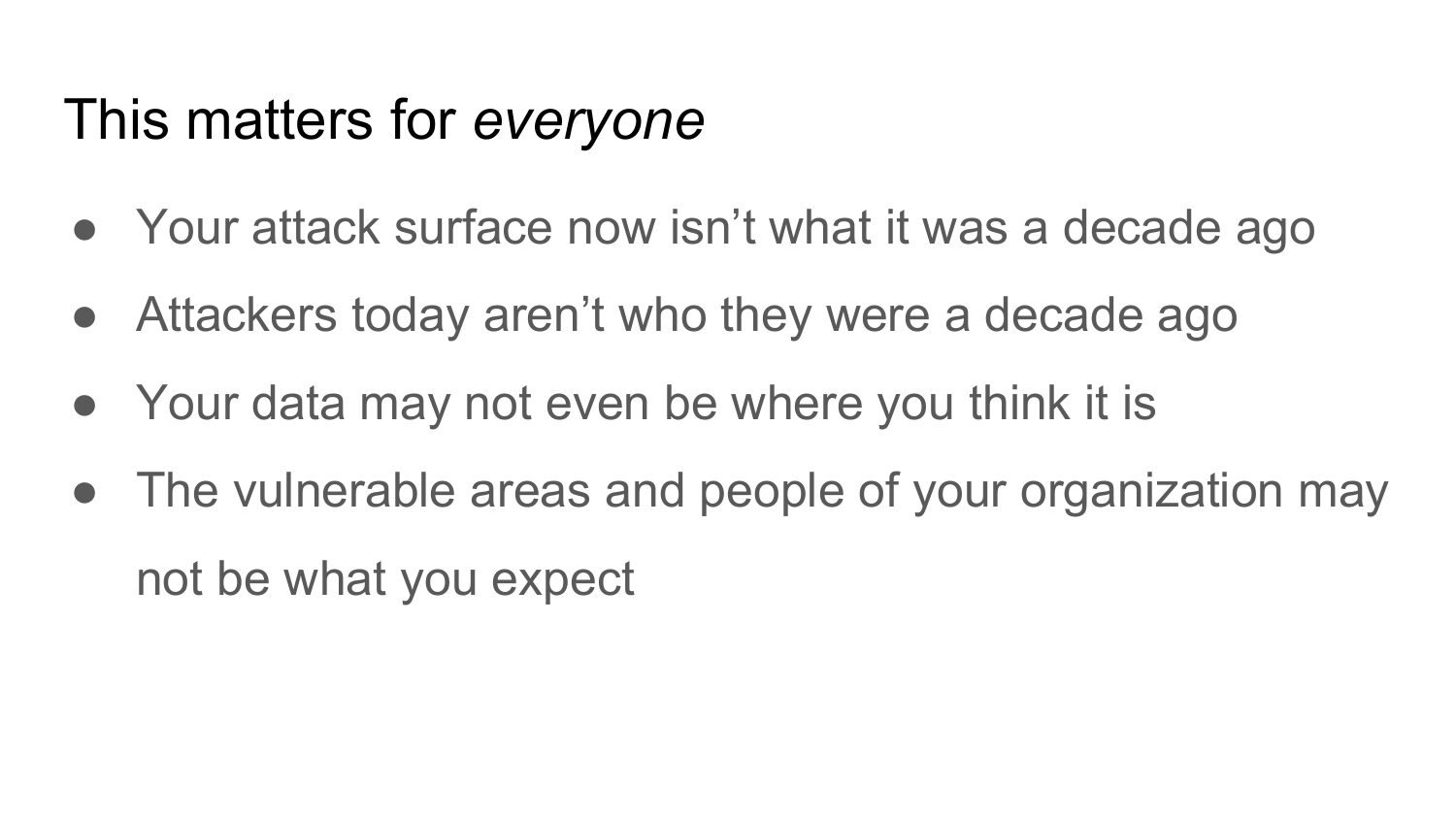#### Old attackers

- Deface web pages
- **DDoS** services to prove a point
- A little light credit card theft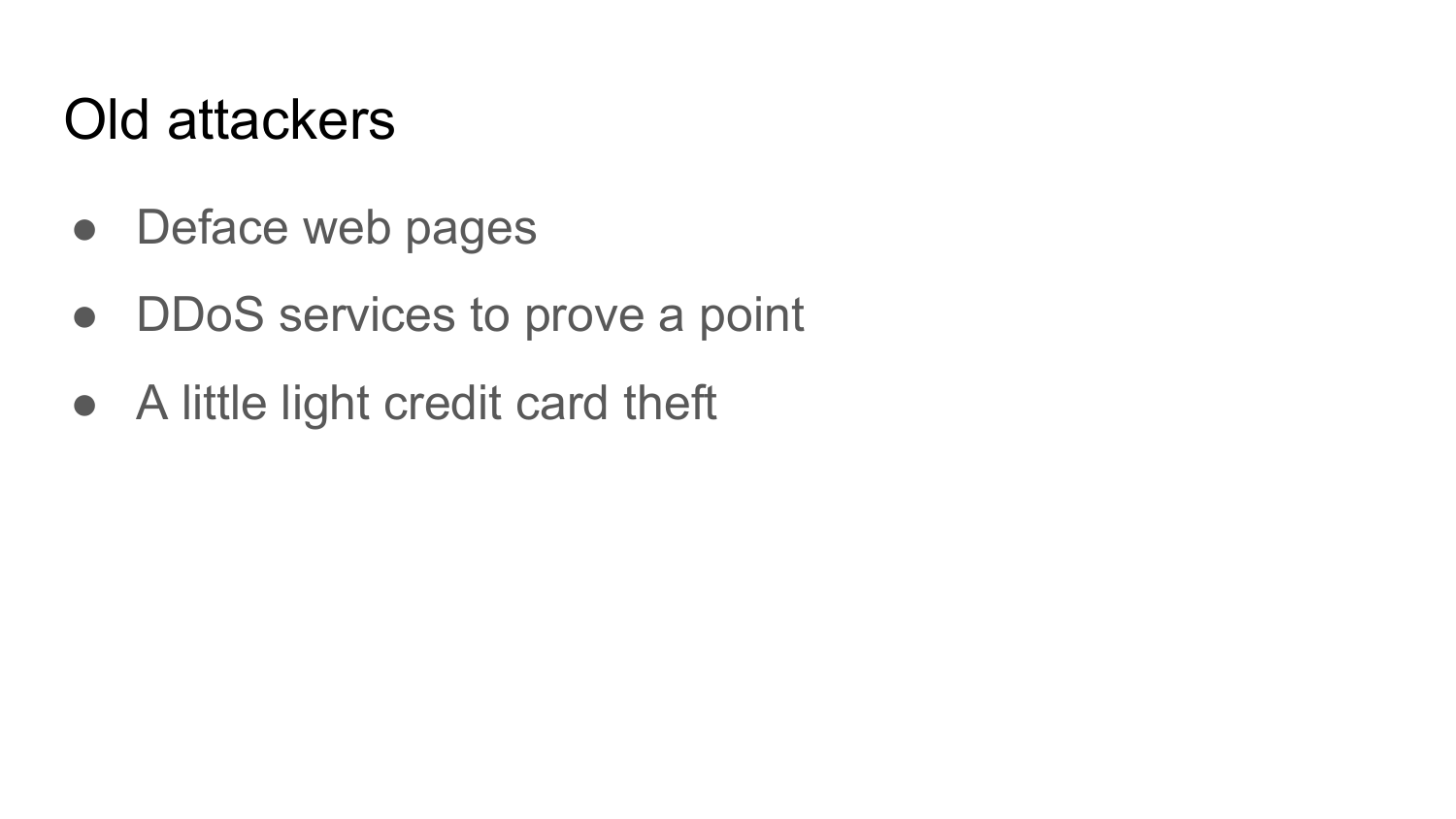## Kiddies

- From the beginning of computing through the late 2000s, exploits / bugs were often freely published
- No monetary value
- Update cycles were slow
- Seen as normal bugs
- "Script kiddies" would hack systems using public bugs w/out knowing how they worked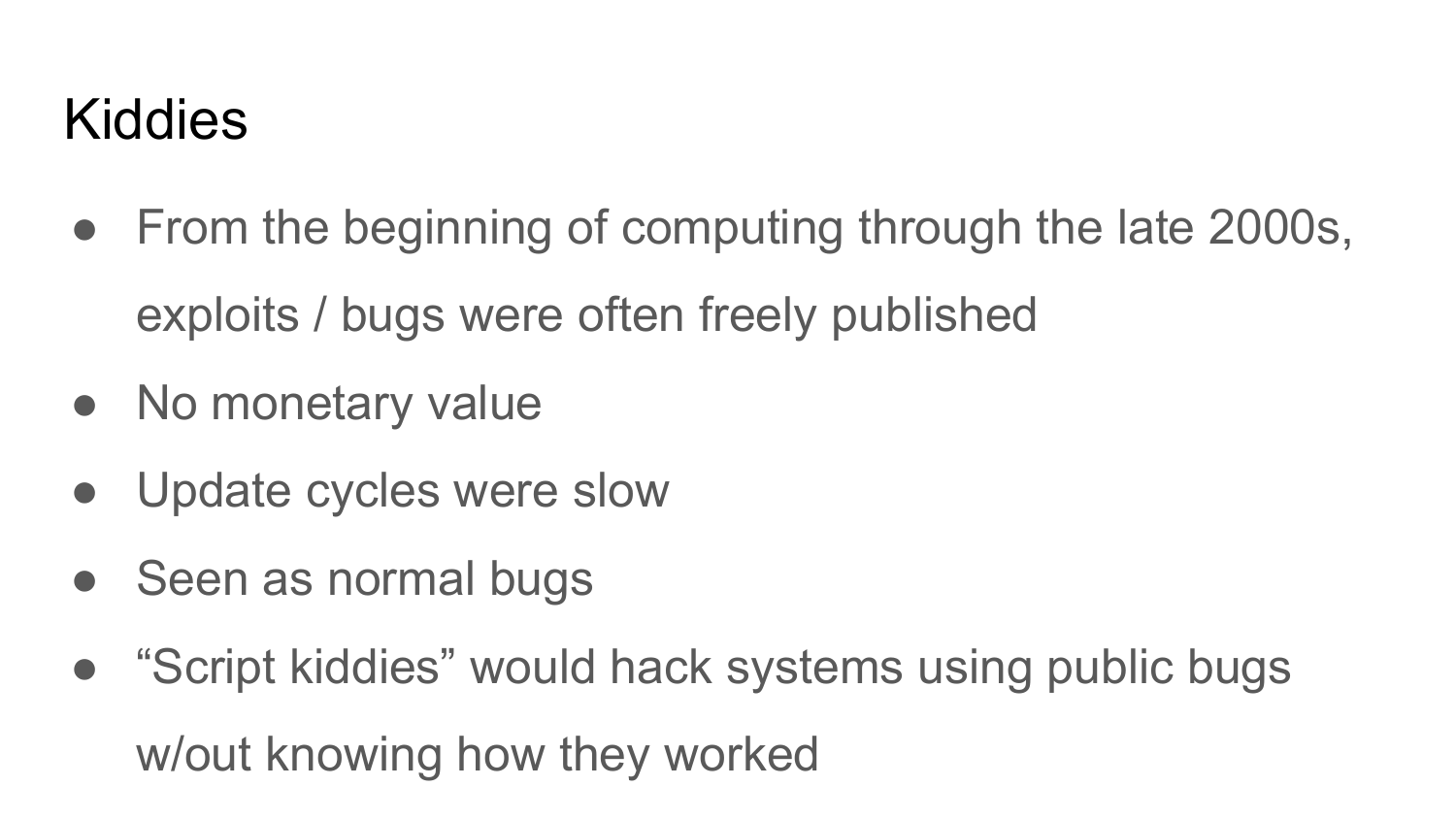## Griefers & Defacement

- Attacks into a system were often to deface the website
- Anonymous routinely targeted groups and individuals for harassment
- DDOS was relatively rare, but effective when used
- Toolkits like "Low-Orbit Ion Cannon" commoditized attacks that were publicly known but commonly unpatched,

"no-skill" hacking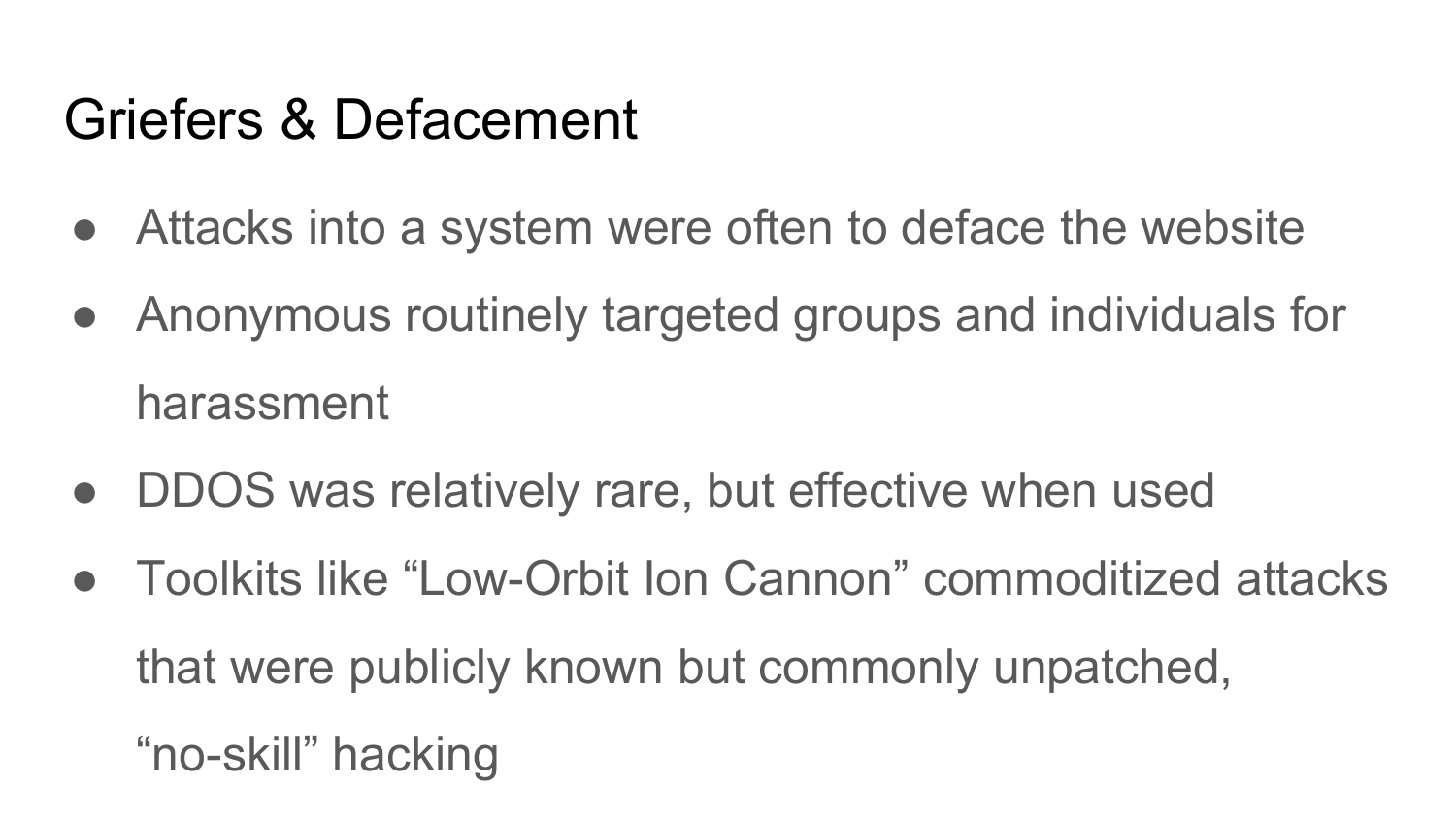## Exploratory strange things

- First hints of larger botnets
- Code Red and SQL Slammer super-fast spreading worms started hitting networks
- Bank / Fortune 500 / Defense still faced different threats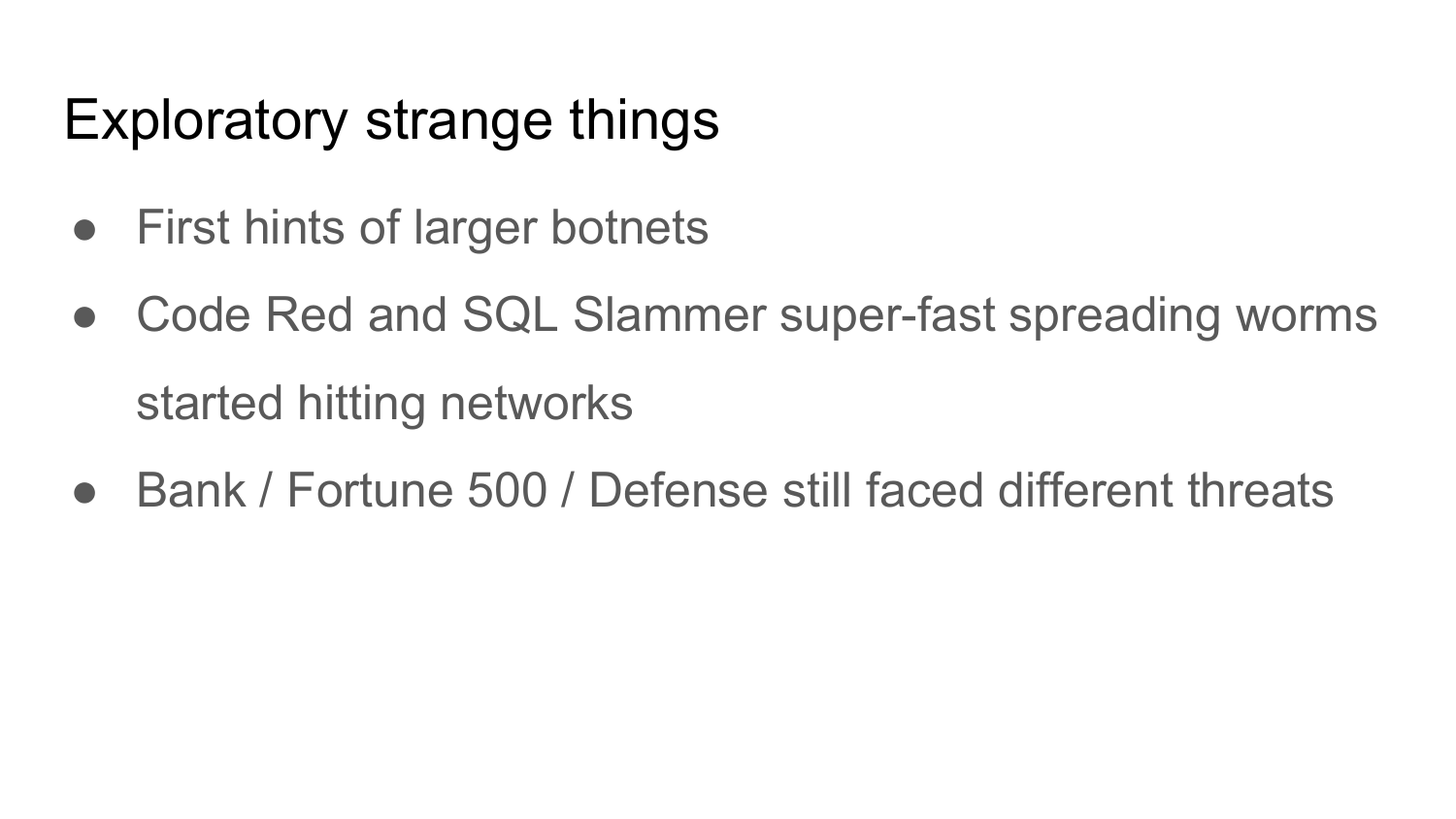#### New attackers

- Some element of the old groups are still around
- But when was the last time you saw a web page get defaced after a break-in?
- There's a lot more money and new attackers out there now...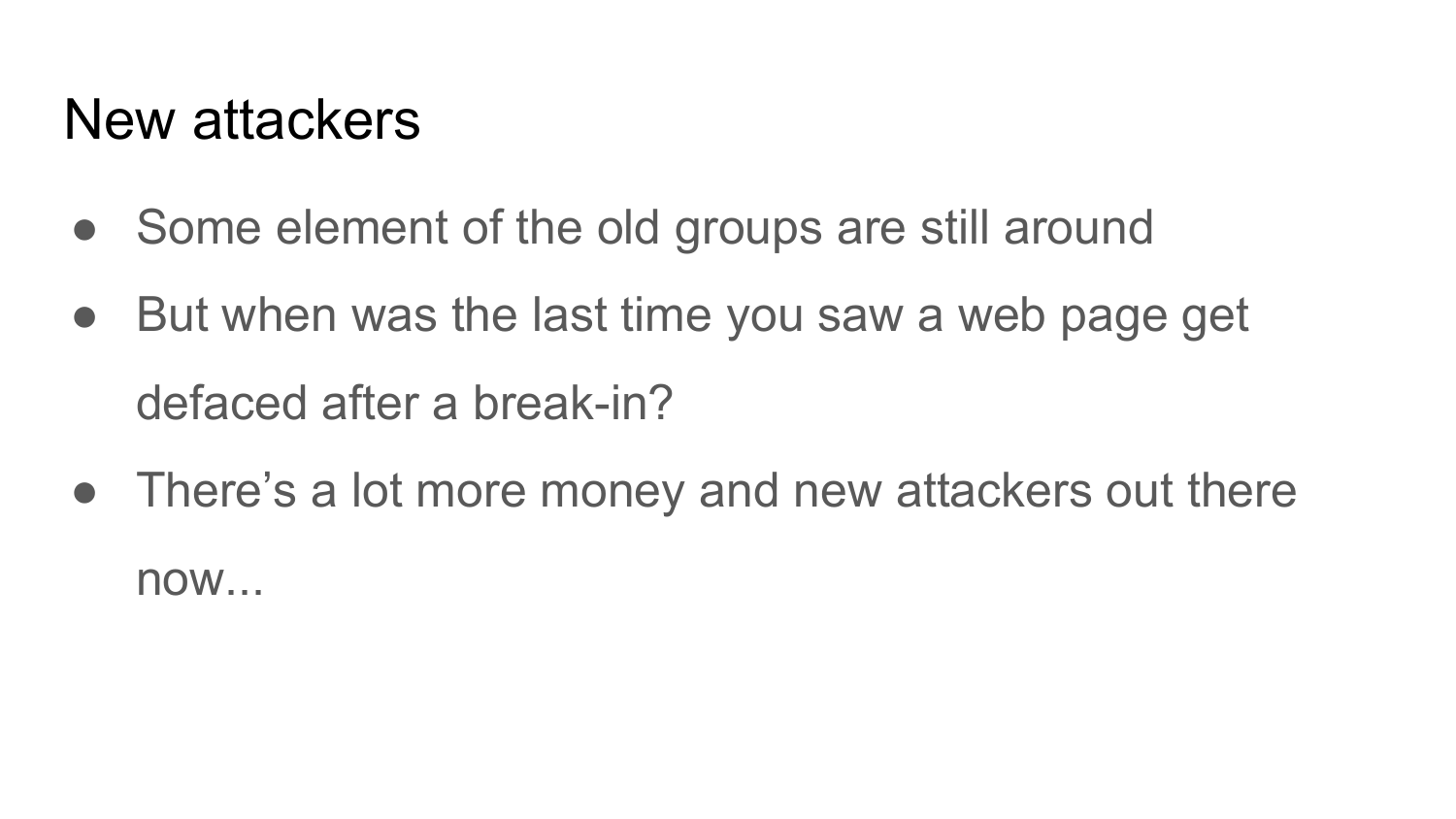# Hacking for profit

- Exploits have significant value now
- Browser / Java / Flash / etc exploits are worth hundreds of thousands of dollars
- They won't get burned just to deface a website...
- But it's not like development has stopped on them, either, so what's going on?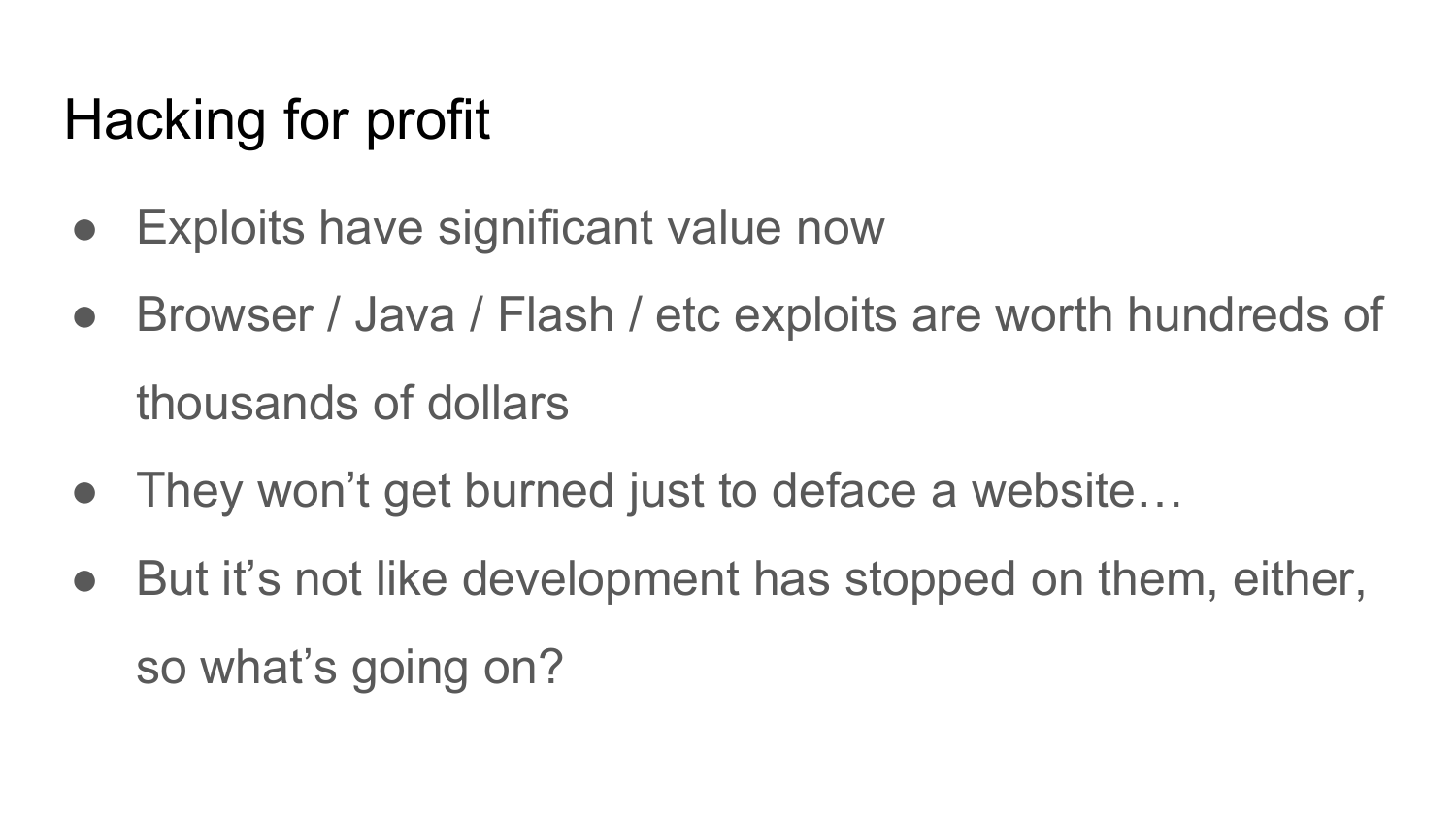## Payment processing intrusion

- Major financial incentive
- Target, Home Depot, other major national stores compromised
- Heartland credit card center
- Both the front-end (cash register) and back end (centralized payment processing systems)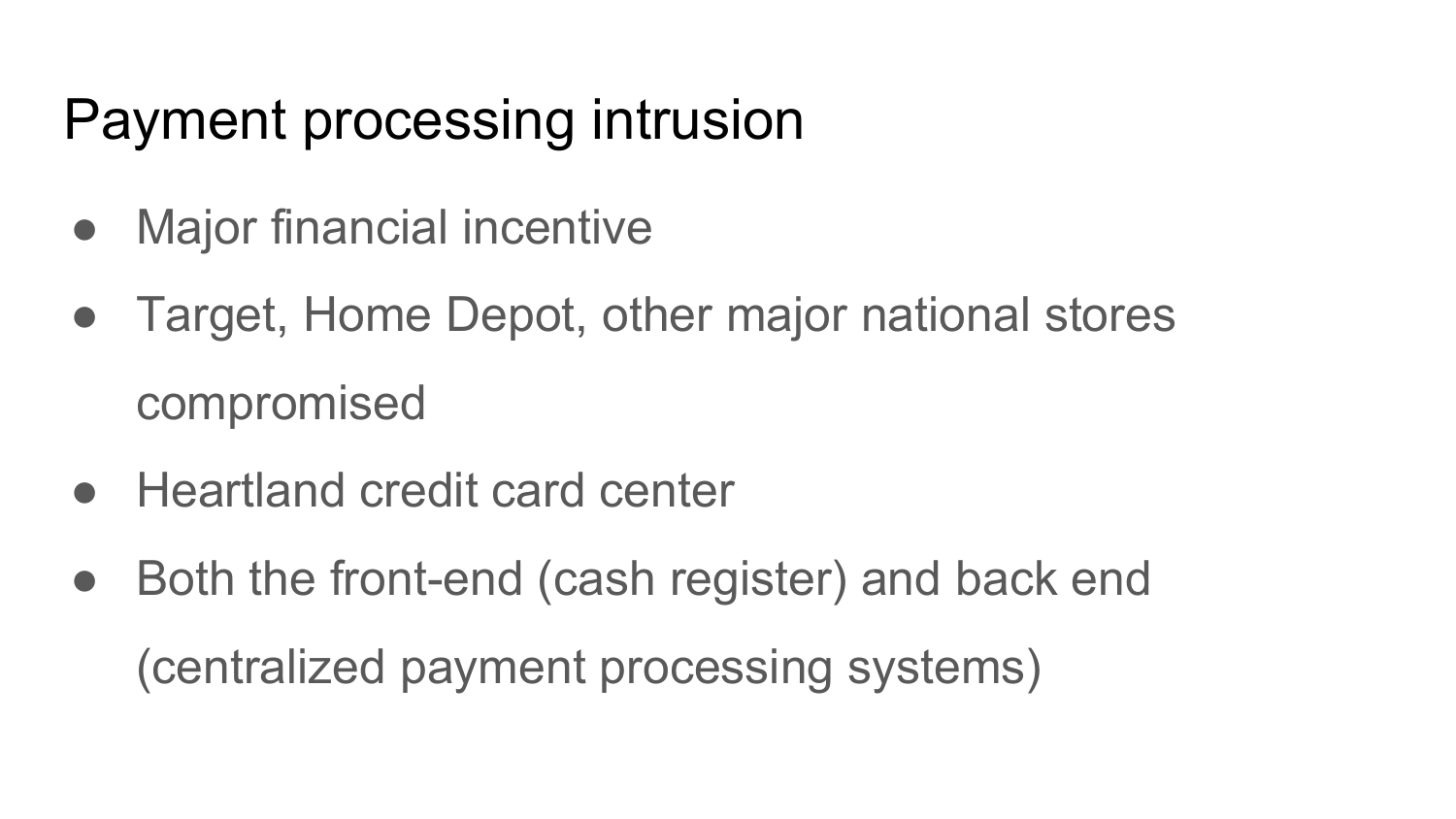## Identity compromise

- Ever applied for, or held, US Clearance? (Don't raise your hand)
- Ever used Ashley Madison? (Again, don't raise your hand)
- Ever had a credit rating?
- Your PII is already gone All SF86 data exfilled from OPM, all accounts from Ashley Madison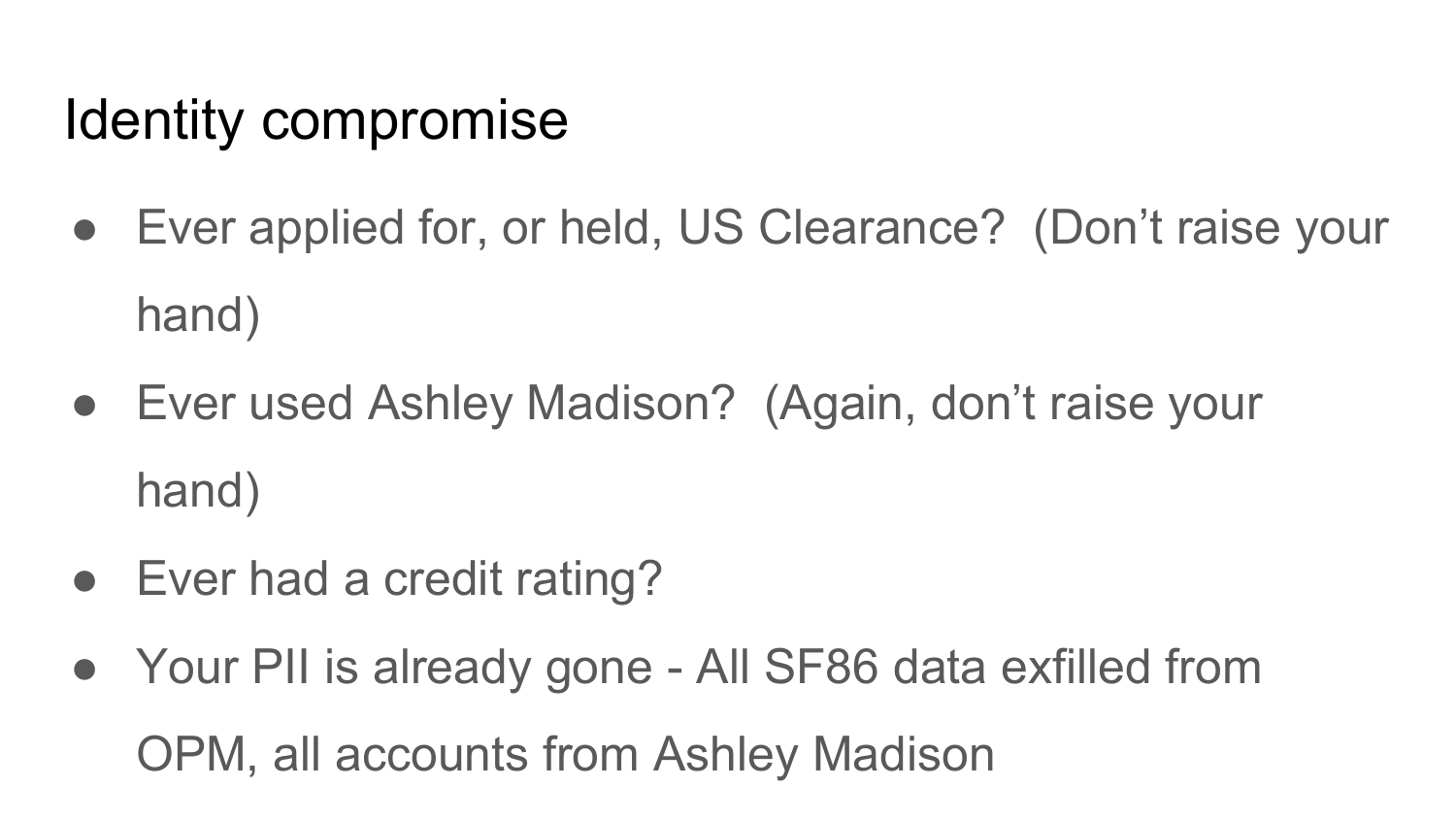## Why steal identities?

- What's the value of an identity?
- Financial opportunities to open credit, mortgages, etc
- Burner card, max it, open a new one under a new ID
- The US uses permanent ID numbers (SSN) that can't be changed after theft so stolen data holds value over time
- There's a more sinister option...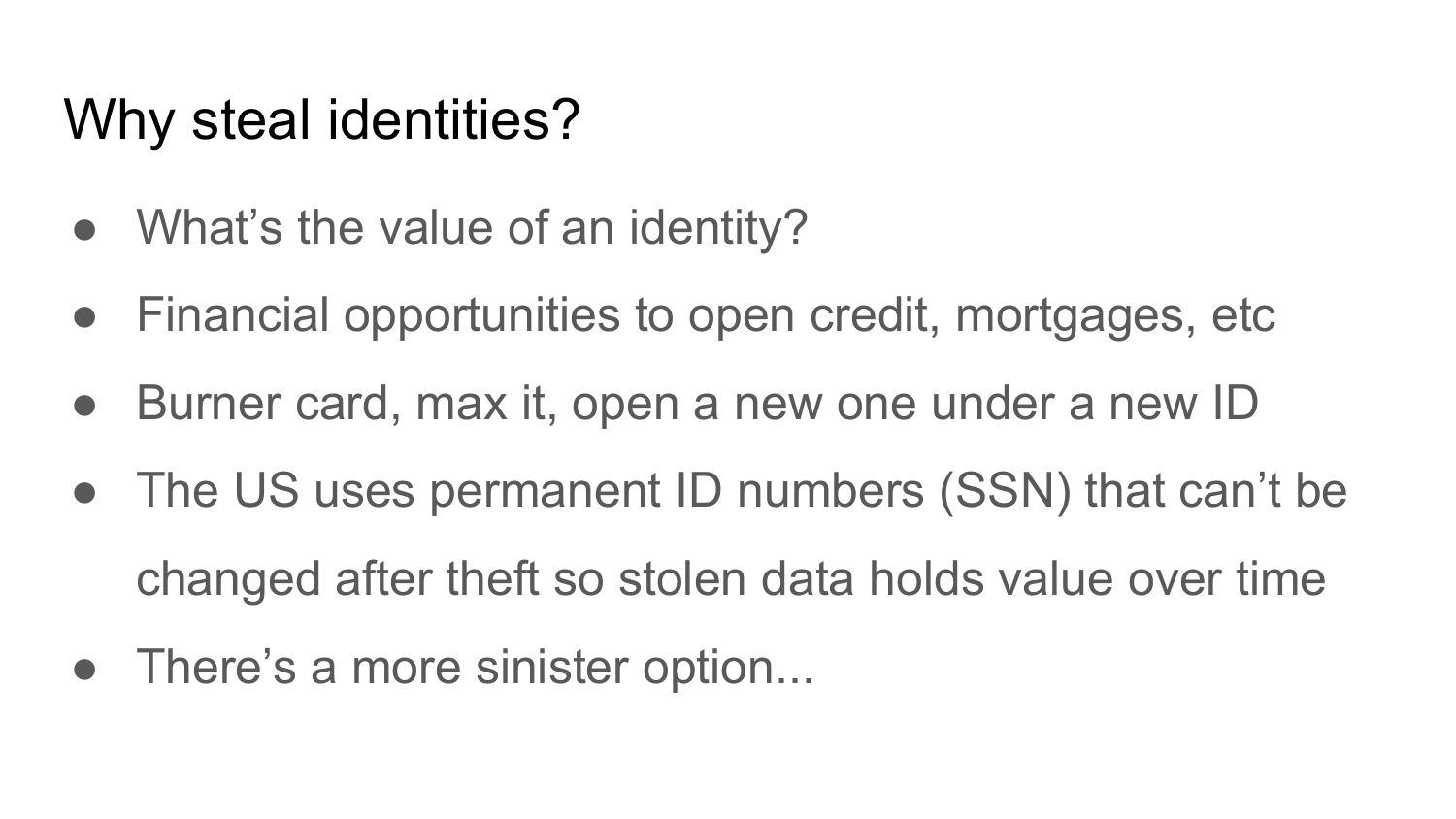## **Extortion**

- That was an interesting 3 examples, wasn't it?
- Hundreds of thousands of people with access to secure/secret information
- Who may have used the same email to sign up for a cheating website
- And might have financial troubles?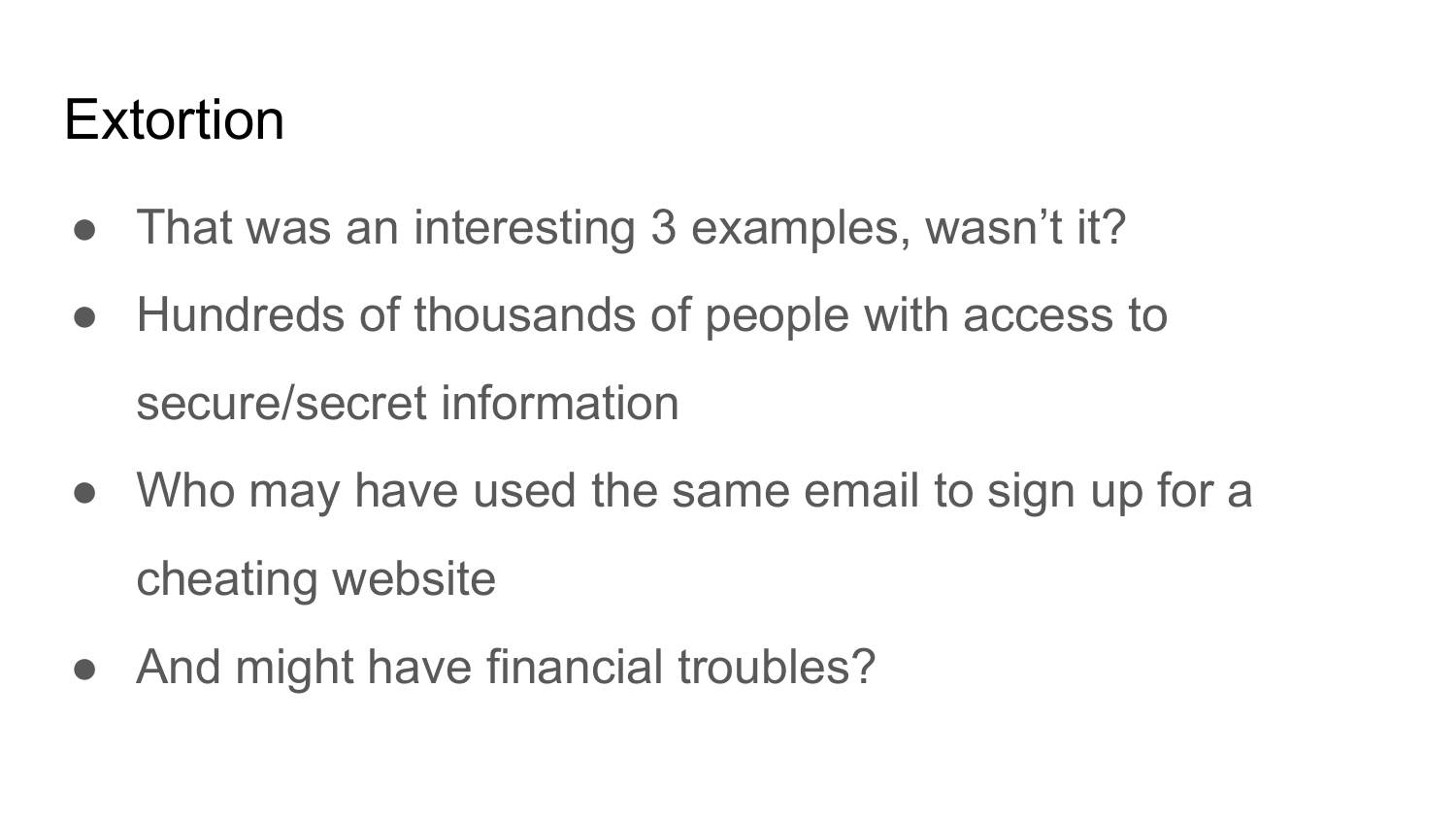#### Let that sink in...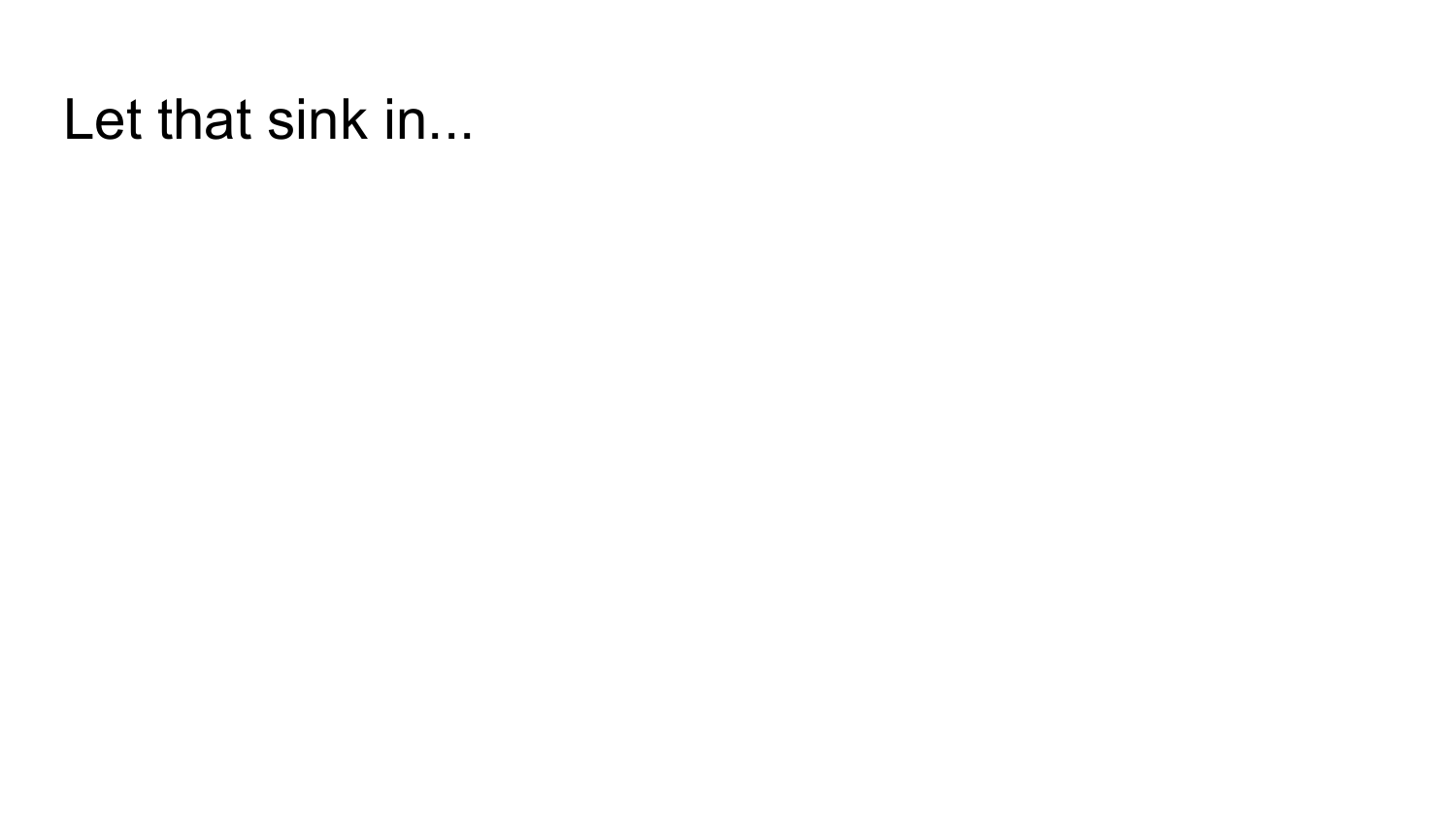## So who's doing these hacks?

- Get your tinfoil hats ready!
- Intelligence agencies *are* collecting information on targets via hacking; contractors and those w/ clearance *are* targets
- This isn't just on the national security level, either
- Personal and work lives are intimately mixed now and present excellent extortion targets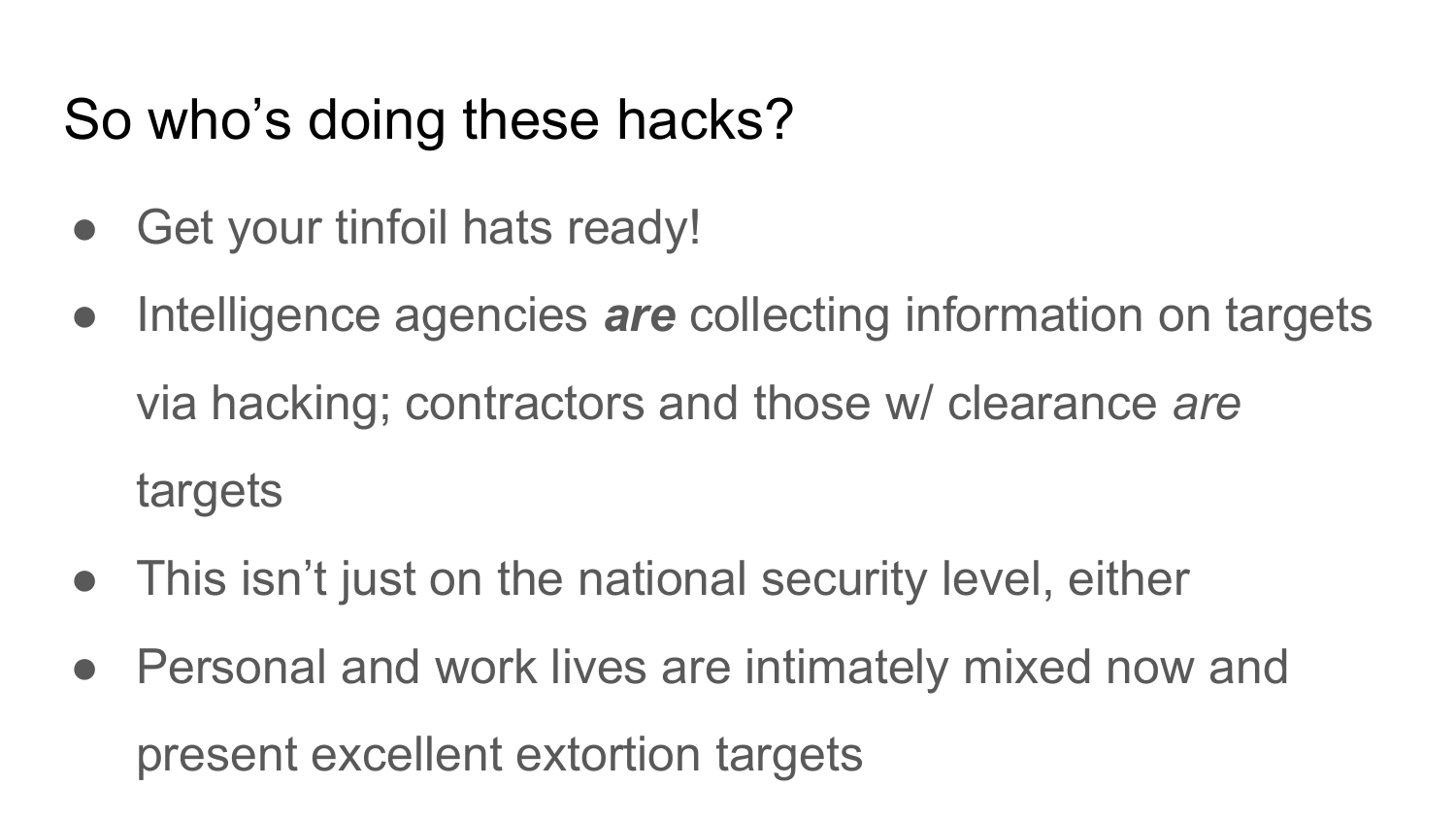# I'm sorry...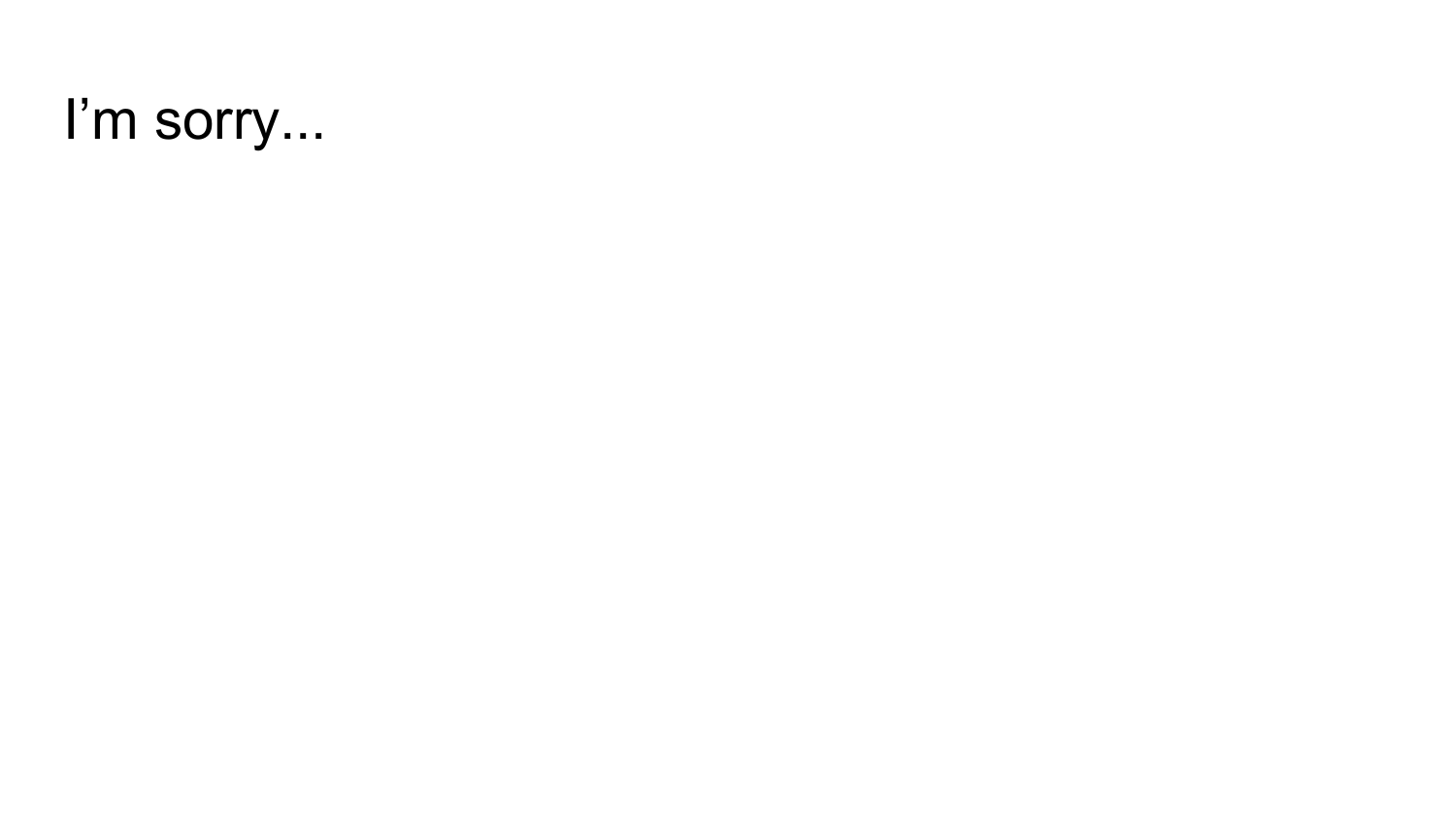#### Nationalistic hackers

- Rise in nation-state actors
- "Pariah" states such as North Korea and Iran have little to lose
- You can't prosecute someone when you can't extradite them
- US consistently files warrants against groups from Russia, Iran, etc - just means they can't travel as easily now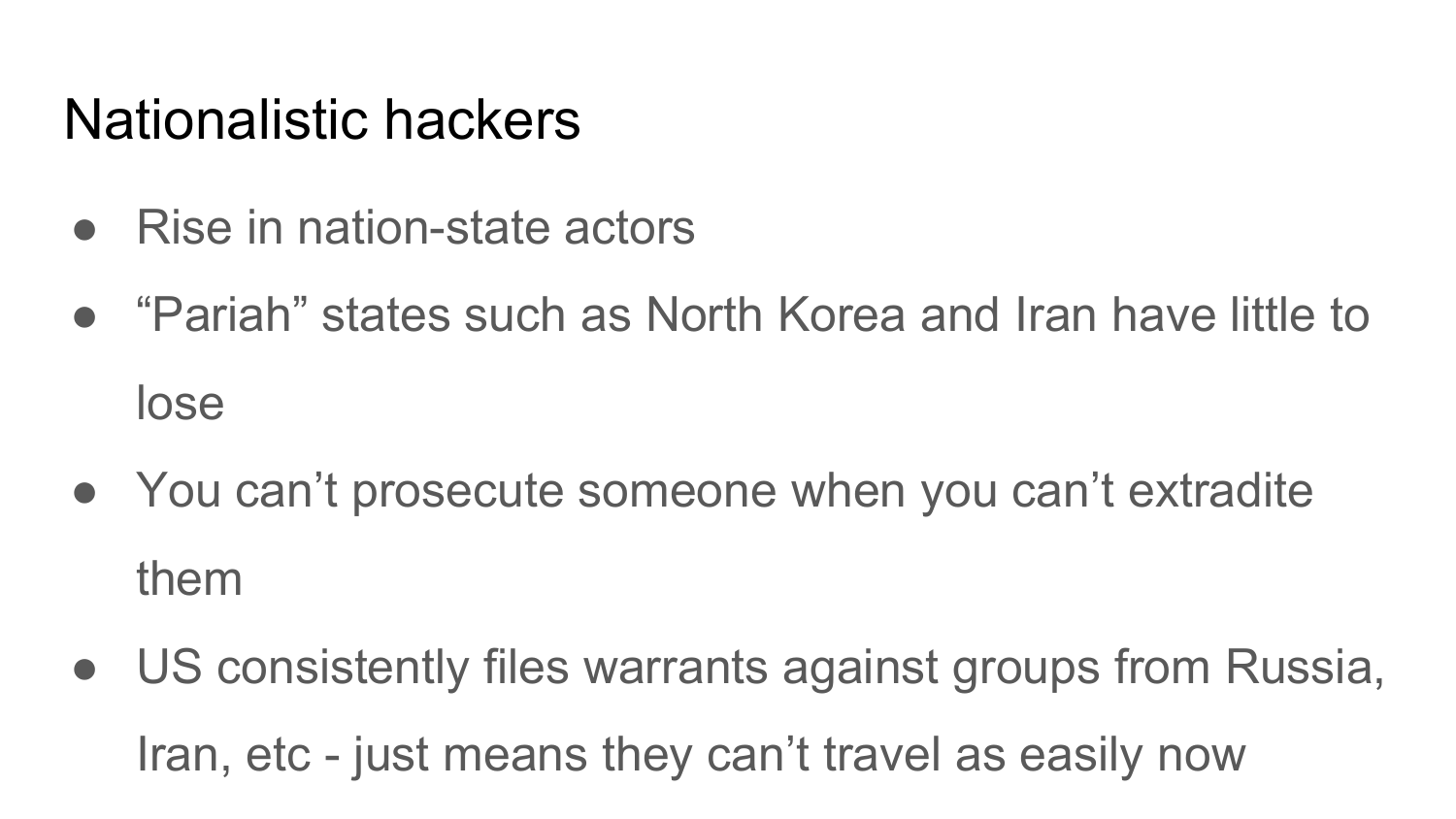### War and manipulation in the cybers

- Attribution is *really hard*.
- No standard for what elicits a "kinetic" response
- No standard for how to deal with a nation already under sanctions
- Nation-state attacks today are the s'kiddy attacks of tomorrow, techniques spread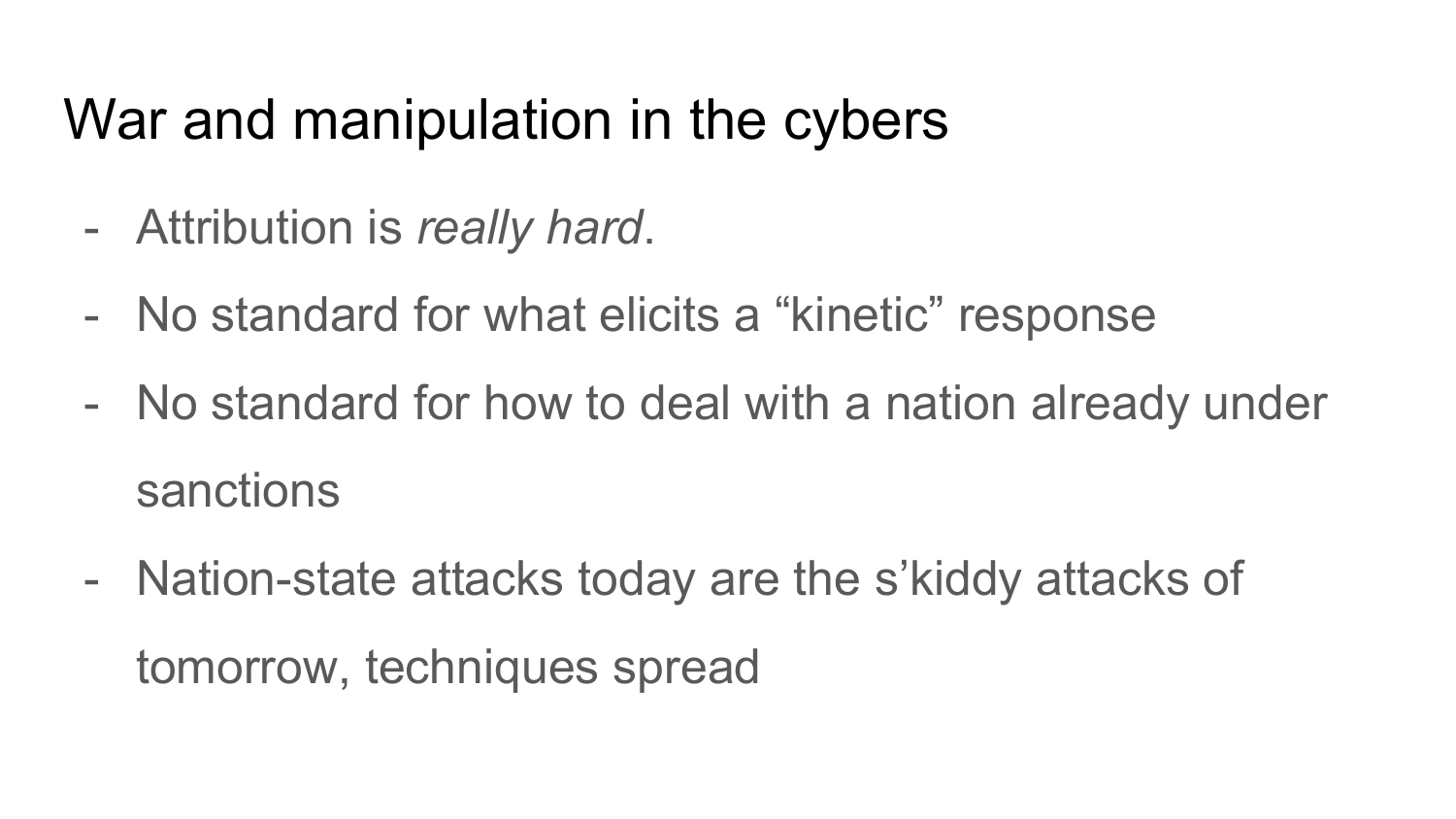## State exploits

- *Eternal Blue* leaked as part of Shadow Brokers dump
- Possibly originated with NSA
- Quickly adapted into a highly wormable ransomware, **WannaCry**
- Possibly further adapted by Russia and North Korea for Petya, nPetya, and other malware frameworks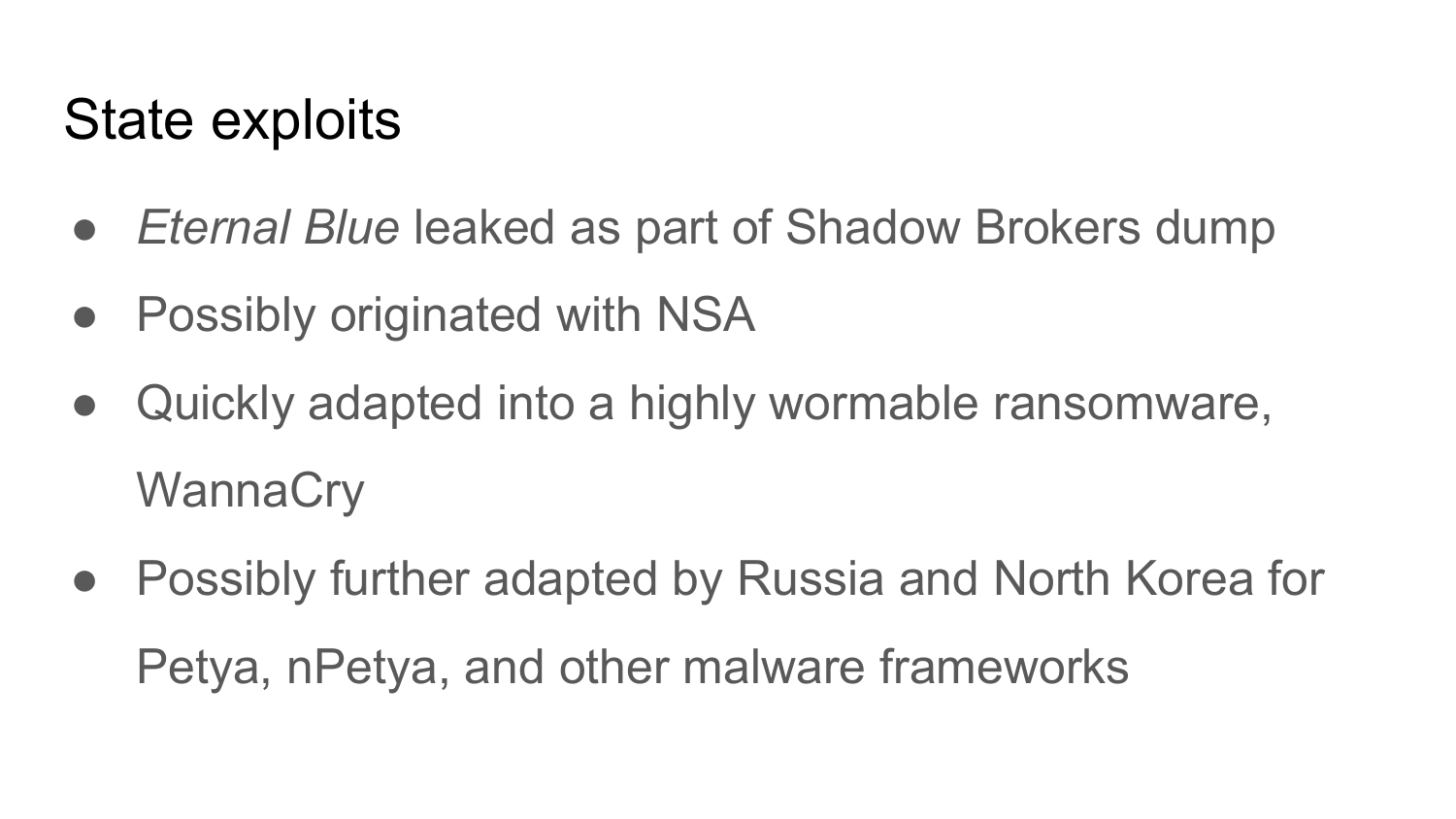#### Iran counter-hacks

- Documented rise in hacks since US withdrawal from the Iran nuclear deal
- Combination of nationalistic retaliation and a declaration of capability
- Often targeting industrial control systems, electrical grids, municipal systems
- "Bomb us and you don't have clean water"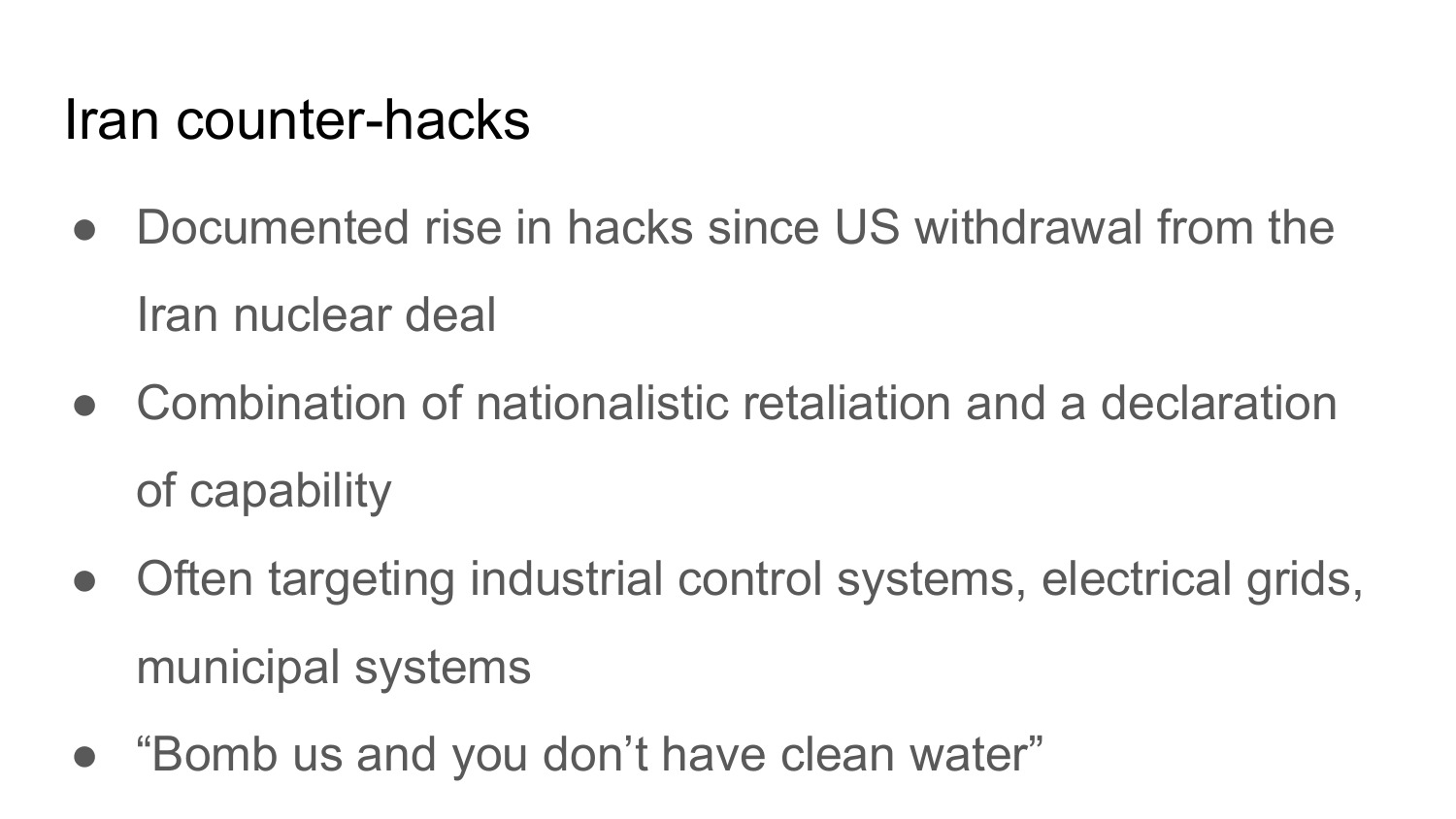## North Korean hacks

- Used to make political statements (such as of Sony for instance to interfere with release "The Interview" about NK)
- Used to raise capital bitcoin mining, ransomware, and hacking/theft all attributed to NK to bypass currency sanctions
- Espionage, info gathering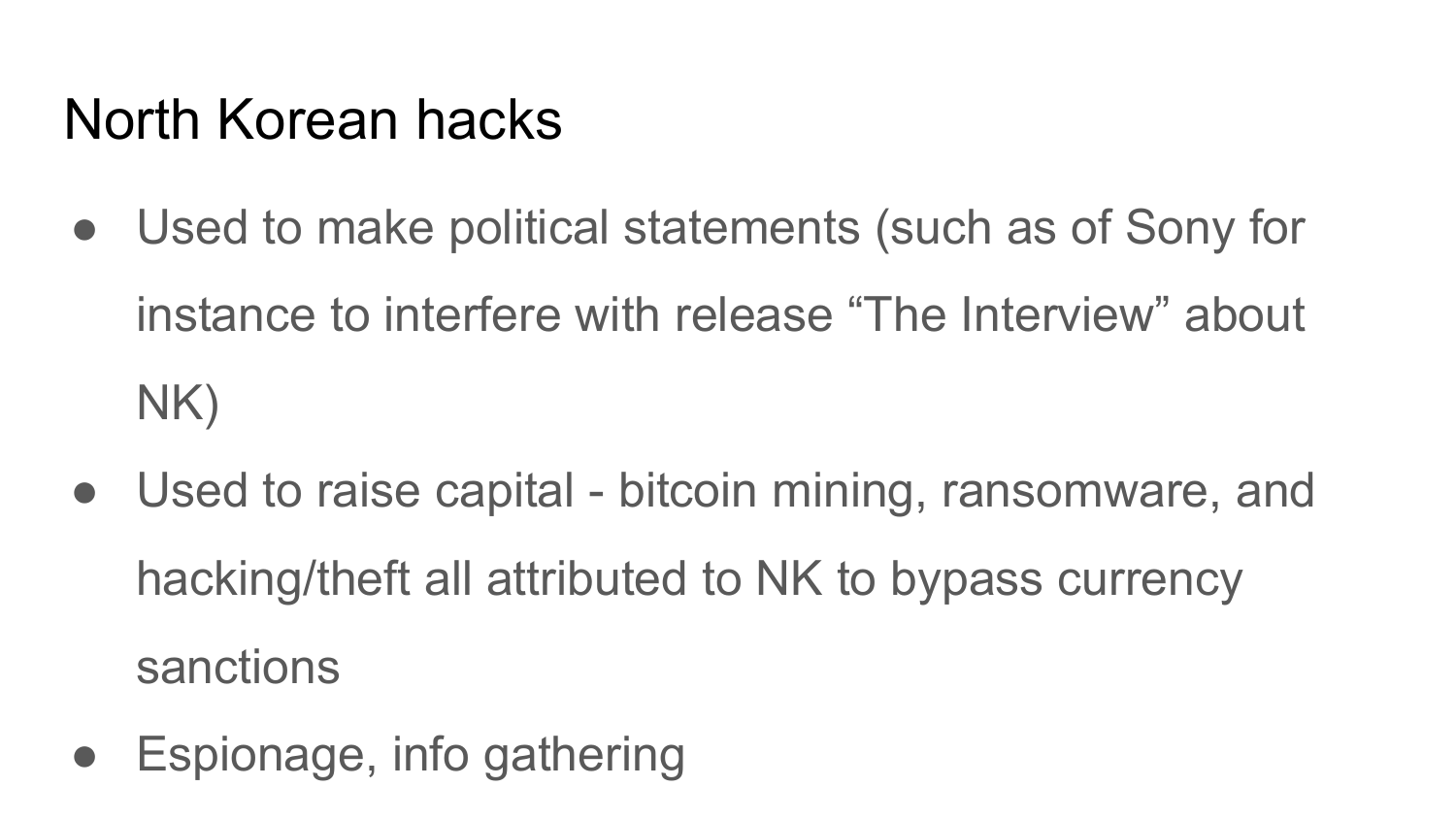# Kaspersky

- Well known antivirus company
- Recently banned from US government sales
- Compelling evidence they may be used by the FSB to mine top secret documents and corporate internal information, via AV sensors
- Unknown if complicit or unwitting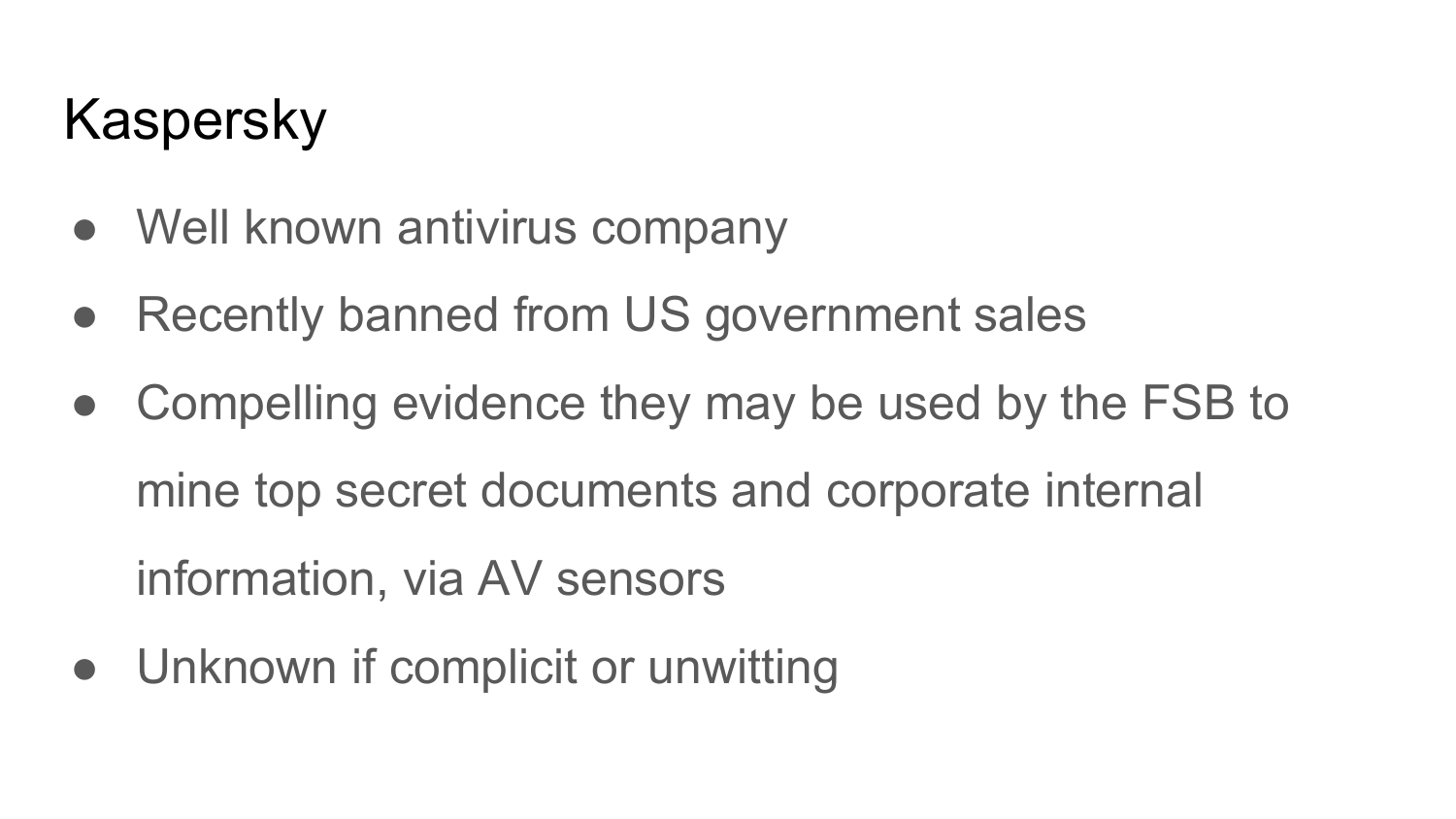## Kaspersky + "Slingshot"

- Kaspersky recently released detailed information on "Slingshot" malware
- Advanced router malware found in thousands of coffee shop networks and SOHO routers in the Middle East and North Africa
- Kernel-mode, malware insertion, monitoring extensions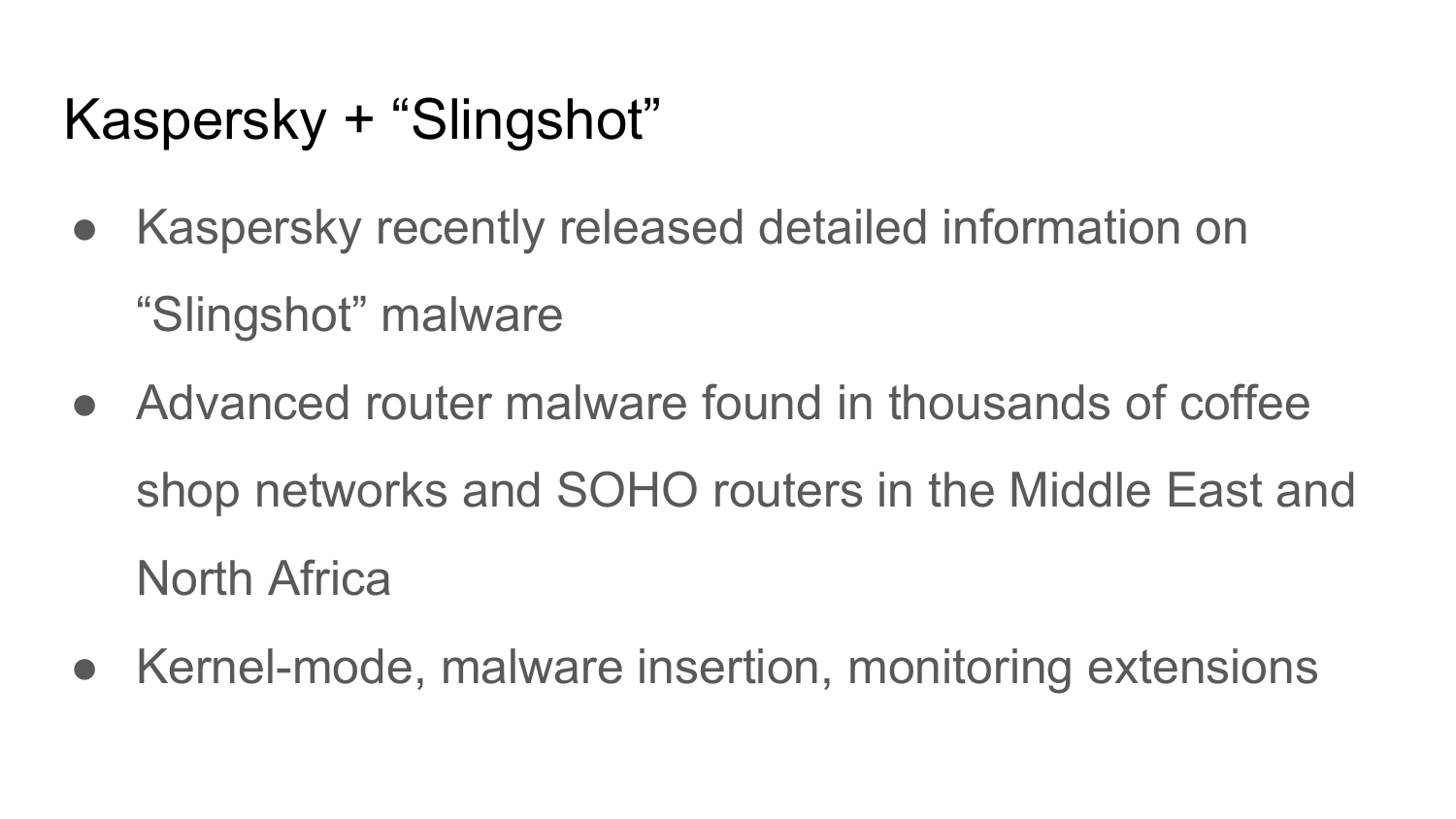## Unfortunately...

- "Slingshot" was an *active* US JSOC/SOCOM operation
- Targeting Islamic State
- Where did the Kaspersky samples come from?
- Possibly retaliation for banning sales in US?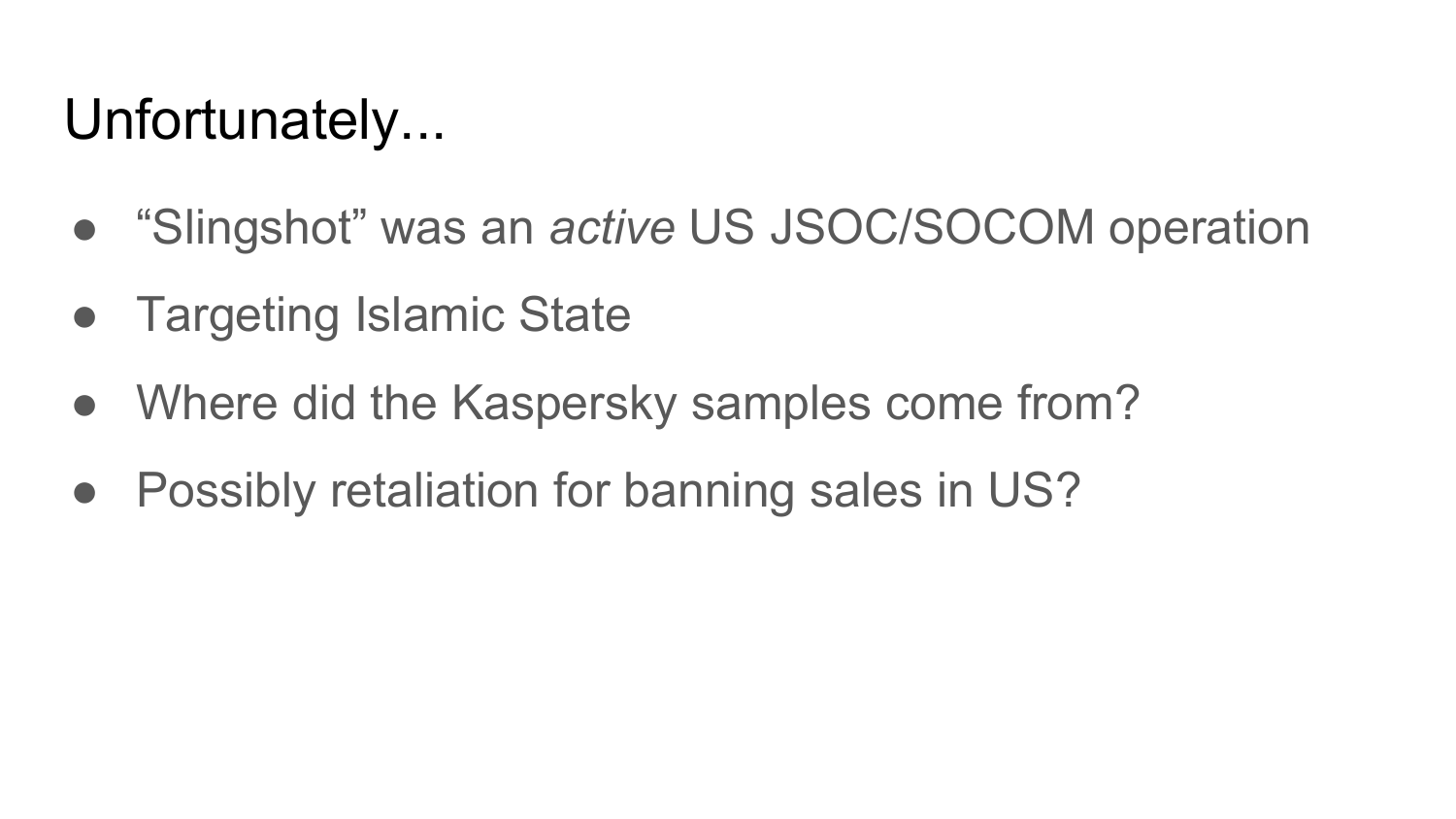## So where's the line

- When nations are willing to sling exploits and publicly spoil intelligence ops...
- What's the line before "kinetic response"?
- Where does that leave all of us caught in the middle?
	- Home router botnets
	- Industrial / water / etc control
	- Business data
	- Personal / Social media data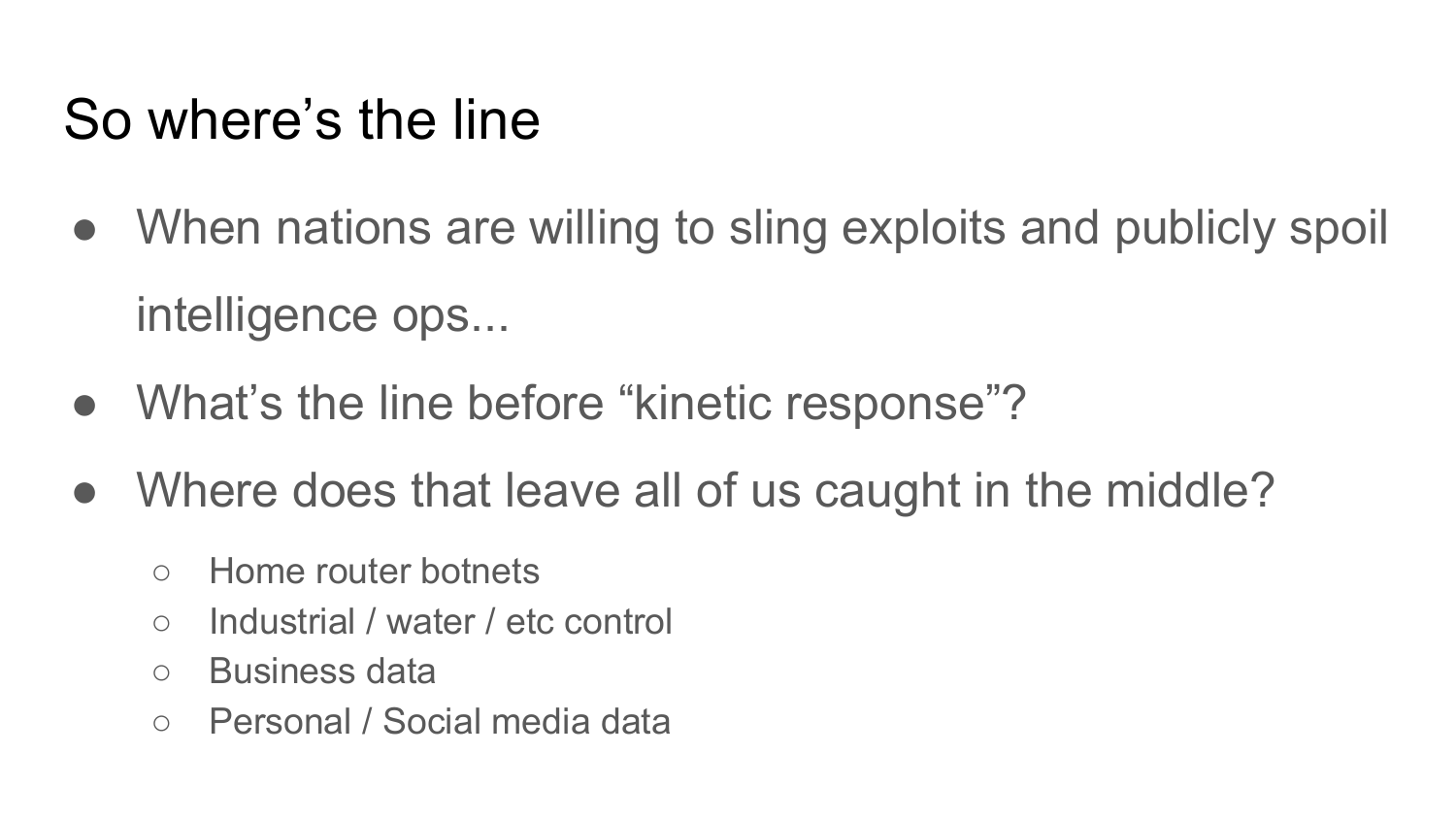## Leveling the playing field

- Strong resemblance to terrorism
- Allows weaker actors to inflict significant damage on stronger actors
- The more industrialized the target, the more pain they feel
- Muddies the attribution waters Was it China, pretending to be Russia, pretending to be North Korea?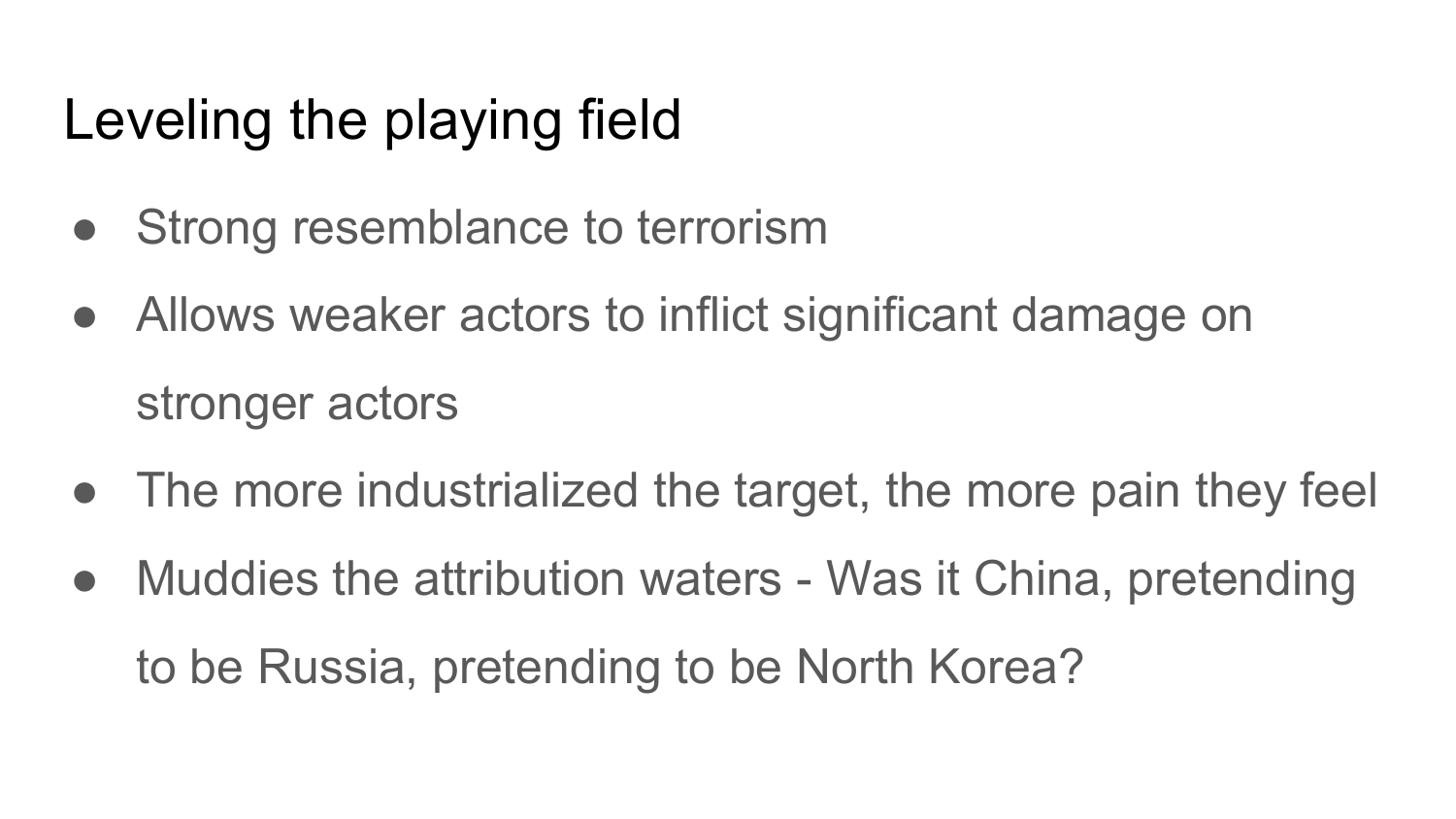## Threats you'll actually see

*"In the real world, threat models are much simpler. Basically, you're either dealing with Mossad or not-Mossad. If your adversary is not-Mossad, then you'll probably be fine if you pick a good password and don't respond to emails from ChEaPestPAiNPi11s@virus-basket.biz.ru. If your adversary is the Mossad, YOU'RE GONNA DIE AND THERE'S NOTHING THAT YOU CAN DO ABOUT IT. The Mossad is not intimidated by the fact that you employ https://."*

*- James Mickens*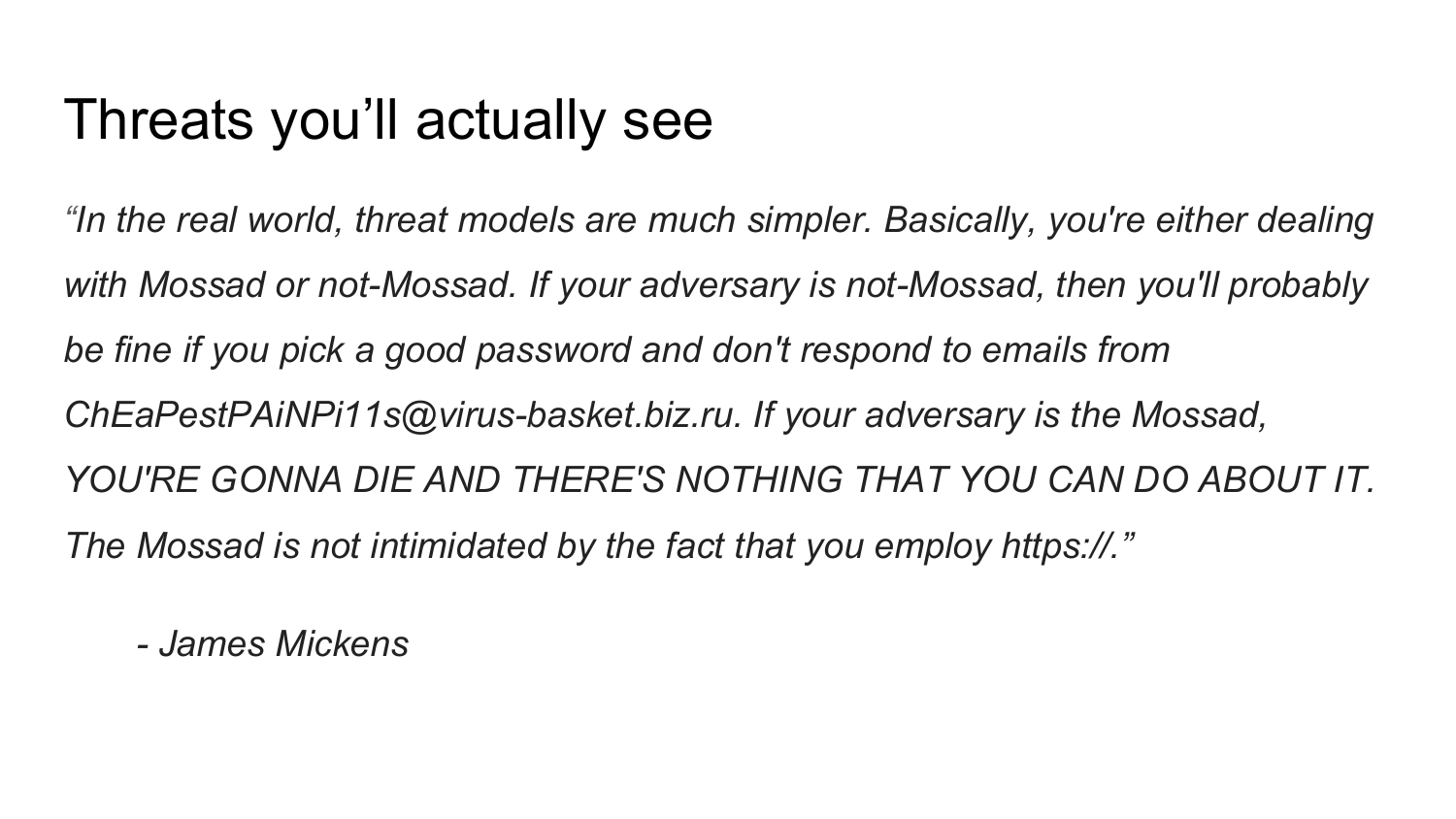## Zero-Day? Probably not today...

- In the "good old days" new exploits dropped on mailing lists with regularity
- Chances of you getting hit with a new attack were definitely non-zero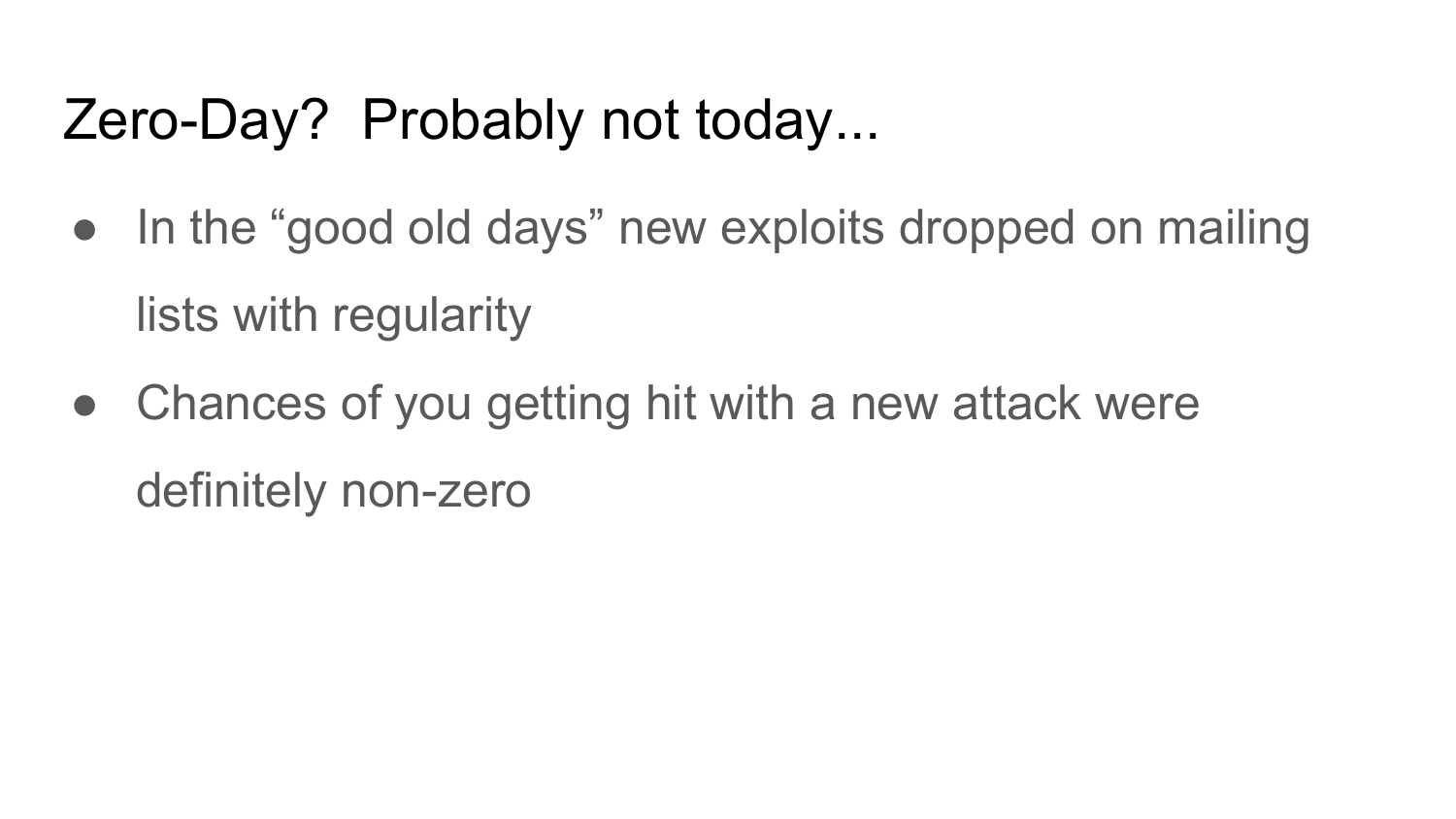#### But now...

- Serious value to new exploits
- Chances are *you will not get hit with an unknown attack*
- **Caveat:** If you do business with government agencies, are a large bank, or a Fortune 50, your risk profile is totally different.
- However, once an exploit is public...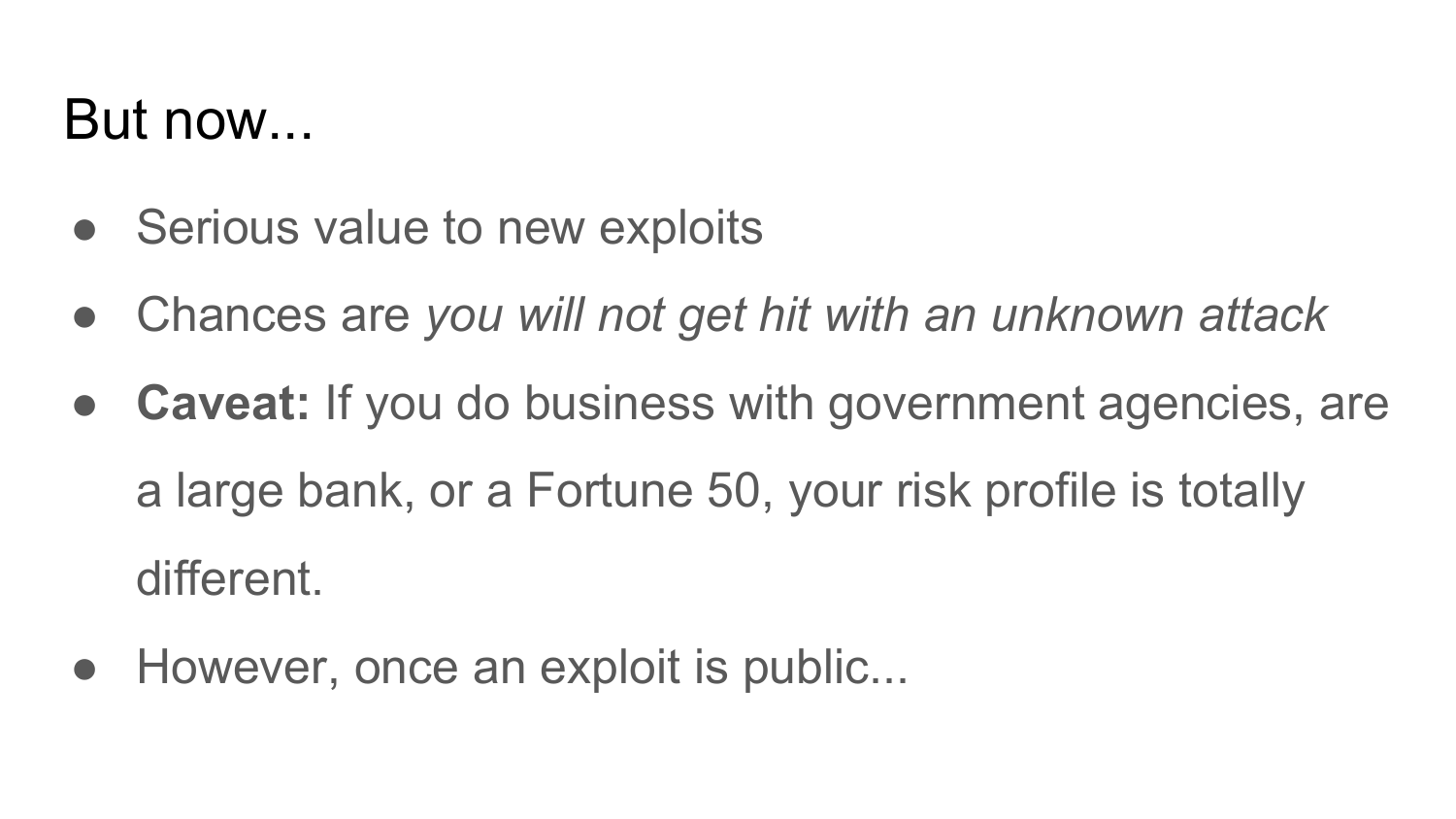## Very short lifecycle

- Software doesn't care how much money it took to write
- Once someone gets a copy of a new exploit, commoditizing it becomes a very short race
- Major recent events have been *known* and *patched* vulnerabilities being re-used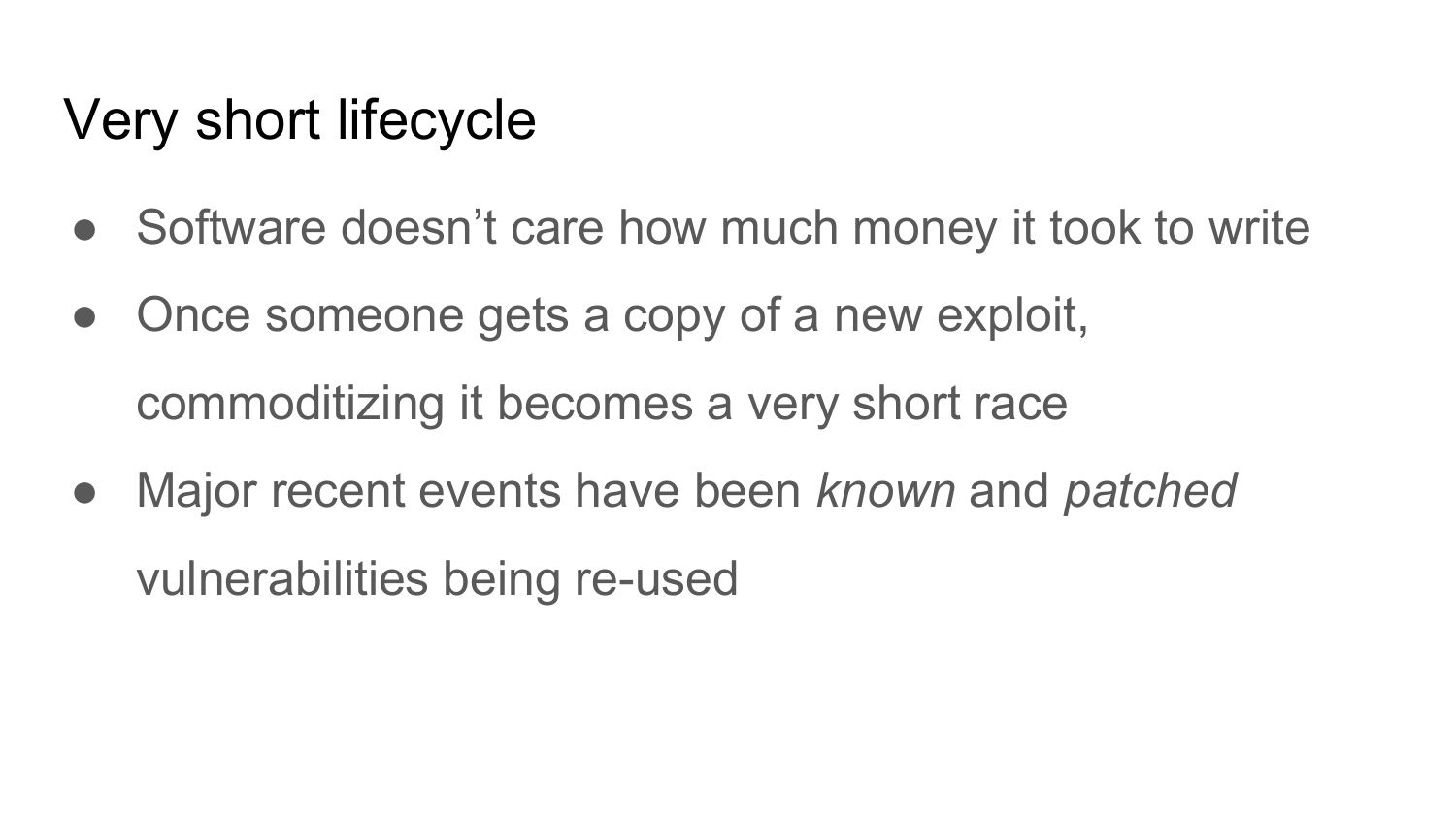## **Wannacry**

- Wannacry infected over 400,000 systems
- Derived from stolen NSA payload, "Eternal Blue"
- *● It was patched months before Wannacry hit*
- Every system hit by Wannacry *could have been protected* with just the standard Patch Tuesday updates!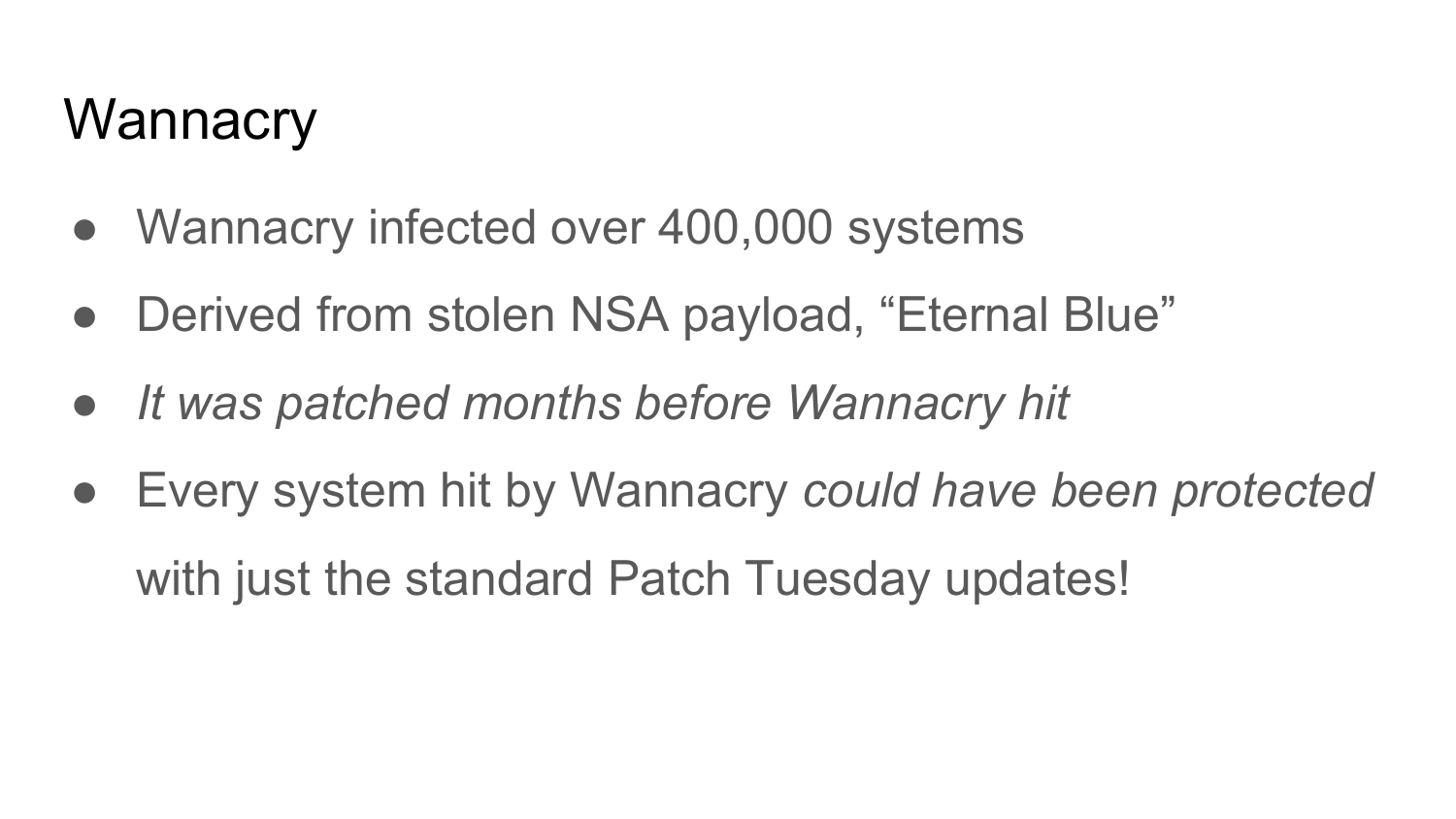## Petya

- Additional variant of Eternal Blue
- Happened significantly *after* Wannacry (which, remember, was *after* official patches!)
- 17,000+ systems, most in Ukraine
- Possibly politically driven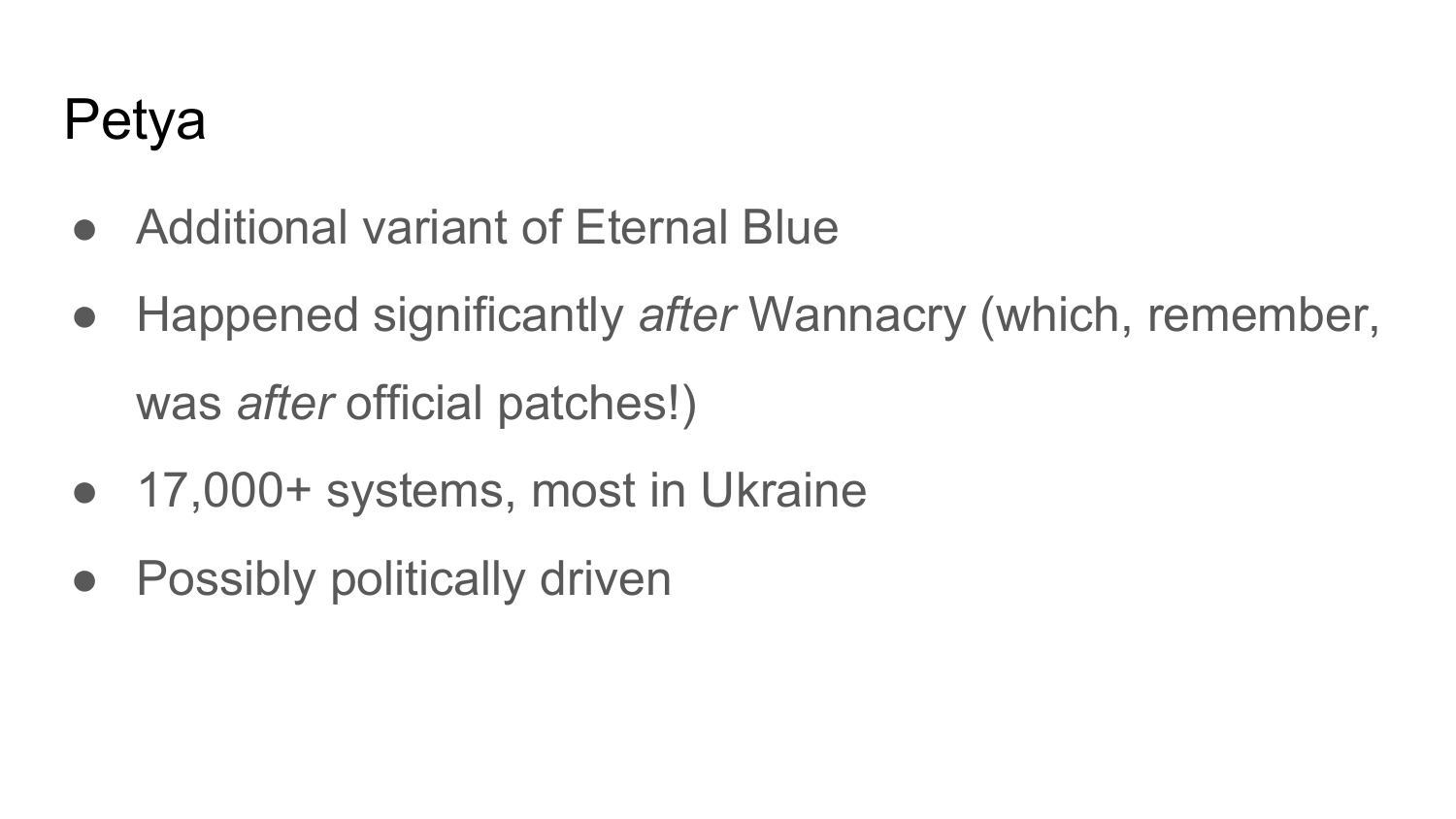## *Not* Petya (aka nPetya)

- Significantly modified and more aggressive than the original, spreading using additional exploits
- *● Looks* like Petya ransomware
- But isn't now just scrambles infected systems
- Again in eastern Europe, hitting major shipping company Maersk and other Ukraine businesses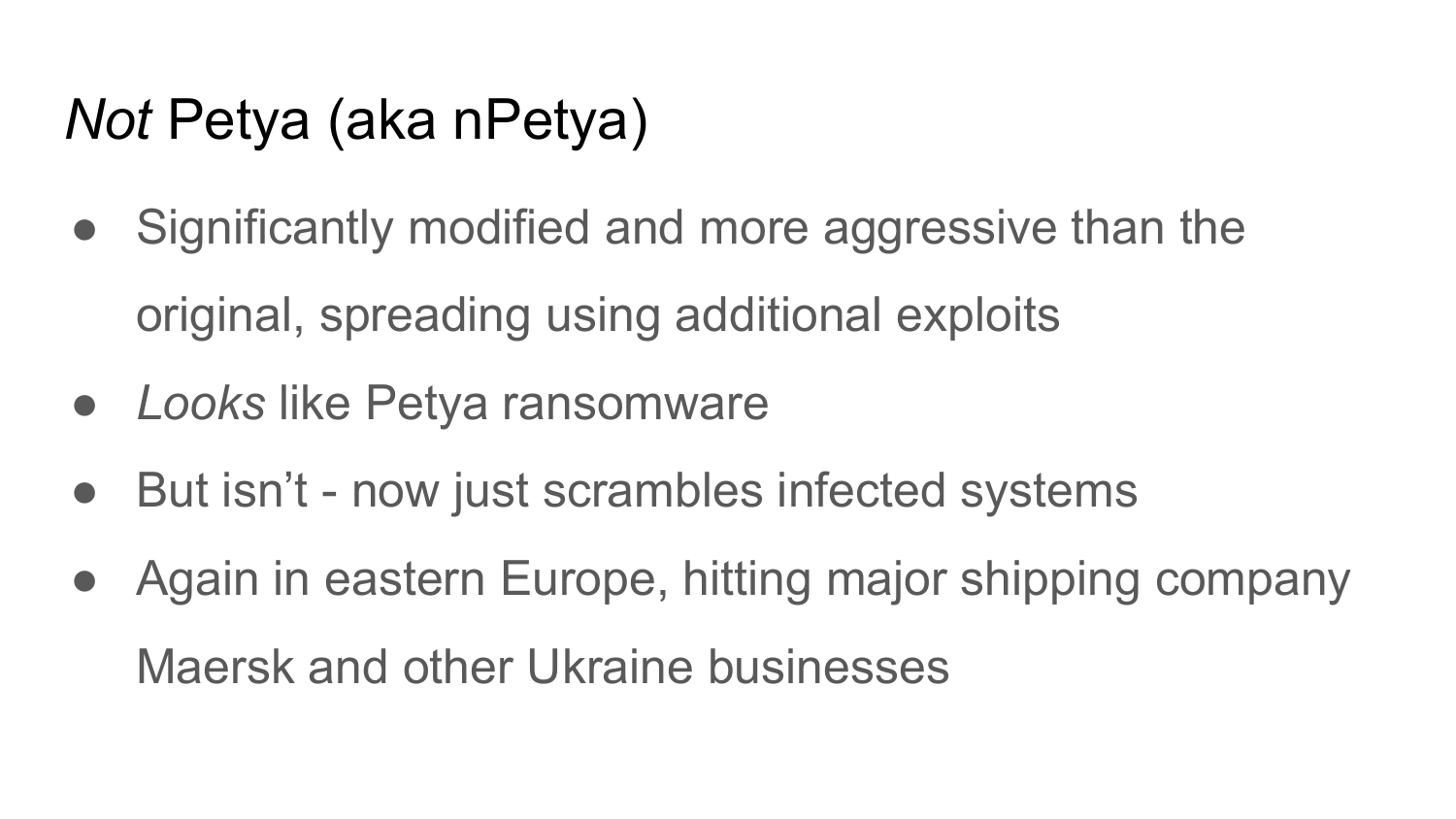#### Office, Flash, Java

- All have been hit with high-profile vulnerabilities
- All have been patched
- Most have been patched *before significant spread of the exploits*
- Millions of systems still hit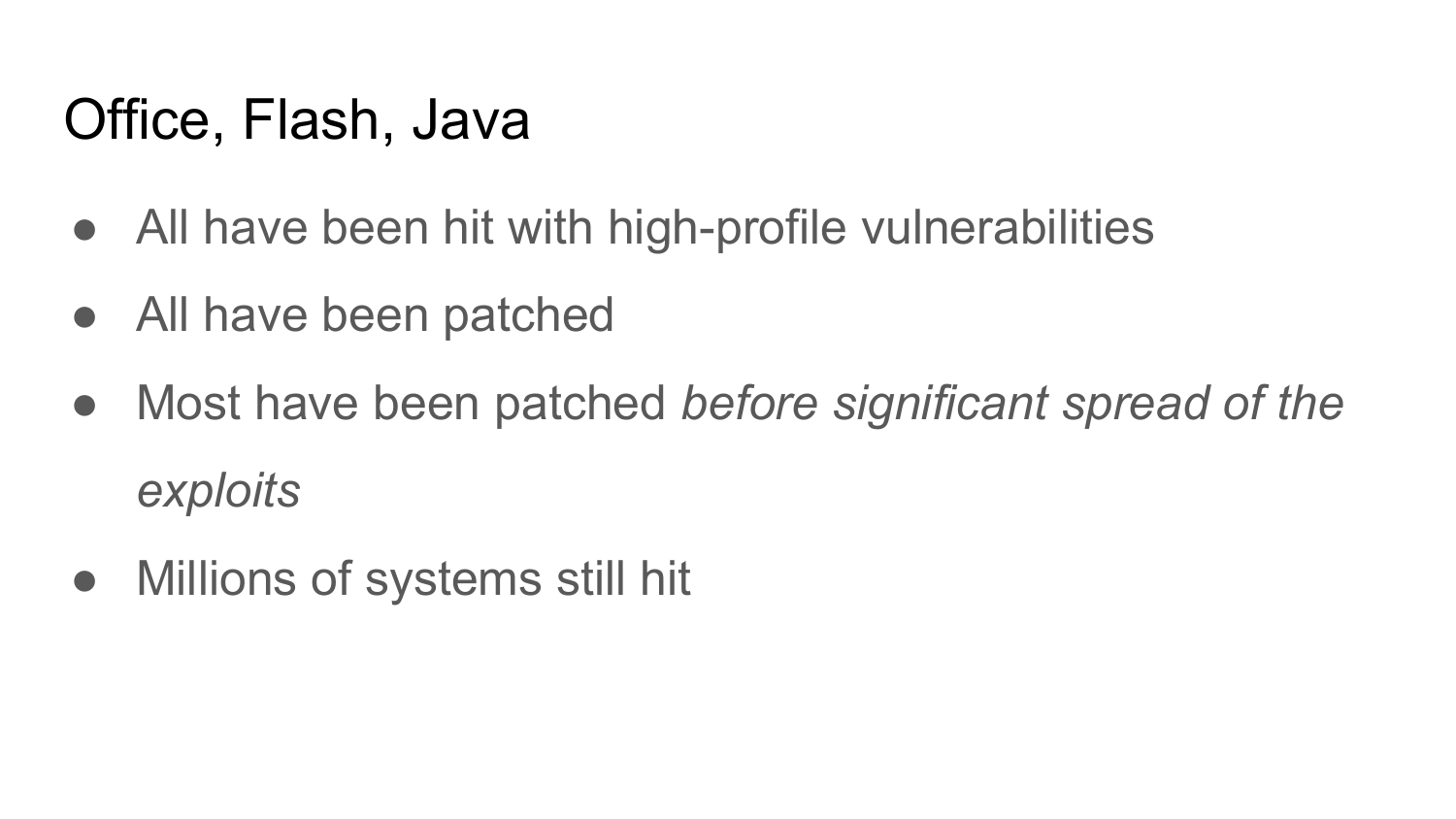# System libraries

- Equifax got owned
- Ever had credit in the US? You might be affected
- Point of entry was a bug in Apache Struts
- Owned within *days* of the bug becoming public
- Didn't discover they were owned for *months*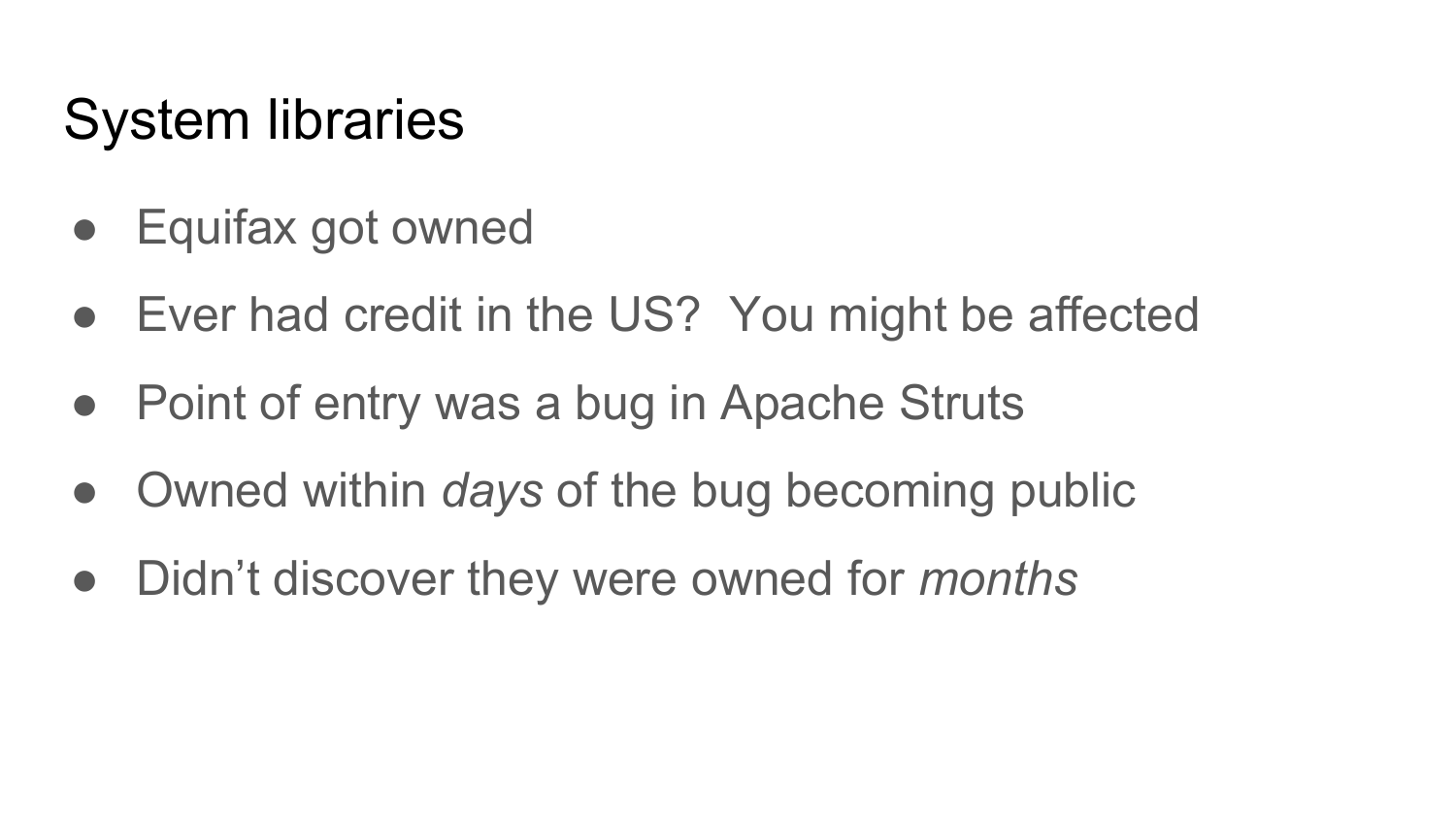# Worse after public?

- Why are things worse *after* the patch is available?
- The attack now has a limited lifetime
- Attack is publicly known
- Patches can be reverse engineered to generate exploit
- ... or the exploit was already public, resulting in the patch
- No reason *not* to burn an exploit now that it's going away!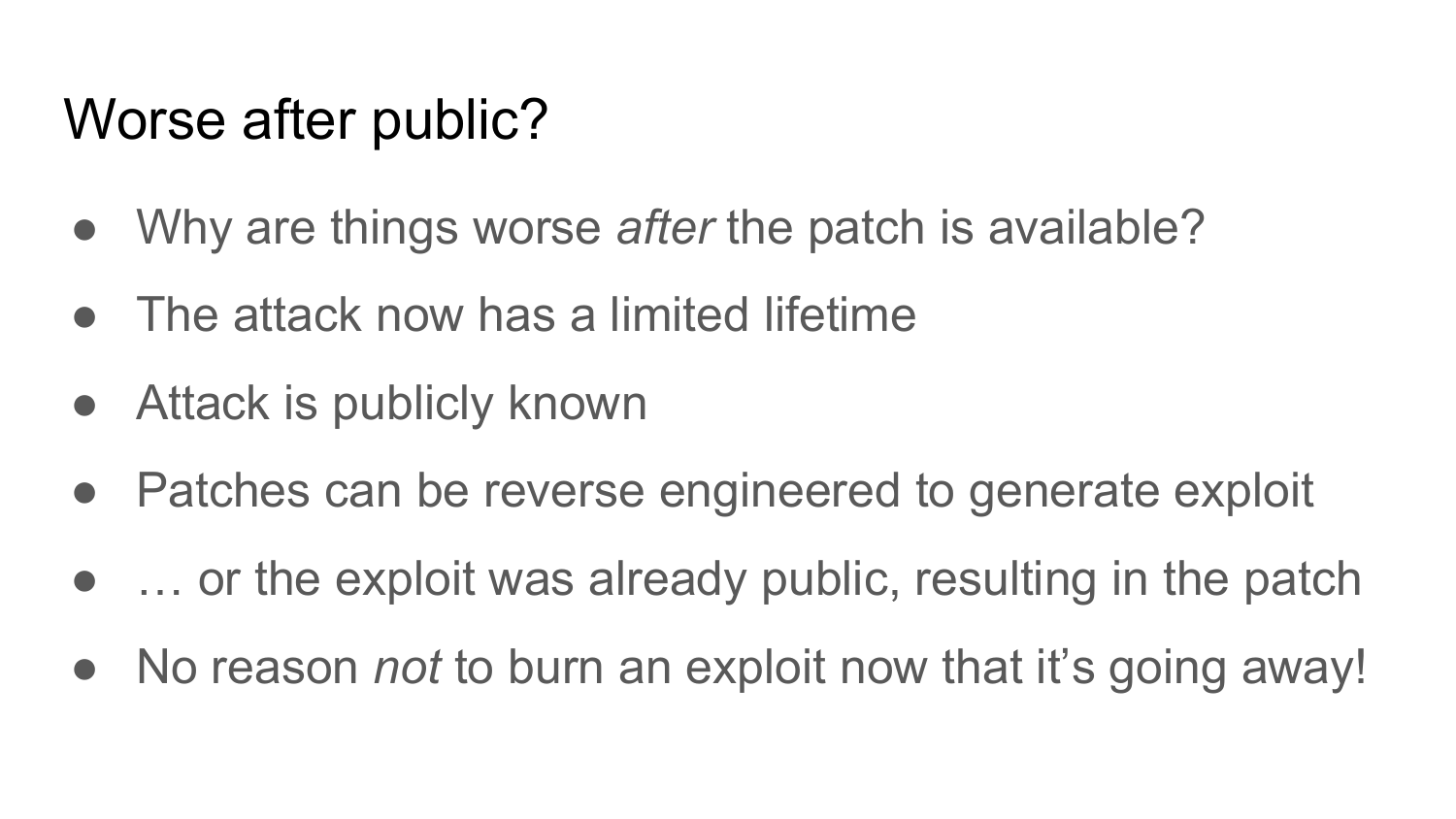# So what needs to get patched?

- Well... everything?
- But what is everything?
- Do you even know your attack surface?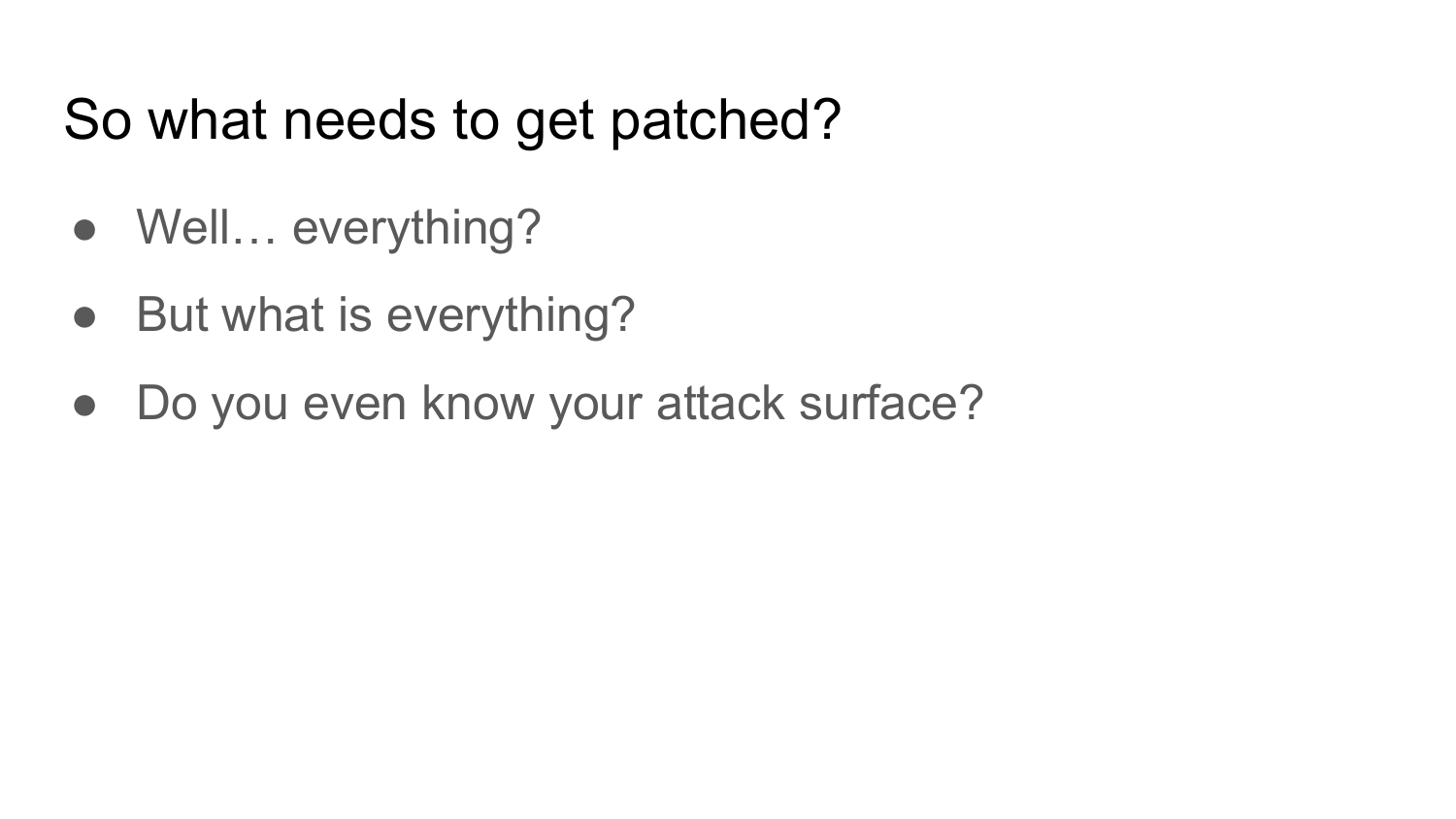### "Where to attack"

- Public facing resources
- Poorly secured parts of the network
- Poorly updated devices
- High-profile employees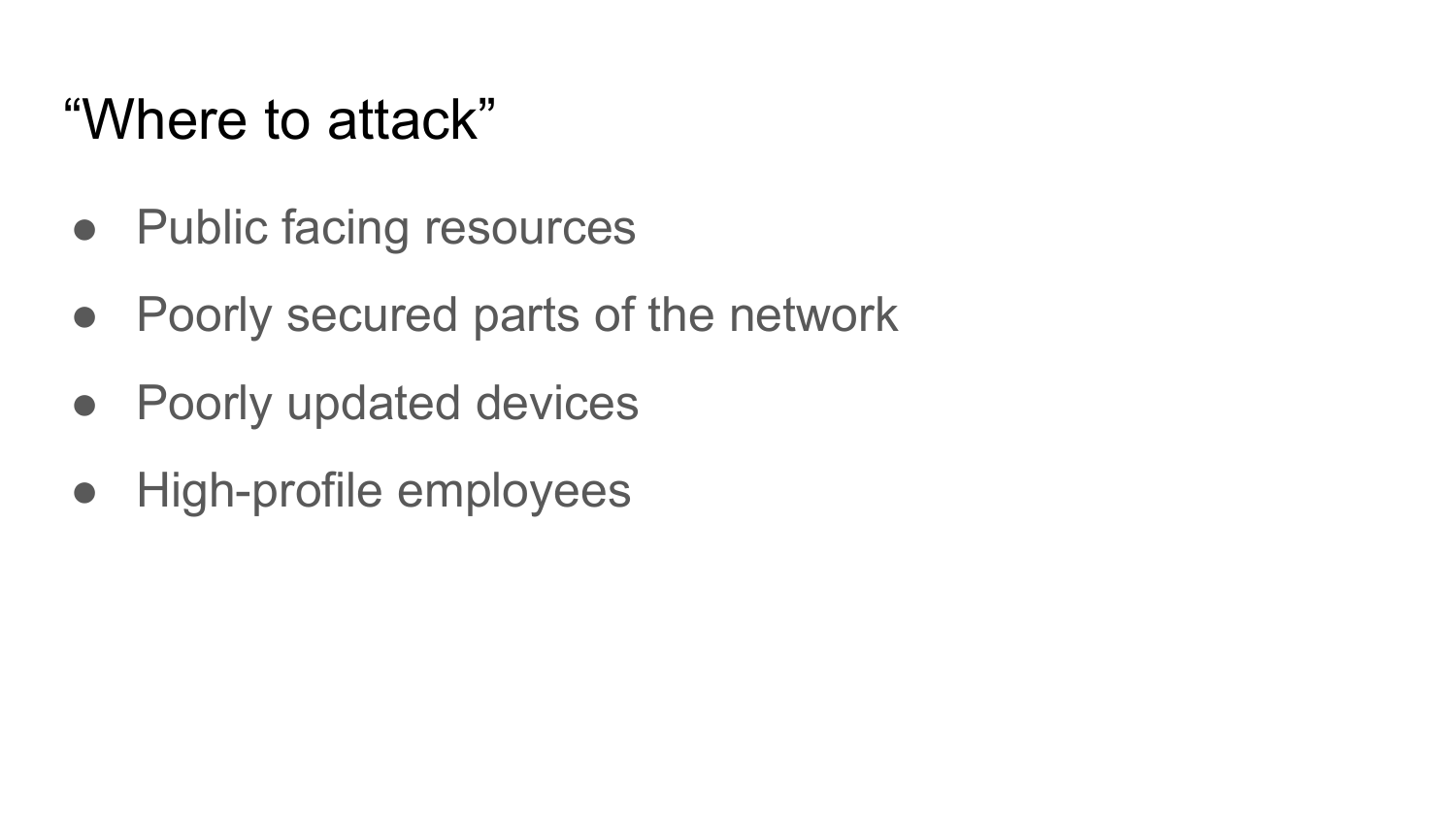The most secure device… is the one you can't talk to...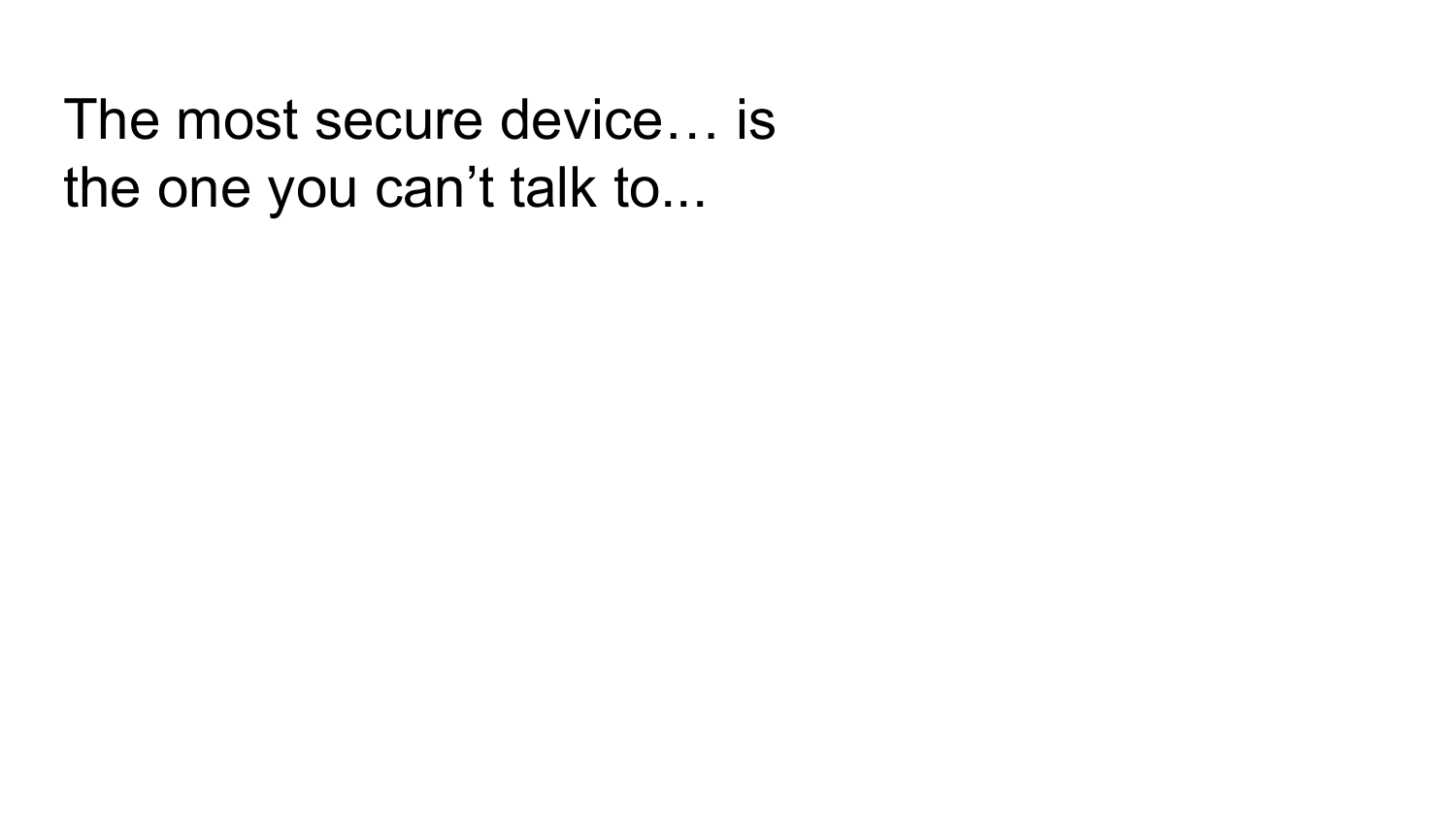## But that's not super useful

- We generate, consume, sell, and buy information
- Everything is connected now
- Everything has attack surfaces
- Everyone has an online presence
- Everyone brings their own devices to work, too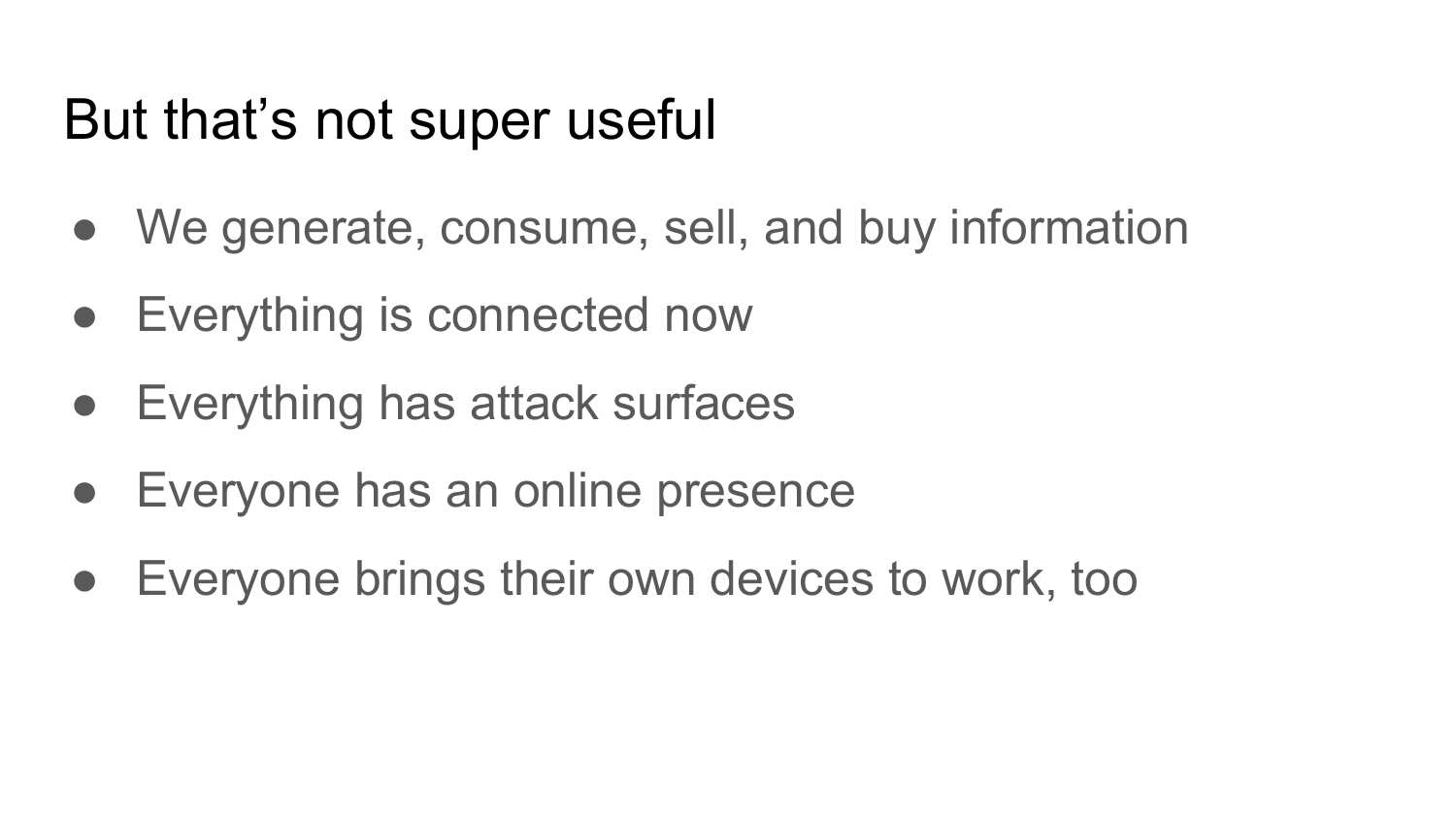## Until about 2009...

- Corporate supplied the laptop
- Corporate maybe supplied a pager
- Centrally provisioned and managed laptops
- WPA-TLS, Radius, Active Directory are all easy with a central corp provisioned system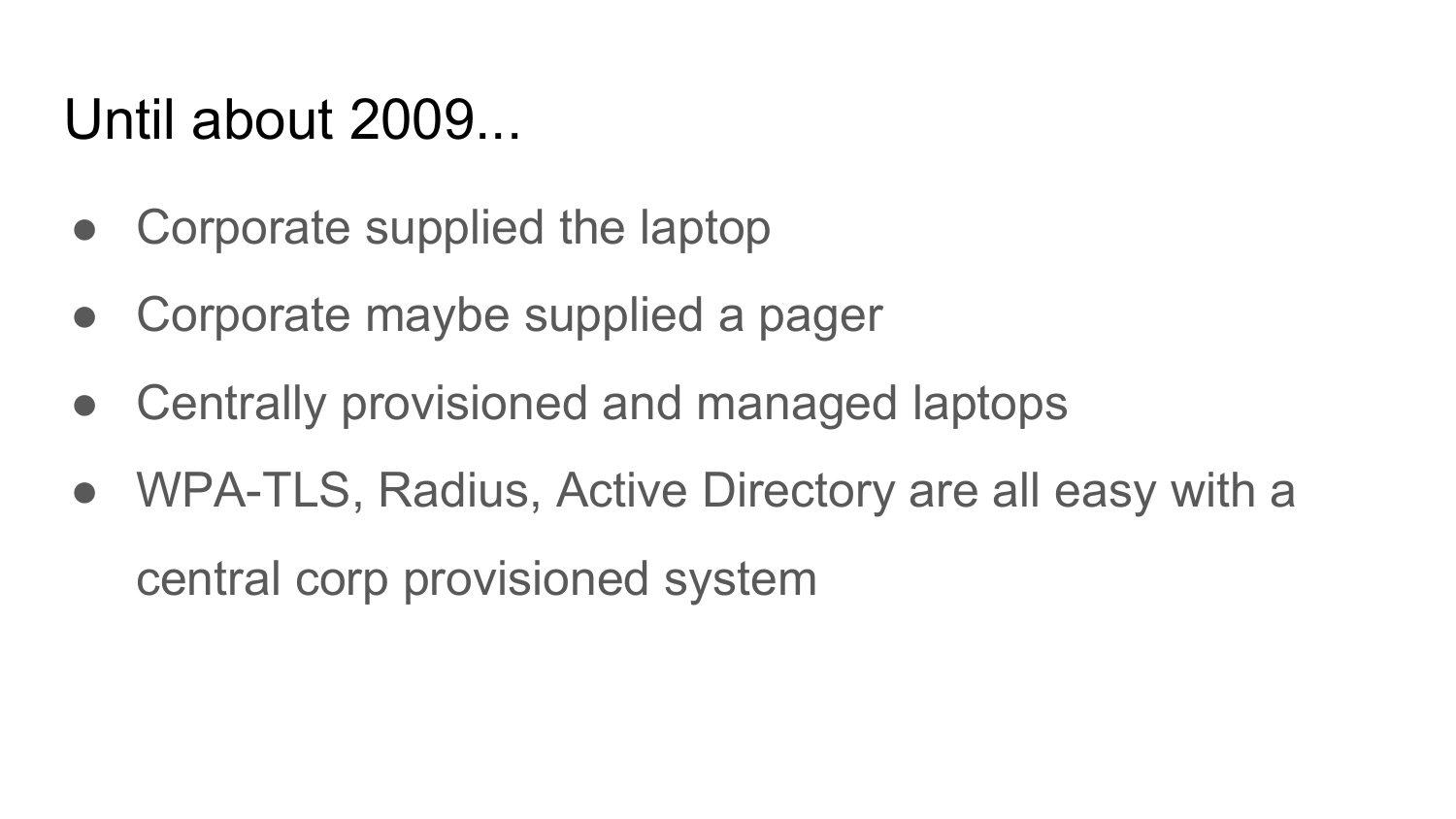# But now...

- BYOD rules
- Even company laptops used at coffee shops, airport networks, and so on, far outside your security perimeter
- Even if you don't allow BYOD...
- ... You probably give email, etc to phones
- Now your threat perimeter includes iOS, Android, home Wi-Fi...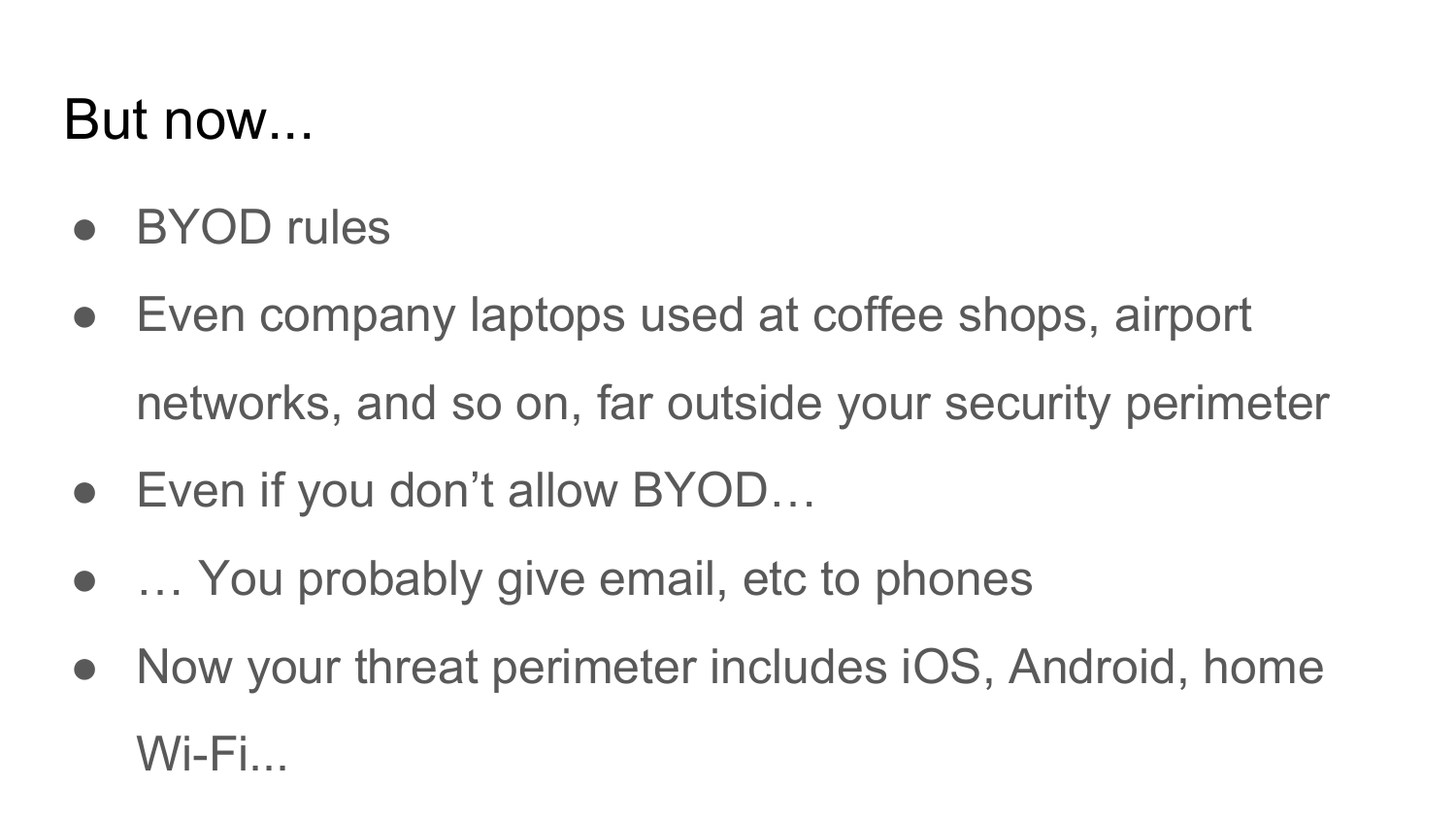## Problems with BYOD

- Can't enforce software (usually)
- Can't control what else a user does
- May not be able to enforce updates
- Users may not apply updates
- Updates might not *even exist* (Looking at you, Android)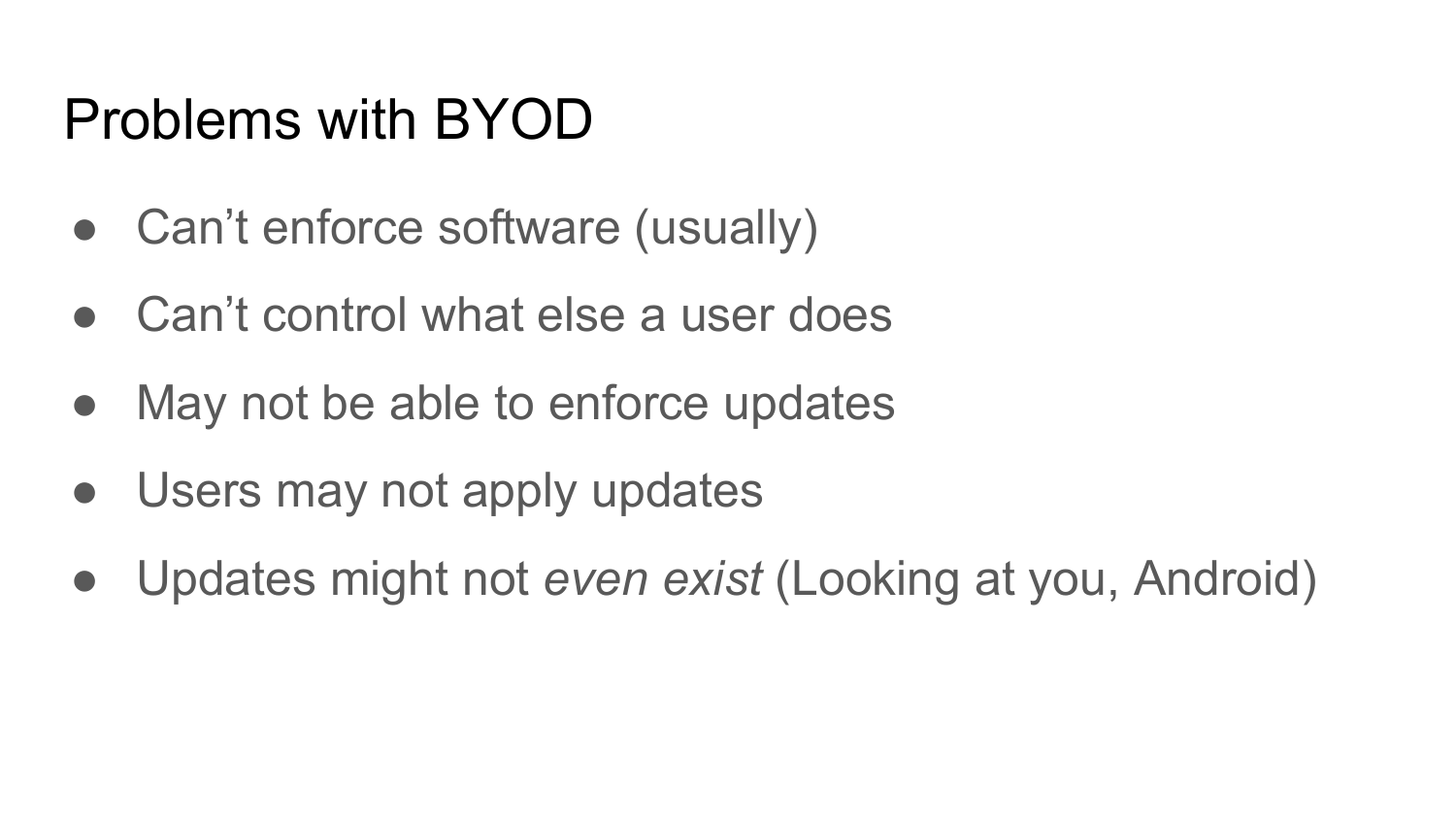## We don't need no stinking administrator

- With a BYOD or a corporate laptop, administrator is bad...
- But the normal user owns all the files your company *really* cares about
- Anything which gets code execution that lets it read the users email, saved documents, etc...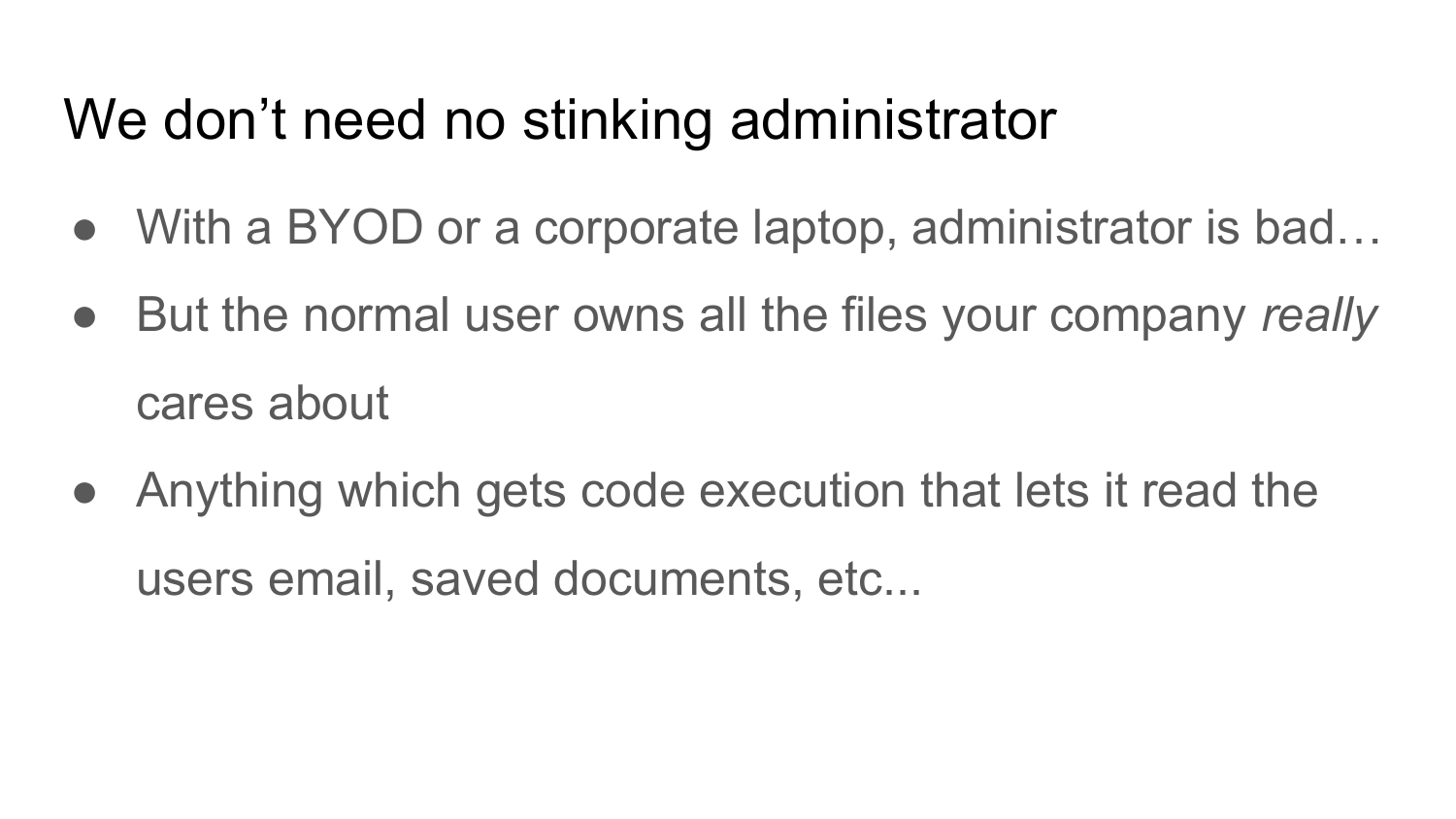#### Ingress to network

- Users are excellent ways to get ingress into the corporate network
- Where all the really juicy stuff is, assuming it's not in an inbox and dropbox and google drive, of course
- Lots of poorly defended stuff *inside* the network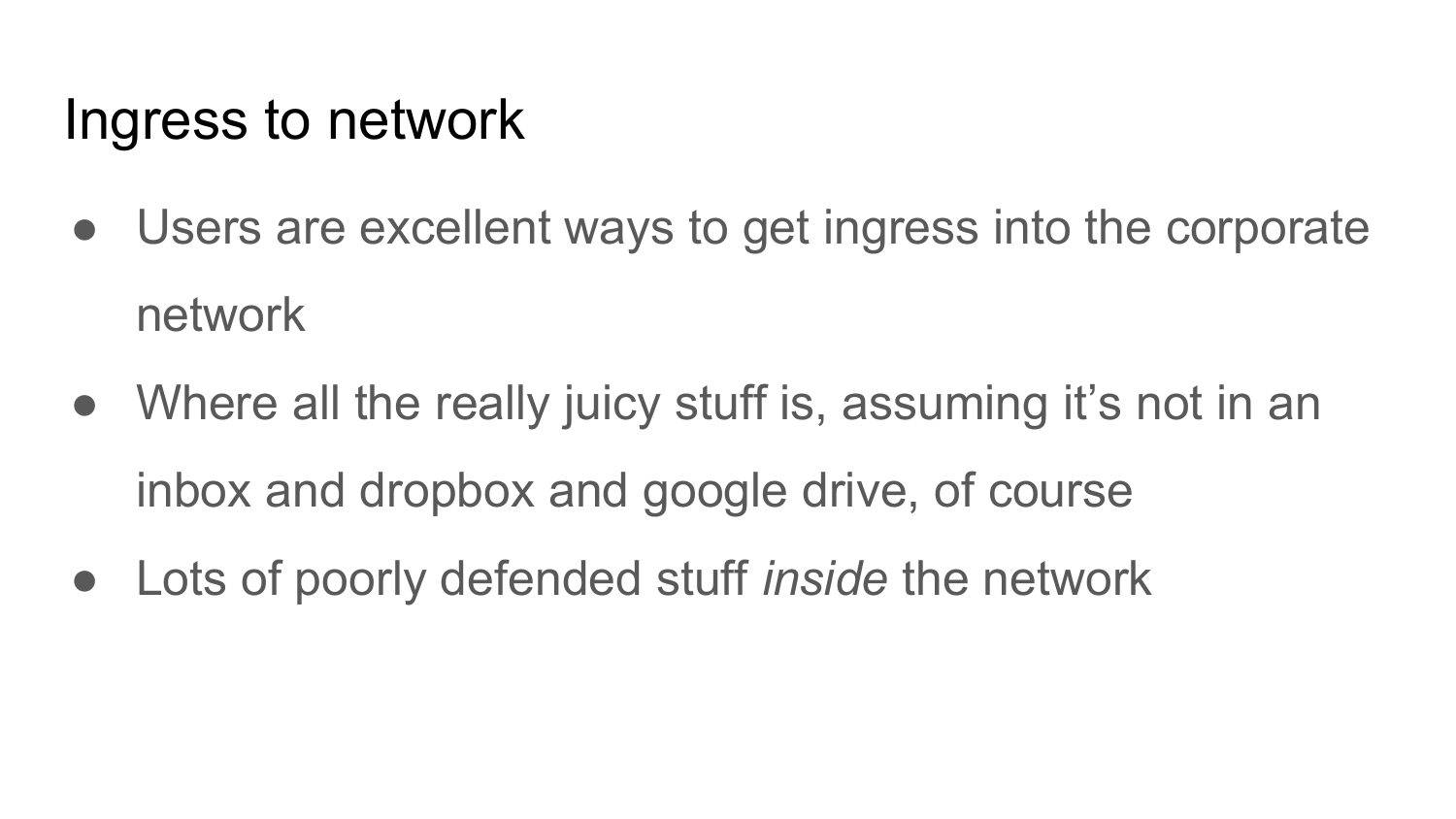### Lots of ways to get access to users

- Phishing (generic or targeted)
- Social engineering (Facebook, Linked In, etc)
- Re-used credentials (Did an employee use the same login on Ashley Madison as their corporate network?)
- Devices outside your network perimeter are juicy targets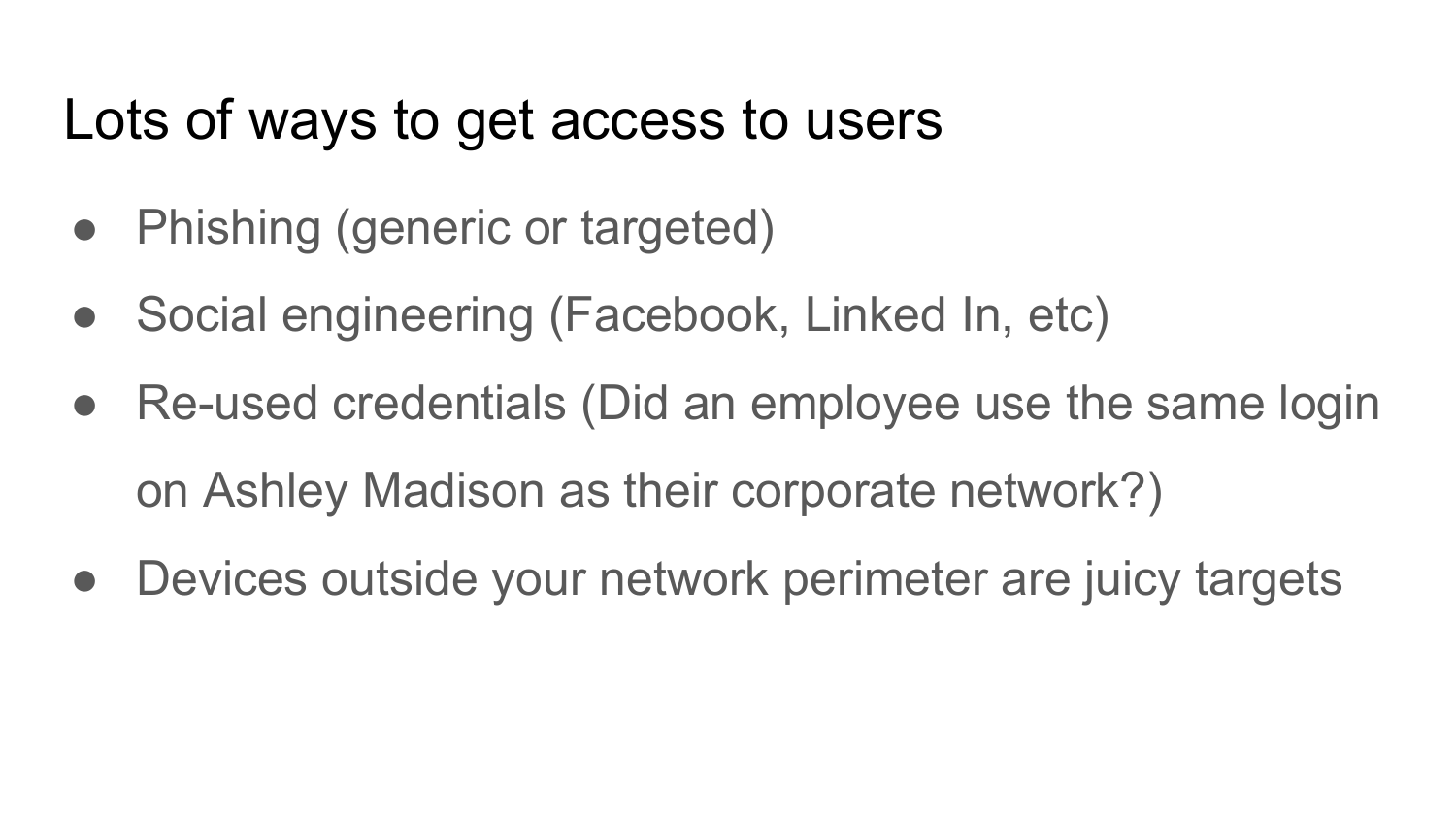#### Users have...

- SSH keys to log into production systems
- Commit access to code repositories
- Confidential documents
- Payroll and other PII, depending on their department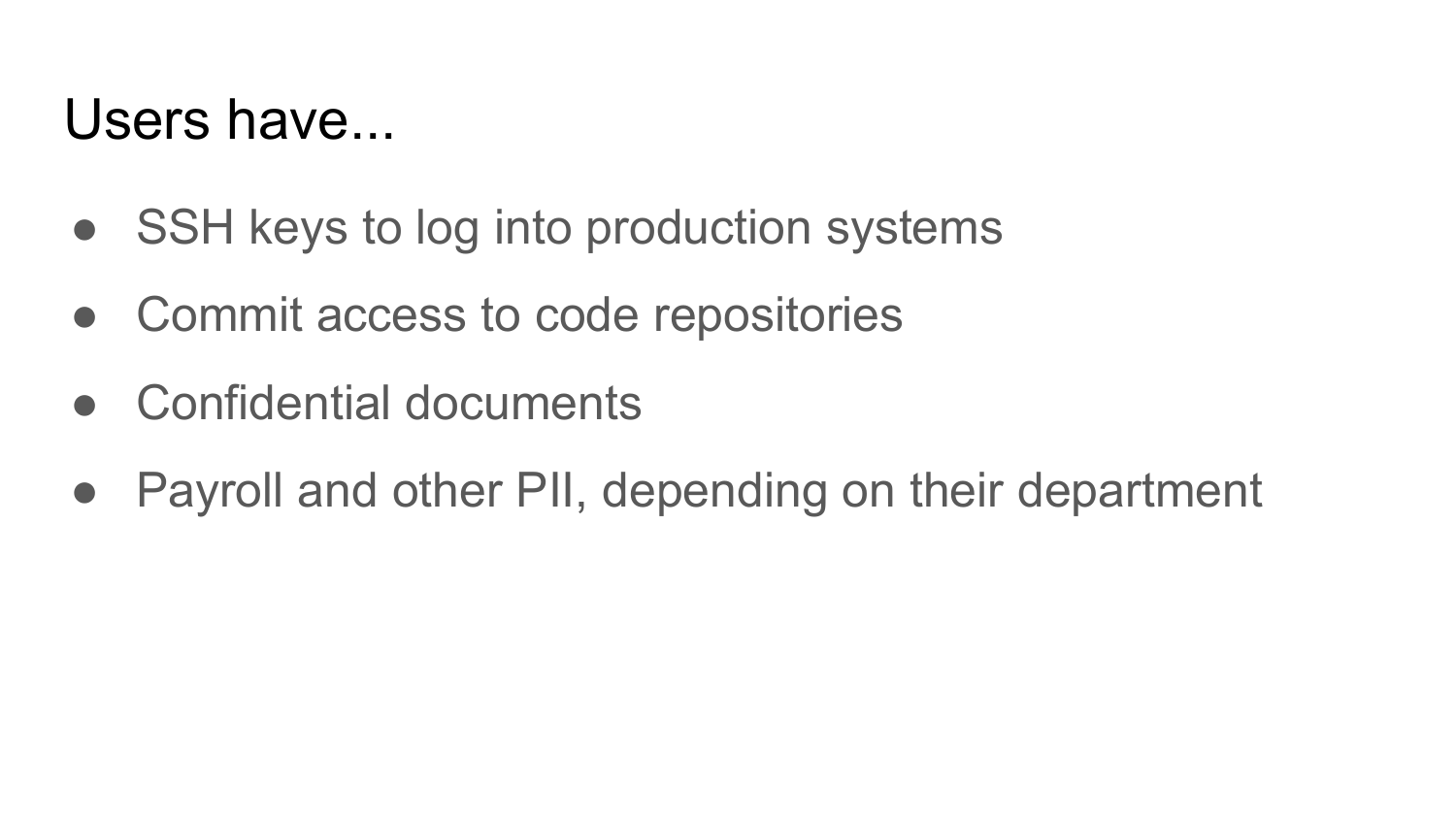## So now they're in...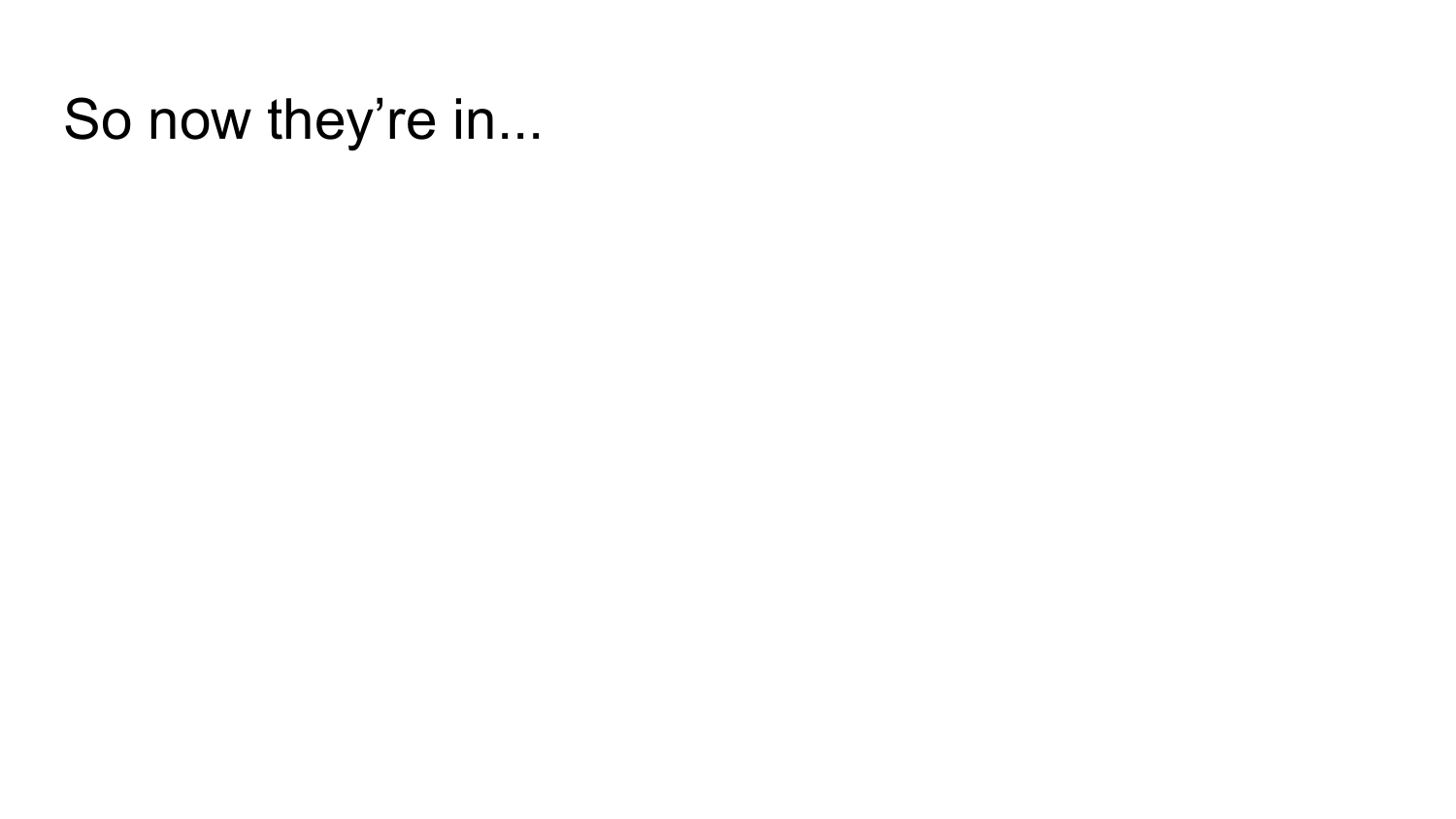### What happens next depends...

- Ransomware has crippled hospitals, shipping companies, and even entire city infrastructures (Atlanta)
- If you handle banking or other finance, you have a *big* problem now
- If you're lucky they'll just install cryptocurrency miners
- What else is on the inside of your network?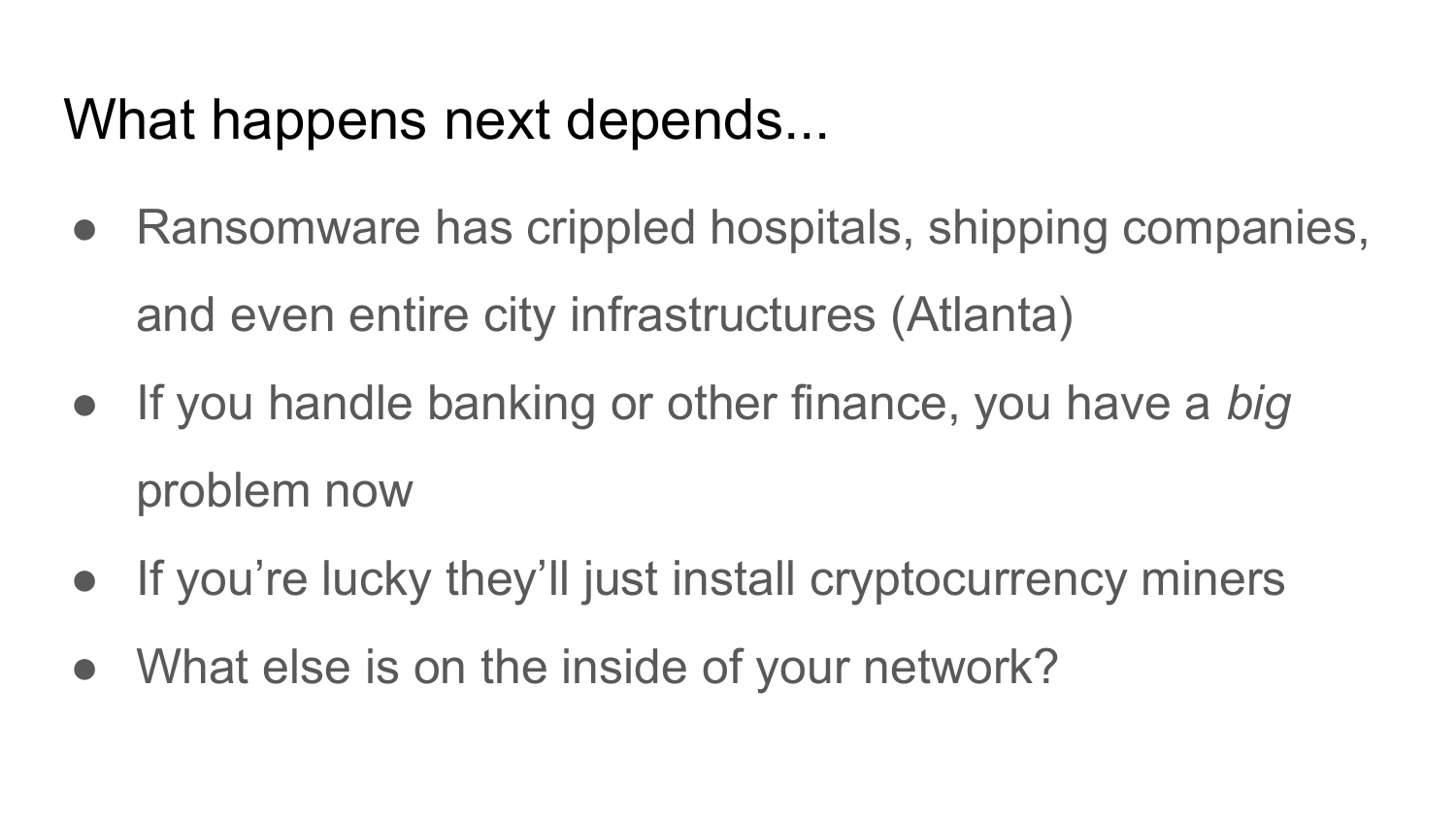### Industrial Control

- Industrial control systems (or "IOT before IOT was 'cool' ") can control lights, heating, manufacturing, power generation, etc
- If you're in the manufacturing business, you care
- If you're in the chemicals business, you care
- Industrial systems very rapidly get into state actors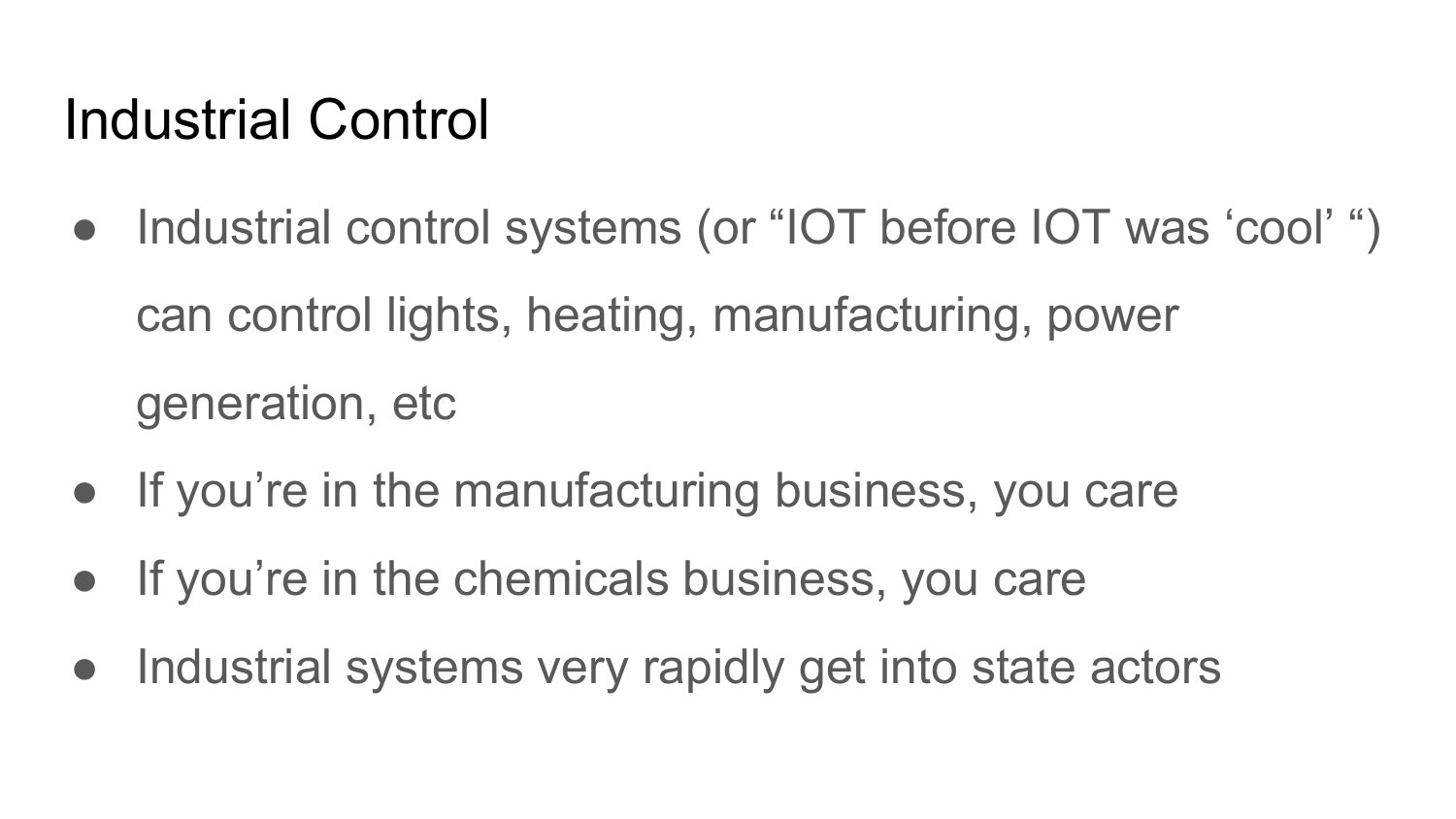# 2010, Stuxnet

- No official admission, likely USA + Israel
- Spread via infected USB drives and internal networks throughout the middle east
- Ultimate payload was to physically damage a specific type of centrifuge
- ... Used by Iran for nuclear materials enrichment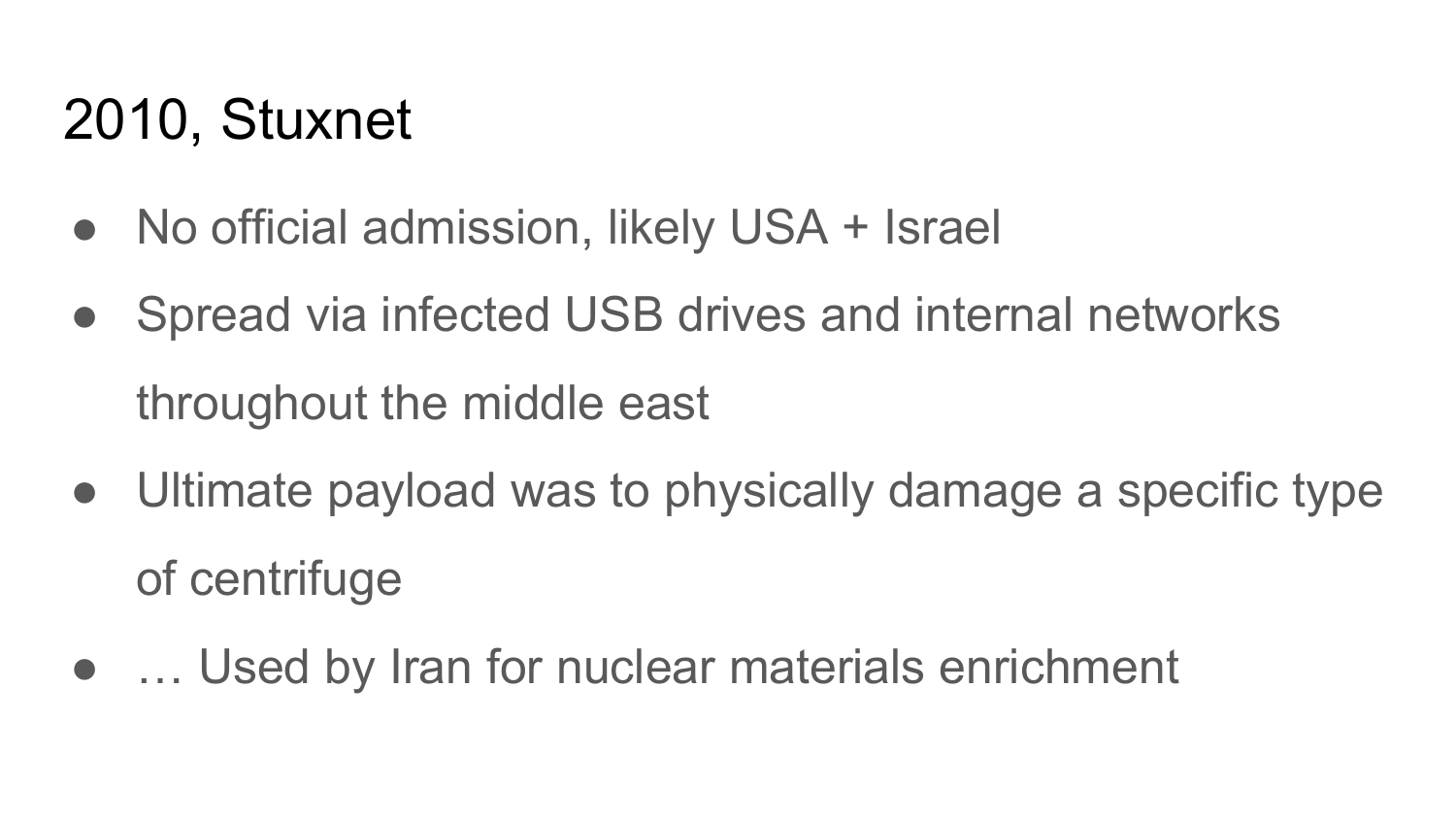# Possibly the first

- Possibly the first, or at least, publicly known, "cyber" weapon"
- Goal: Disabling a weapons program without provoking a "kinetic" response and a war
- Also opened the door for more international hacking...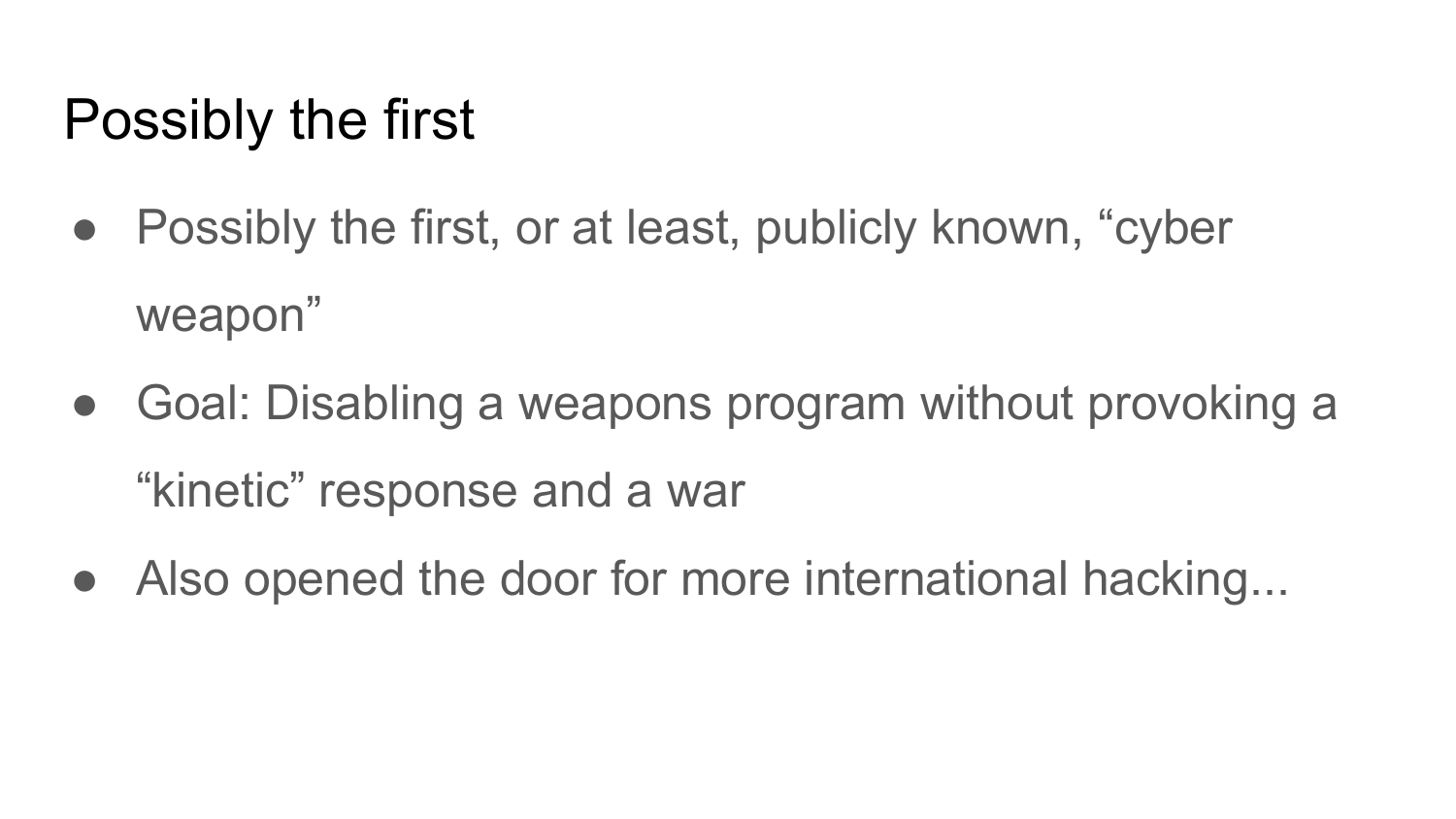## 2012, Saudi Aramco

- Shamoon virus
- Attributed to Iran
- Data destruction; wiped tens of thousands of systems
- **Retaliation for Stuxnet / Flame**
- Oil production network separate from office network prevented spread into industrial systems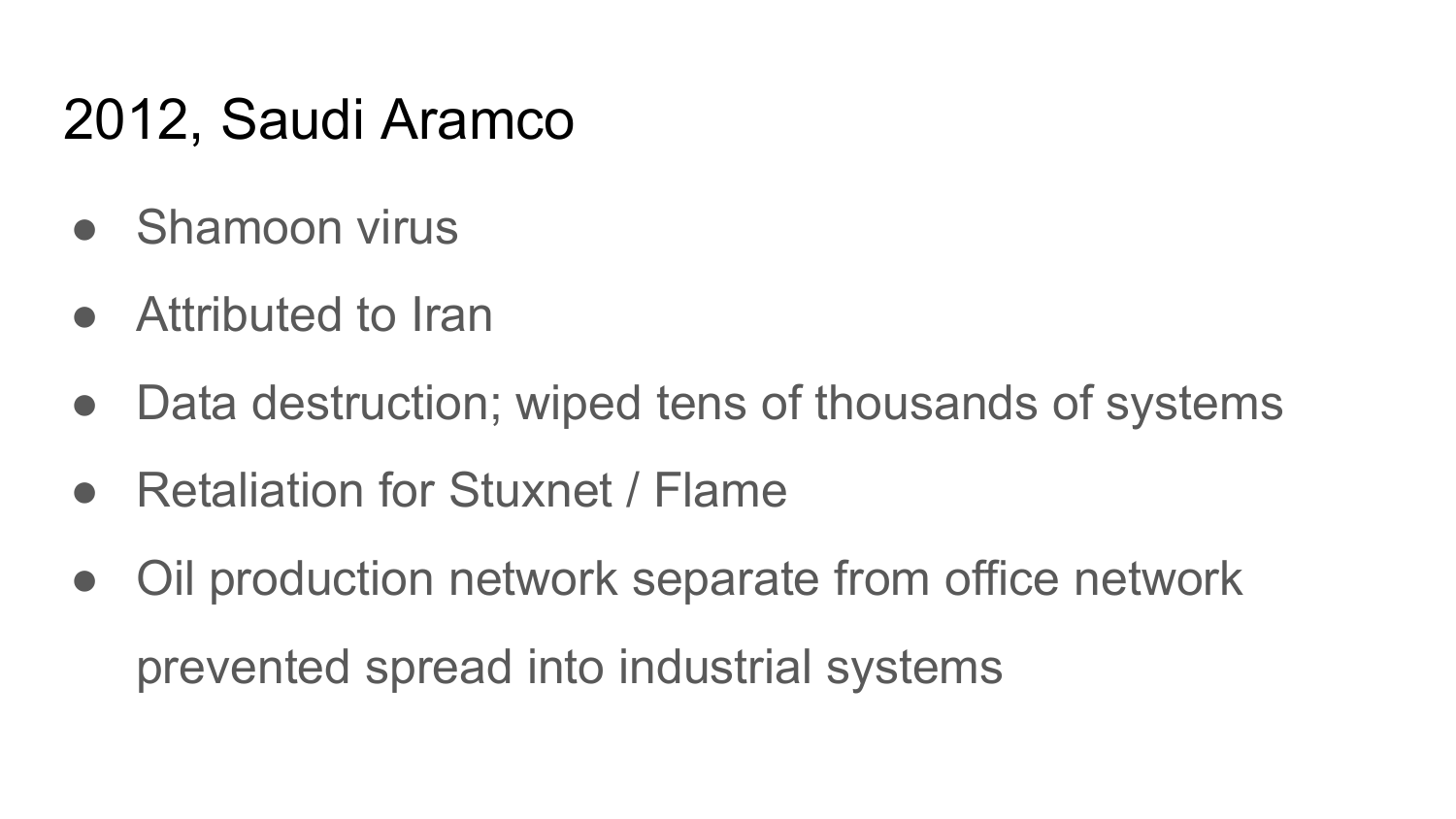### 2018, Tasnee Petrochemical

- August, 2017 systems at Tasnee and related petro refineries experience problems
- Initial attack wipes drives and leaves political messages
- Actual payload targets Schneider Electric Triconex devices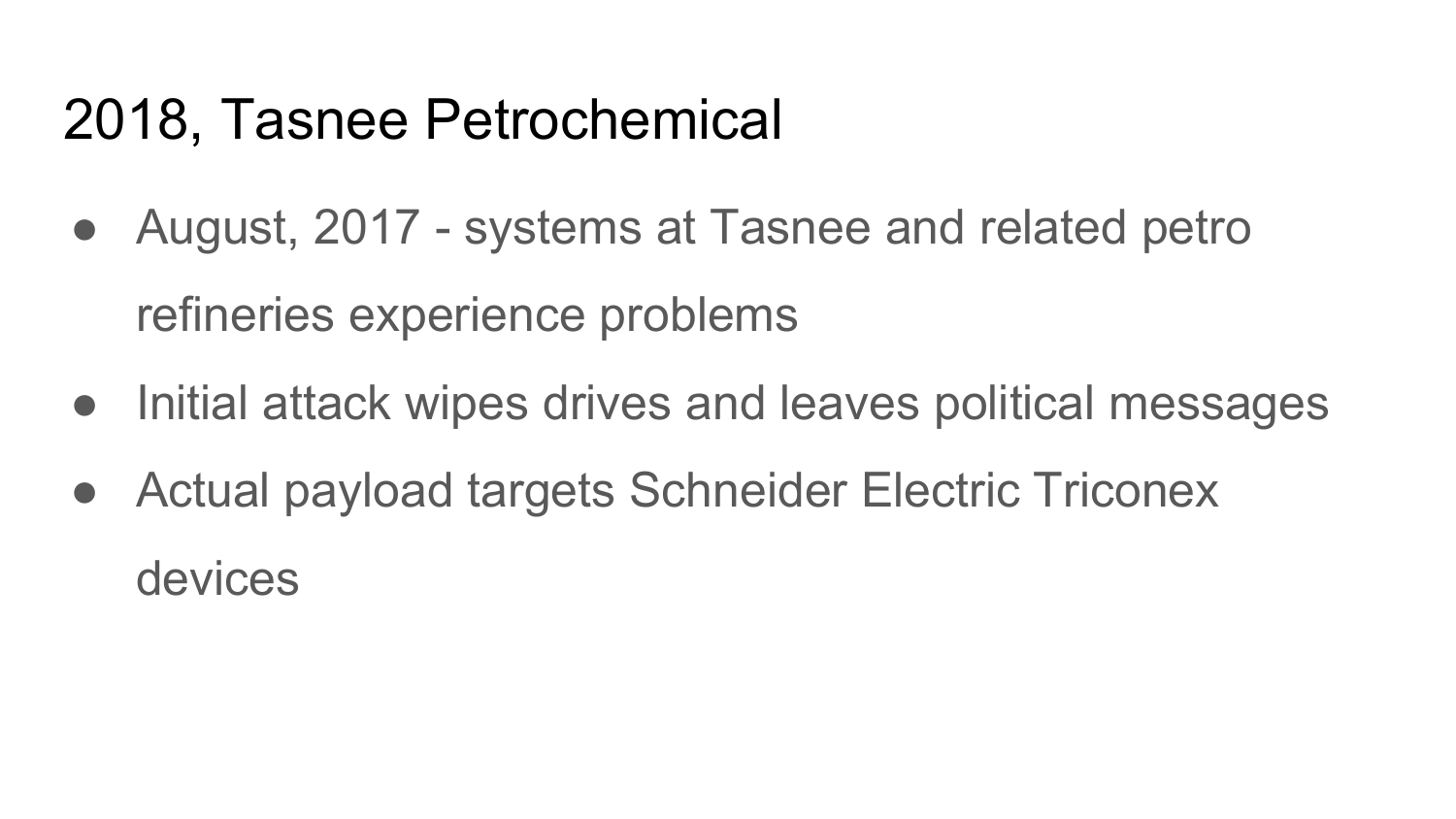### Boom

- If successful, attack would have disabled safety systems
- Goal was physical destruction of plant
- *● Advanced* malware could map internal control network and report back to select targets
- A bug in the code prevented the exploit from working instead caused crashes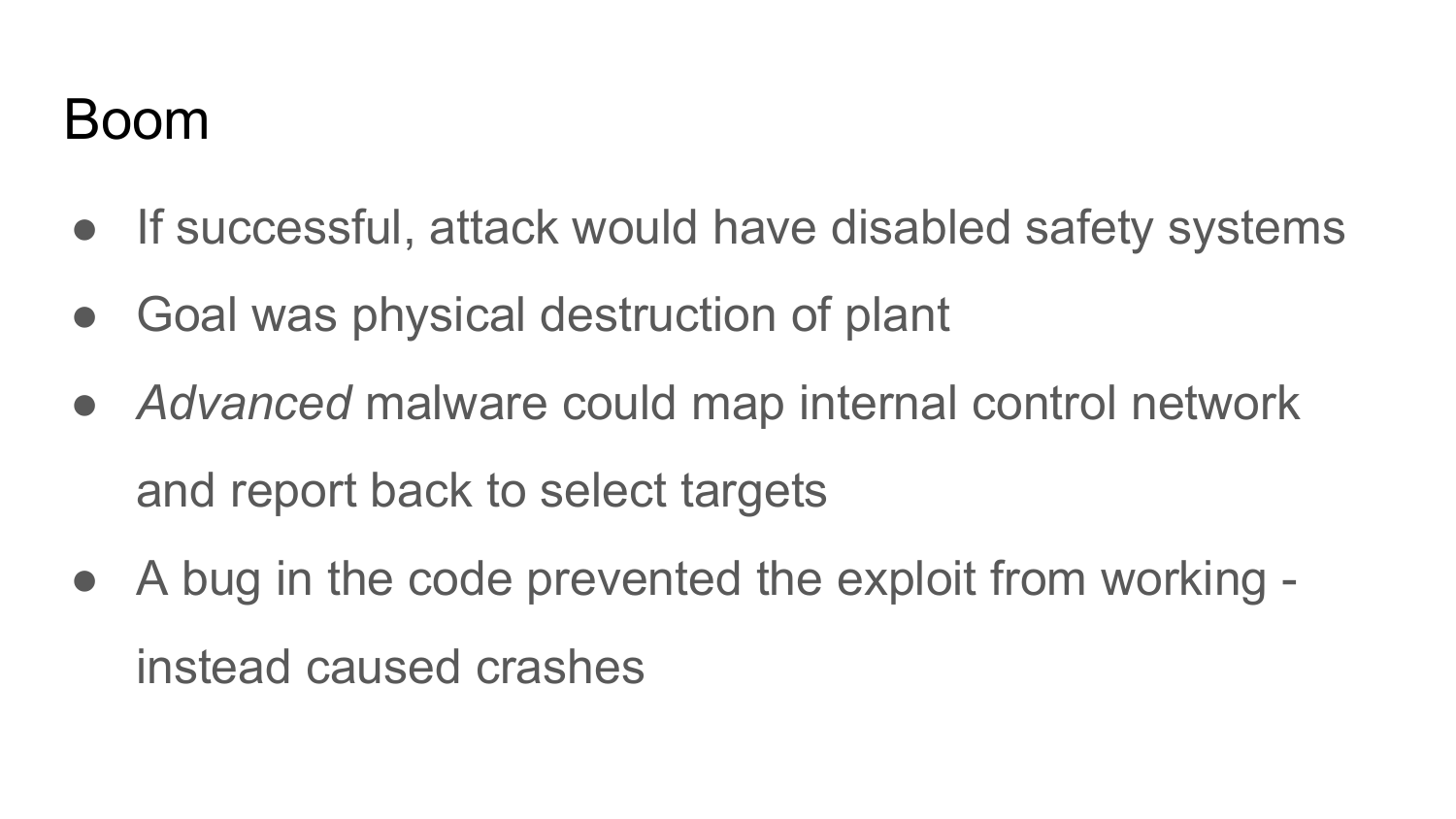## What else uses systems like this?

- Oil refineries
- Water treatment plants
- Nuclear reactors
- "You must reboot your reactor to complete the upgrade..."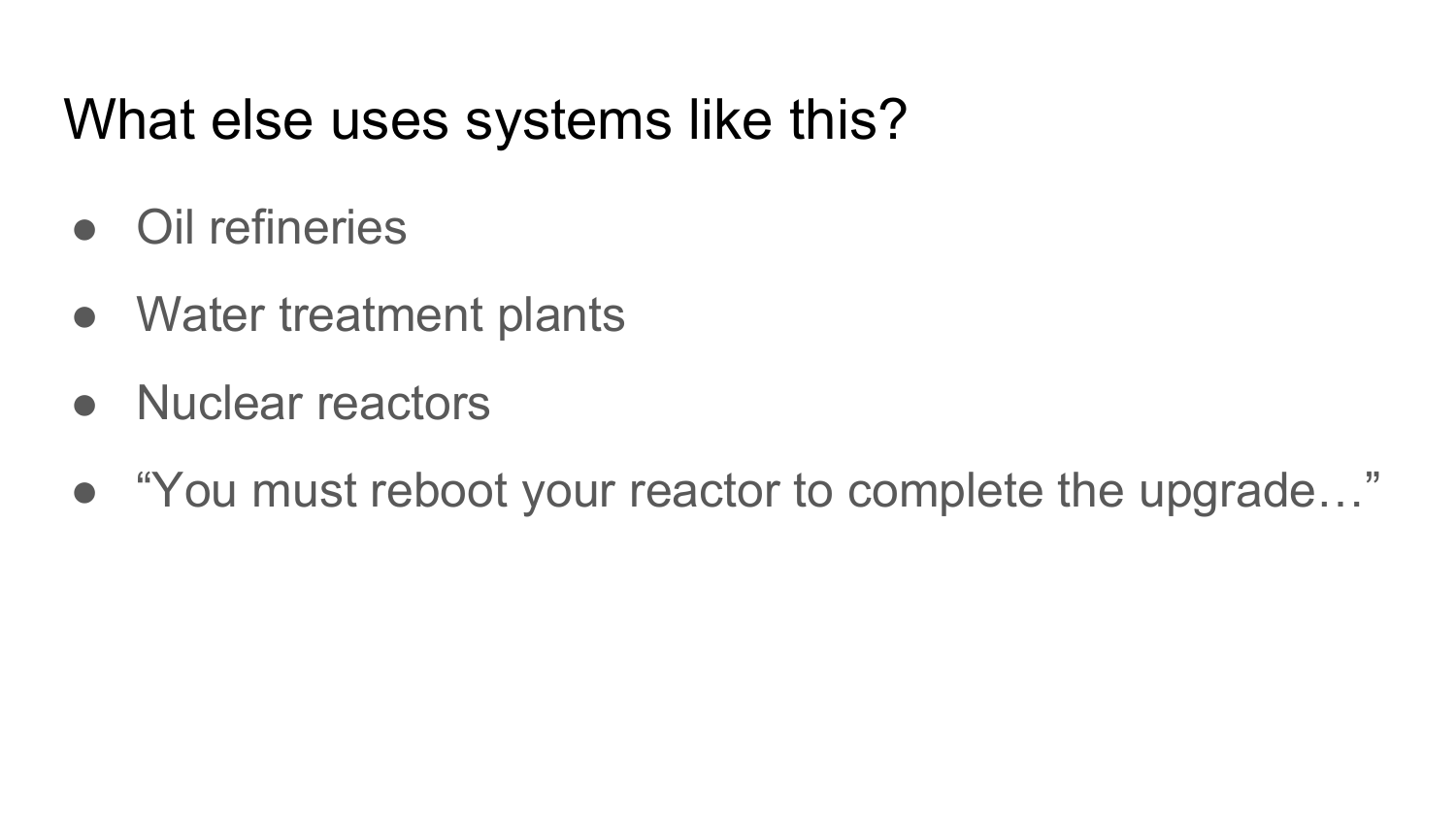# The "S" in IOT is for "Security"

- Why do I like to pick on IOT & SCADA so much?
- Multiple industries who traditionally do not make online devices, suddenly connecting things online
- Years of security best practices go unknown
- Motley selection of hardware
- *● Everything* works *against* having a secure platform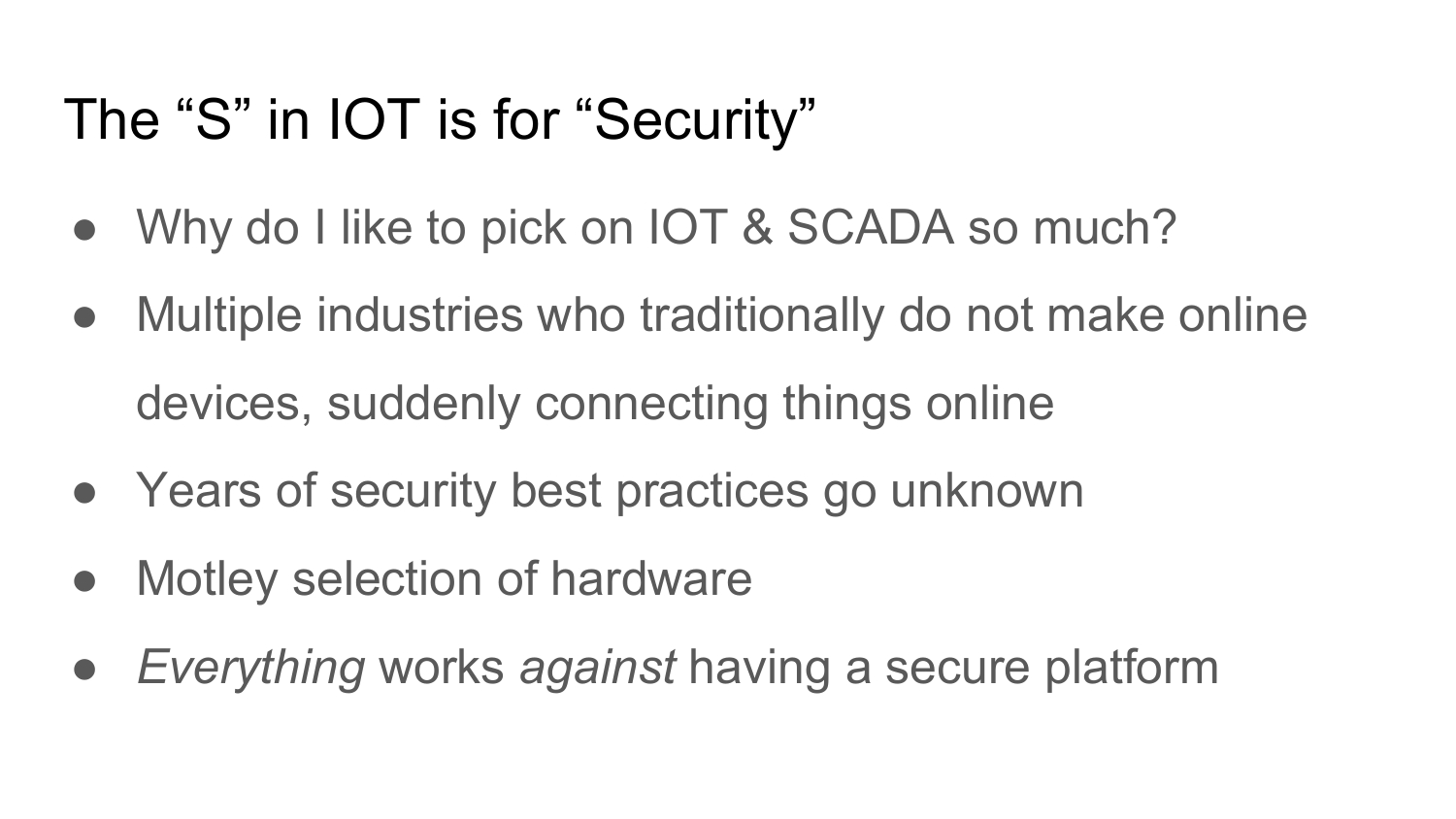# What's in a controller/IOT system

- What's inside these things anyhow?
- Controller / Processor
- Network interface or radio
- Some sort of network stack
- Some sort of RTOS or traditional OS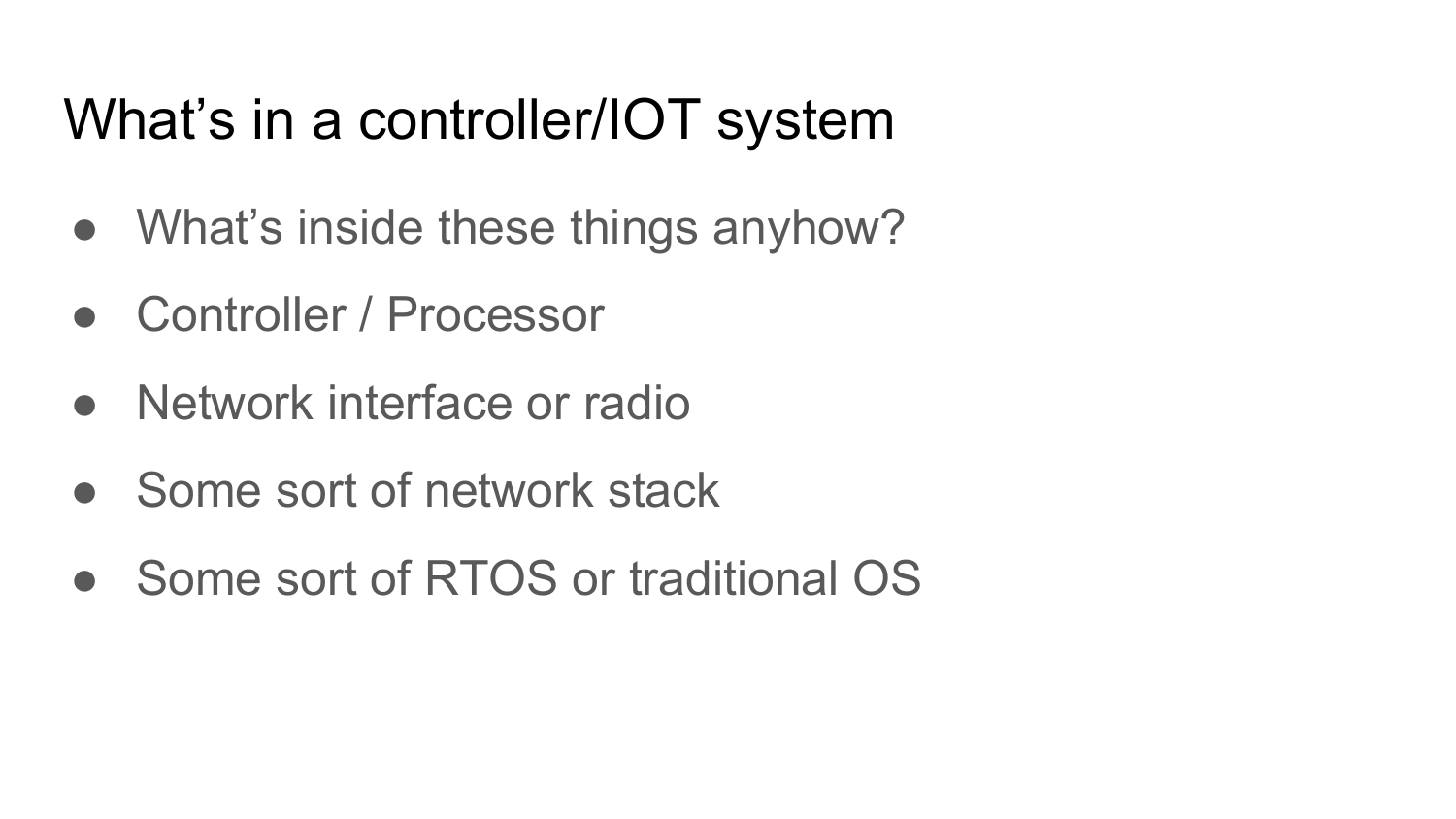## Microcontroller

- Lots of basic microcontrollers from TI, Microchip
- Typically found in low-functionality or low-power devices
- Typically running some sort of RTOS
- Very limited processing, ram, and complexity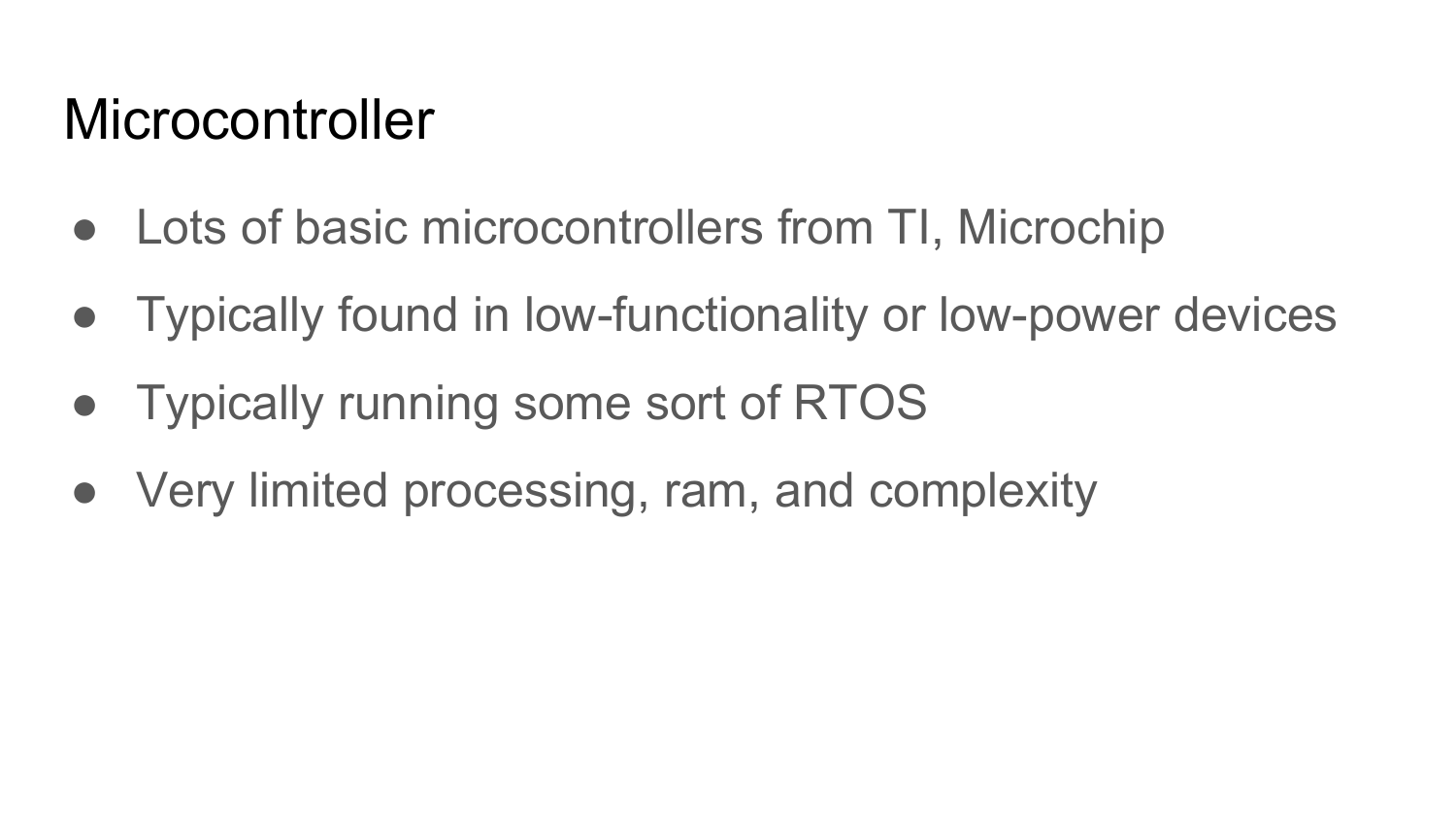#### ESP

- The darling of Wi-Fi connected devices
- Competent processor
- Does all basic Wi-Fi modes
- \$2.50 on E-Bay for hackers/makers, even cheaper in bulk for device makers
- Found in light switches, outlets, and battery devices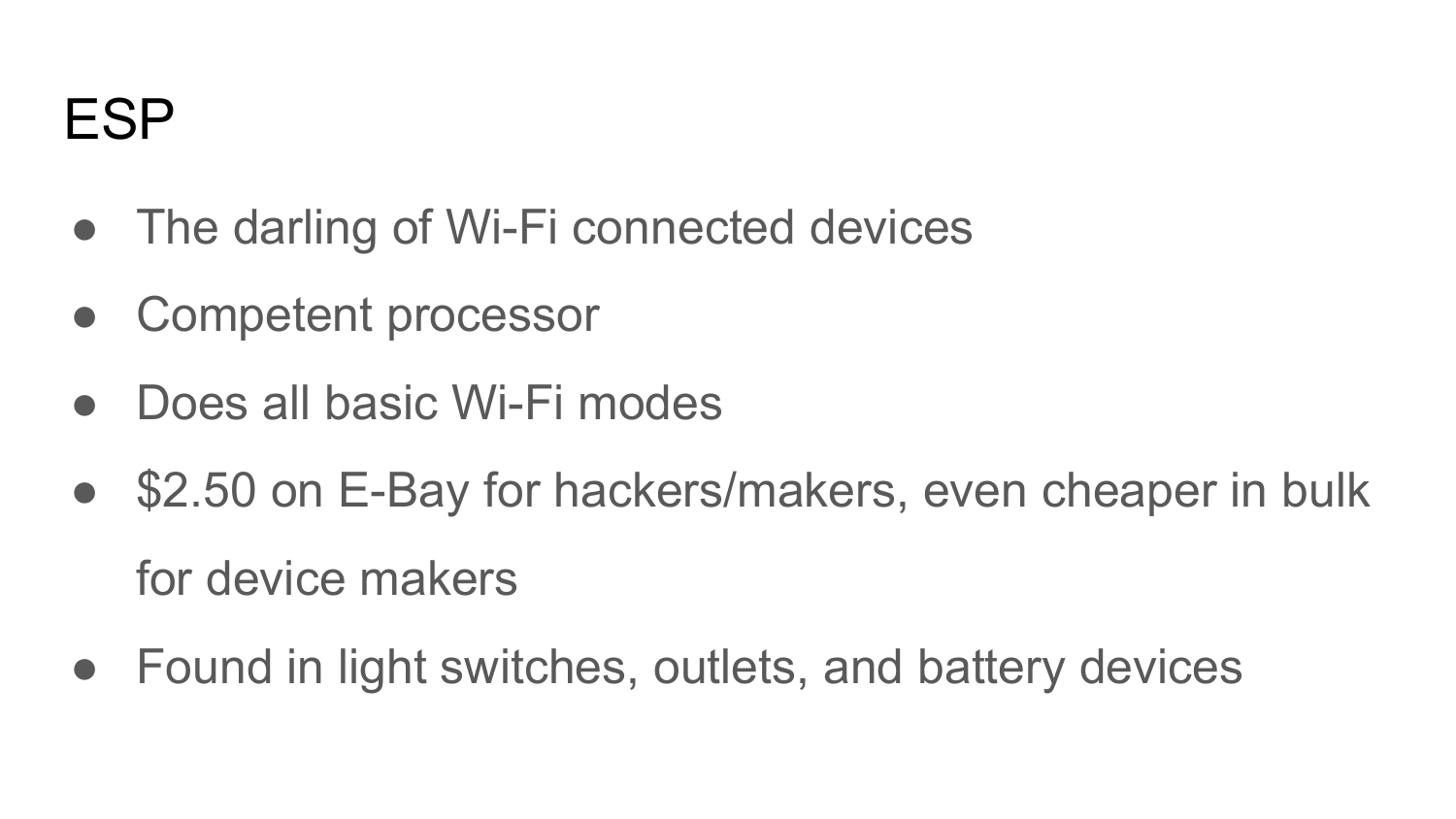# Or it's just Linux

- Linux runs on pretty small systems
- Self-contained system-on-a-chip contains MIPS processor, RAM, Wi-Fi, Ethernet, USB, etc
- Anything that can run OpenWRT runs Linux
- Some "industrial" and "commercial" devices are just a RPi or a Beaglebone shoved in the works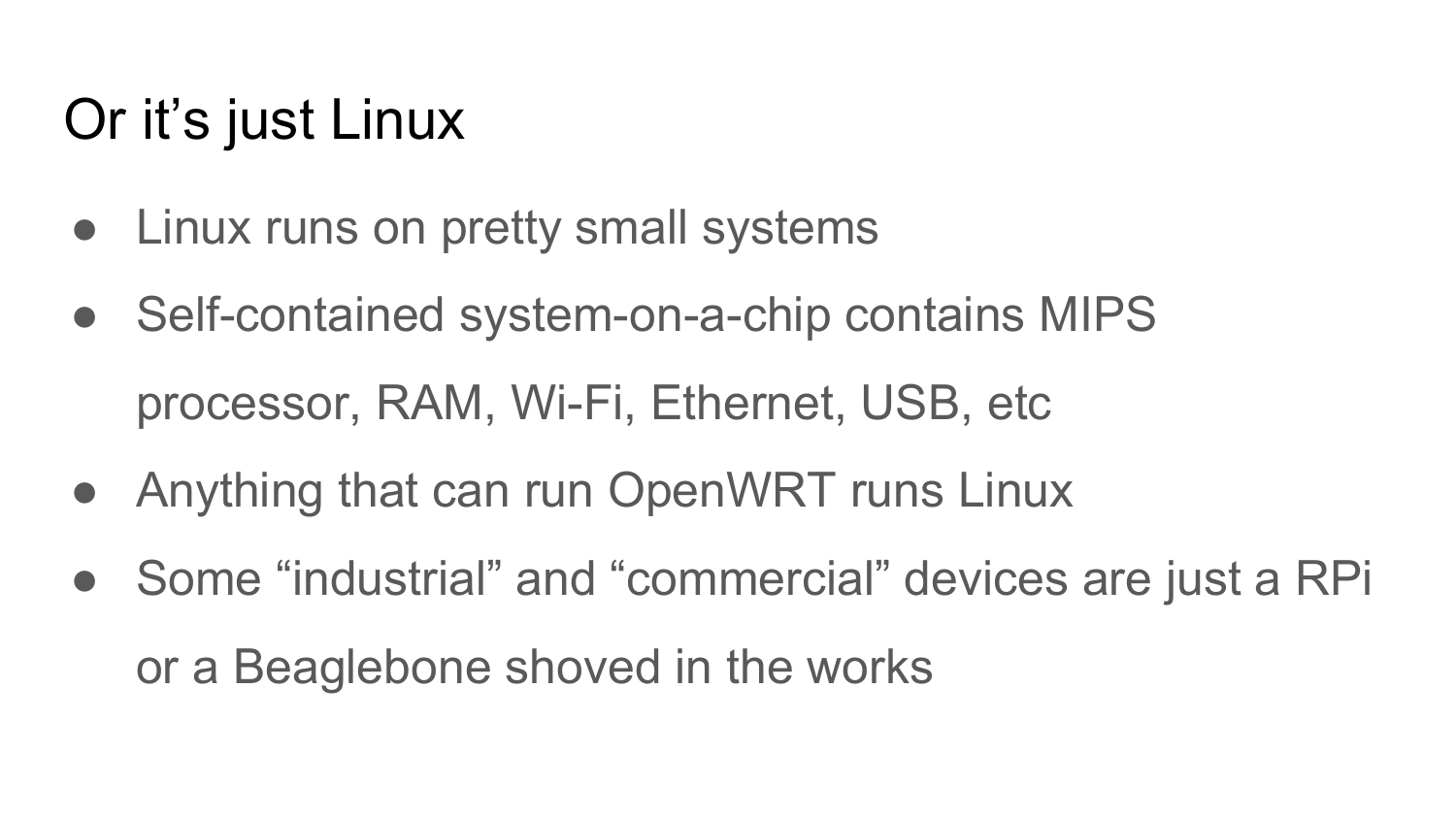#### Time travel

• Messing with IOT/SCADA, especially wireless enabled ones, is like having a time machine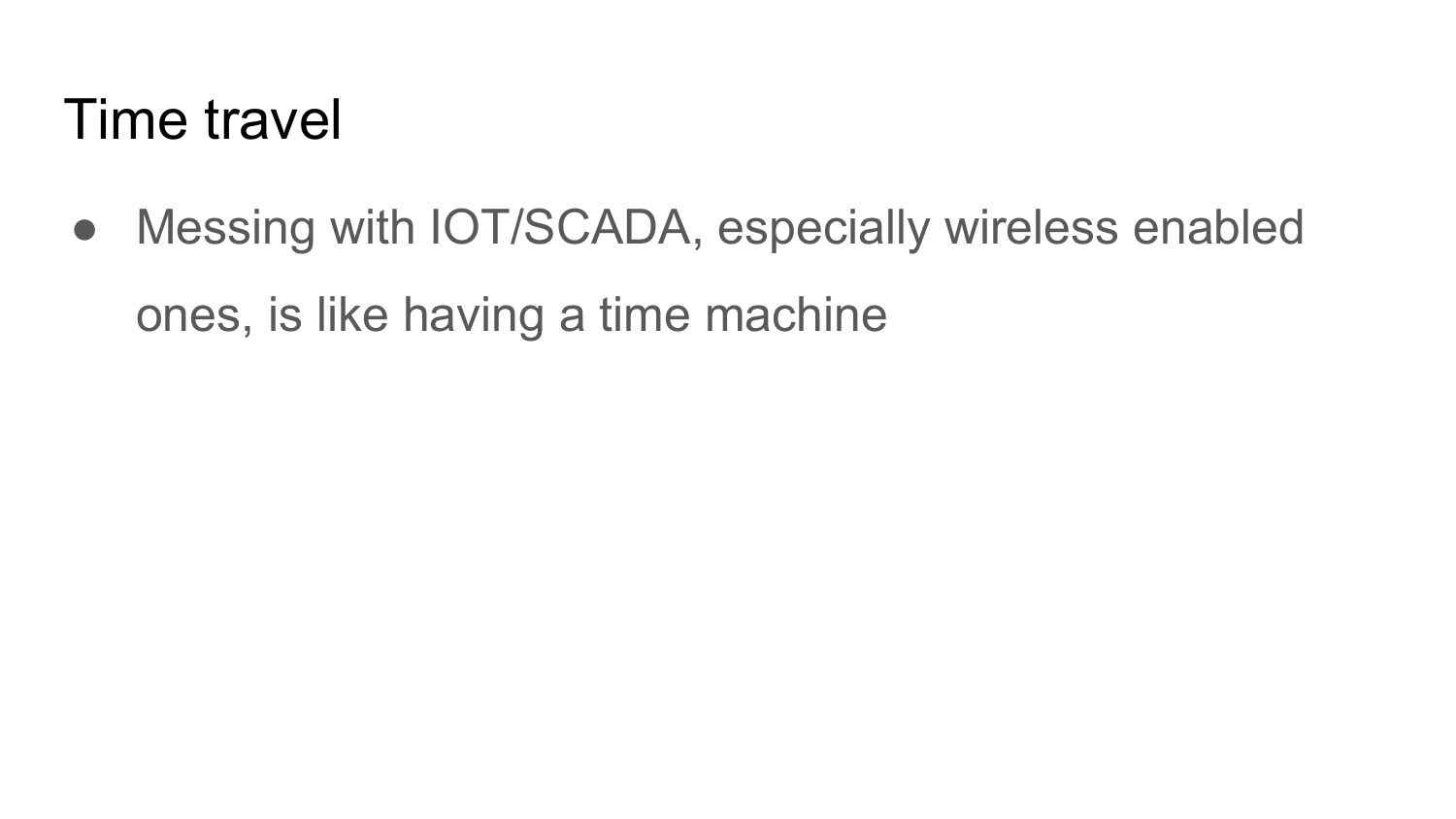# But not hippy friendly time travel

- We get to go back to the 1980s and 1990s security model
- But with all the tools and knowledge we have about security today
- And the commoditization of tools is *amazing*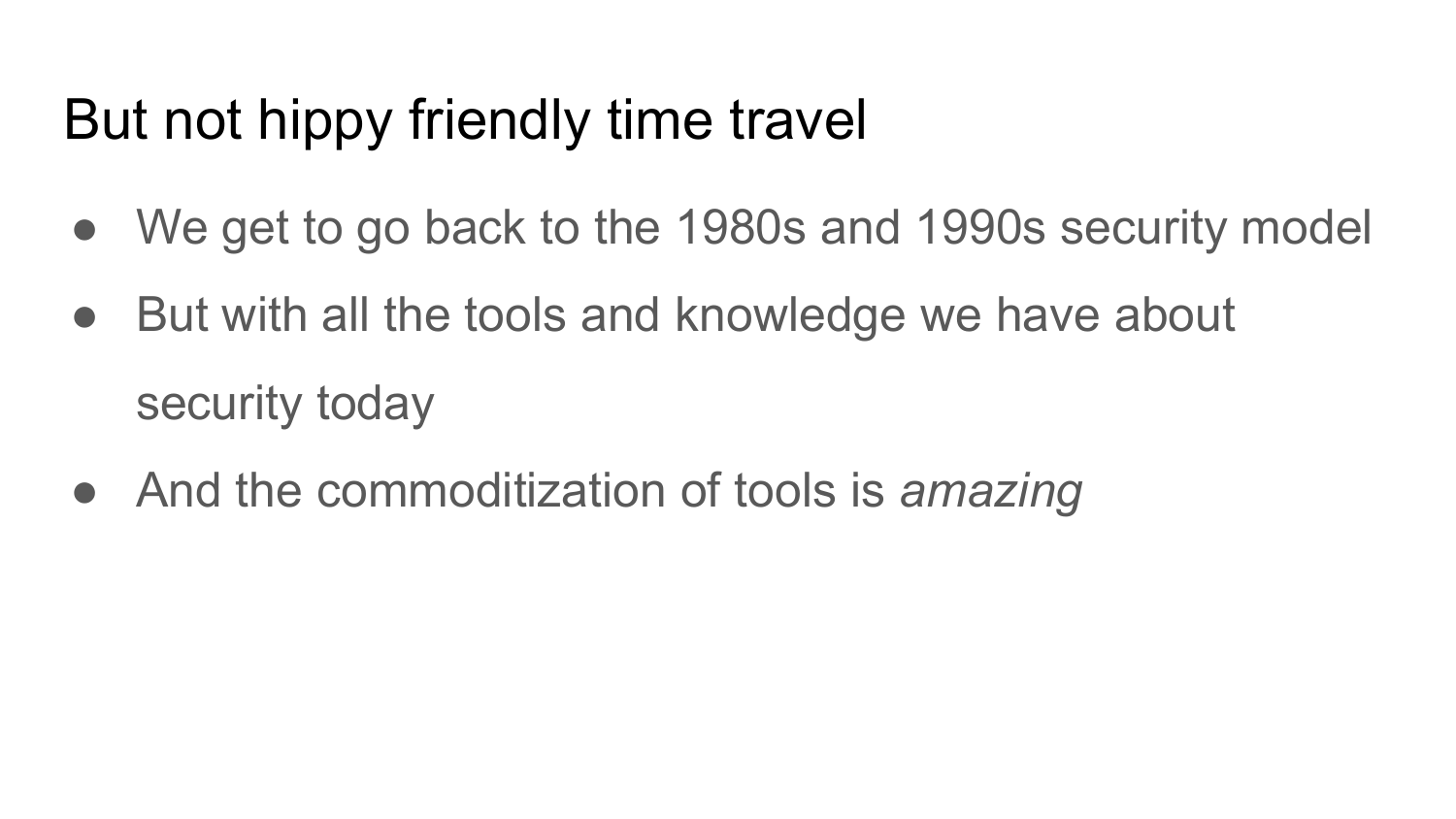### We don't learn

- We have serious problems retaining knowledge
- Even more problems sharing that knowledge across industries
- Every time a group decides to implement from scratch they're liable to make the same mistakes made a dozen times before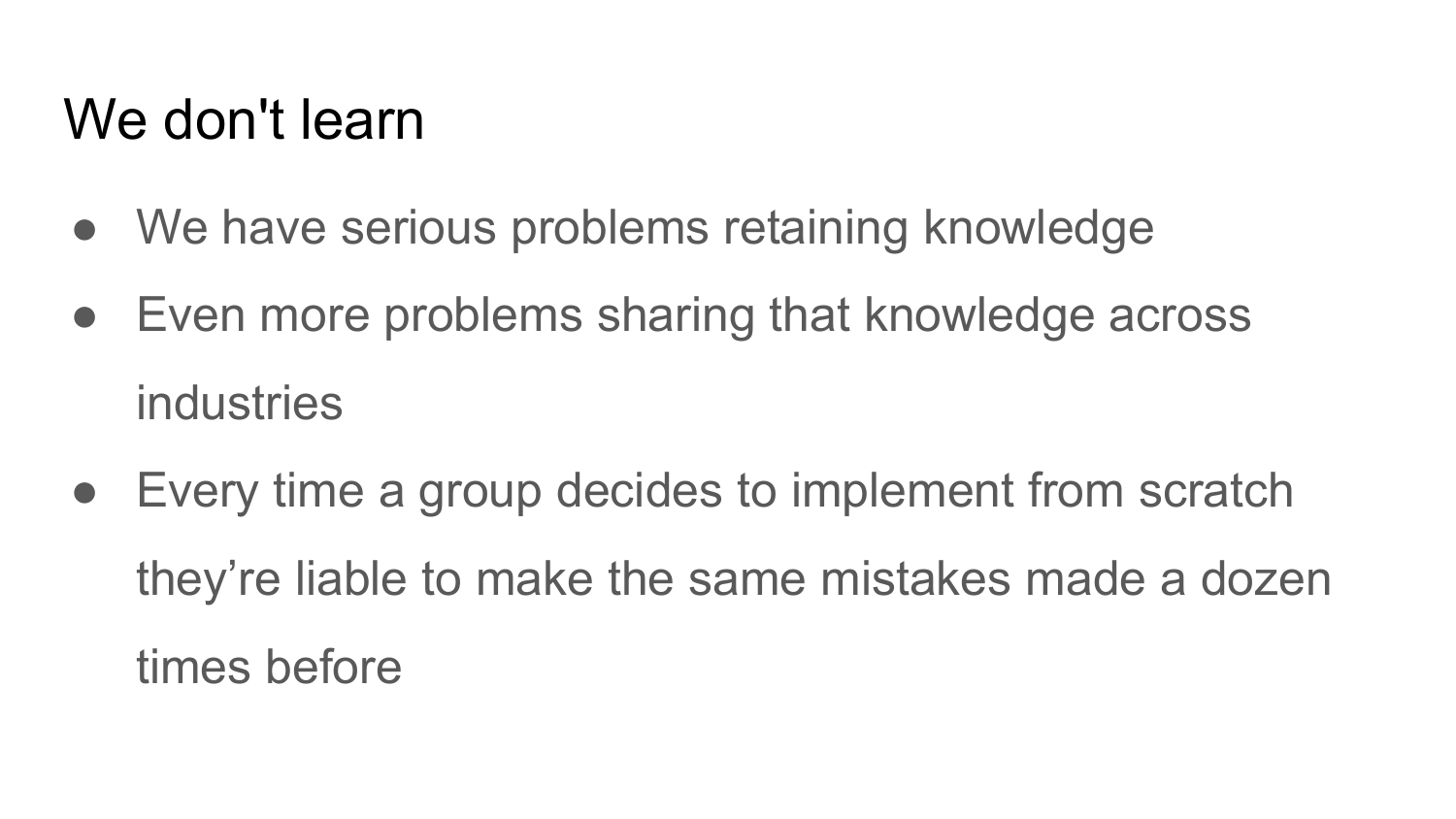# Crossing industry

- Does a car manufacturer know about hardening networks from intrusion?
- Does a valve manufacturer know how to prevent hardware glitching attacks?
- Does a company who shoves a raspberry pi inside an industrial controller know how to issue updates for kernel vulnerabilities?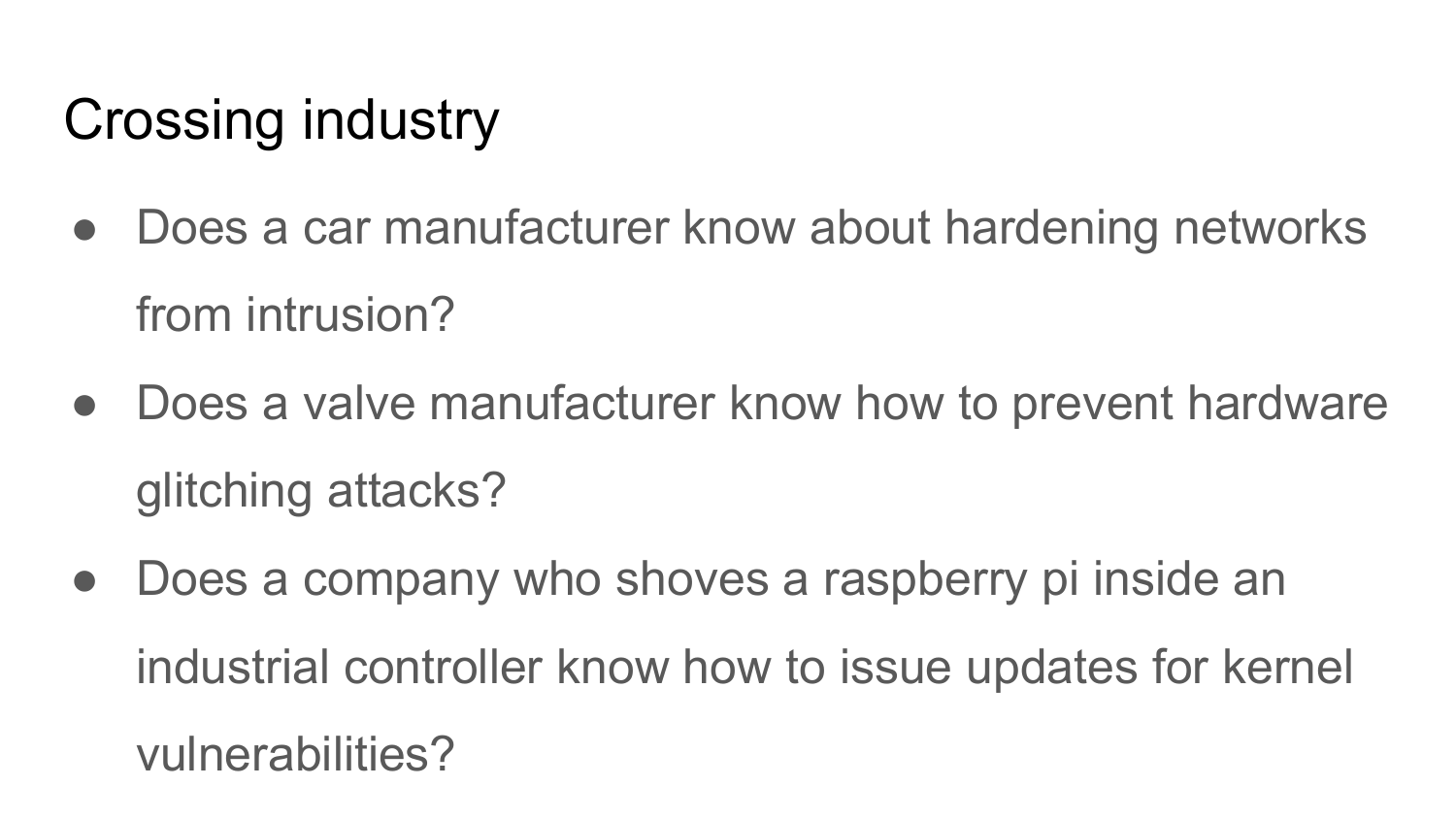# Mitigations we've made get ignored

- We've gotten pretty good at mitigating a lot of things
- As bad as it is today, it *was* worse
- Major operating systems get regular security fixes
- We have mitigations like ASLR and non-executable pages
- … but simple controller devices don't have *any* of those.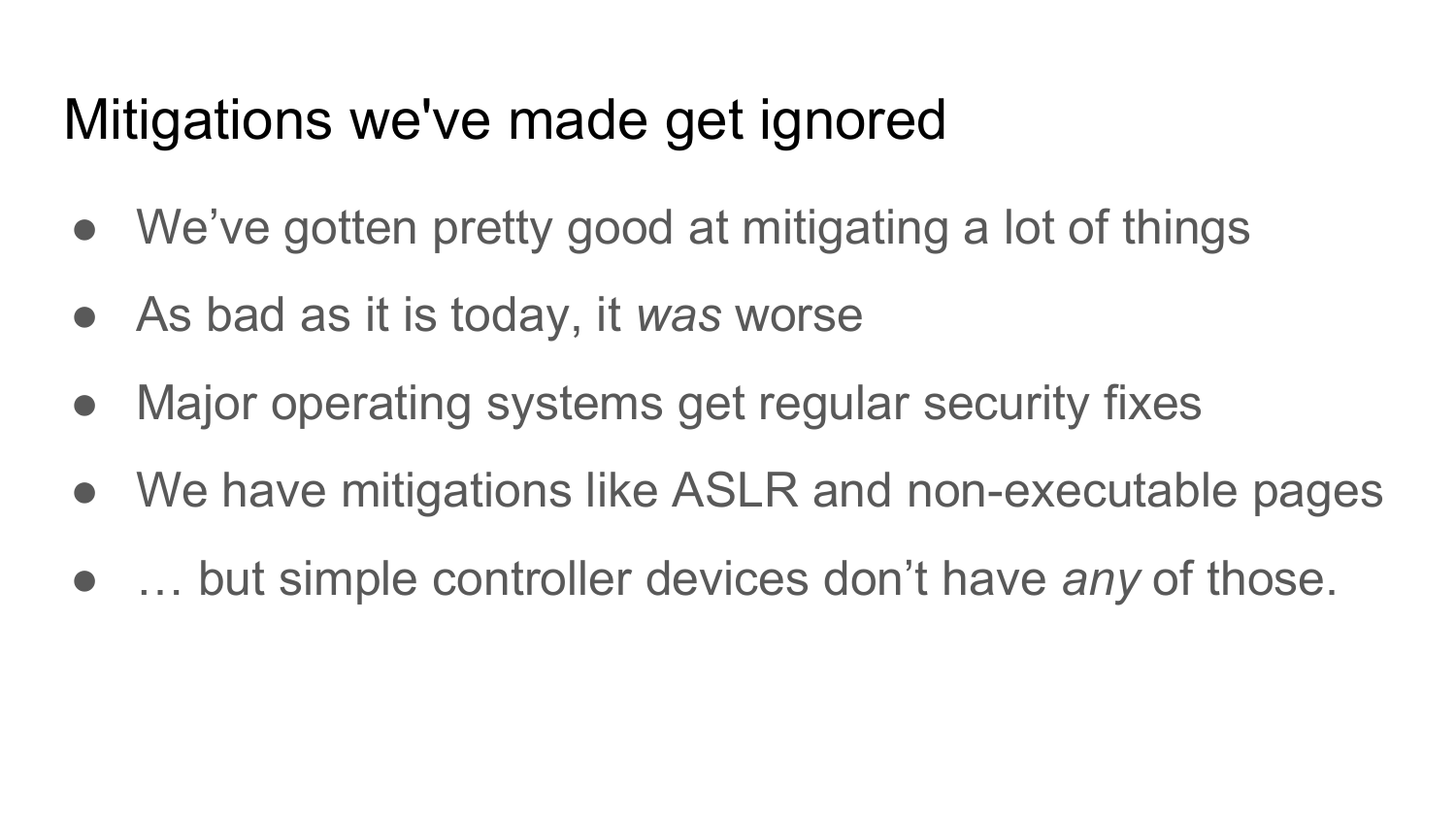# Buffer overflows

- One of the most well-known and often simplest attacks
- If you don't check the length of a buffer and write too much data into it, you overwrite other things
- Do it right and you can control how that function works and call other code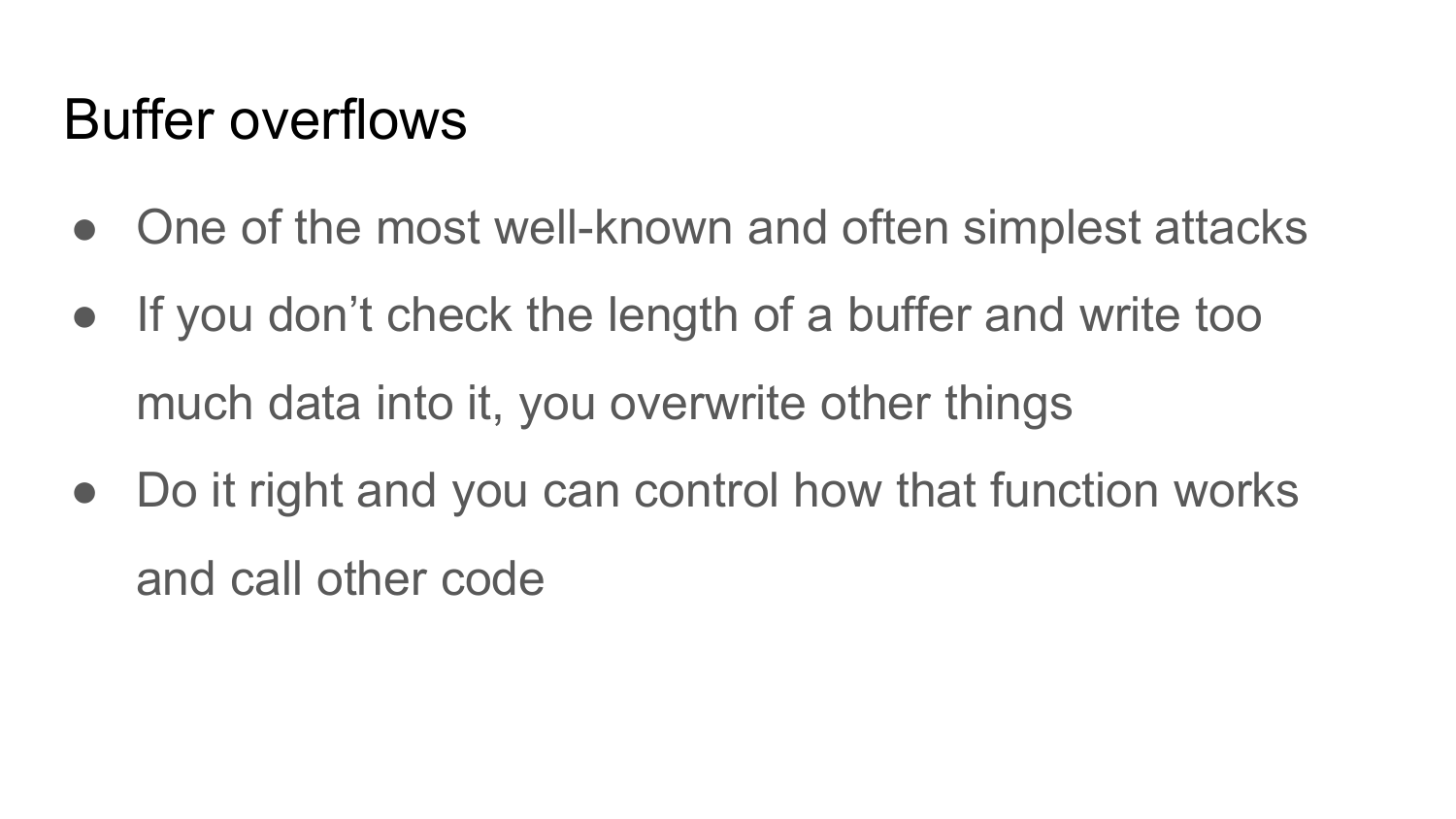### ASLR

- Address space randomization
- Basically moves parts of the OS, system libraries, and kernel functions around randomly
- Makes it much, much harder for exploit code to run when it doesn't know where functions it needs are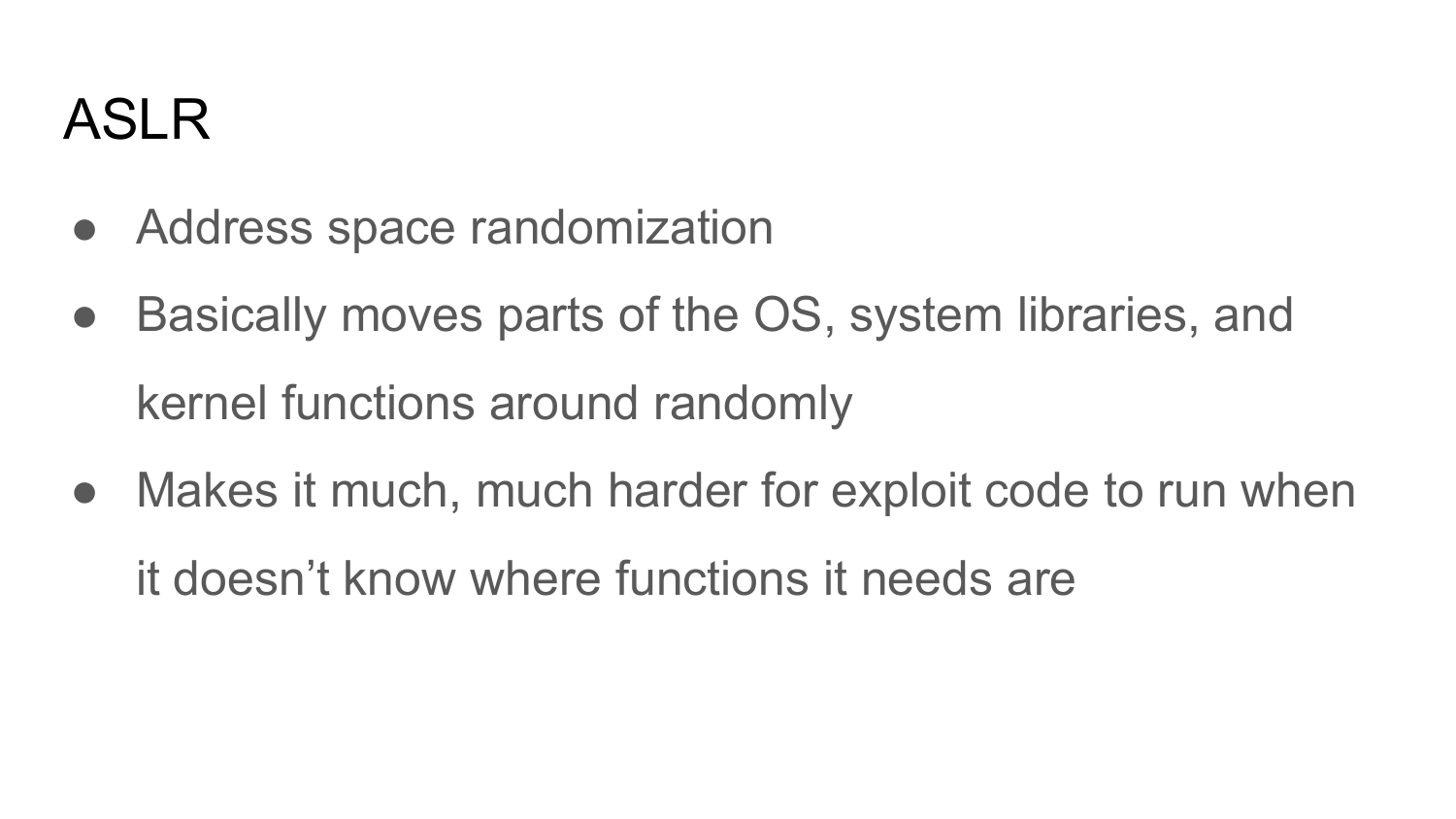#### Non-exec pages

- Pages of memory can be flagged as "code" or "data"
- "Data" can't be executed
- Buffers should typically live in "data", so even if you manage to overflow, you can't execute it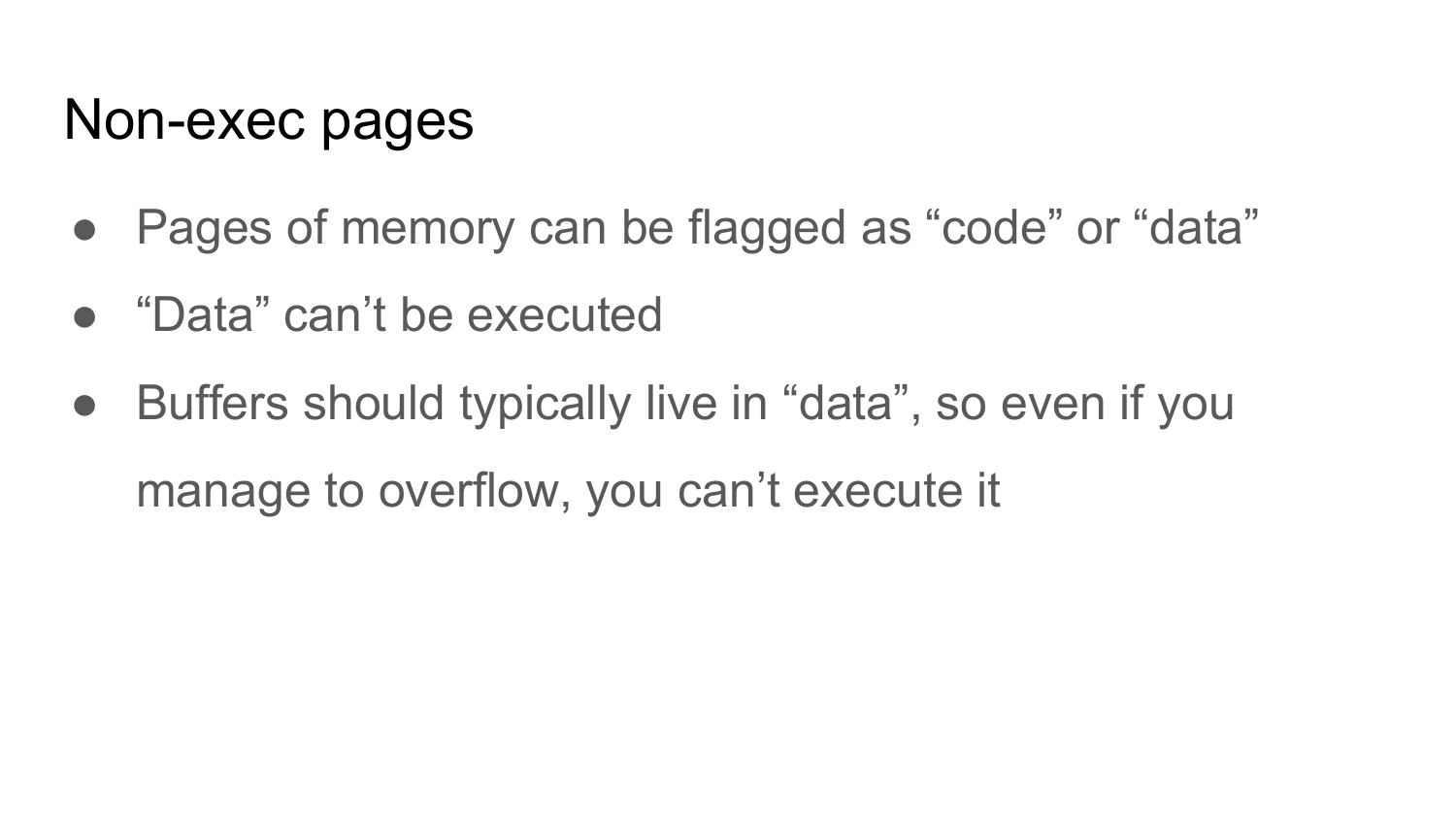#### But we don't have these

- But these don't exist on small RTOS systems
- Or microcontrollers without memory security, virtual memory, etc
- No MMU means no protected memory
- Finding an overflow on these can mean full execution, trivially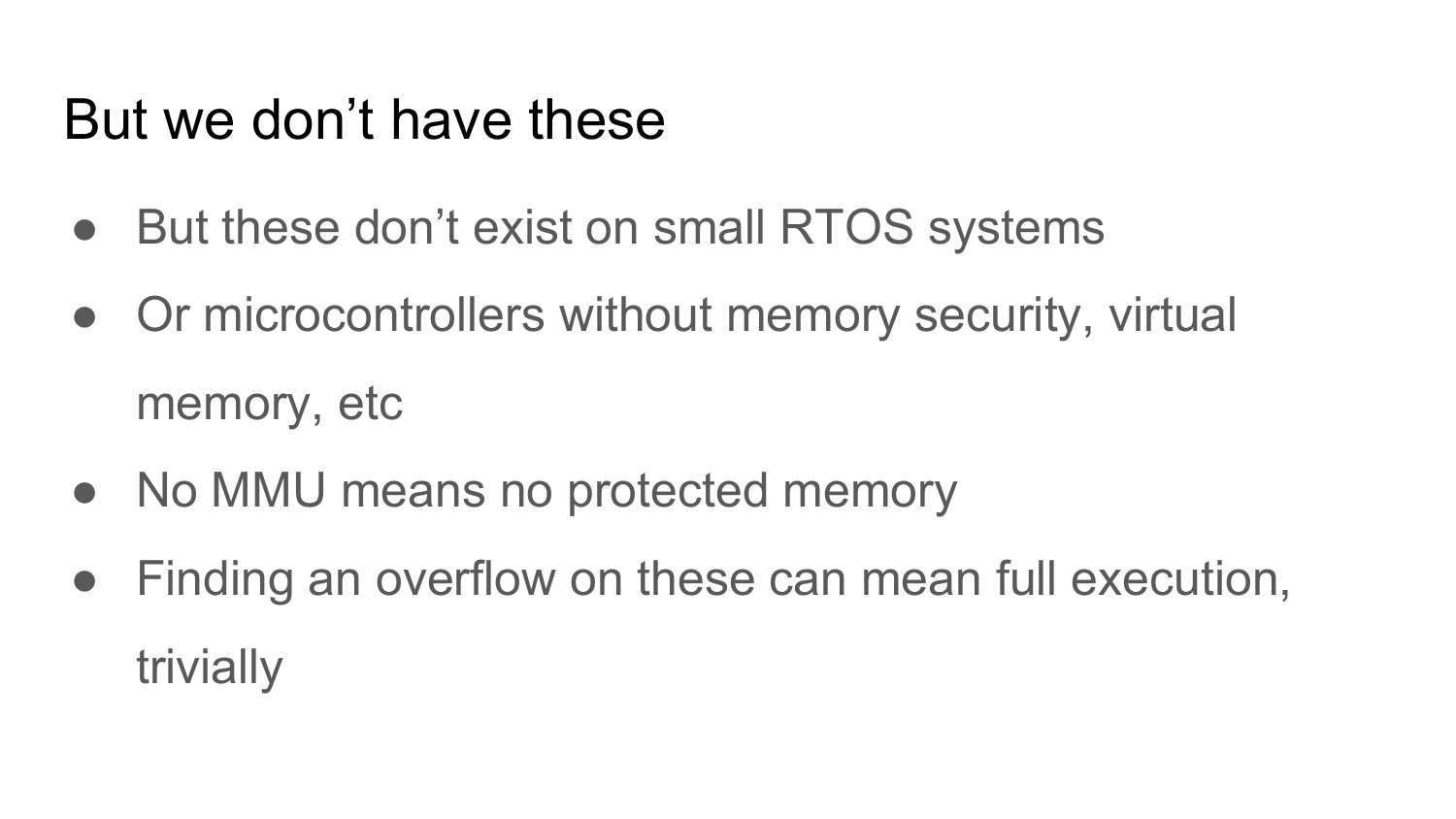### Long term known vulnerabilities

- I said before the biggest risk comes from *known* vulnerabilities
- Do you have any Wi-Fi controlled light switches, etc?
- Have you ever gotten an OS update for them?
- How would you even apply an update?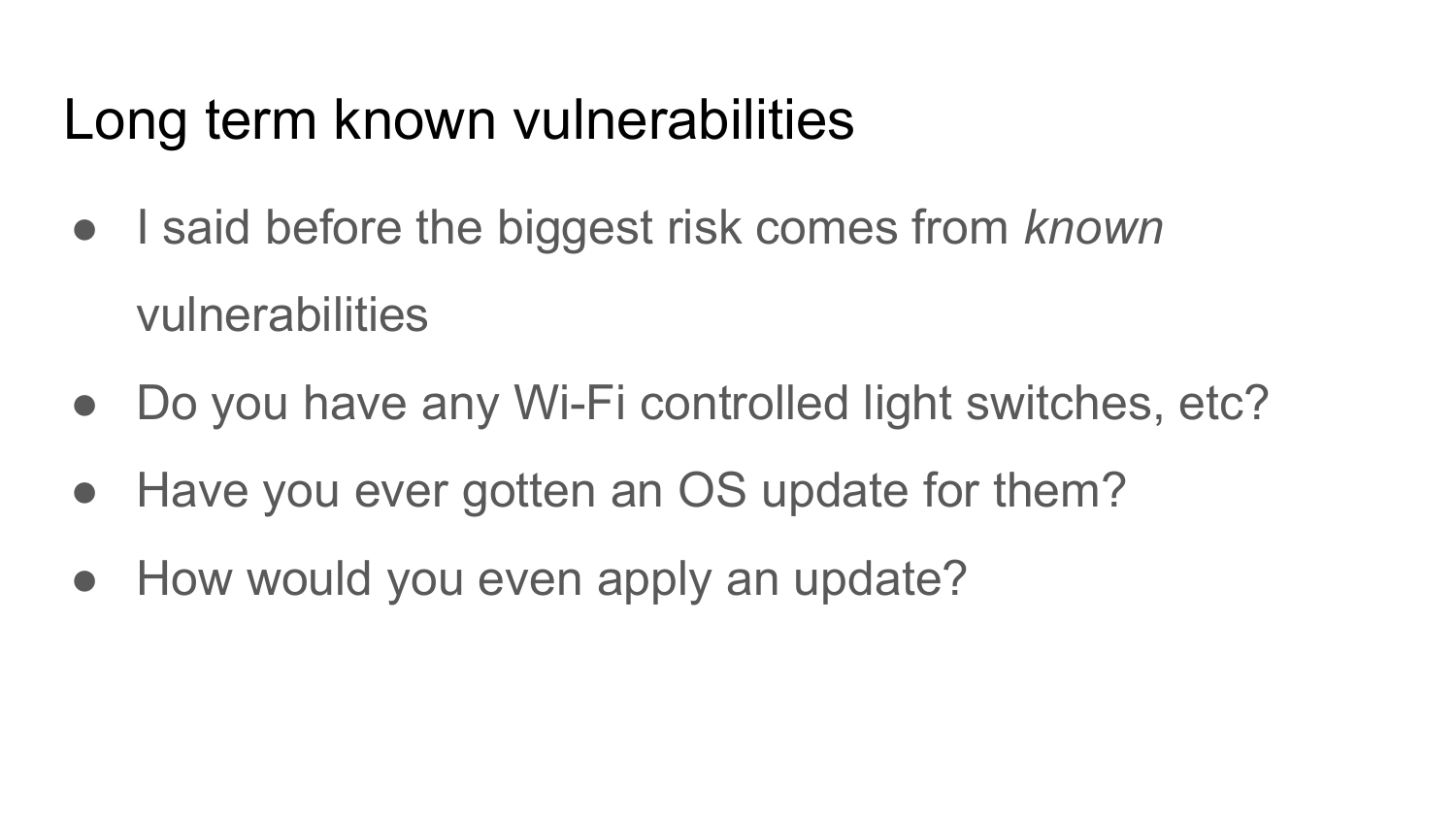## Flashing is hard

- Upgrading microcontroller devices is hard
- It's not like you can just boot into safe mode if it goes wrong
- Assuming whoever made it is the same person who sold it
- And even cares about supporting it anymore
- And if there's even a way to flash it w/out a programmer!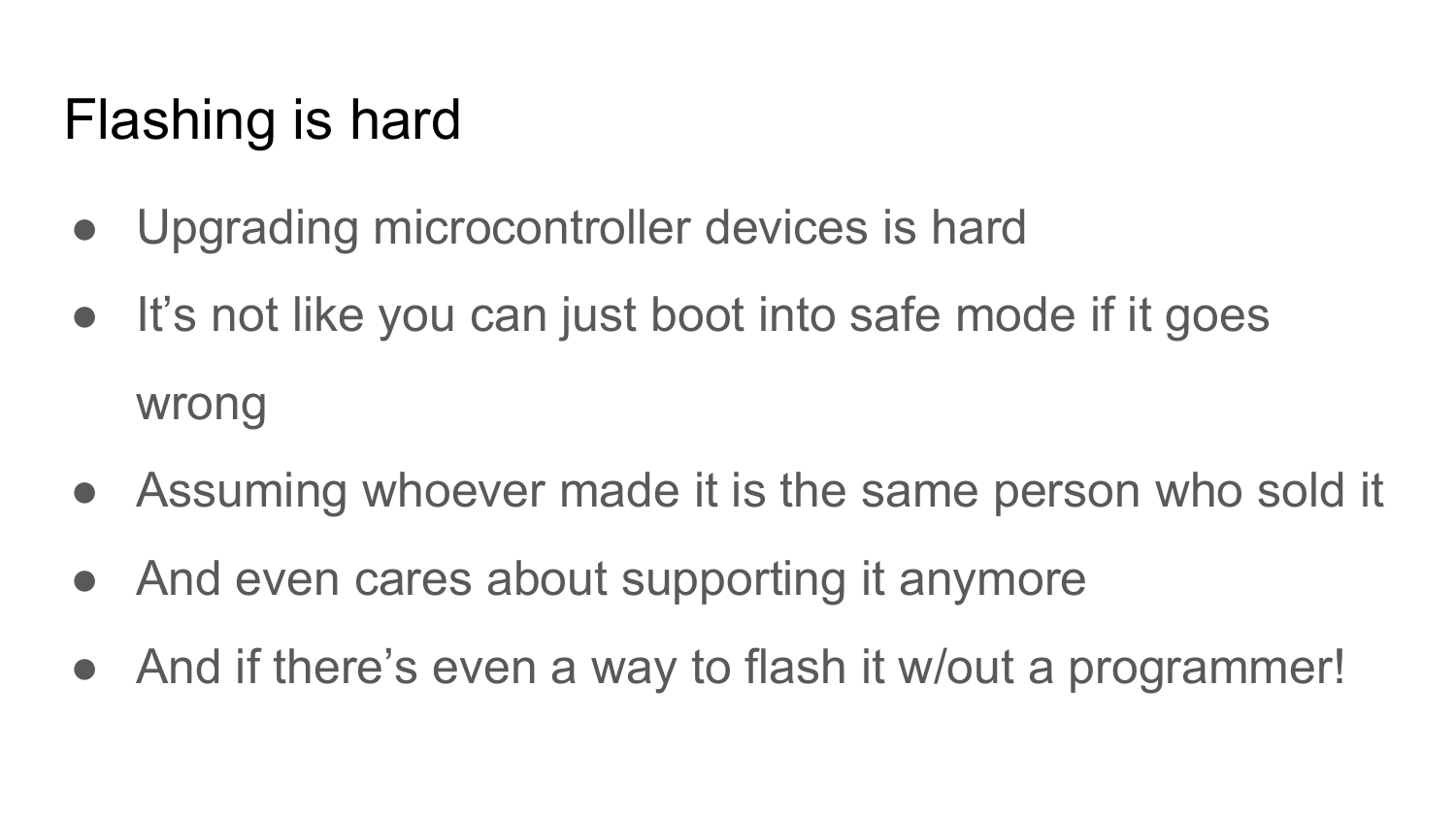## Attacking the hardware

- The great thing about hardware...
- Is you can take it apart
- It's very, very hard to secure something against someone physically tampering with it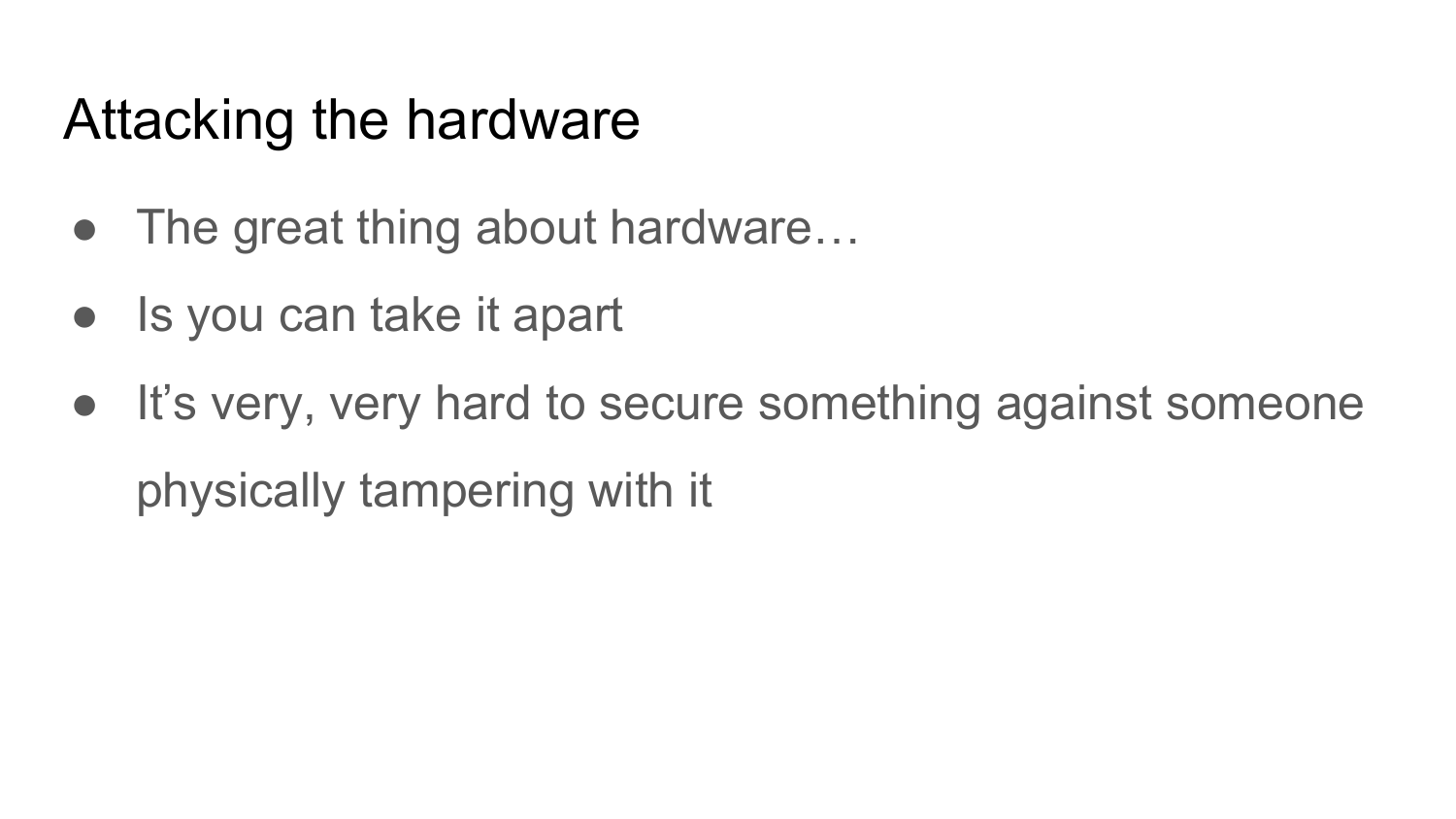#### If all the hardware is the same...

- The great thing about mass-produced hardware...
- Is it's all the same
- Figure out how to crack into one, you can probably crack into them all
- Especially if there are hardcoded credentials!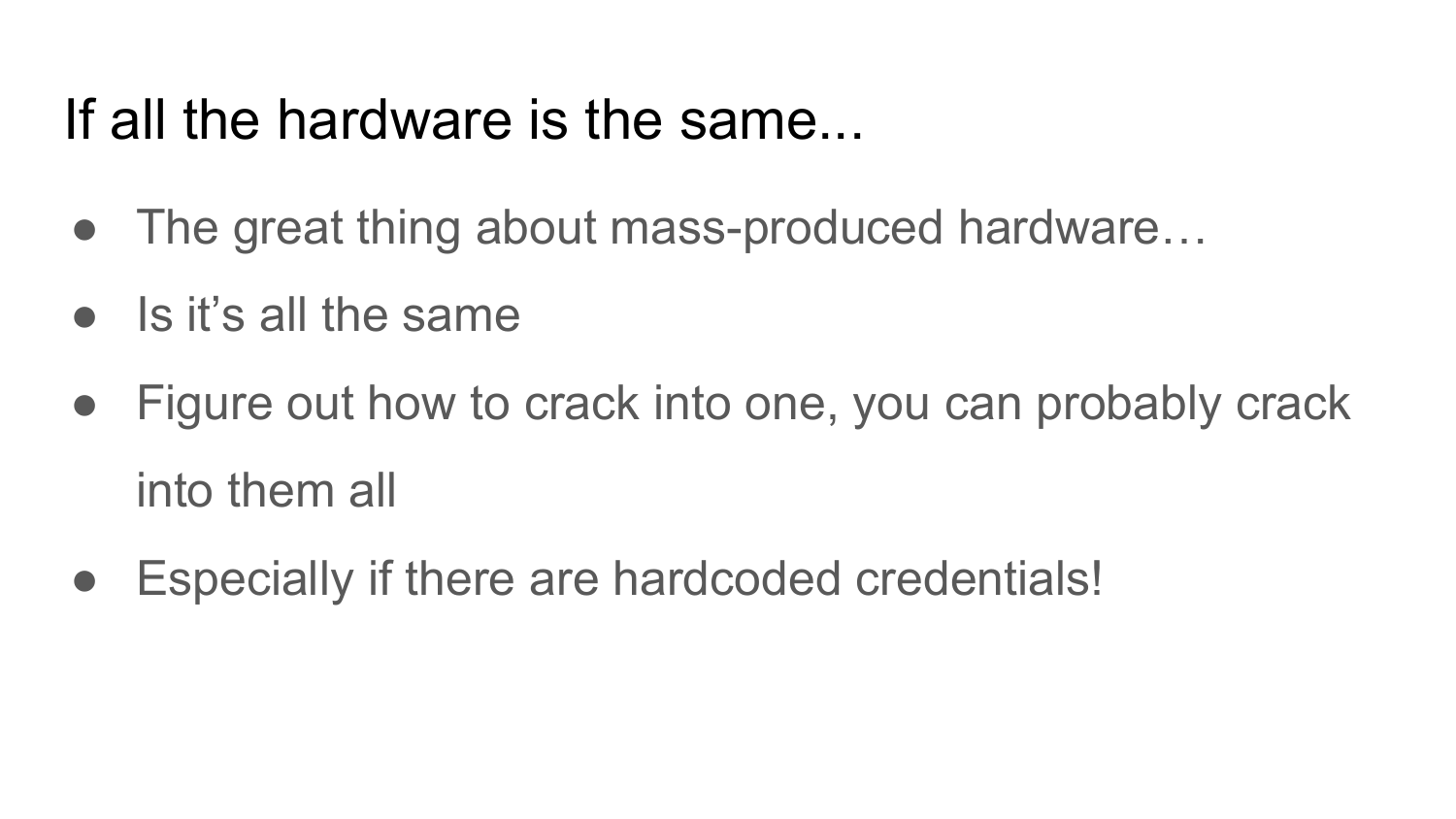## Security enclaves

- Some hardware has enhanced security options
- Can be considered a TPM, a "TEE", or a "Secure Enclave"
- Even making its way into modern Intel processors
- Additional tech costs money tho
- Rarely found on cheap hardware
- Commonly found on phones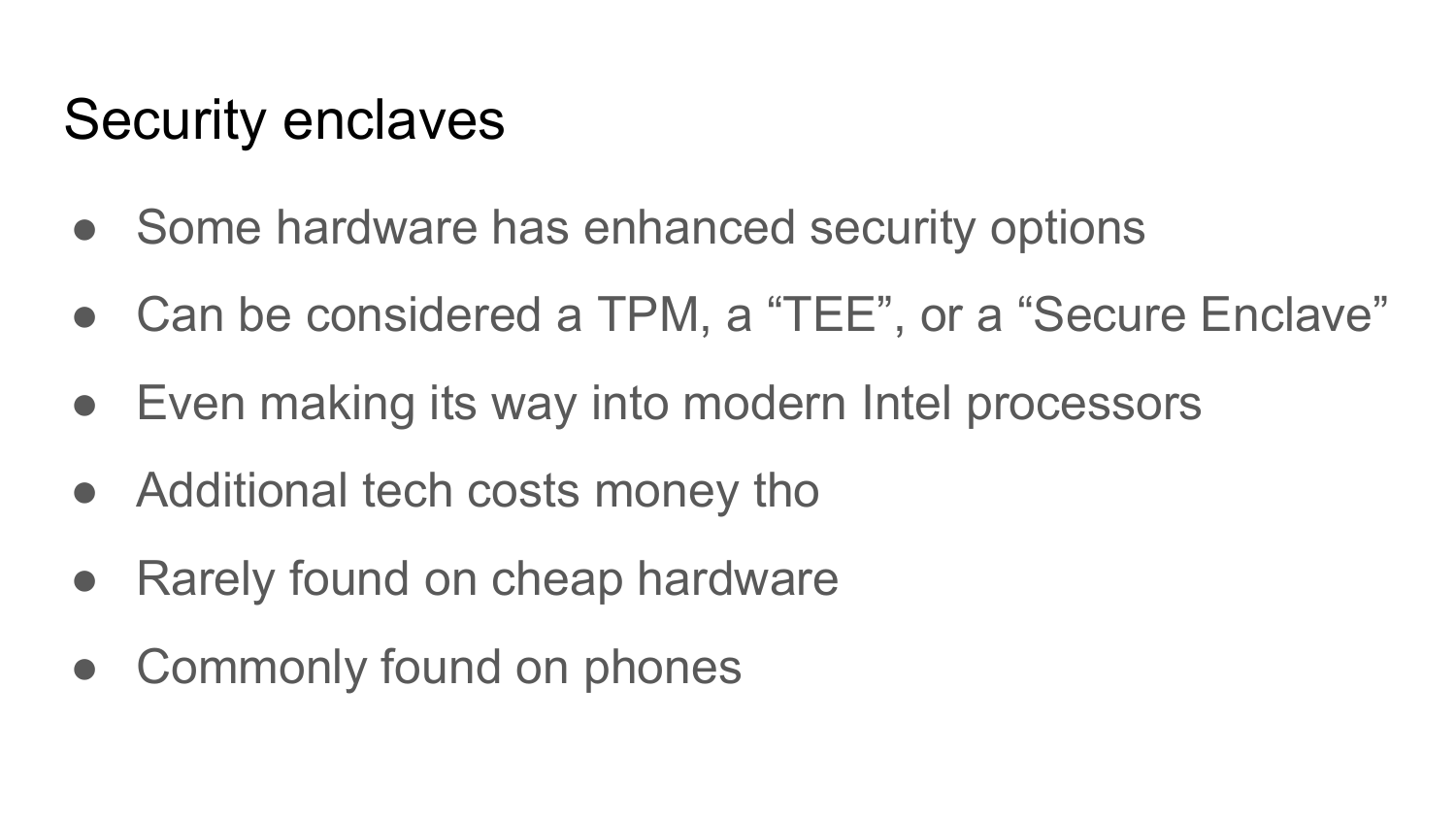#### External threats

- Embedded devices are most likely on your network
- They might *also* present an unencrypted configuration network
- They might punch through your firewall via uPNP, etc
- Insecure, un-updatable systems bridging into your private network?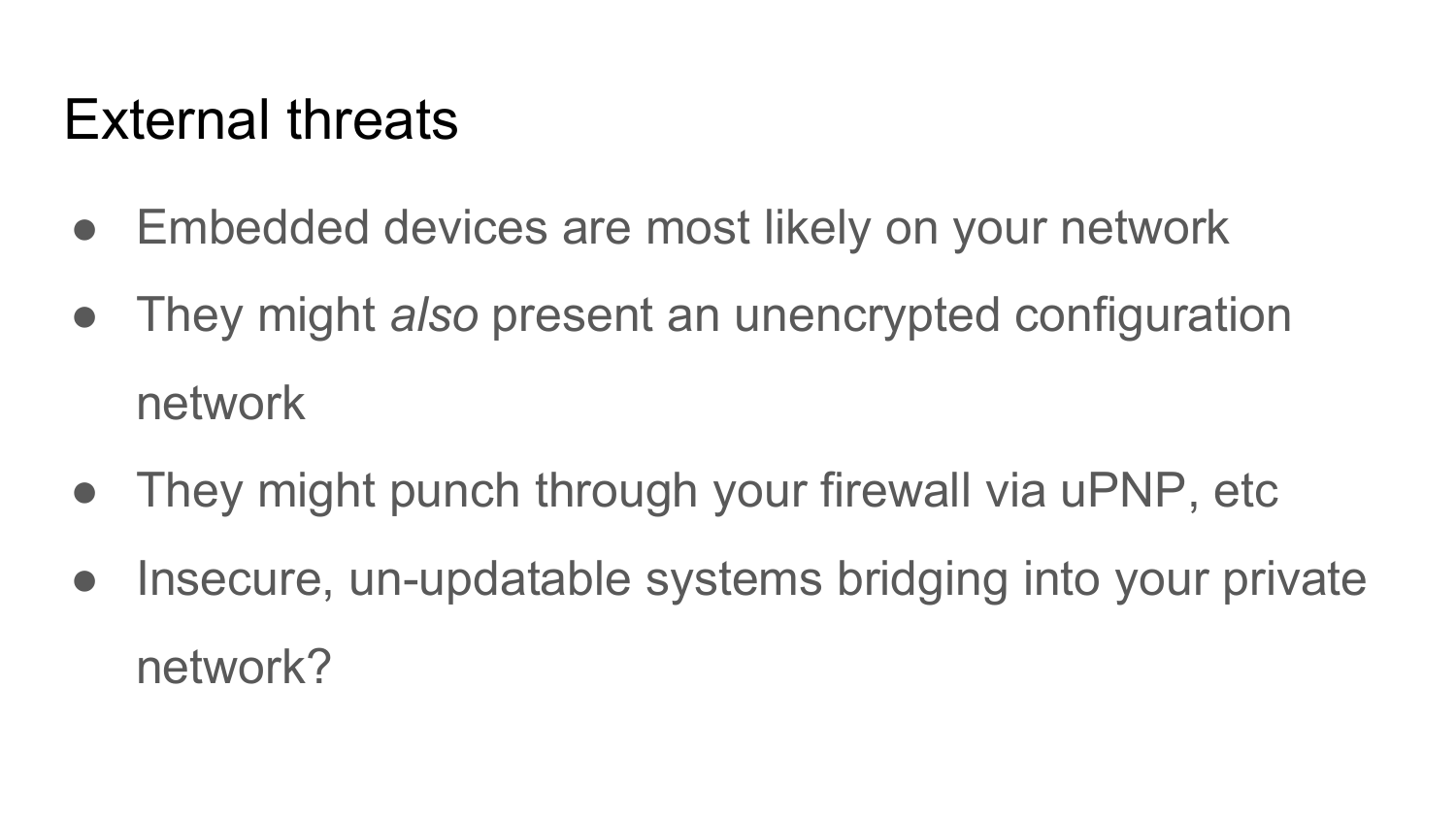#### Internal threats

- Even if they don't communicate with the outside world at all…
- Once an attacker is inside your network, everything is fair game
- Mixing office and control networks is a *real* bad idea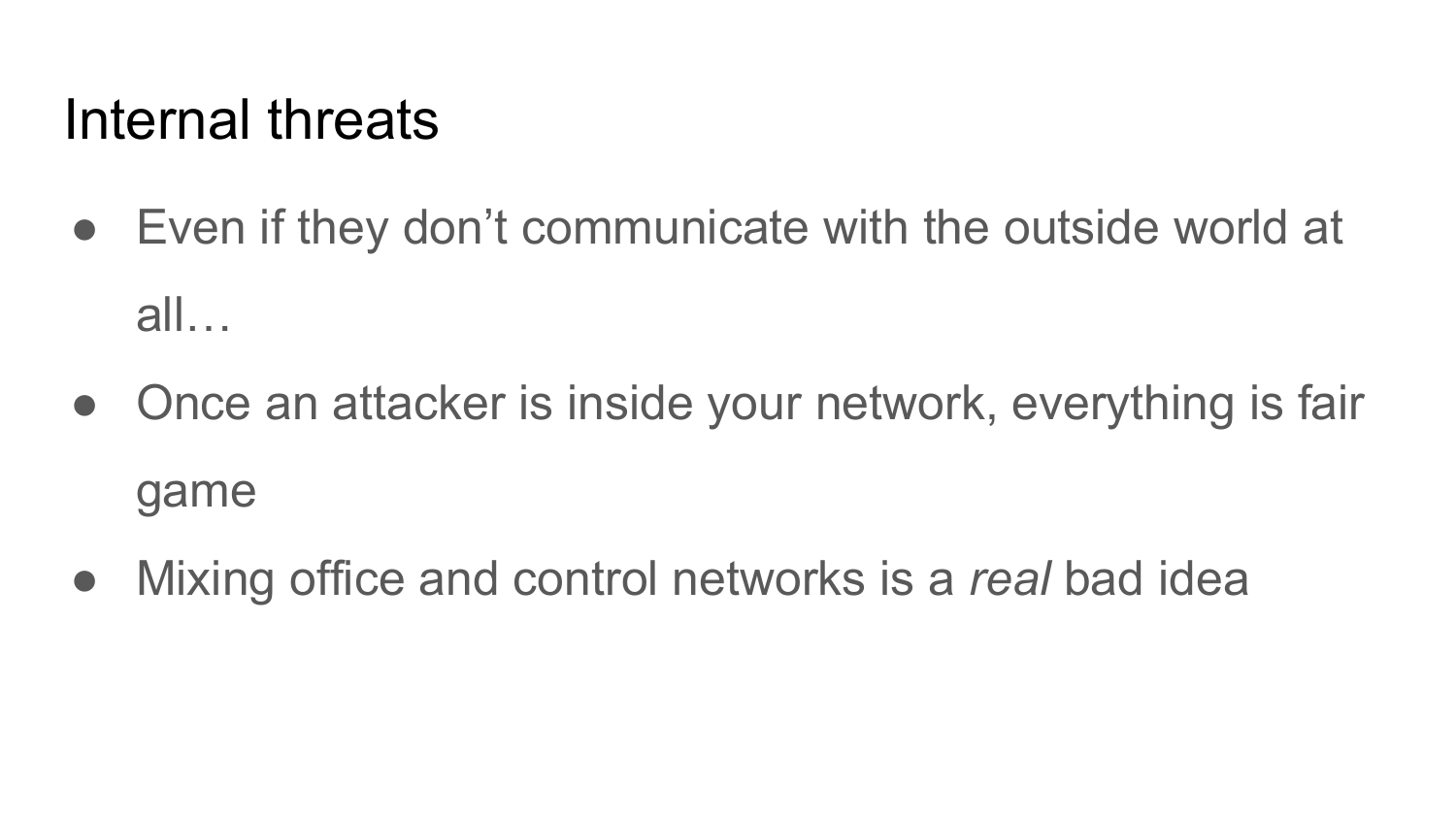#### "Infinite Time" attacks

- If an attacker can buy the same model hw
- And spend an "infinite" (or at least, effectively unlimited) amount of time with it…
- They've got as much time as they want to spend trying to break in, completely unobserved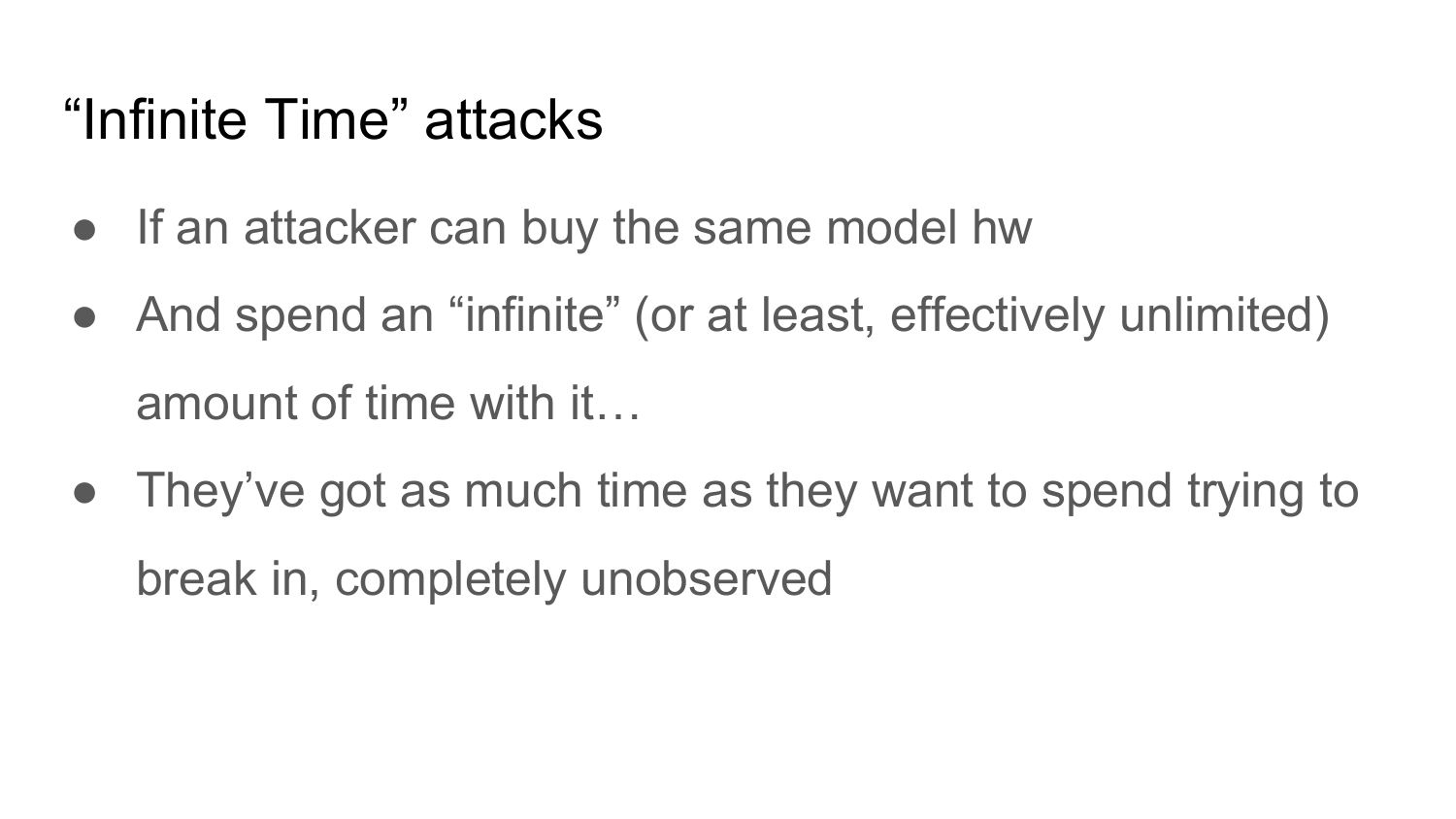#### Hardware vulnerabilities

- When you control the hardware there's a whole host of attacks that can be performed
- Even if attempts are made to thwart them
- ... rarely are attempts made.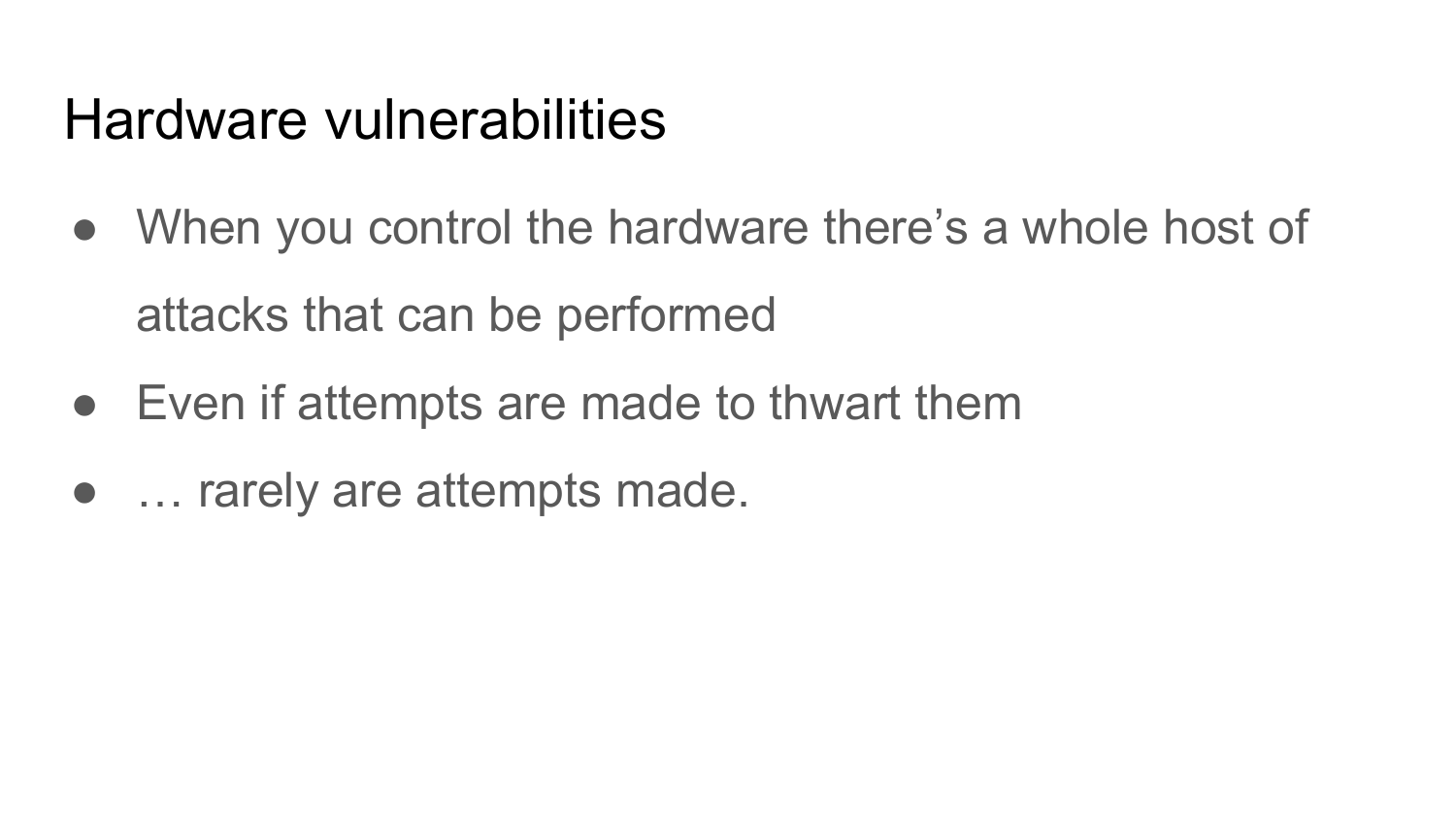## Timing attacks

- Being able to finely measure time while talking to the hardware opens lots of possibilities
- For example, comparing a password
- Lets look at some pseudocode...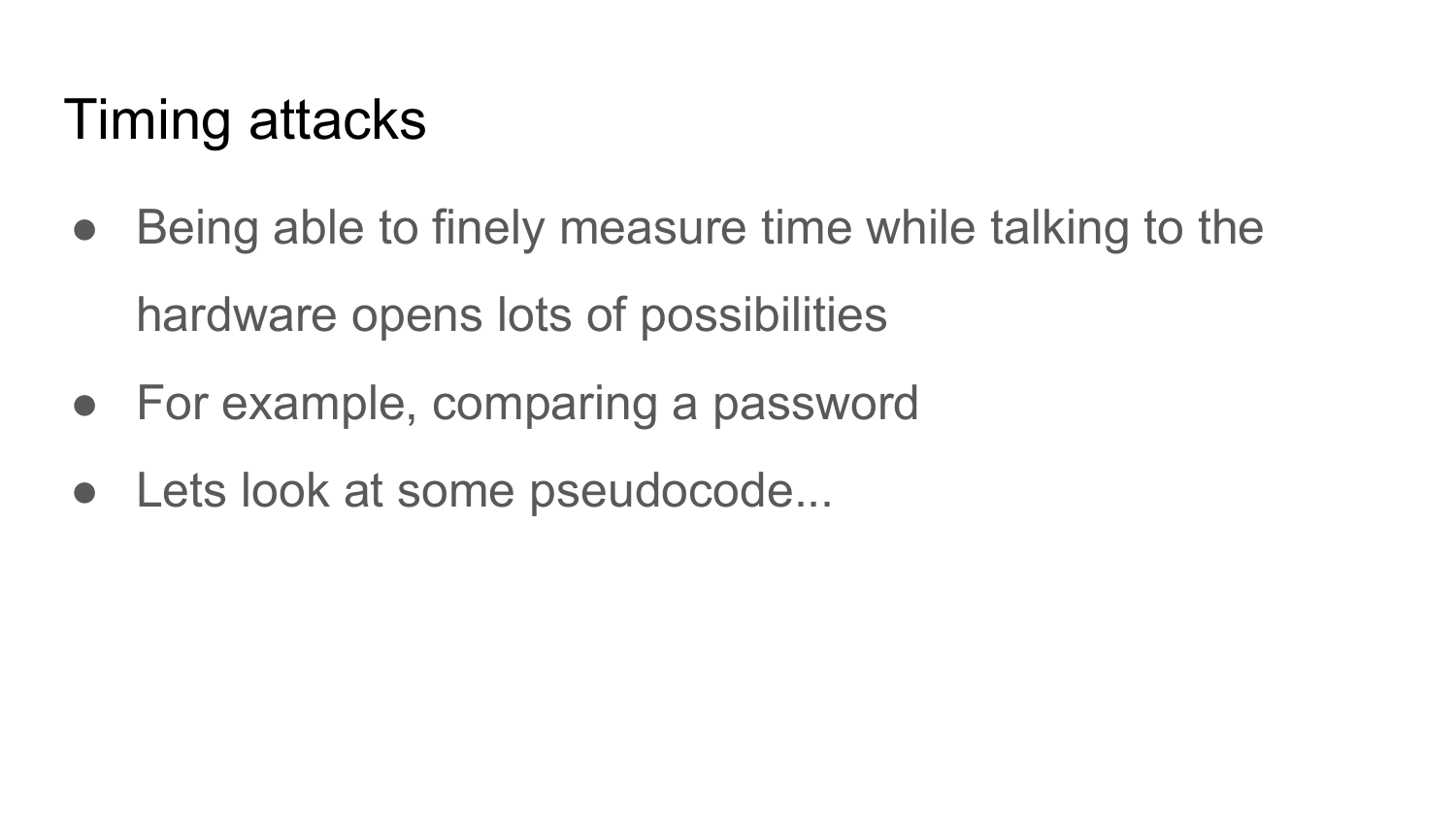## A hypothetical

```
For (x in length(password)):
If (password[x] != saved password[x]):
Return
```
- How broken is this?
- Knowing we're talking about timing attacks...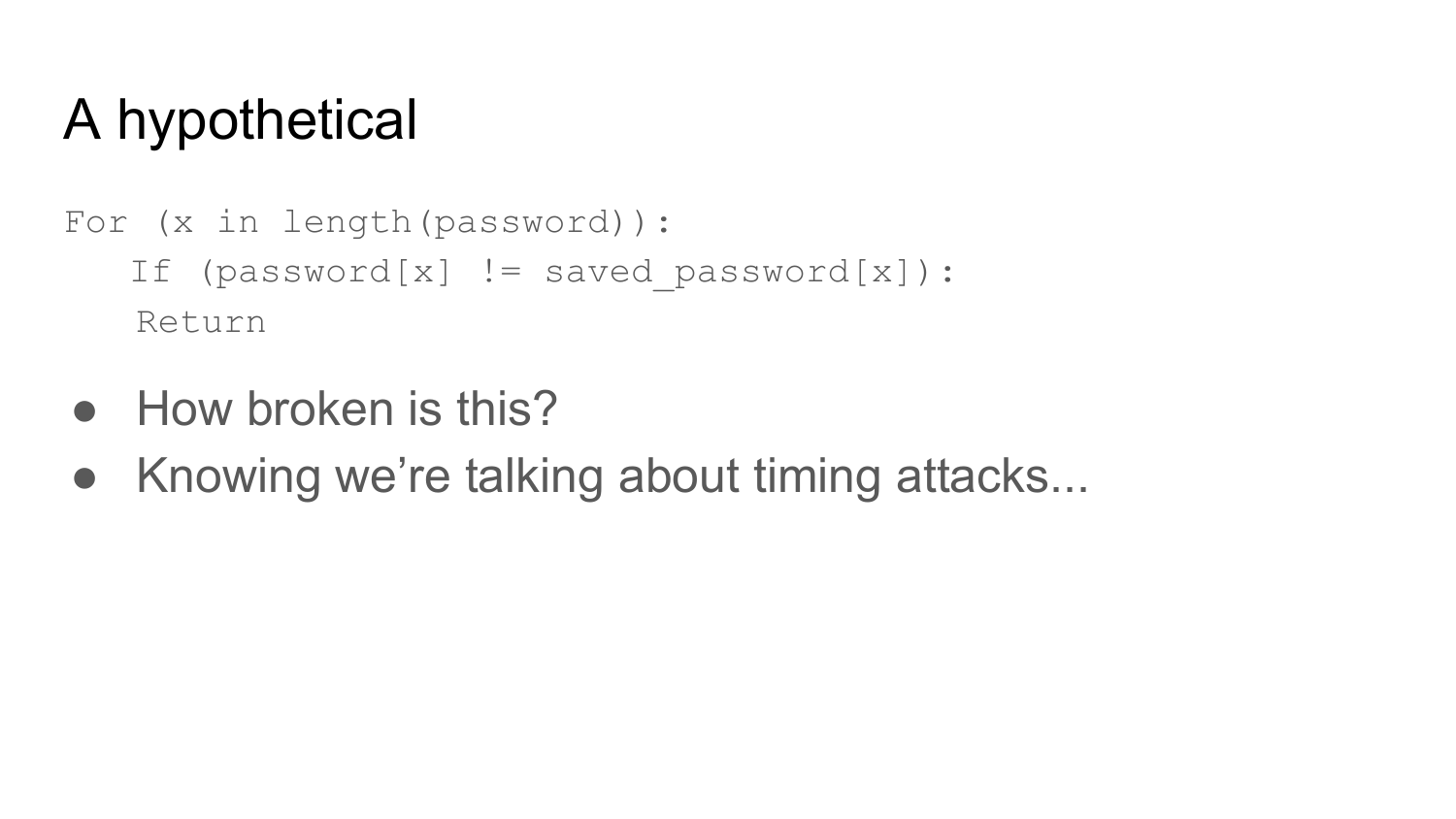# Timing, timing

- Naive password compare lets you know how much of the password you got right
- Same can happen with crypto
- And certificate validation
- Any secure compare MUST BE constant time
- Hacking like the movies spin through knowing when you guessed the right character!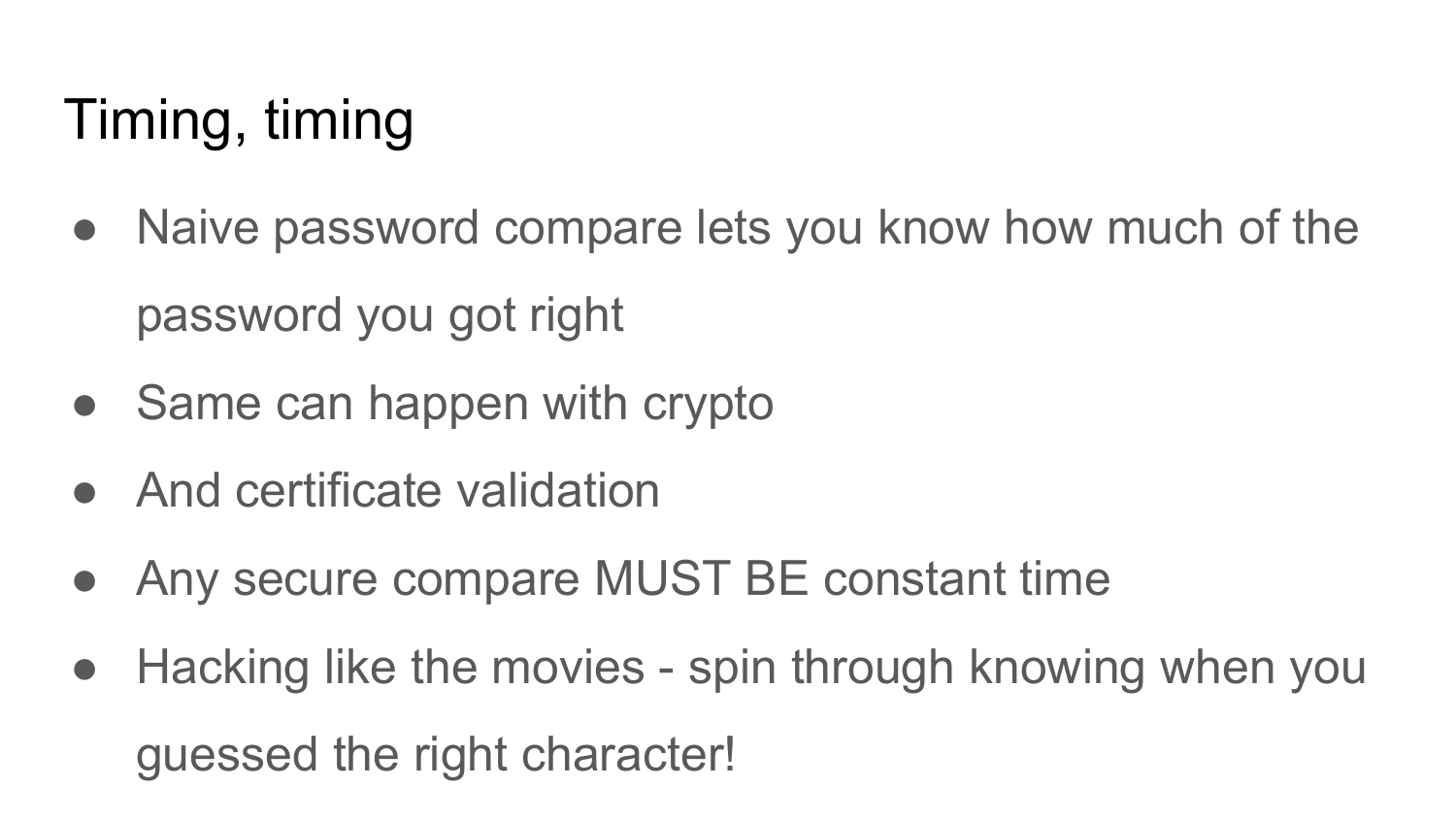#### Power analysis

- Different CPU instructions take different amounts of power
- Different loops of crypto functions take different amounts of power
- Provable methods for deriving keys via power analysis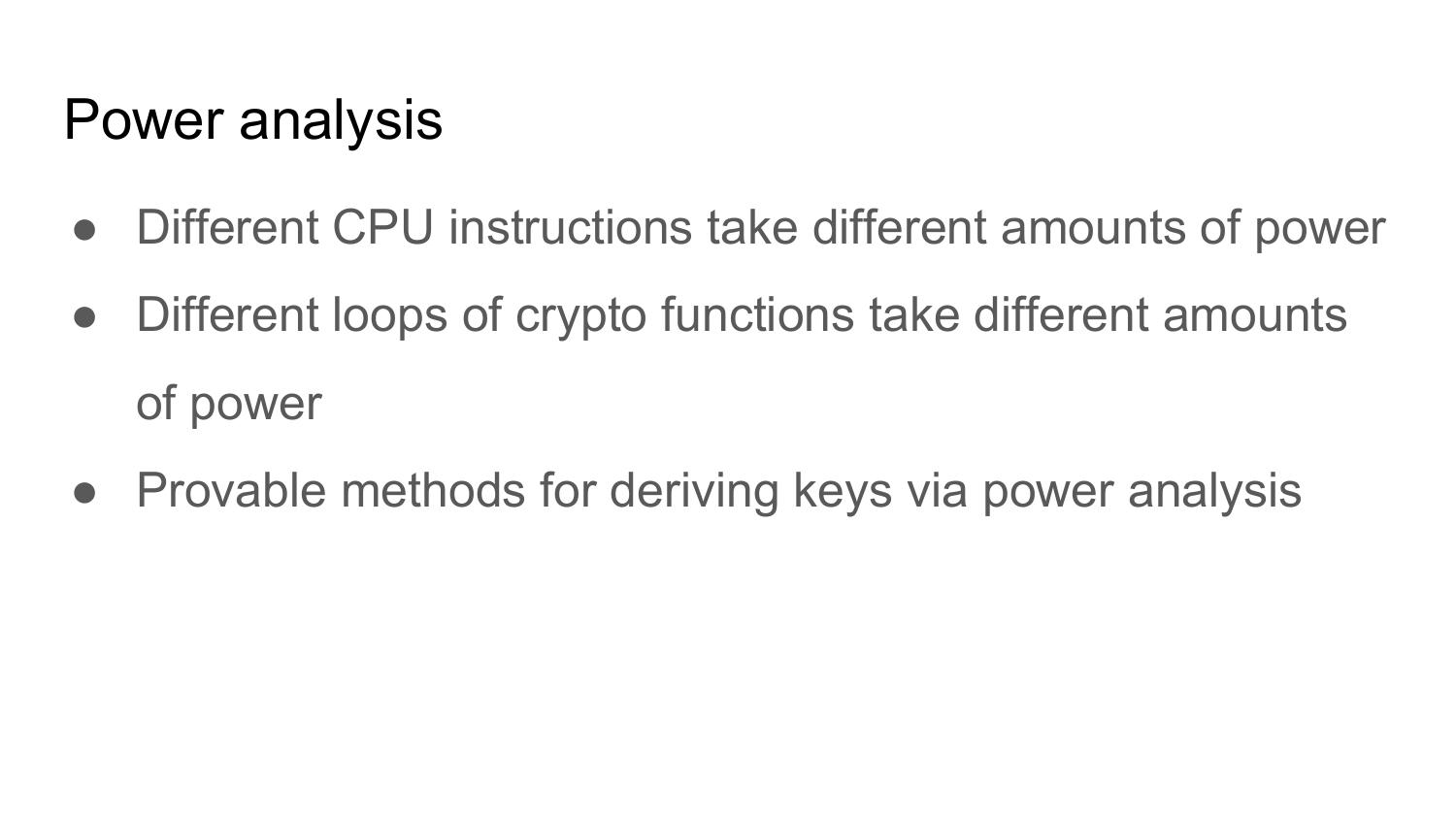#### Even complex systems

- Power analysis can be used even against complex systems
- Modified power adapters can monitor phone power use
- Private keys derived
- Still want to plug into random chargers while travelling?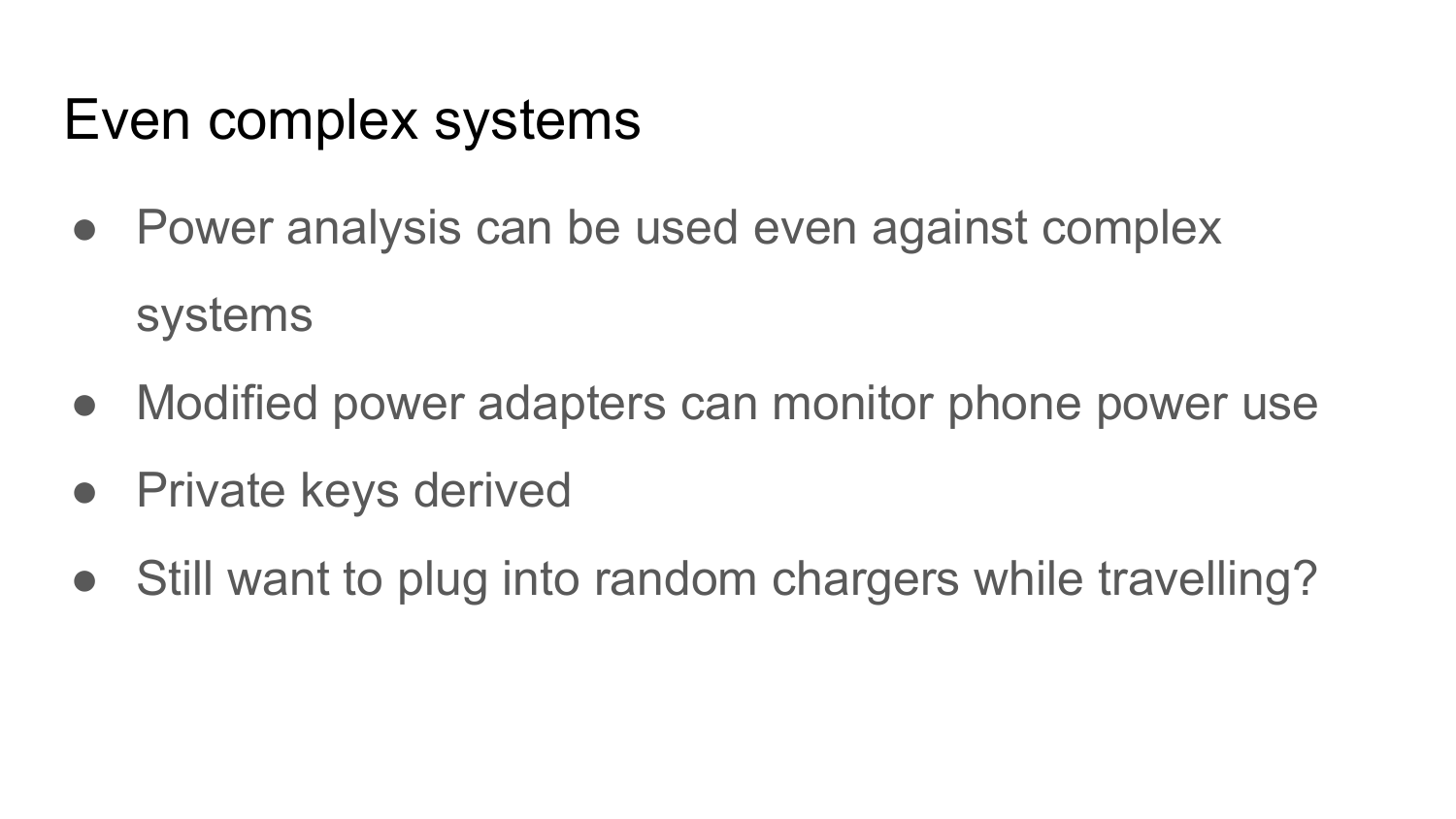## Power glitching

- If you control the power to the chip you can cause "things" to happen
- Processors expect consistent, stable, clean power feeds
- Combines power analysis and timing analysis
- Knowing when the processor does things, you can then attack it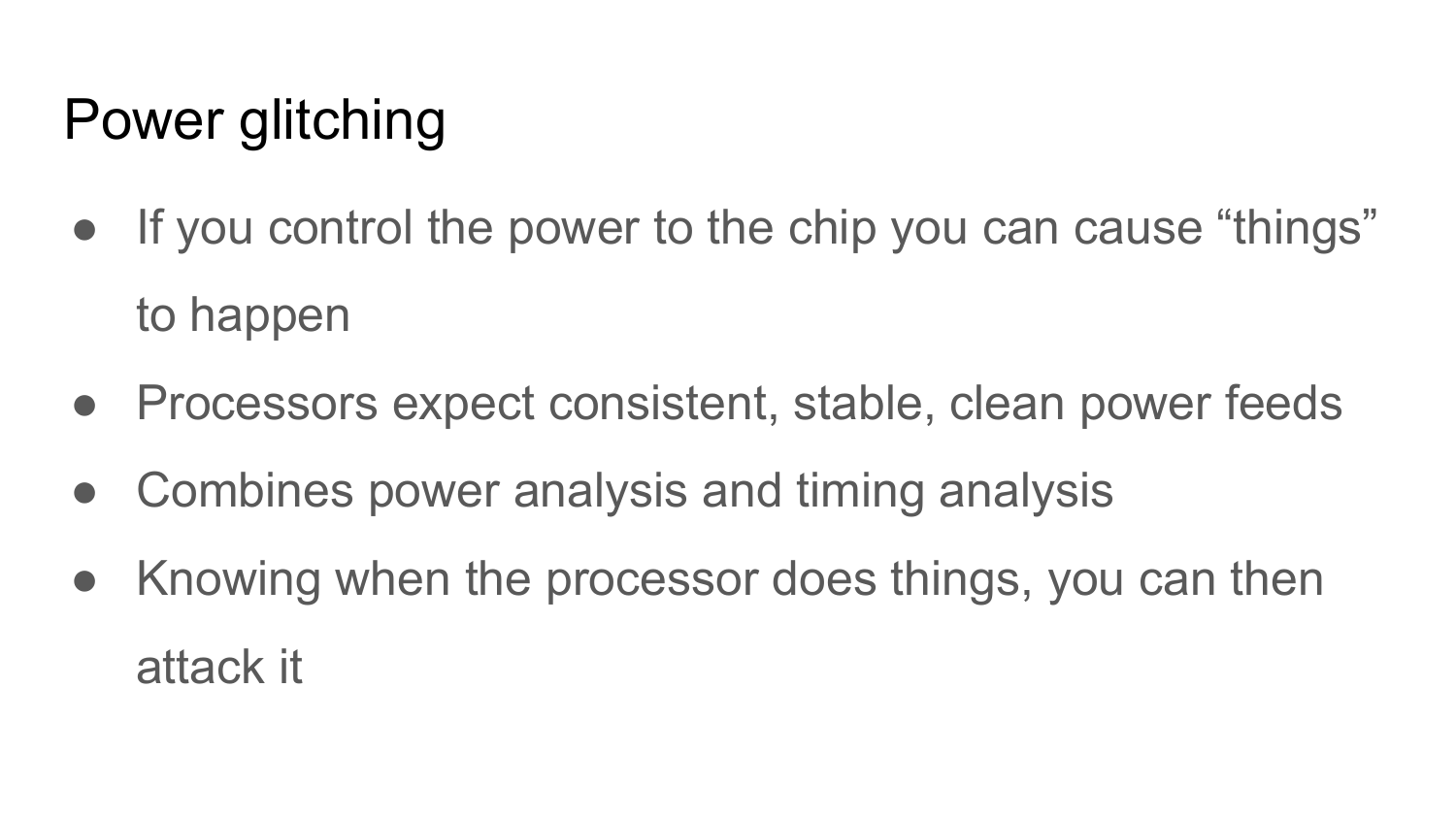## BadFET and firmware locks

- Many microcontrollers prevent reading the firmware
- Processor boots
- Firmware request is set
- Checks if the "prevent read" flag is set
- Sets register to 'false'
- Firmware read denied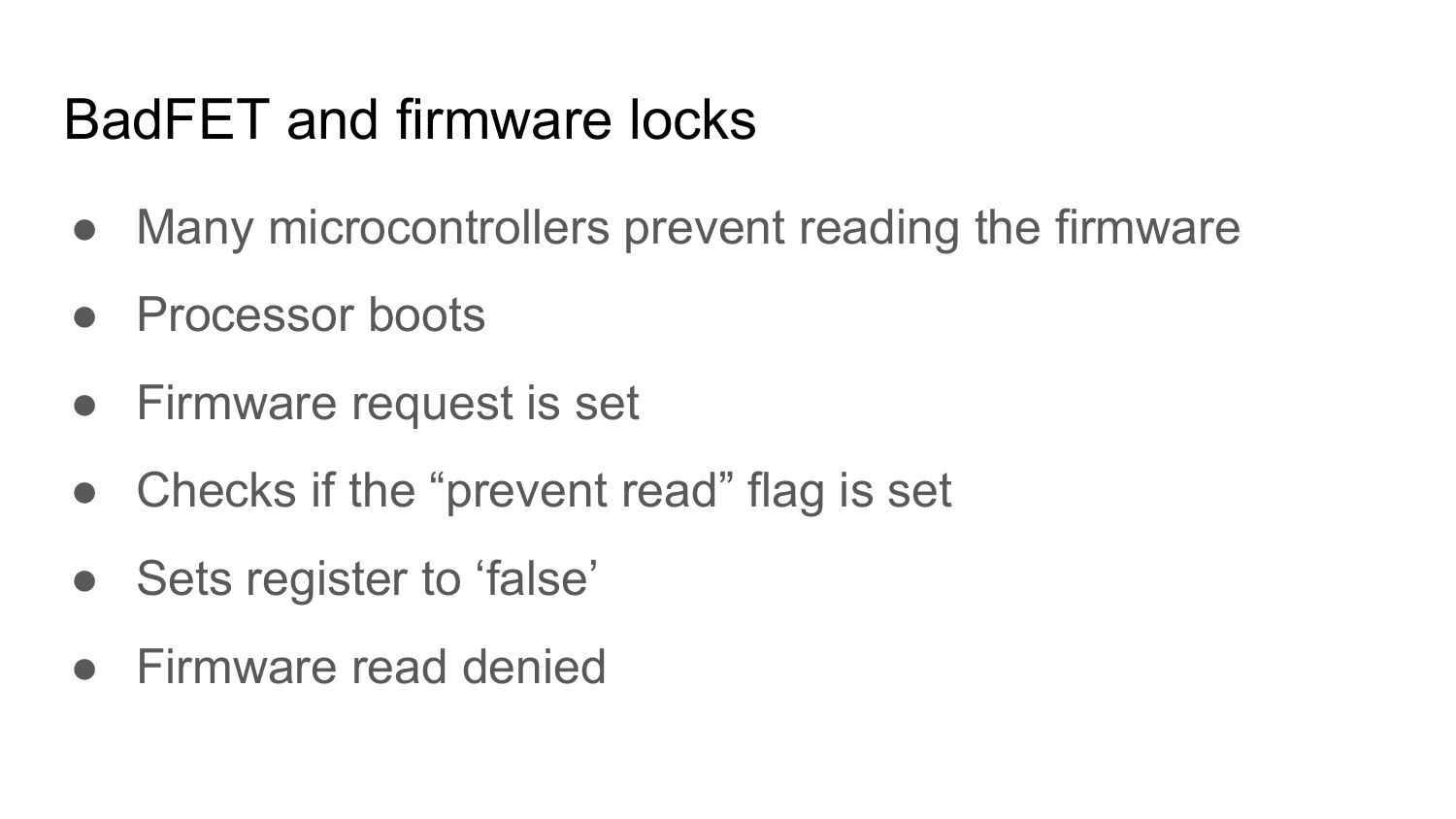#### But that needs power

- Setting registers takes power
- What happens if you undervolt the processor just when the register set happens?
- Register remains at previous value
- Firmware can now be read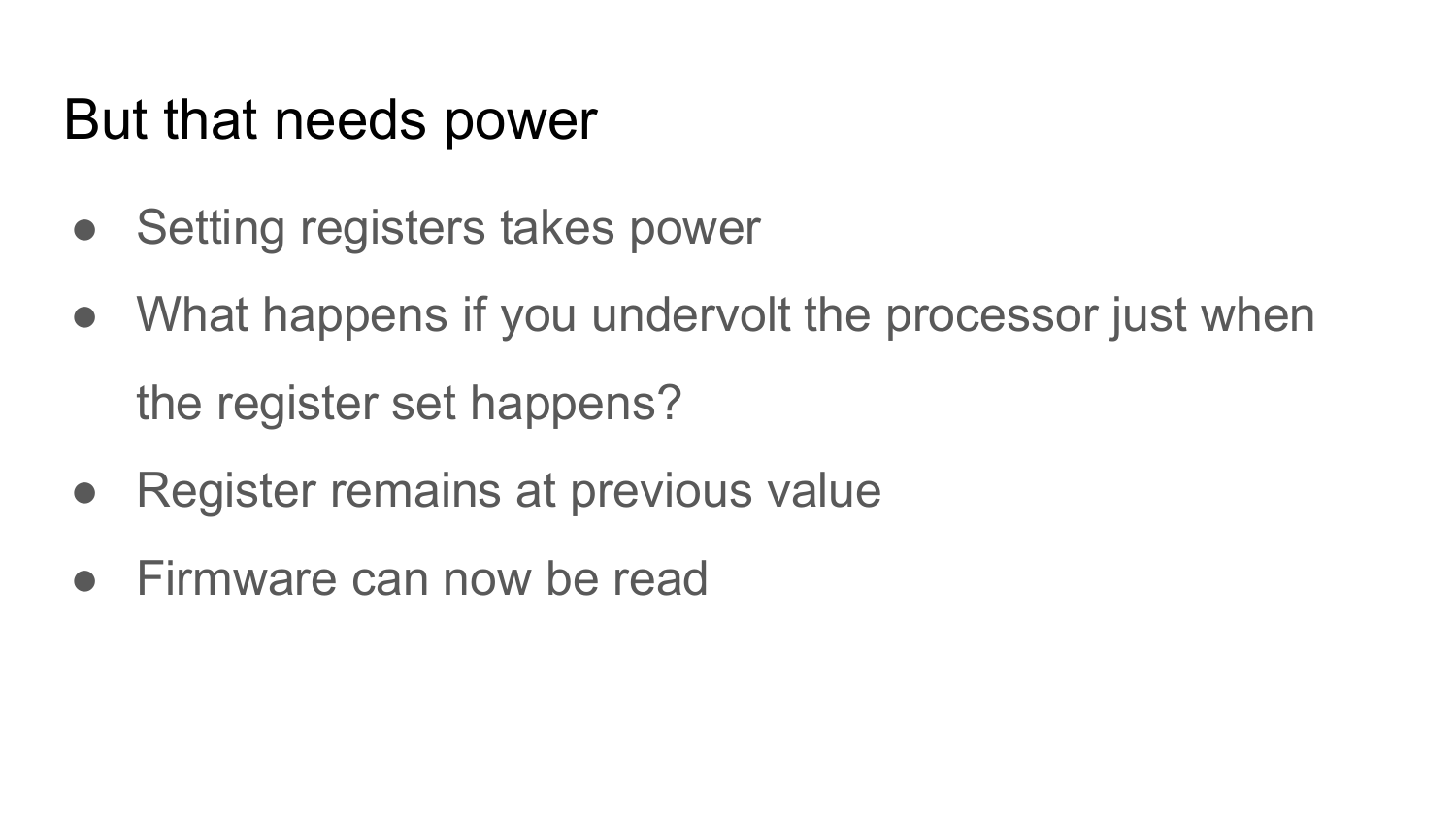### Scale up to modern processors

- Not just embedded microcontrollers
- Modern processors have advanced power control
- Some also share execution with the secure environment
- ARM TEE found on Android is a special mode of the primary CPU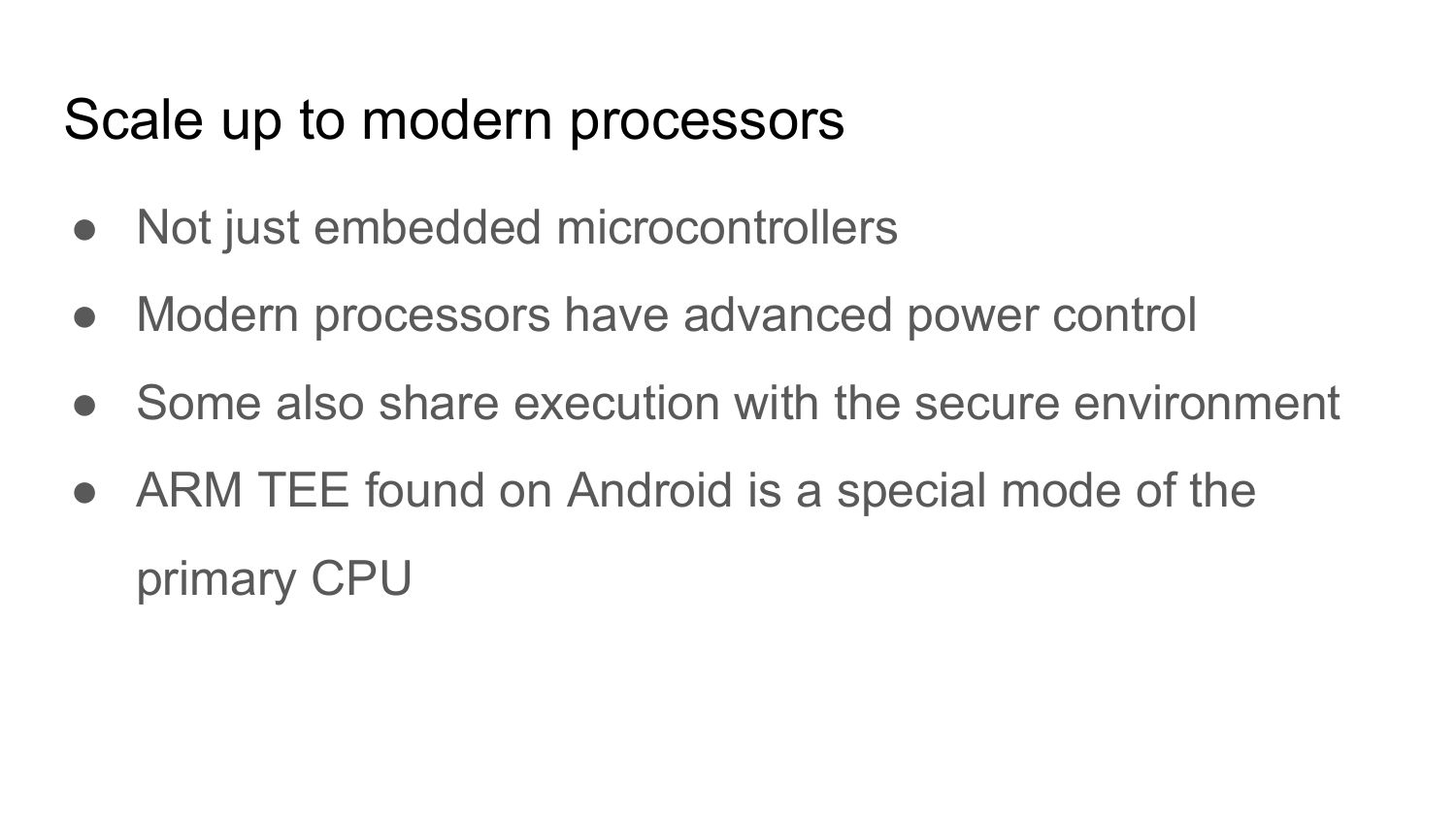## Crypto corruption

- Undervolting the CPU via power management APIs causes glitches
- Some crypto algorithms are exceptionally vulnerable to glitches
- Reduces complexity from "quadrillions" to "thousands" of guesses, OR corrupts prime factors and compromises entire keystream!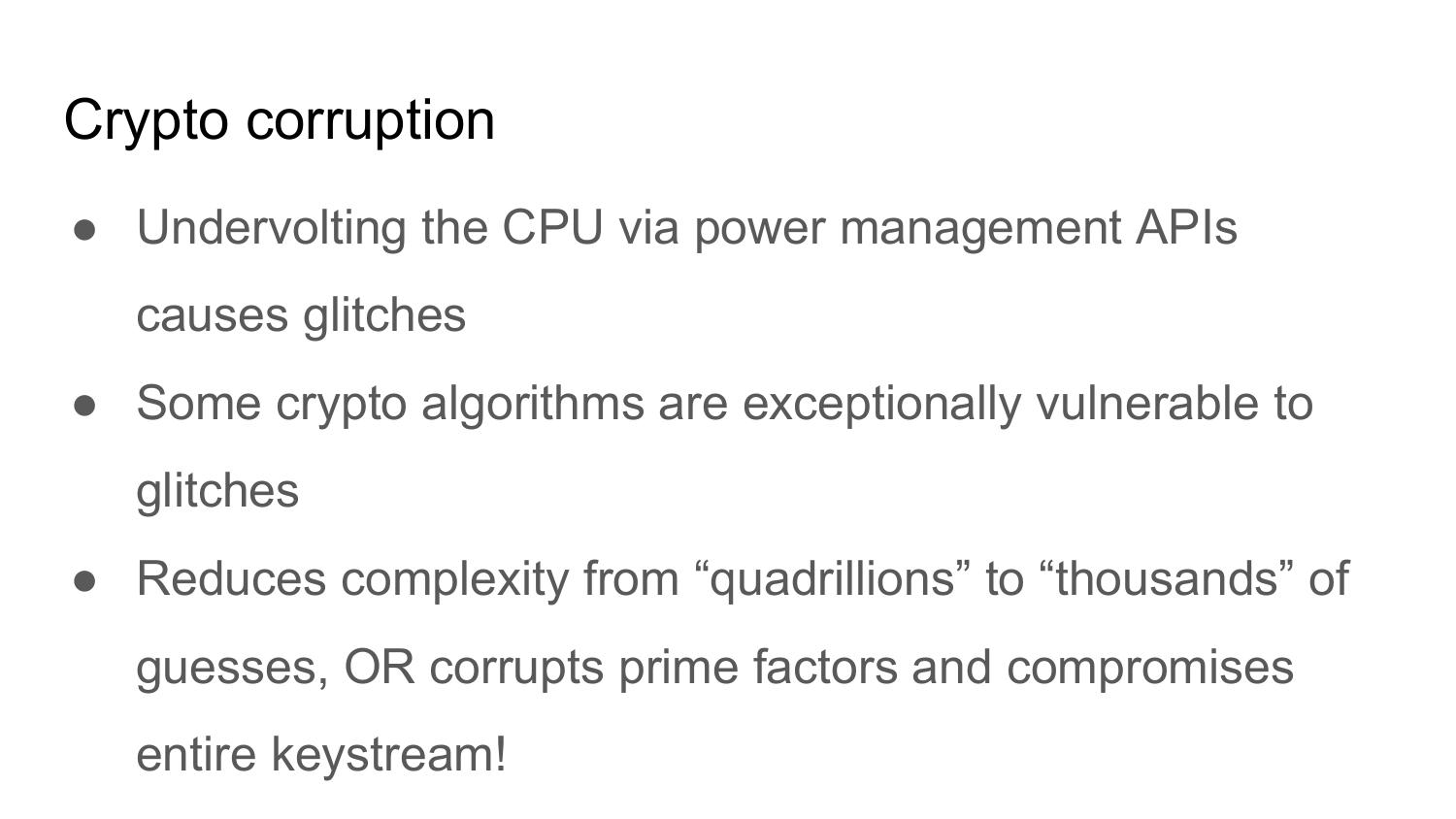## Attacking the Enclave

- Arm TEE vulnerable for example
- Allows extraction of key data from the secure enclave
- Allows injection of "signed" code by corrupting the signing keystream
- Arm TEE, Intel SGX
- No fix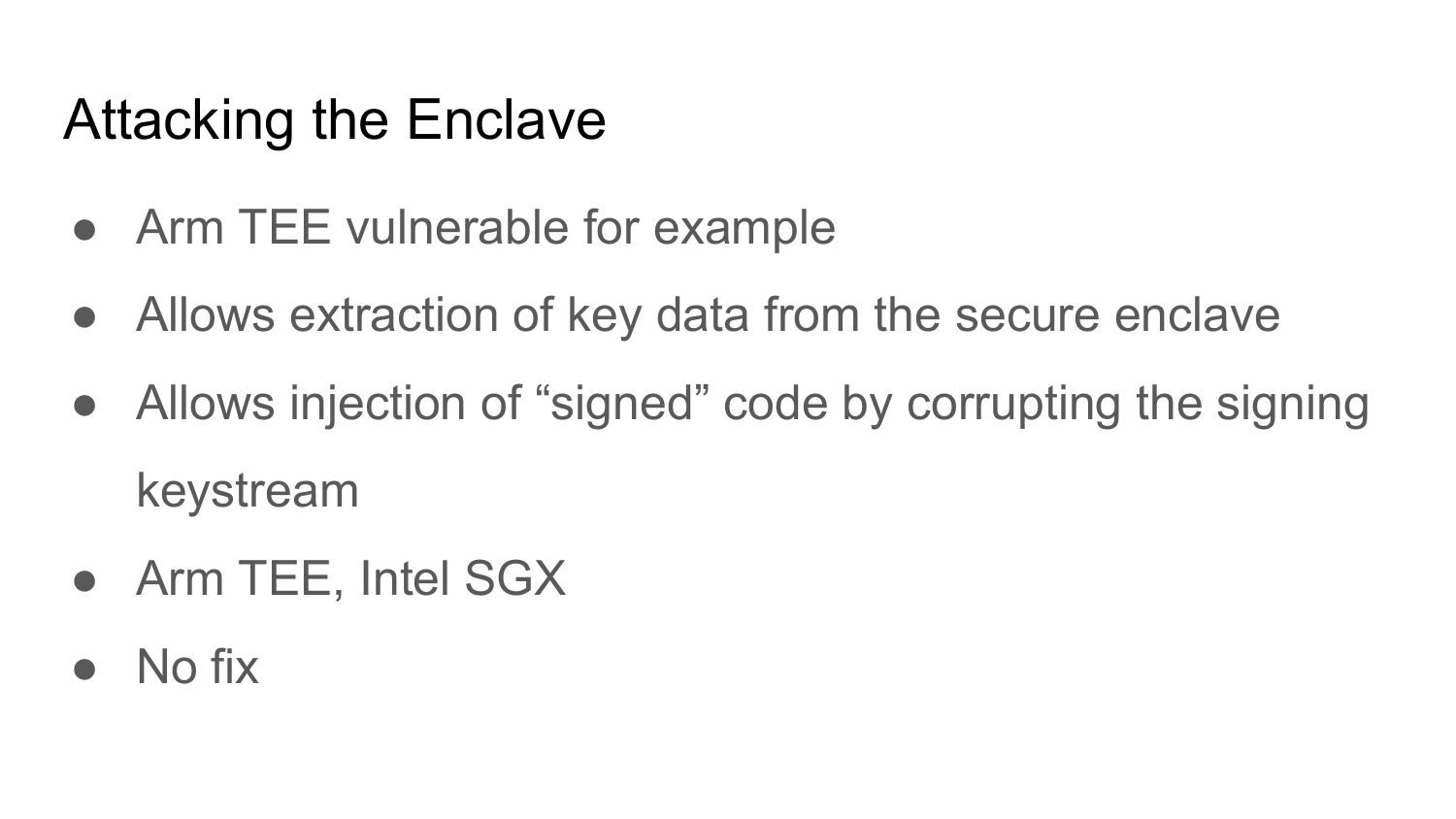#### Rowhammer

- Physical-layer attack against how RAM works at the electrical level
- Basically by flipping one part of ram between 0 and 1 very quickly you cause errors in other parts
- Flip 'permission denied' to 'OK'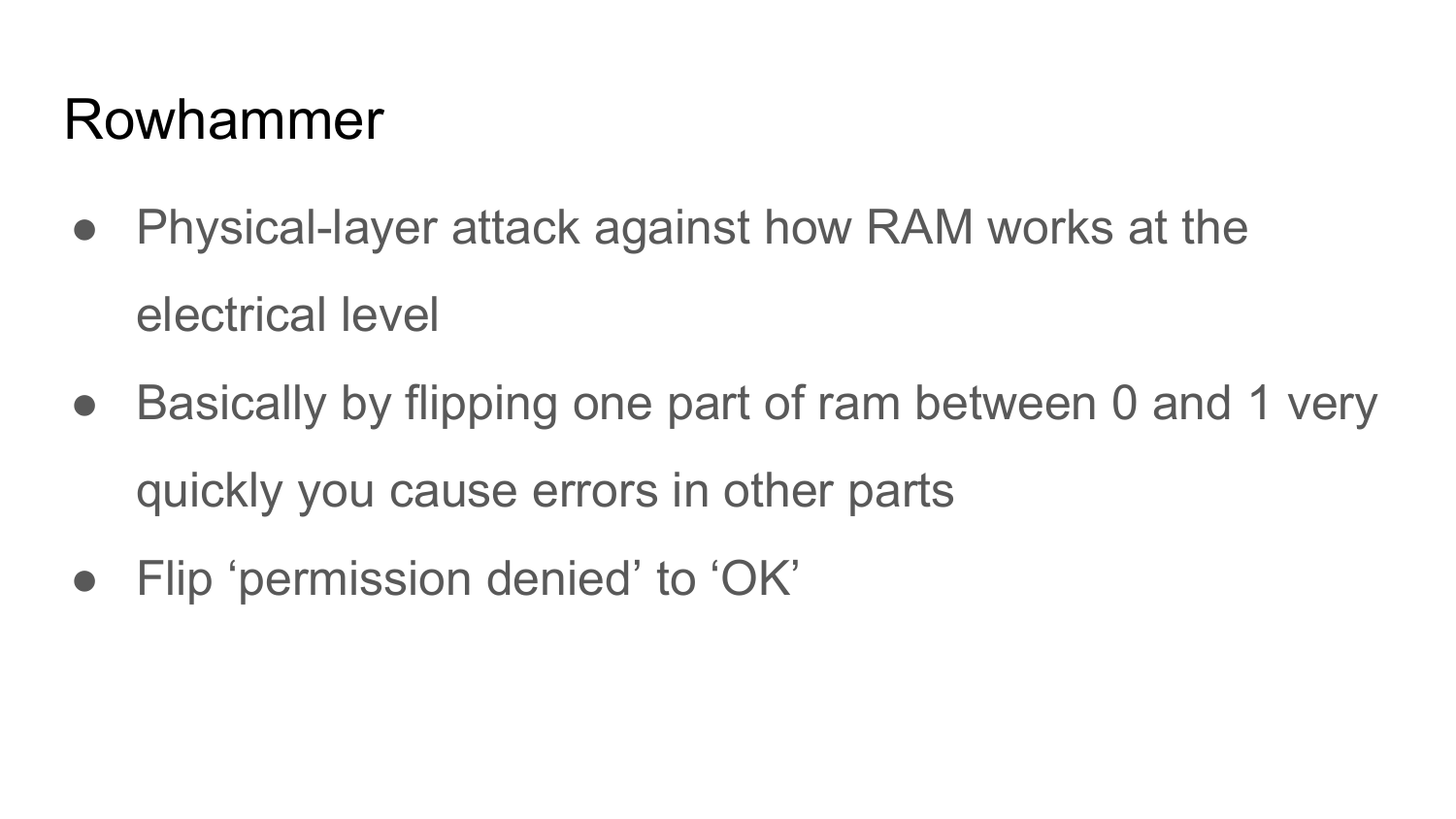## OS mitigations

- Operating system tries to prevent setting RAM quickly in ways that cause this effect
- Tries to not put security sensitive data next to pages of RAM user space can control
- How janky is this?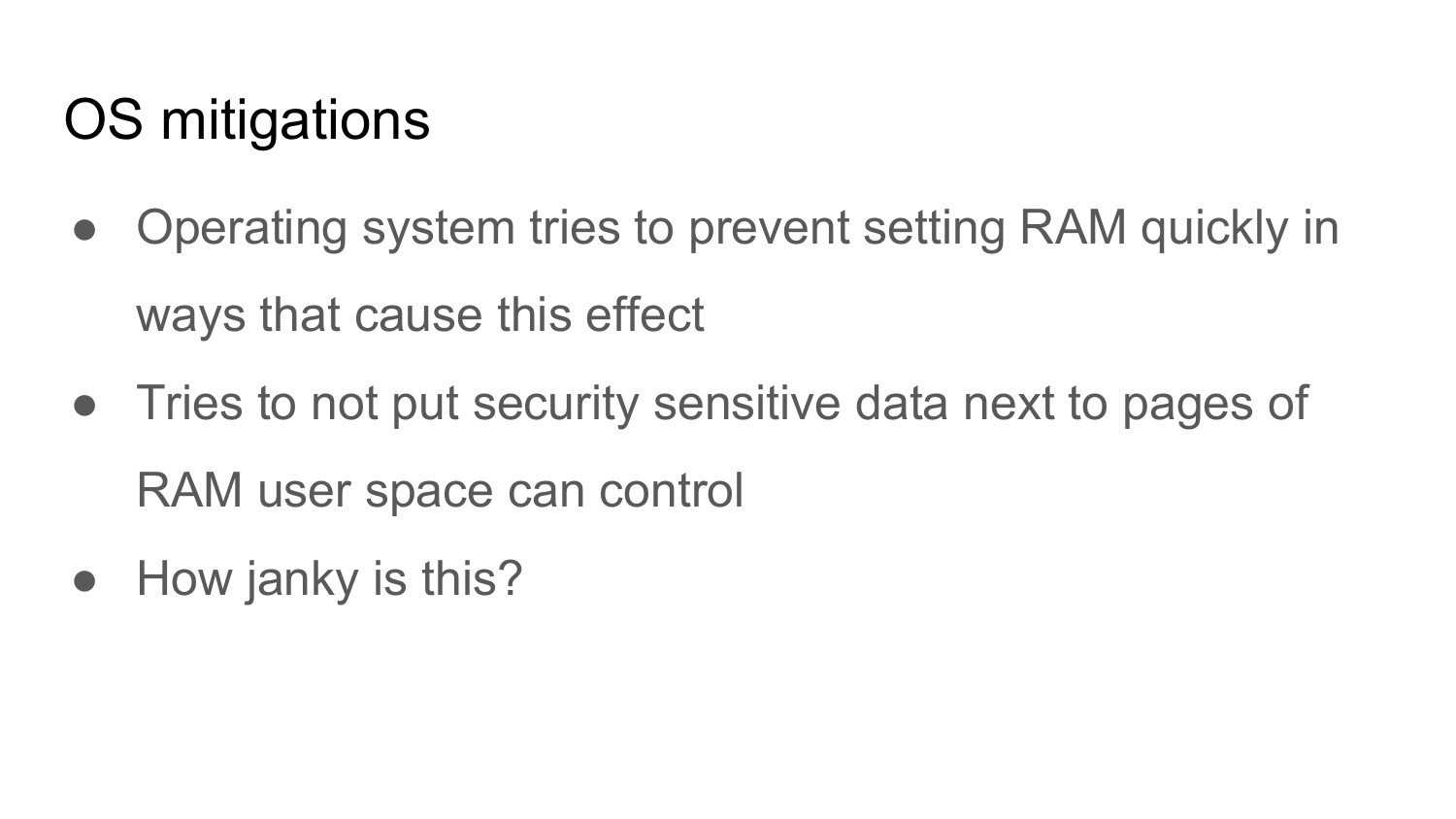## Keeps going deeper

- Rowhammer has been shown to work via \***javascript**\*
- Via OpenGL and graphics cards
- Via 10GBe network cards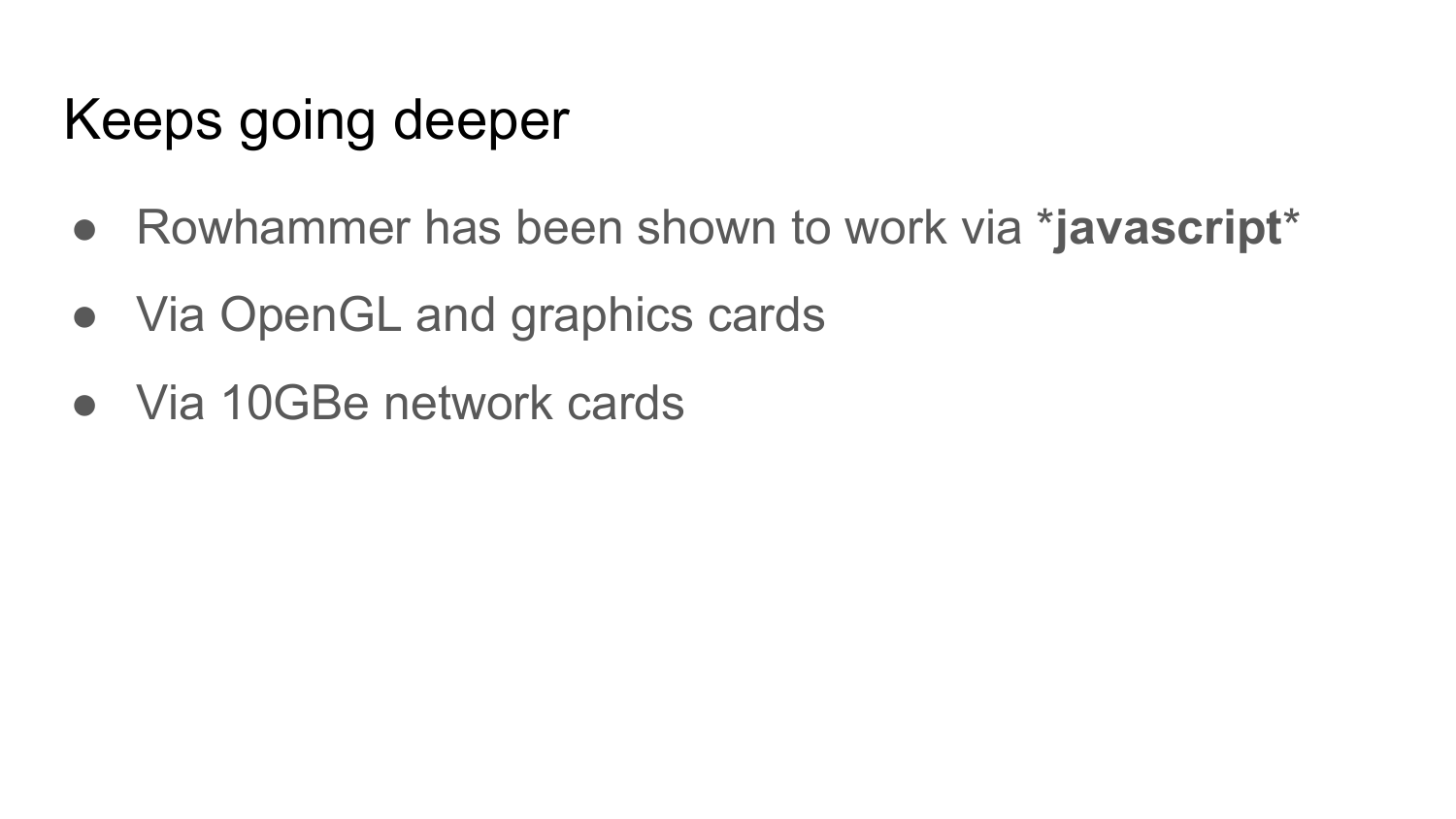## Spectre, Meltdown, and all their friends

- Modern processors want to do a lot of things at once
- And they like to guess what things are right
- Many classes of information leakage derive from this
- Intel is struggling to fix it, but also impacts many other chips doing speculative execution
- Certainly not going to get solved in small, cheap devices!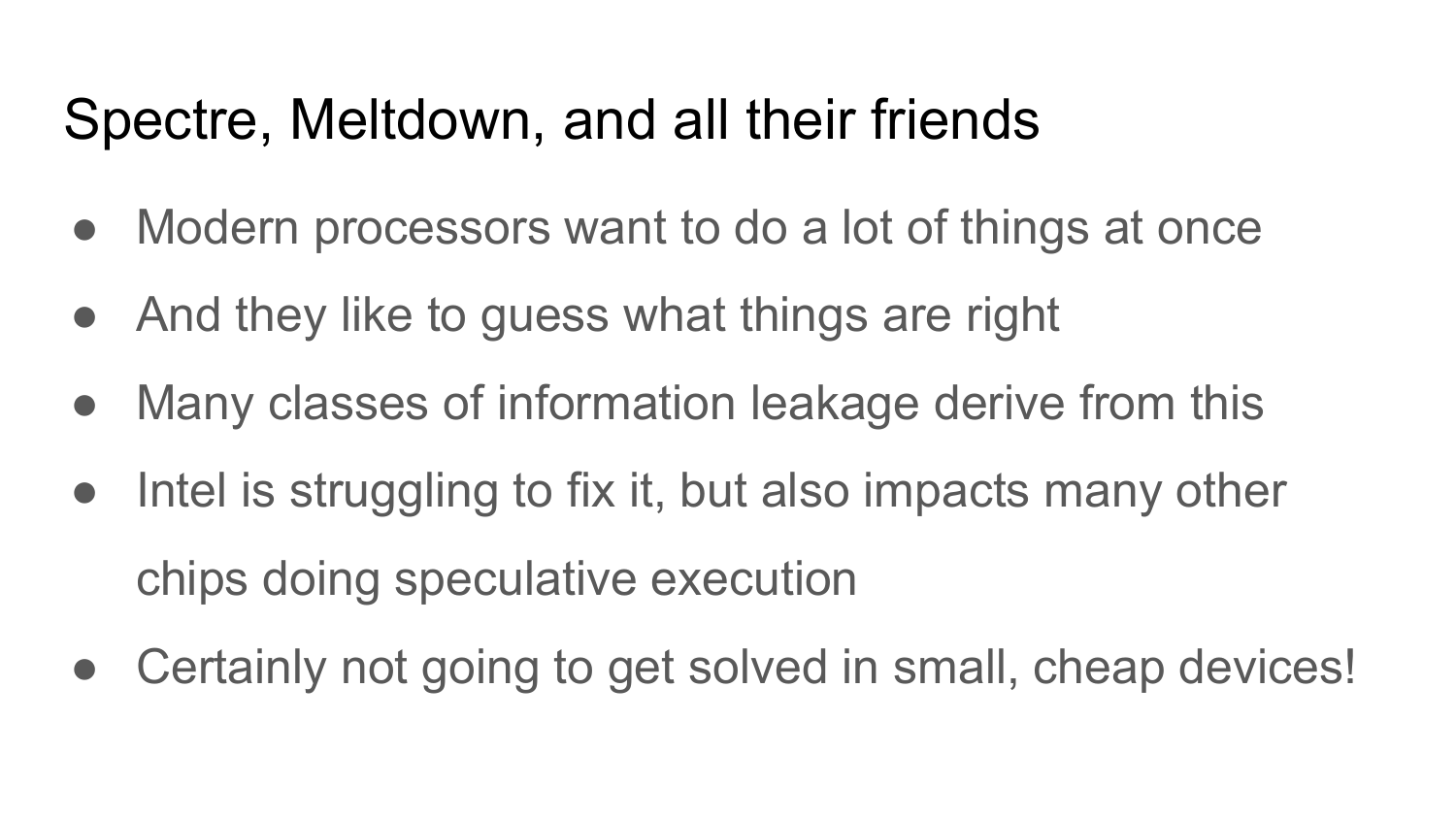## Crossing attack surfaces

- Just like with user devices
- Once you get a foothold on the network from a vulnerable system
- Lots of other systems likely to fall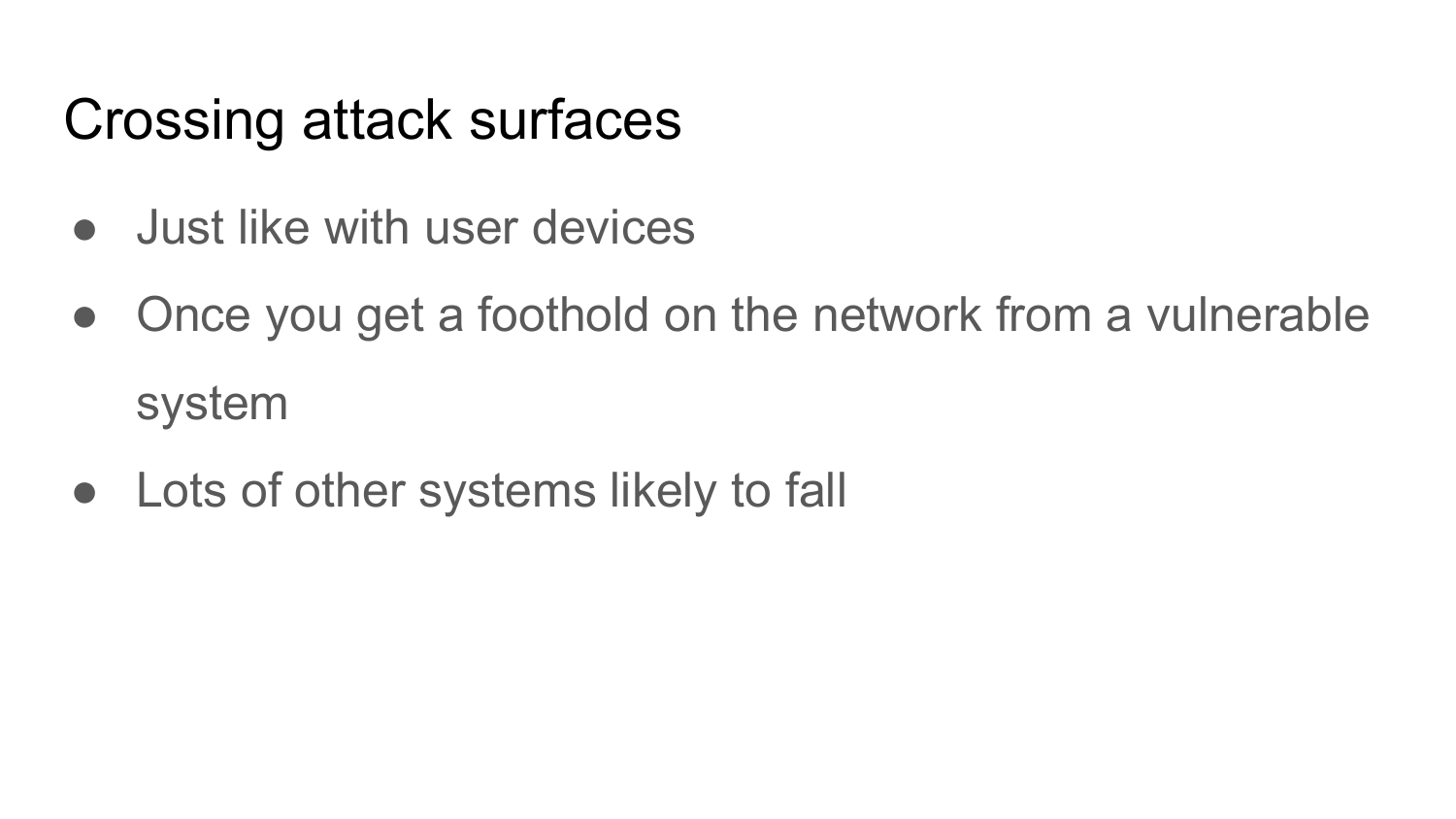## Vegas High-Rollers

- Casino in Vegas lost database with details of the richest (or at least, most prolific) clientele
- Network compromised via smart thermometer in the lobby fish tank
- Did *not* get casino gaming network because it is *super* segregated and regulated!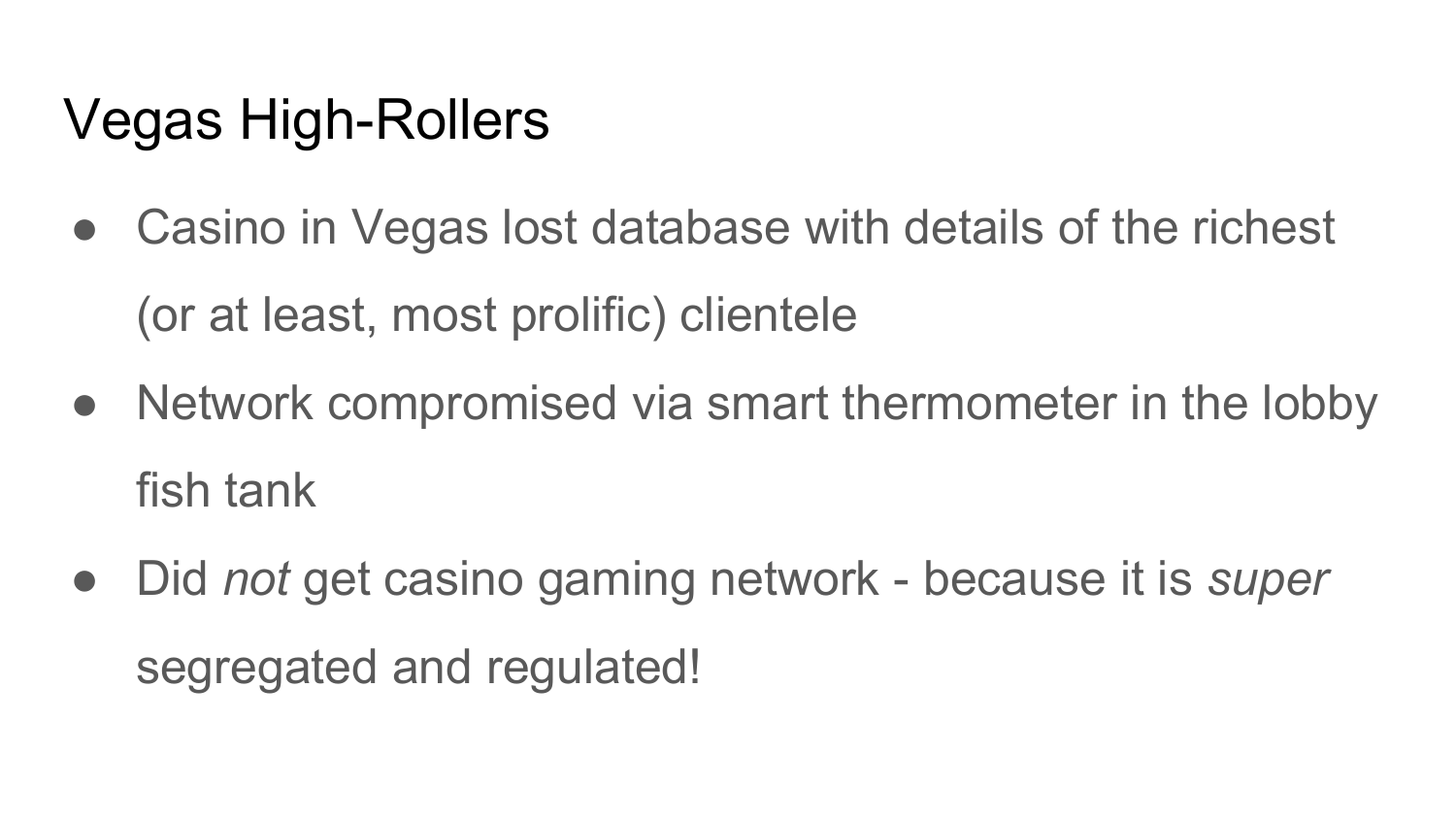## Unencrypted traffic

- Many sensors either use no encryption
- Or offer an unencrypted side channel
- Unencrypted connections to servers to push data can be used to exploit vulnerabilities in the servers themselves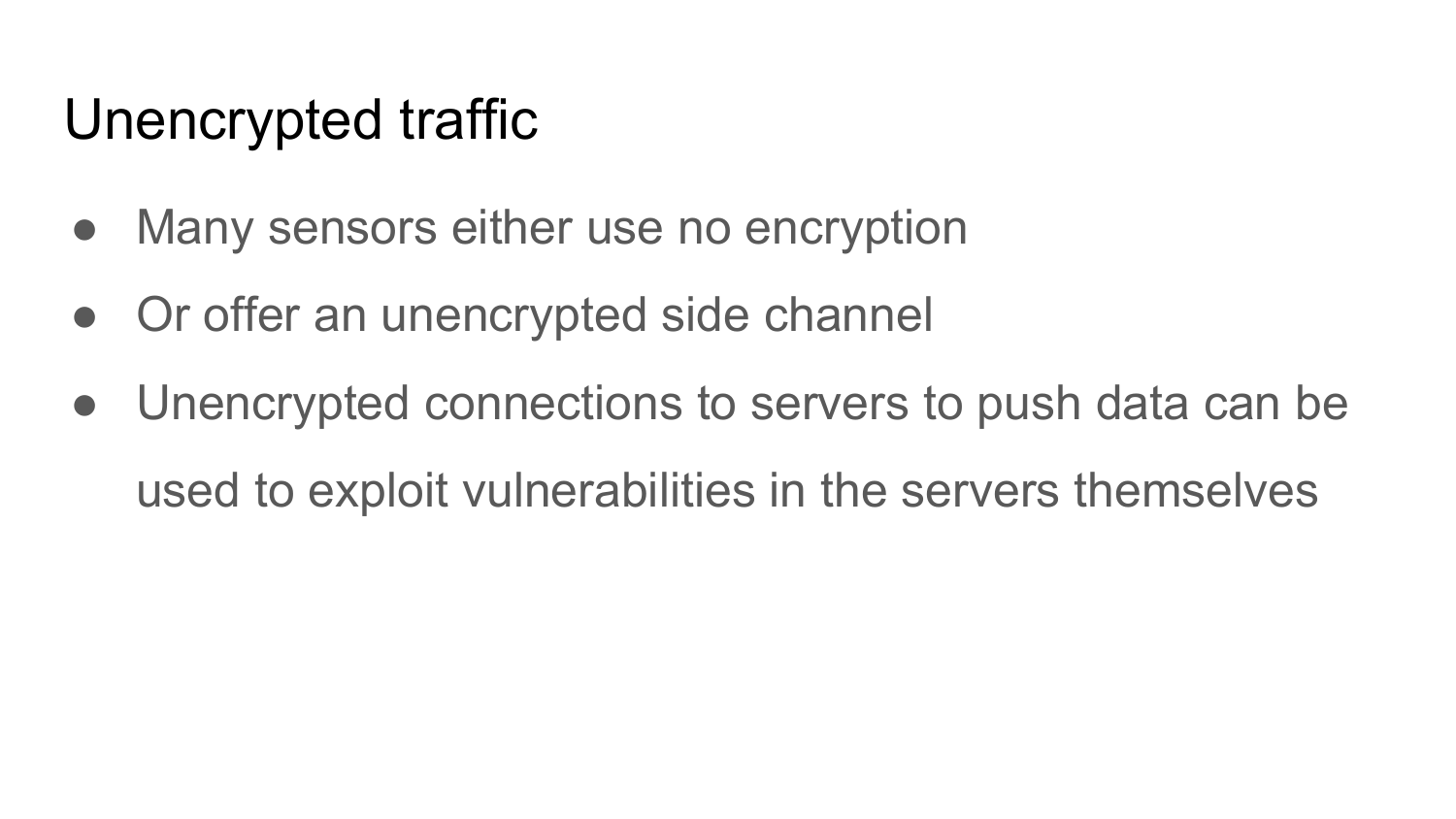#### uPNP

- uPNP is used to map public ports to internal devices
- Can, when not restricted, completely compromise a firewall by allowing direct connections
- Remember how embedded systems like to use hardcoded credentials?
- Mirai botnet among others spread using default logins on tunneled hardware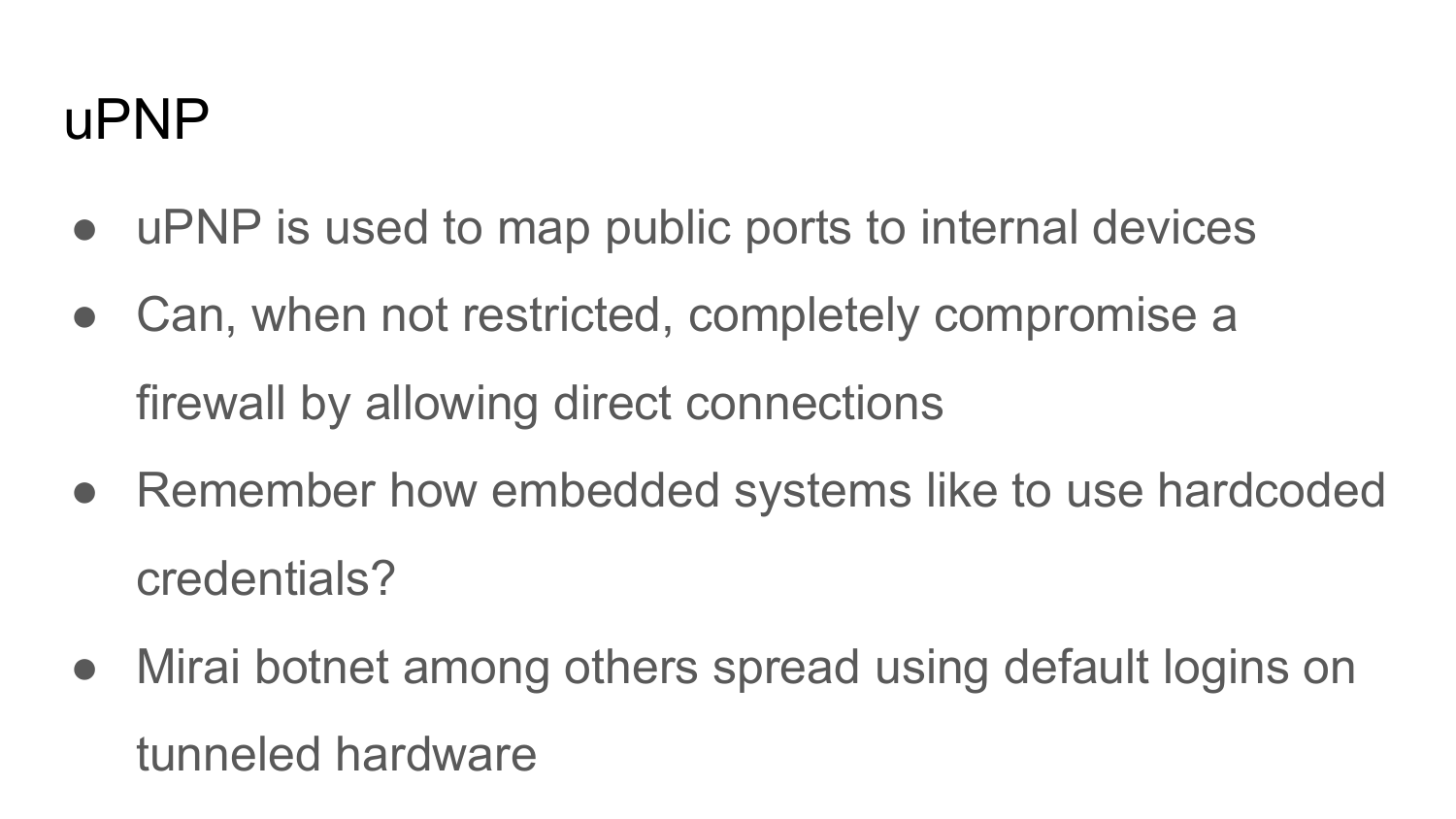### Attacking hardware

- So you've got a physical device handy
- What can we do to it?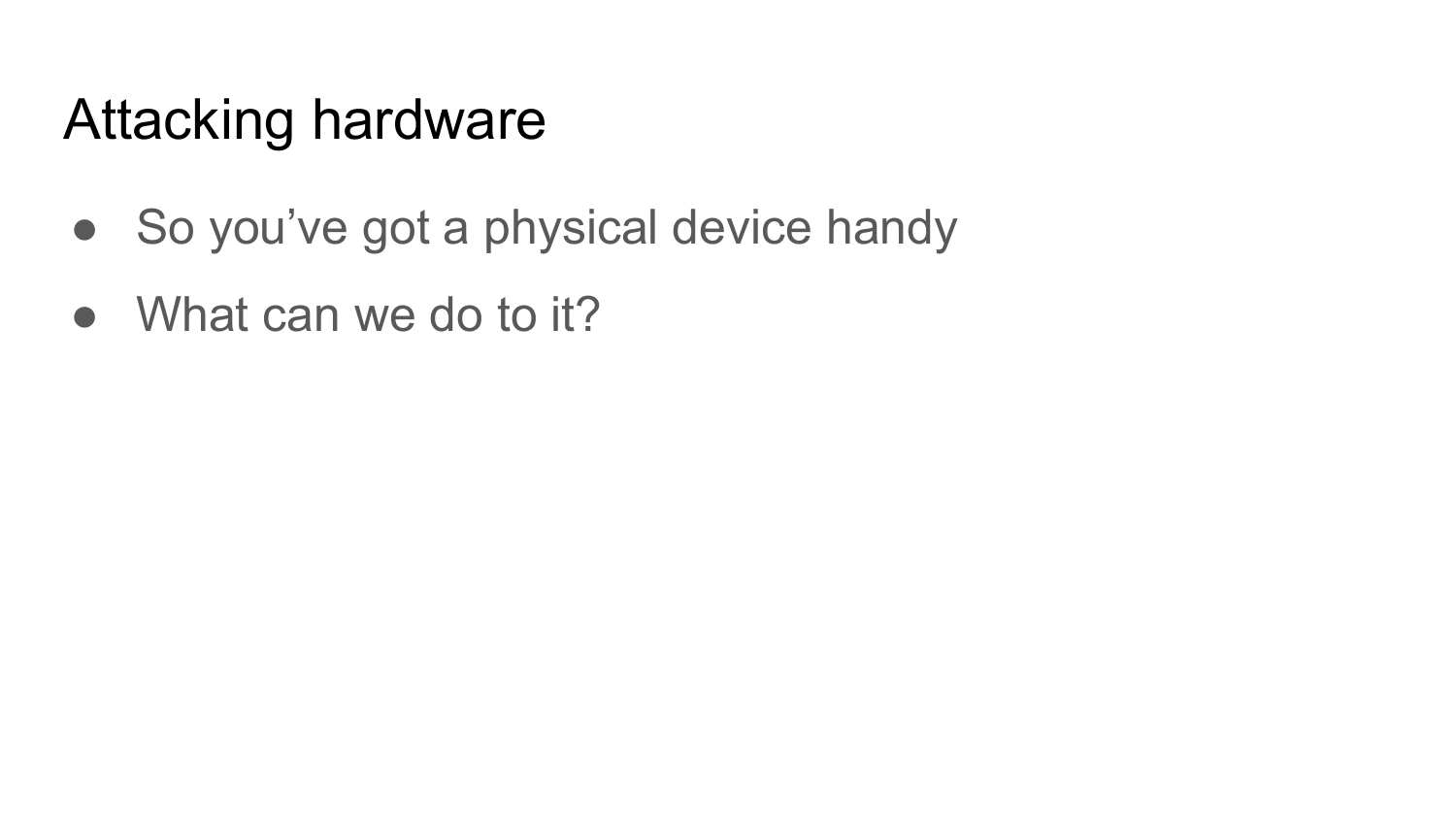## Easy: Firmware updates

- Pull the firmware update and dump it
- Run the 'strings' command against it
- Many firmware images, especially for Linux systems, contain full filesystem images
- 'Binwalk' is your friend!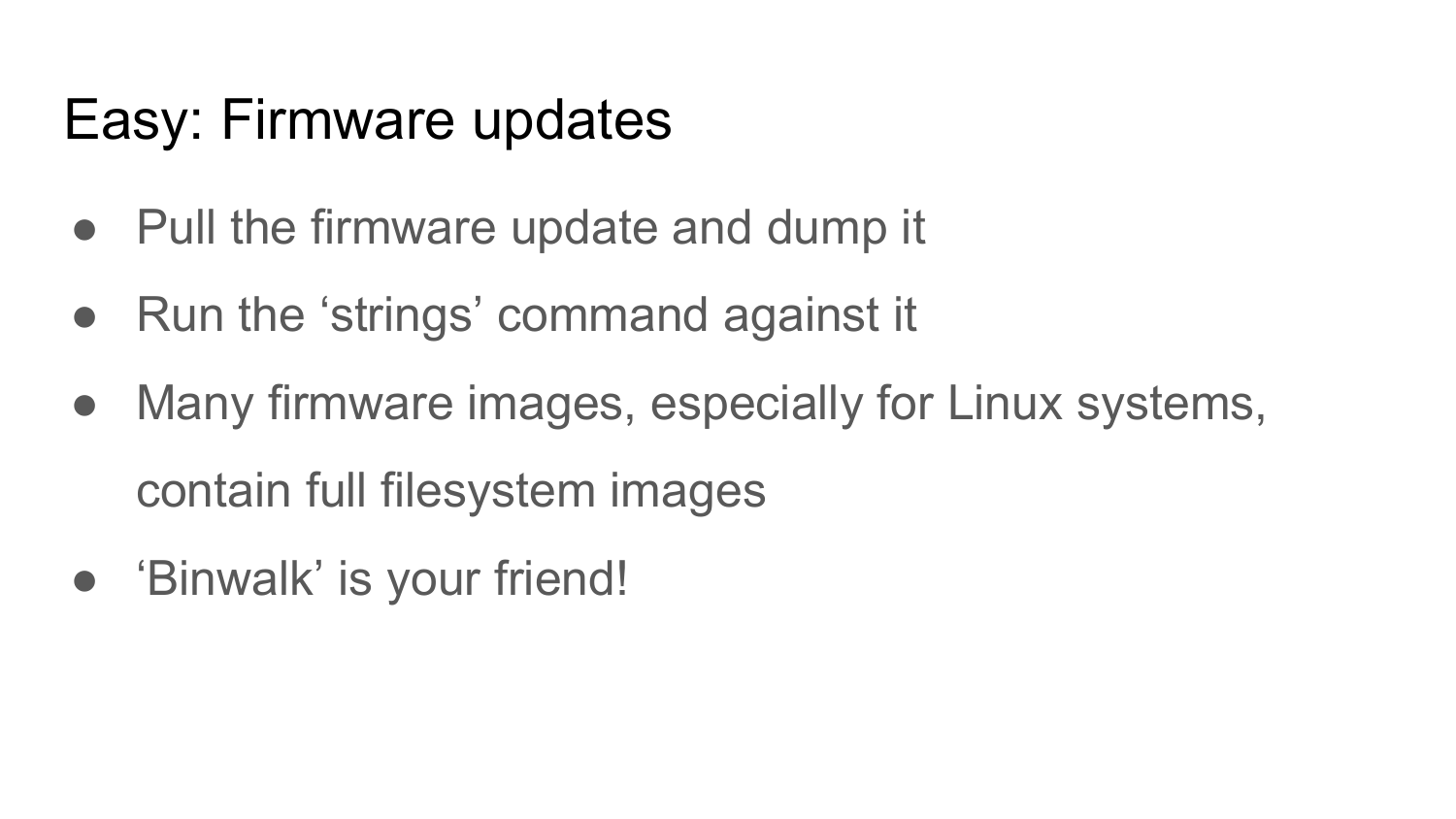#### Some basic firmware...

| DECIMAL<br>HEXADECIMAL                                  | DESCRIPTION                                                                                                                                                    |
|---------------------------------------------------------|----------------------------------------------------------------------------------------------------------------------------------------------------------------|
| 512<br>0x200<br>bytes, uncompressed size: 3556396 bytes | LZMA compressed data, properties: 0x6D, dictionary size: 8388608                                                                                               |
| 1177024<br>0x11F5C0                                     | Squashfs filesystem, little endian, version $4.0$ , compression:xz,<br>size: 2281166 bytes, 1128 inodes, blocksize: 262144 bytes, created: 2016–02–02 11:51:44 |

#### dragorn@drd1812-25:~/Downloads\$ binwalk tl-MR3020-webflash.bin

#### HEXADECIMAL DESCRIPTION DECIMAL DECIMAL

0x0 TRX firmware header, little endian, image size: 3932188 bytes, CR C32: 0xAC257ED4, flags: 0x1, version: 1, header size: 28 bytes, loader offset: 0x1C, linux kern el offset: 0x0, rootfs offset: 0x0 540 0x21C LZMA compressed data, properties: 0x5D, dictionary size: 8388608 bytes, uncompressed size: 2667760 bytes 983068 0xF001C Squashfs filesystem, big endian, DD-WRT signature, version 3.0, s ize: 2882672 bytes, 709 inodes, blocksize: 131072 bytes, created: 2013-03-25 08:35:57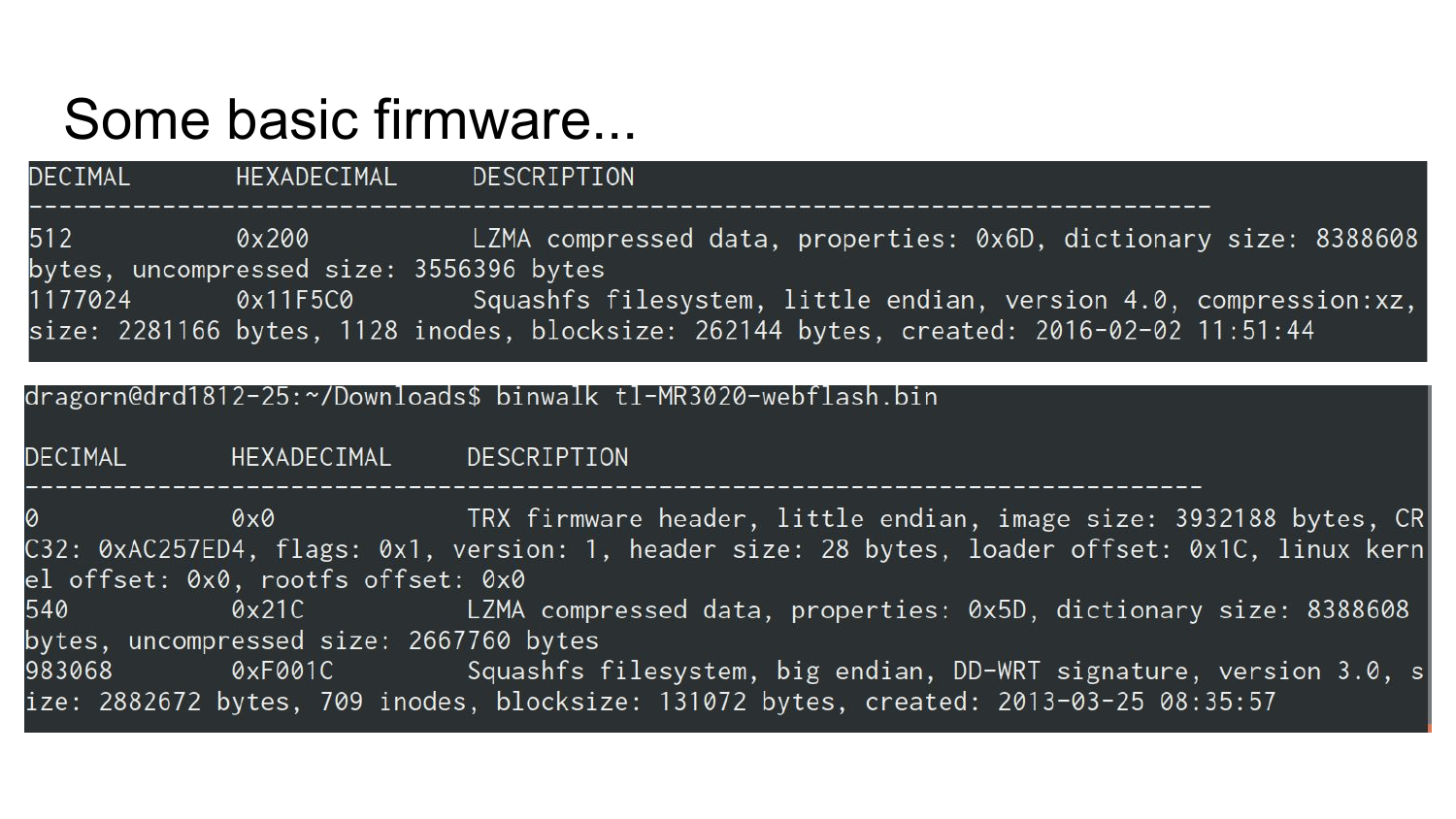#### Random security camera

dragorn@drd1812-25:~/Downloads\$ binwalk DH\_IPC-HX1X2X-Themis\_EngSpn\_N\_V2.620.0000002.0.R.170830 .zip

HEXADECIMAL DESCRIPTION DECIMAL  $0 \times 0$ Zip archive data, at least v2.0 to extract, compressed size: 375, uncompressed size: 2130, name: category.txt Zip archive data, at least v2.0 to extract, compressed size: 520, 445 0x1BD uncompressed size: 5180, name: check.img 1032 0x408 Zip archive data, at least  $v2.0$  to extract, compressed size: 392, uncompressed size: 904, name: CmdScript.img 1495  $0x5D7$ Zip archive data, at least v2.0 to extract, compressed size: 8547 0, uncompressed size: 86080, name: custom-x.squashfs.img 87044 0x15404 Zip archive data, at least v1.0 to extract, name: describe.txt 87114 0x1544A Zip archive data, at least v2.0 to extract, compressed size: 1320 68, uncompressed size: 260160, name: dhboot.bin.img 219254 0x35876 Zip archive data, at least v2.0 to extract, compressed size: 2286 8, uncompressed size: 131136, name: dhboot-min.bin.img 242198 0x3B216 Zip archive data, at least  $v2.0$  to extract, compressed size: 1374 4899, uncompressed size: 13743964, name: DH\_IPC-HX1X2X-Themis\_EngSpn\_N\_V2.620.0000002.0.R.17083| 0.bin 13987214 0xD56D8E Zip archive data, at least v2.0 to extract, compressed size: 1556 449. uncompressed size: 1558664. name: kernel.img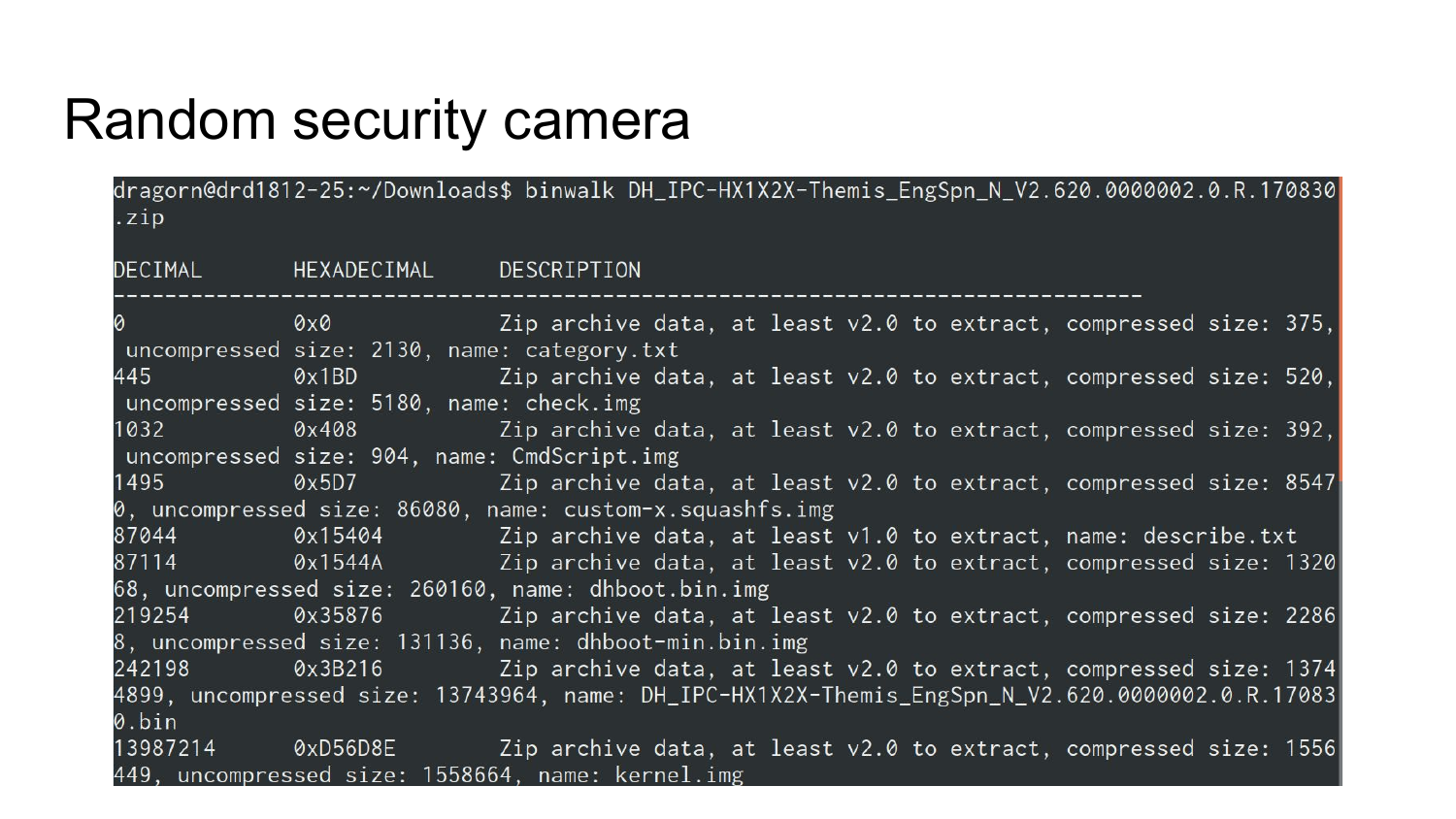## More difficult: Sniffing HW busses

- If you can open the device, you can tap communications busses
- Common protocols include I2C and SPI
- Very low power devices often communicate the encryption key in plaintext over the SPI bus to the radio!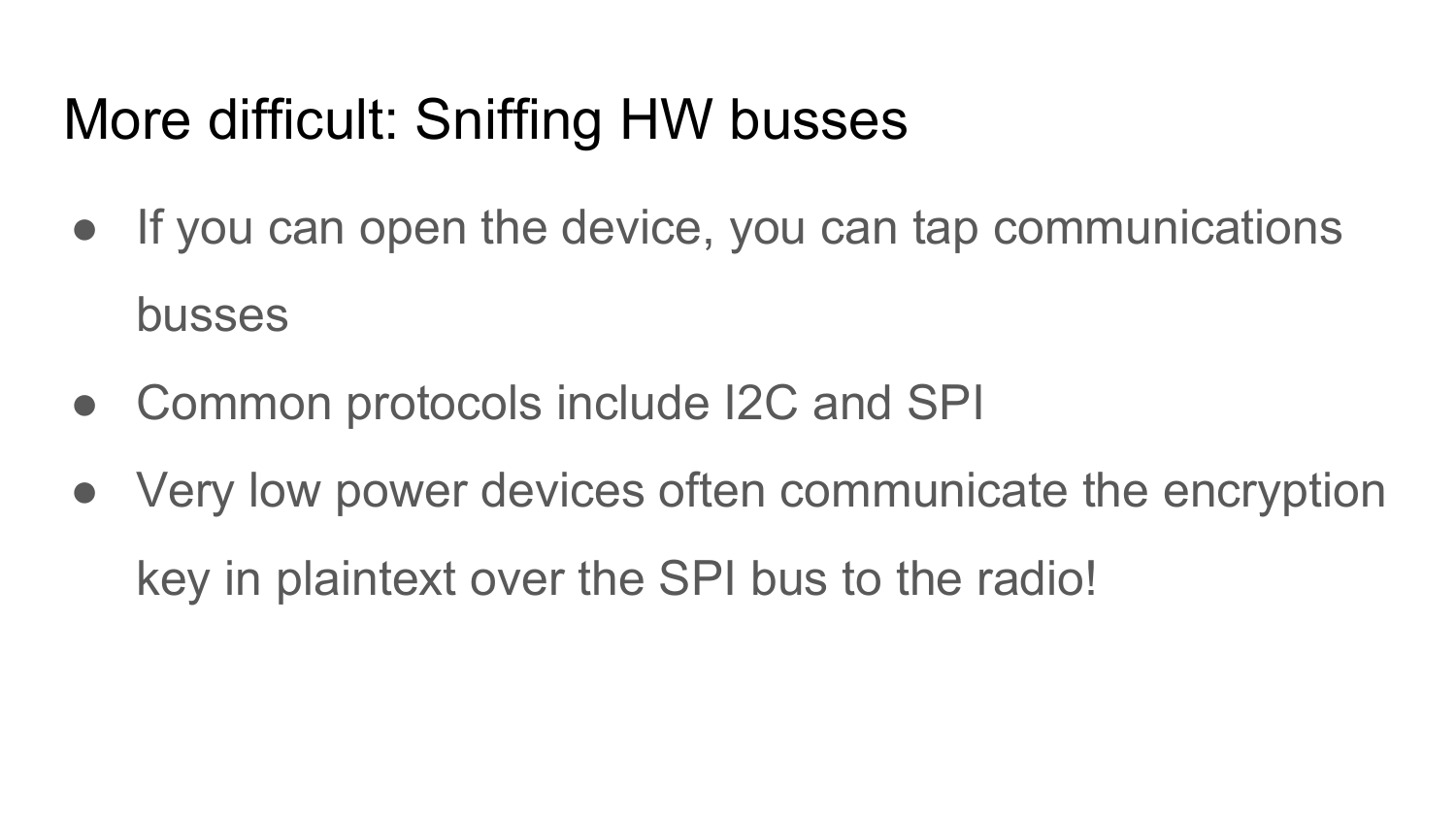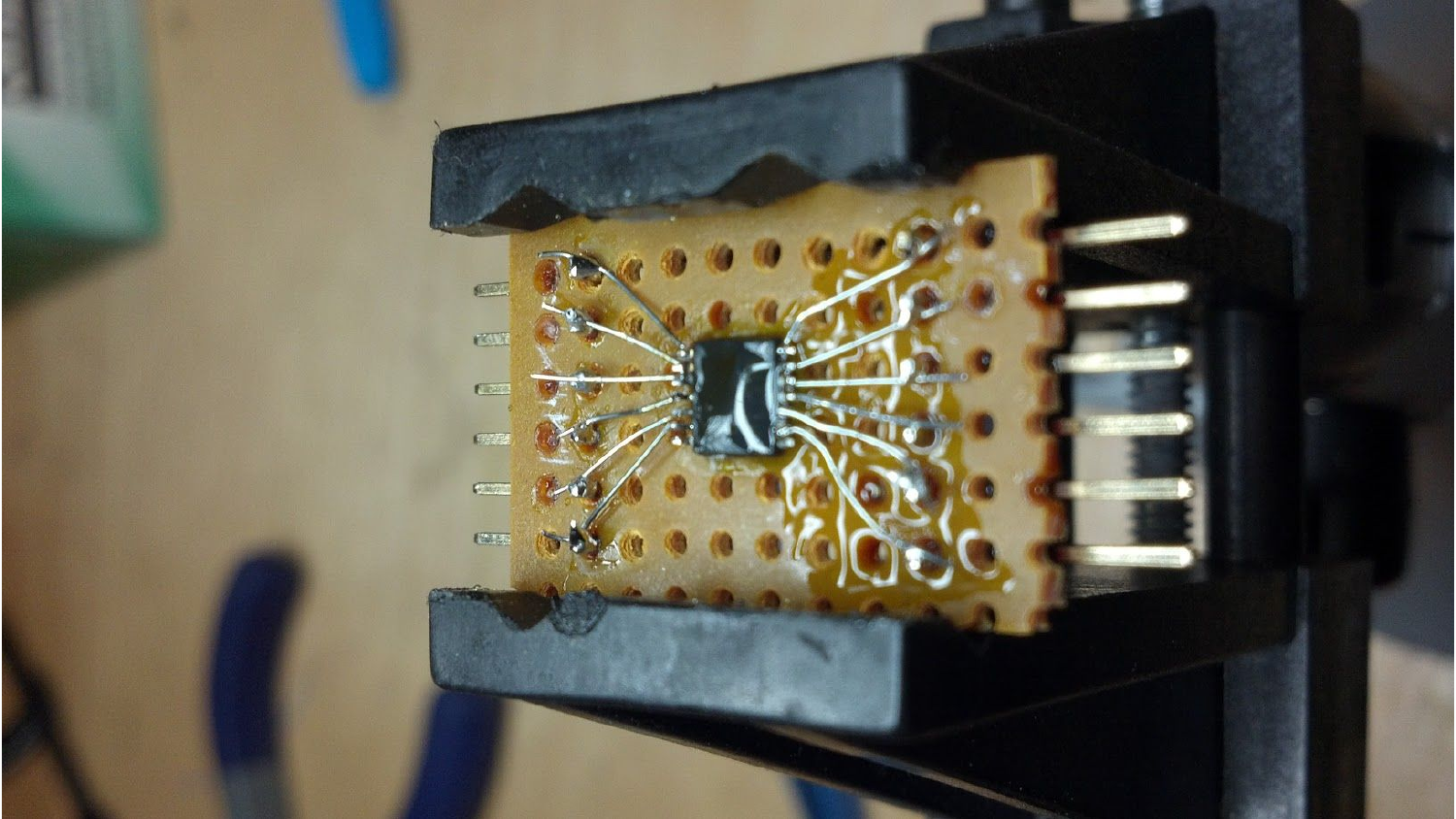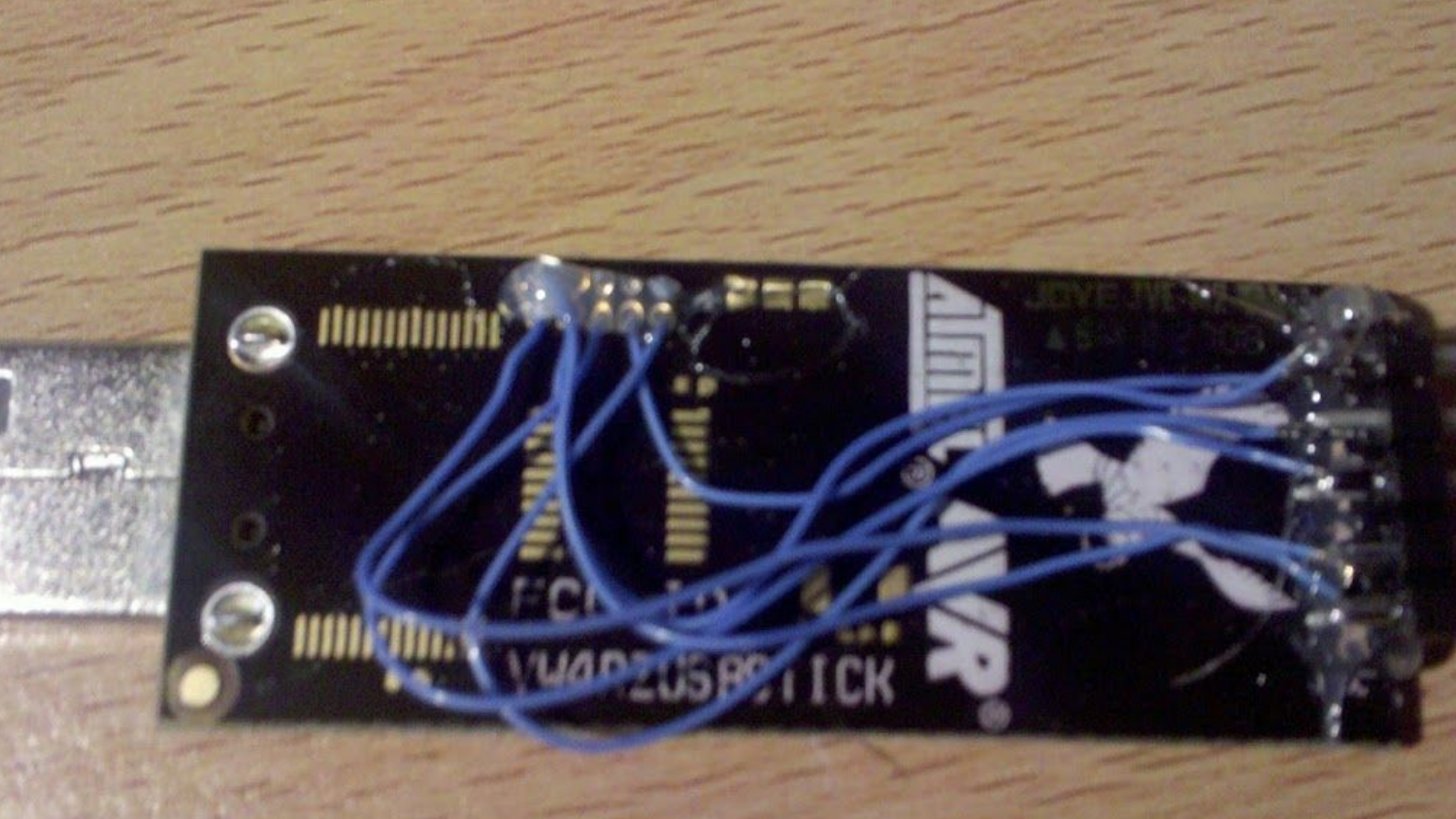## Making sense of signals

- Logic analyzers are DIRT cheap now
- Built-in protocol decoding
- Saleae, SUMP, OpenLogic
- \$100-\$200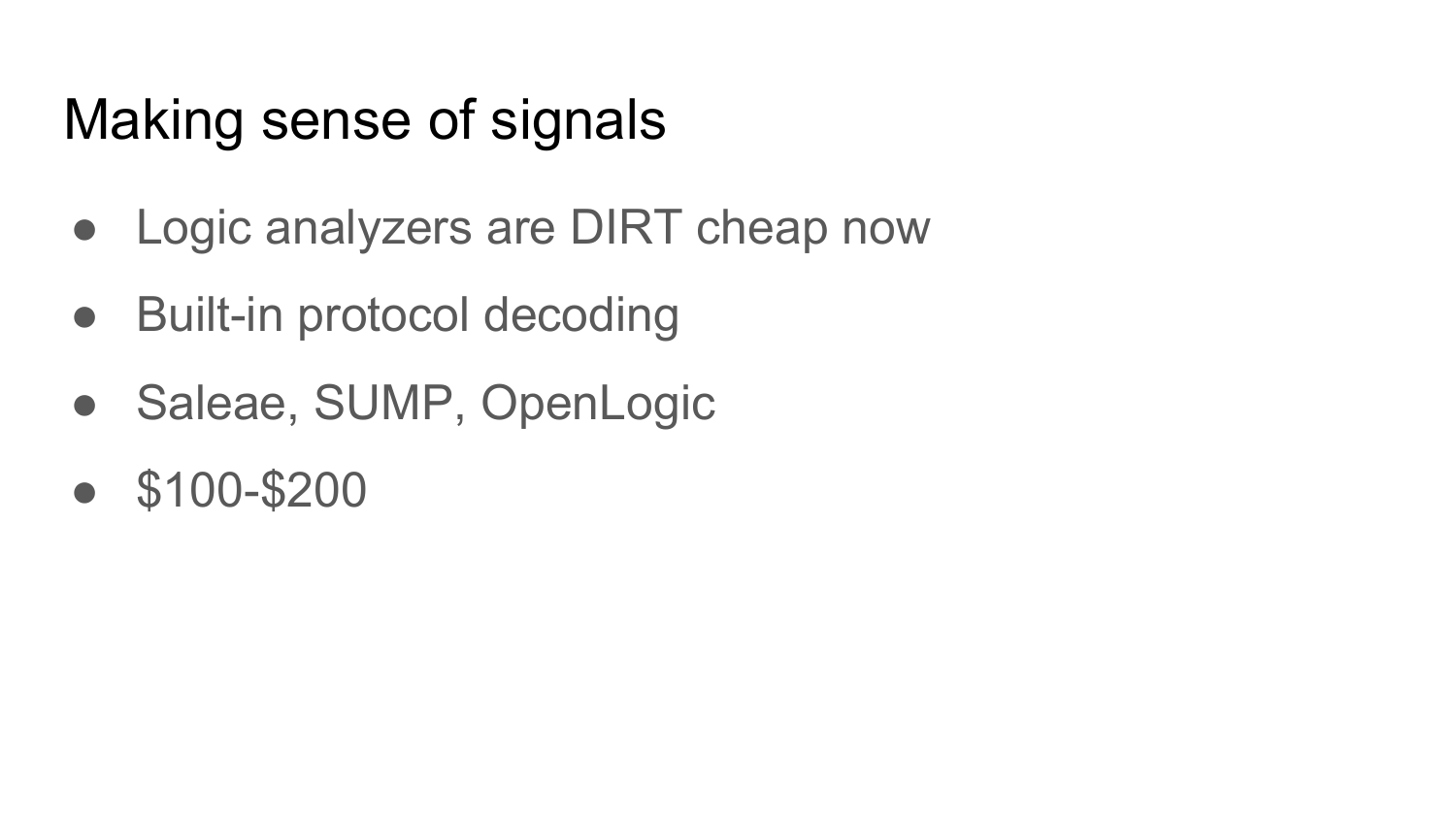## Expert level: FIB

- Insane pro level
- Focused Ion Beam
- Allows laying new traces *directly onto the silicon die*
- Has been used to hack TPM modules on gaming systems
- And the TPM/Smartcard module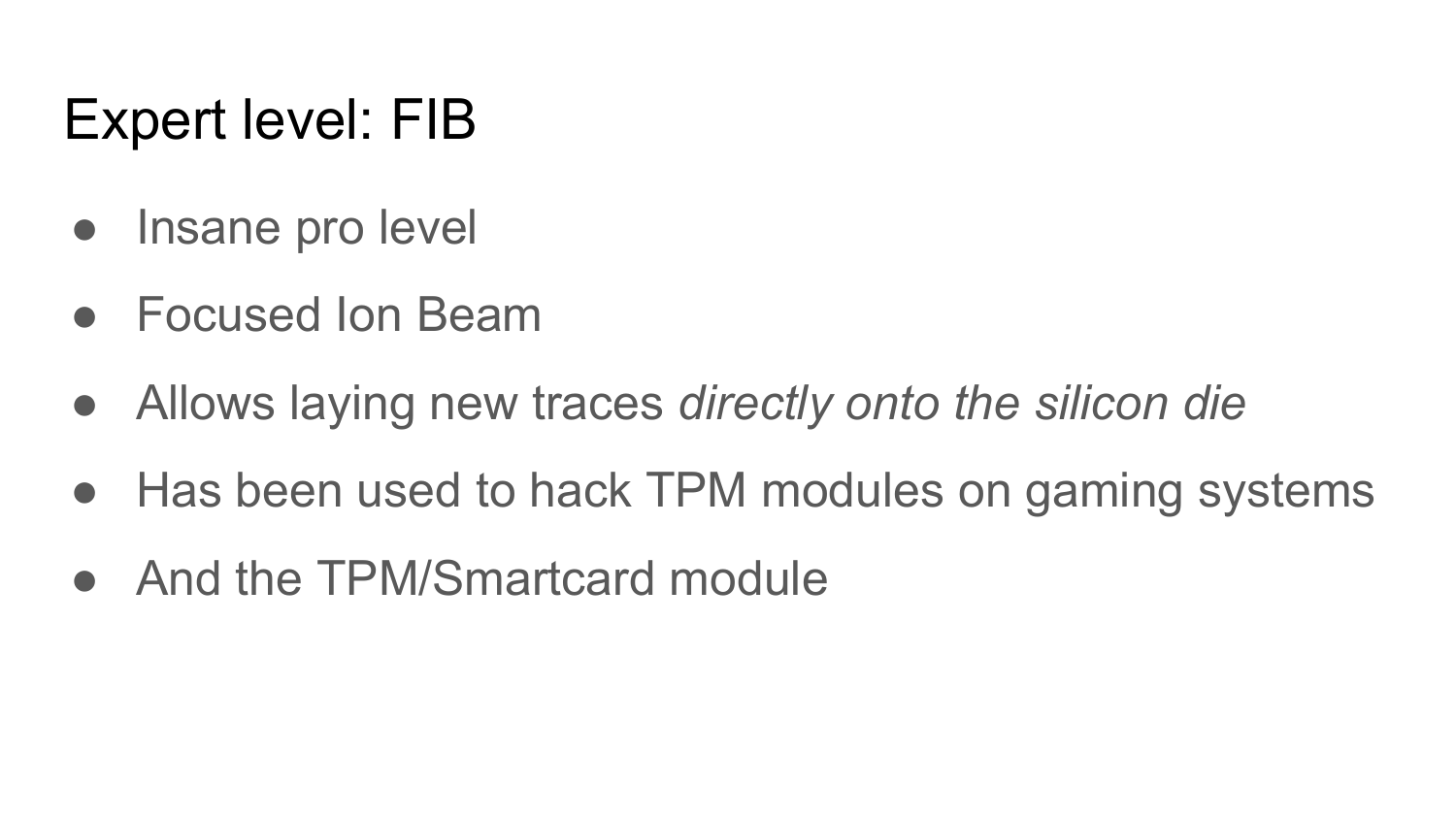#### Realistic threat?

- So is someone with a FIB a realistic threat?
- Not to 99% of the people here
- ... but if you're in the defence contracting business
- ... or you make millions of gaming systems which all lock the secret keys in a TPM
- *● NOW* the profit balance changes for attacking your system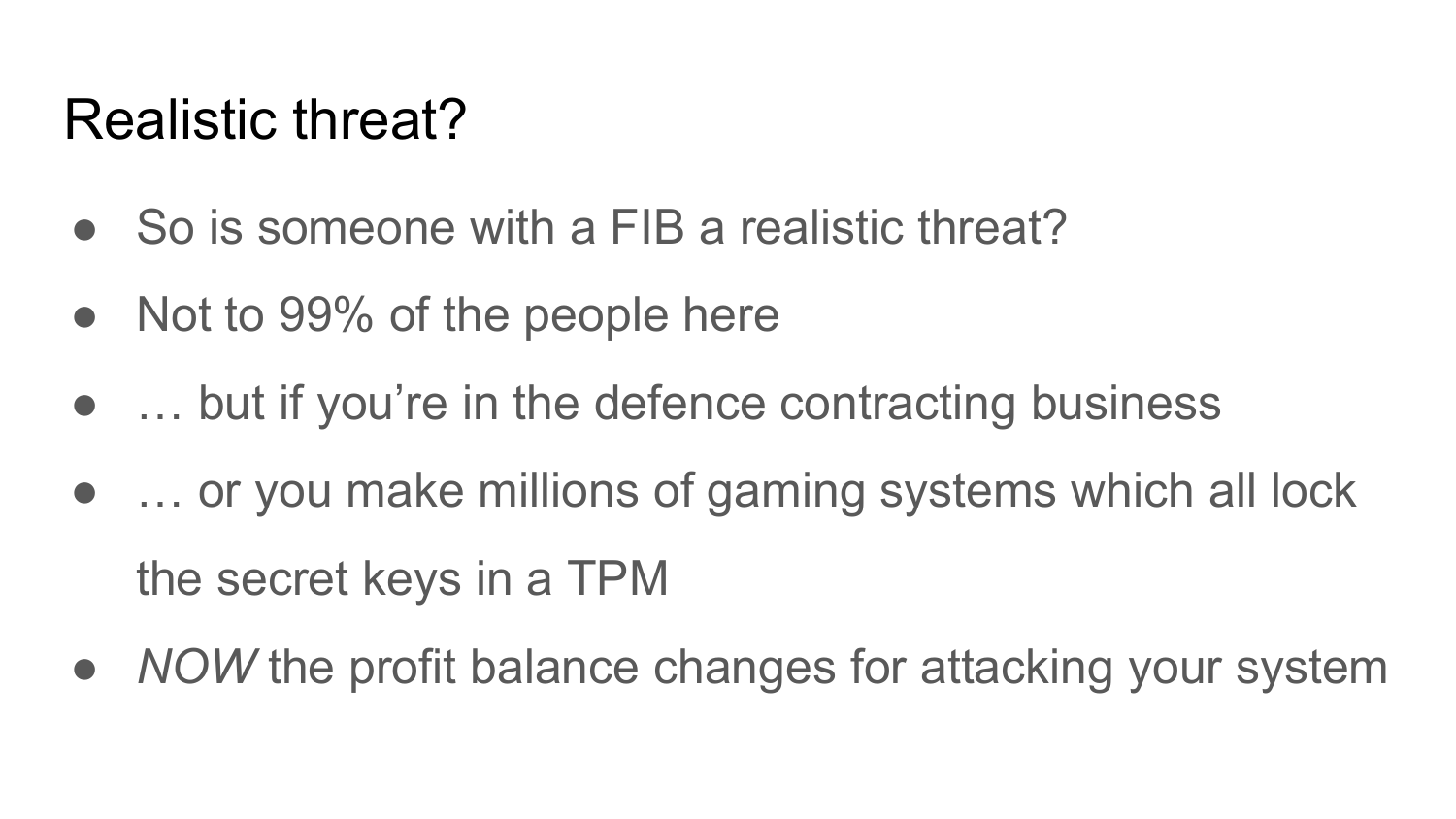### Cost to attacker when they fail?

- Profit balance: What are the risks of failure?
- If it's a one-of-a-kind system, the costs are very high, which makes attacking you much riskier
- Evidentiary devices (terrorist iPhone, for example)
- Custom devices
- Devices that can't be replaced w/out the victim knowing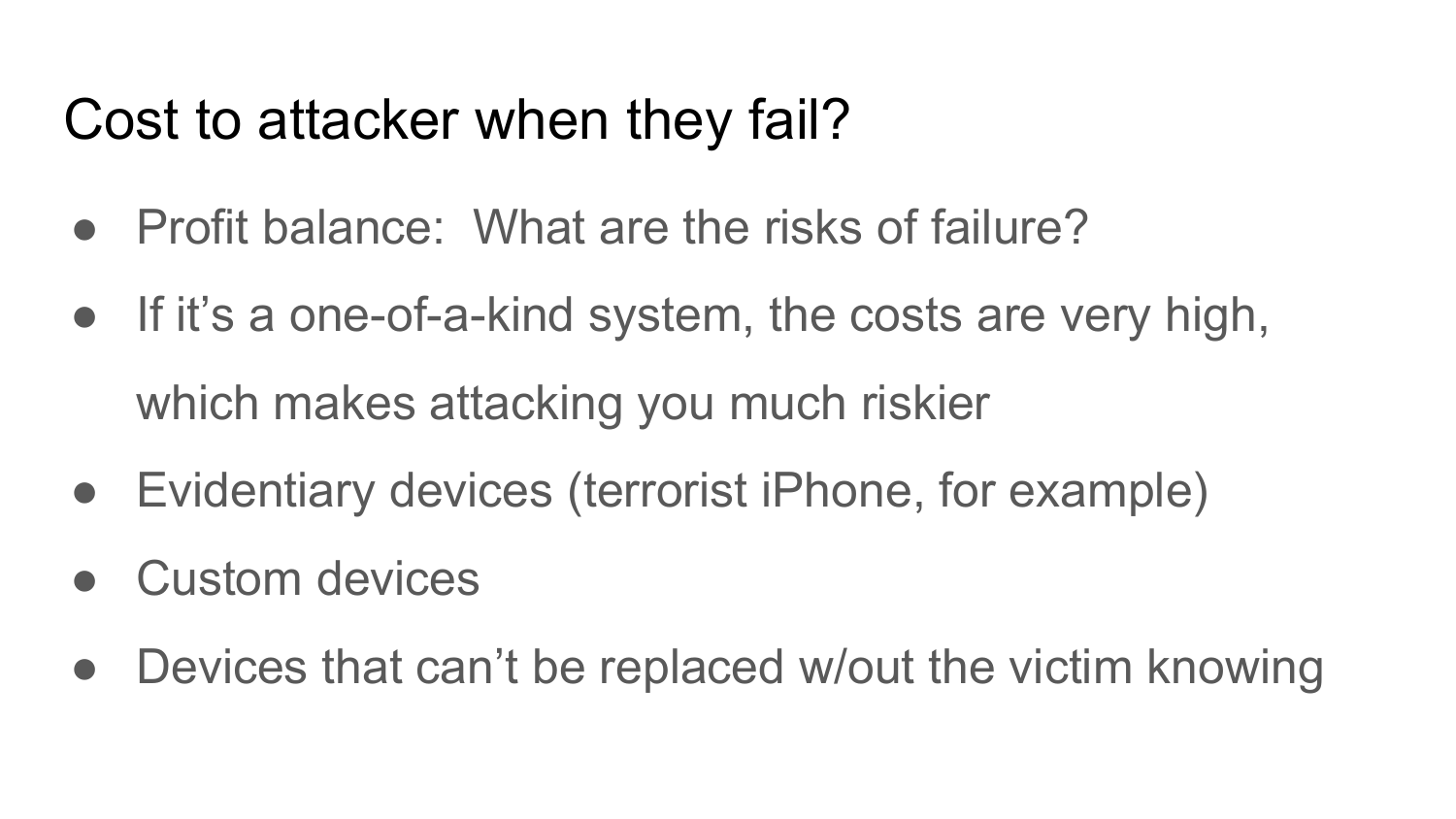#### But readily available devices...

- If the device is readily and anonymously available
- Even if it's expensive, the profit for breaking it could be huge
- Gaming consoles are \$400, iPhones are \$1000, but an iPhone exploit can be worth \$2,000,000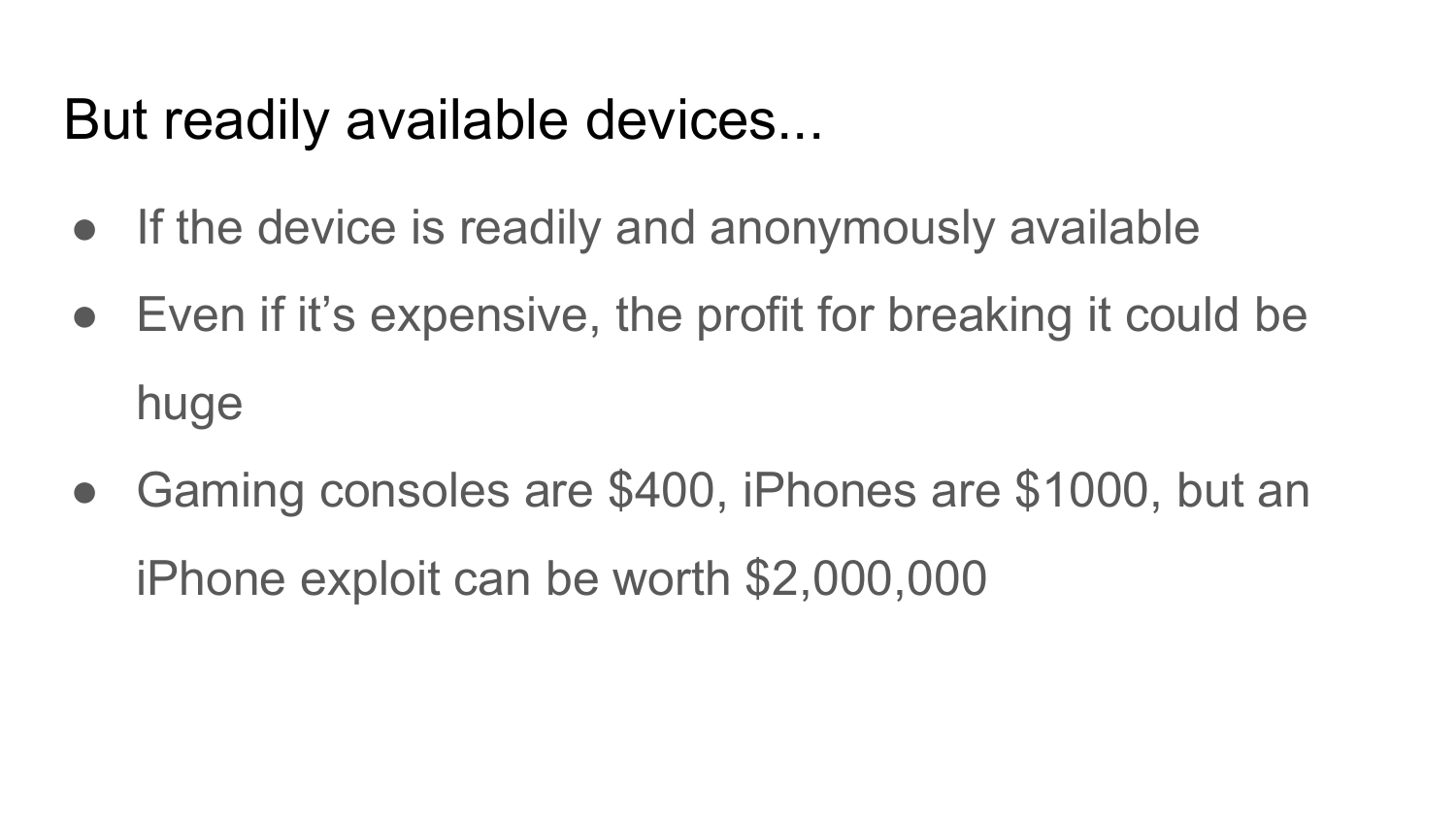# Supply chains

- Where does your hardware come from
- Do you use pre-install?
- Do all your hardware vendors protect THEIR supply chains?
- You've plugged an appliance in what if it's already owned, from the factory?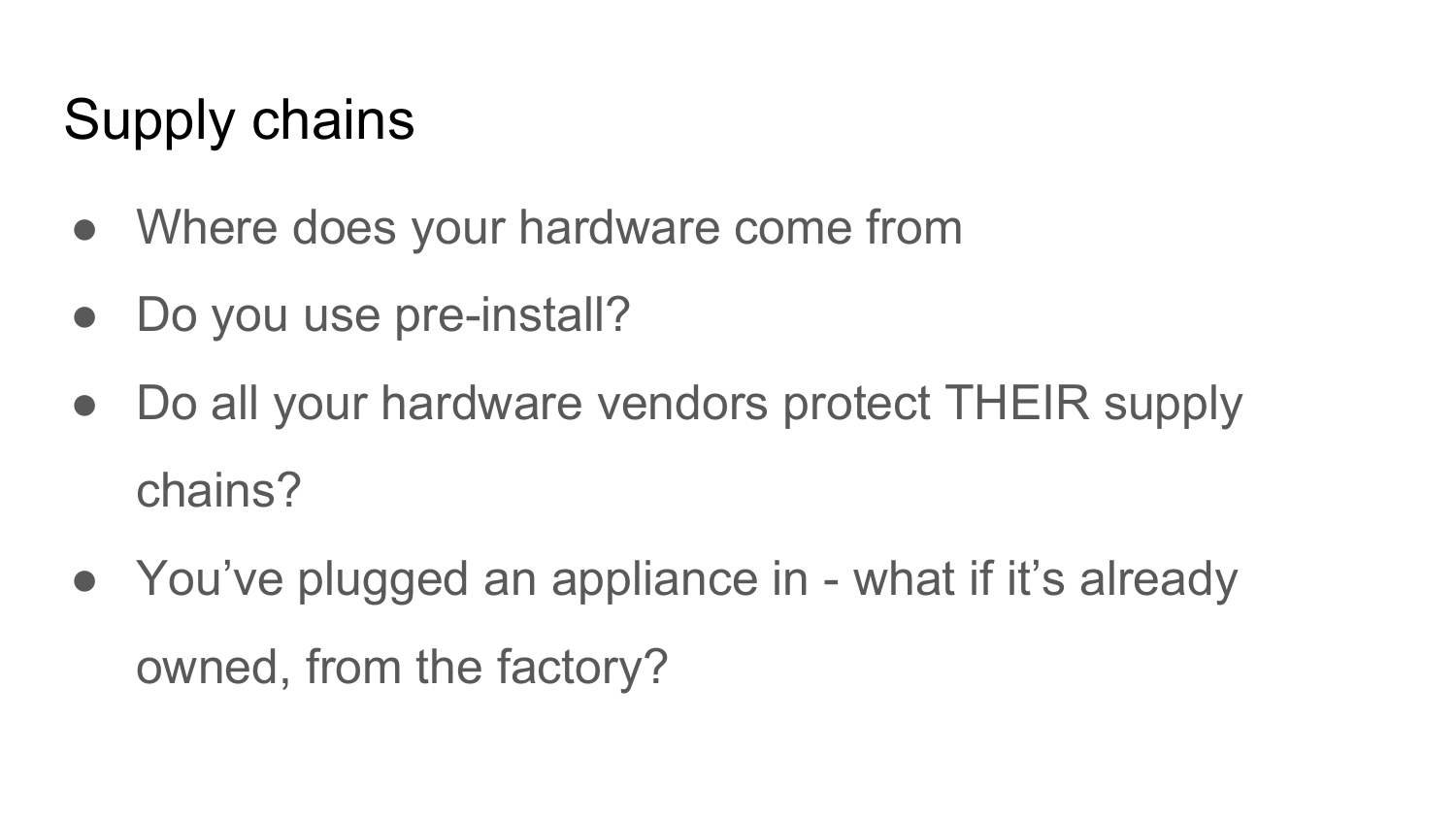### Android phones

- "RottenSys" found on over 5 million android phones
- Pre-installed from the factory
- Compromised system image process
- Oppo, Honor, ZTE, Archos, and dozens more, over 100 models
- Do you have an appliance using a built-in tablet or similar?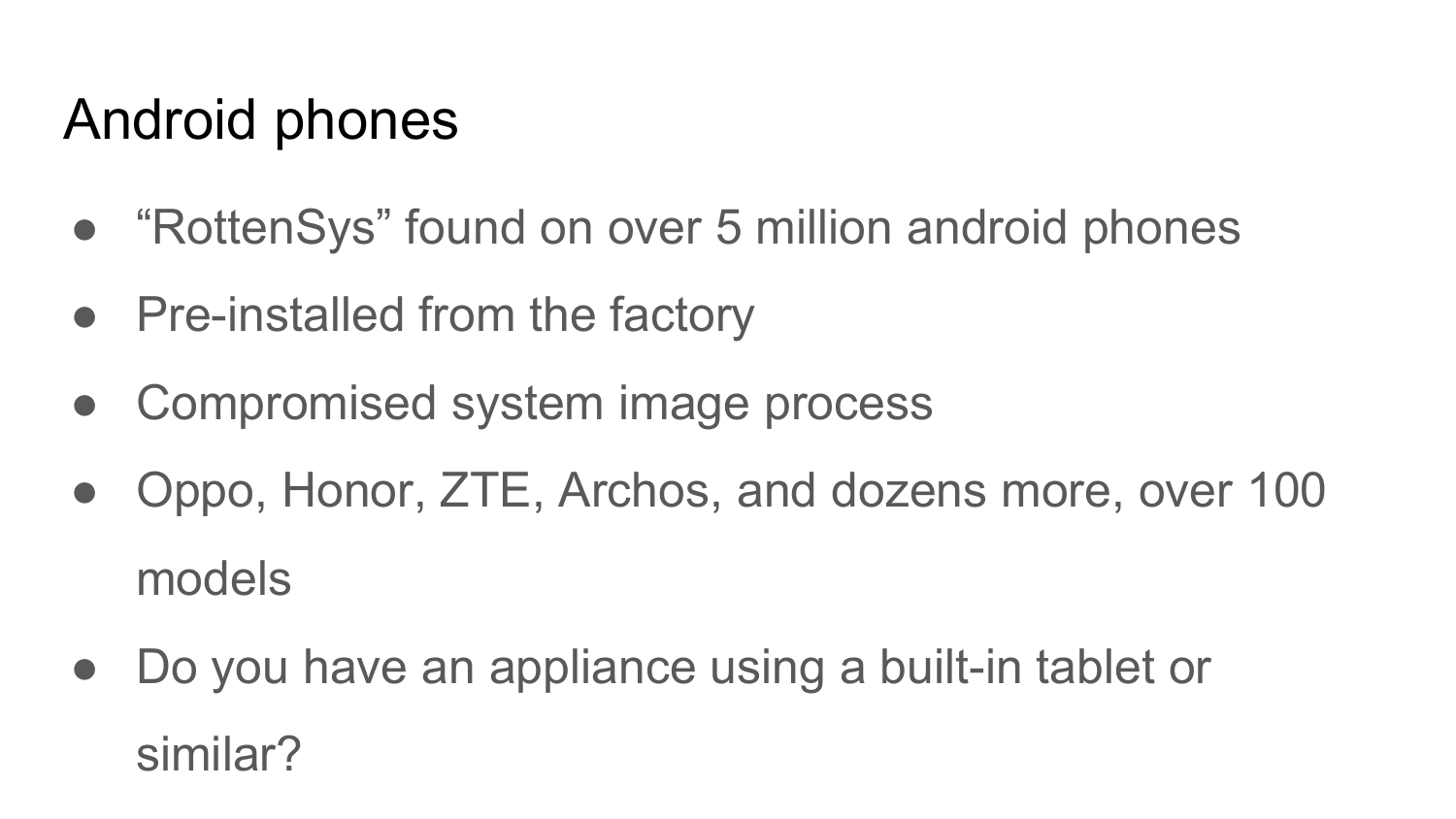## ZTE, Huawei

- Banned from sales to the US Govt
- Any company doing HW sales banned from sales to the US Govt
- Considered an extension of the intelligence branch of the govt of China
- Selling into the 5G mobile space as a backbone vendor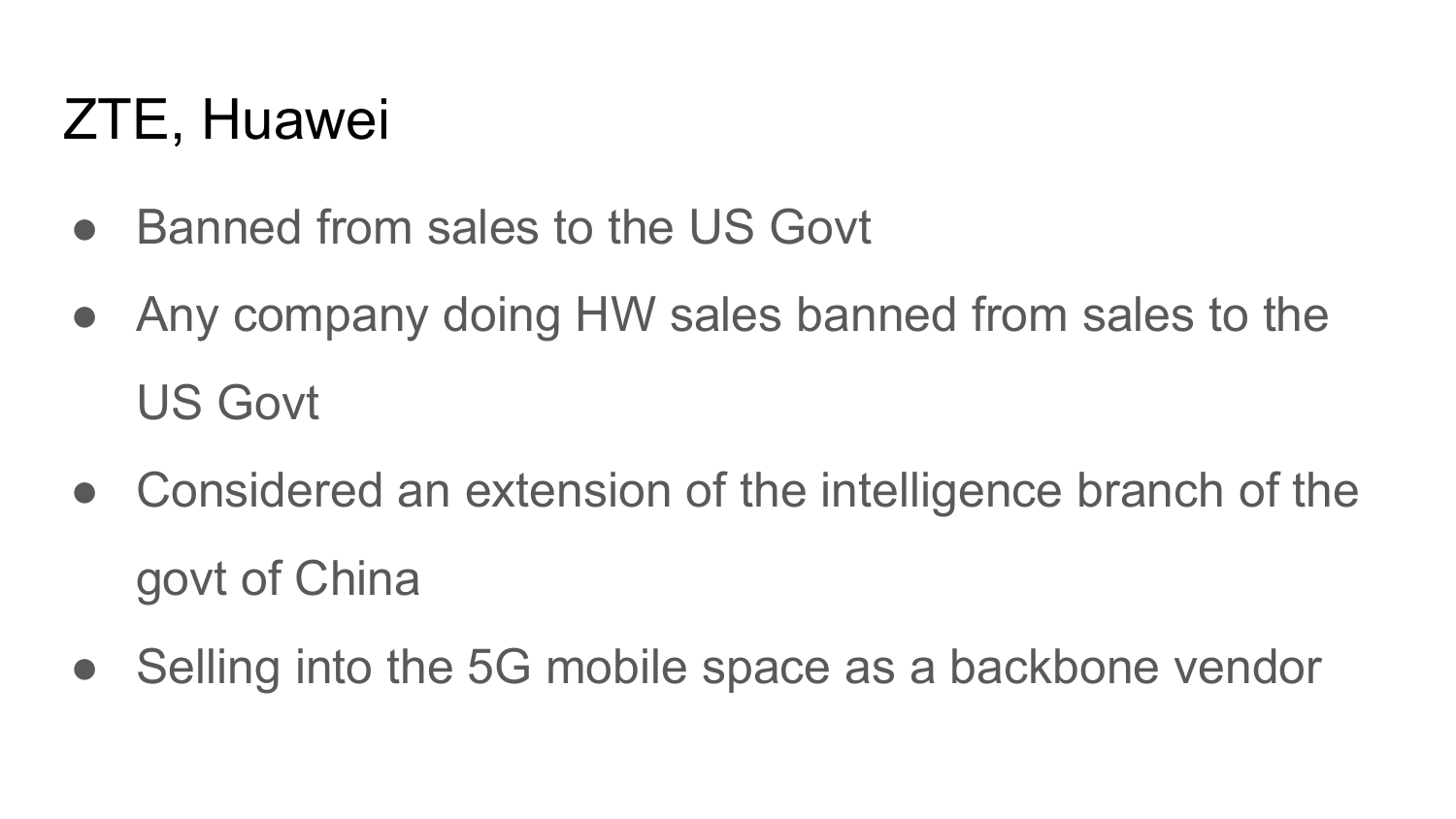## Counterfeit components

- At best they don't work to spec
- Many don't work at all
- At worst, they have hidden features
- Crypto counts on high-quality random data
- Compromise that randomness...
- What other HW components are in the supply chain?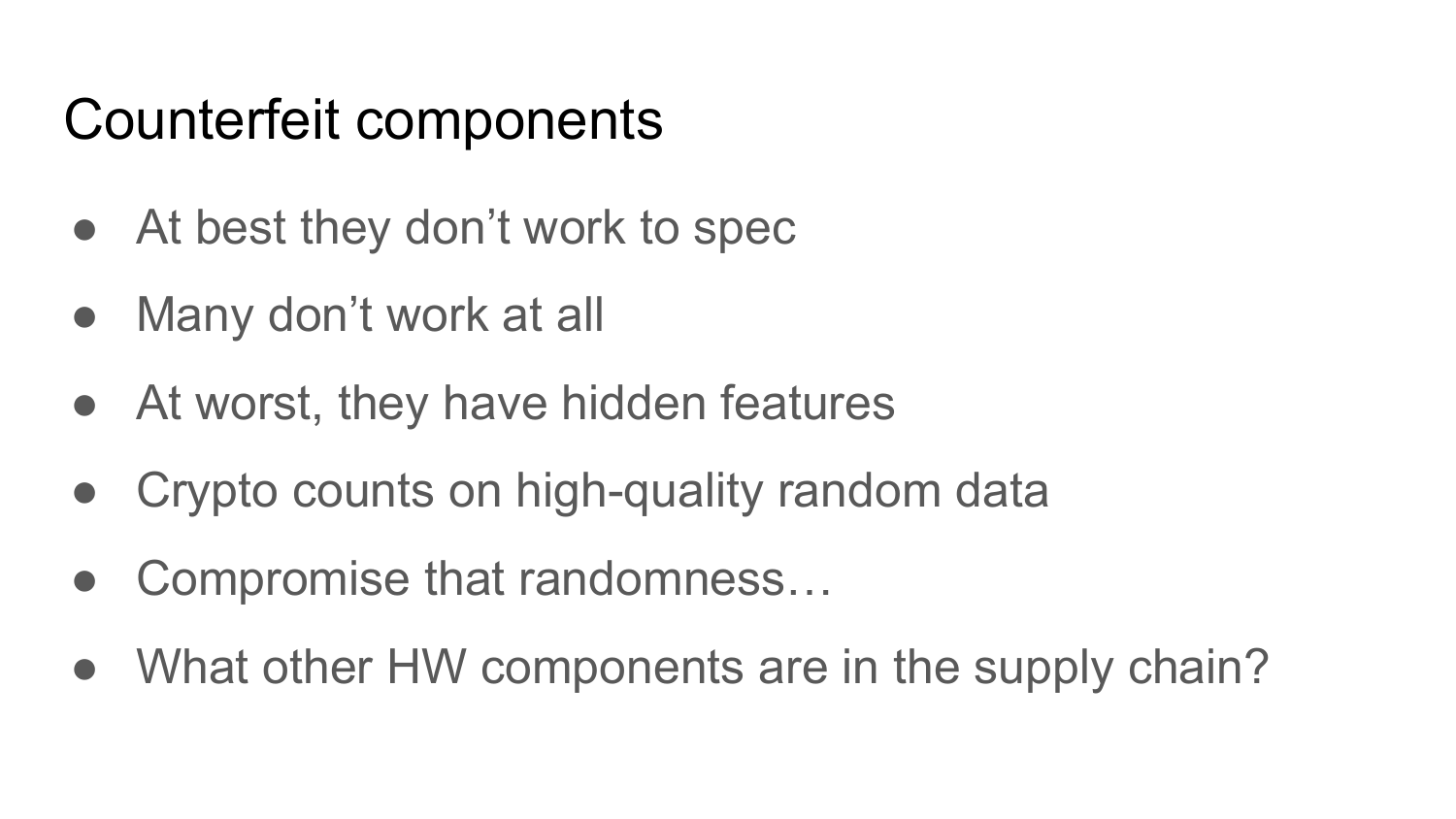#### Ghost shifts

- I used to work designing secured Android phones
- Heard about some "cheap" sales of our HW
- Turns out the manufacturer made 10,000+ extra phones
- Removed the security checks and pre-installed SW
- Intended to only sell in China below the radar
- Looks exactly like legit HW because it IS just, also, not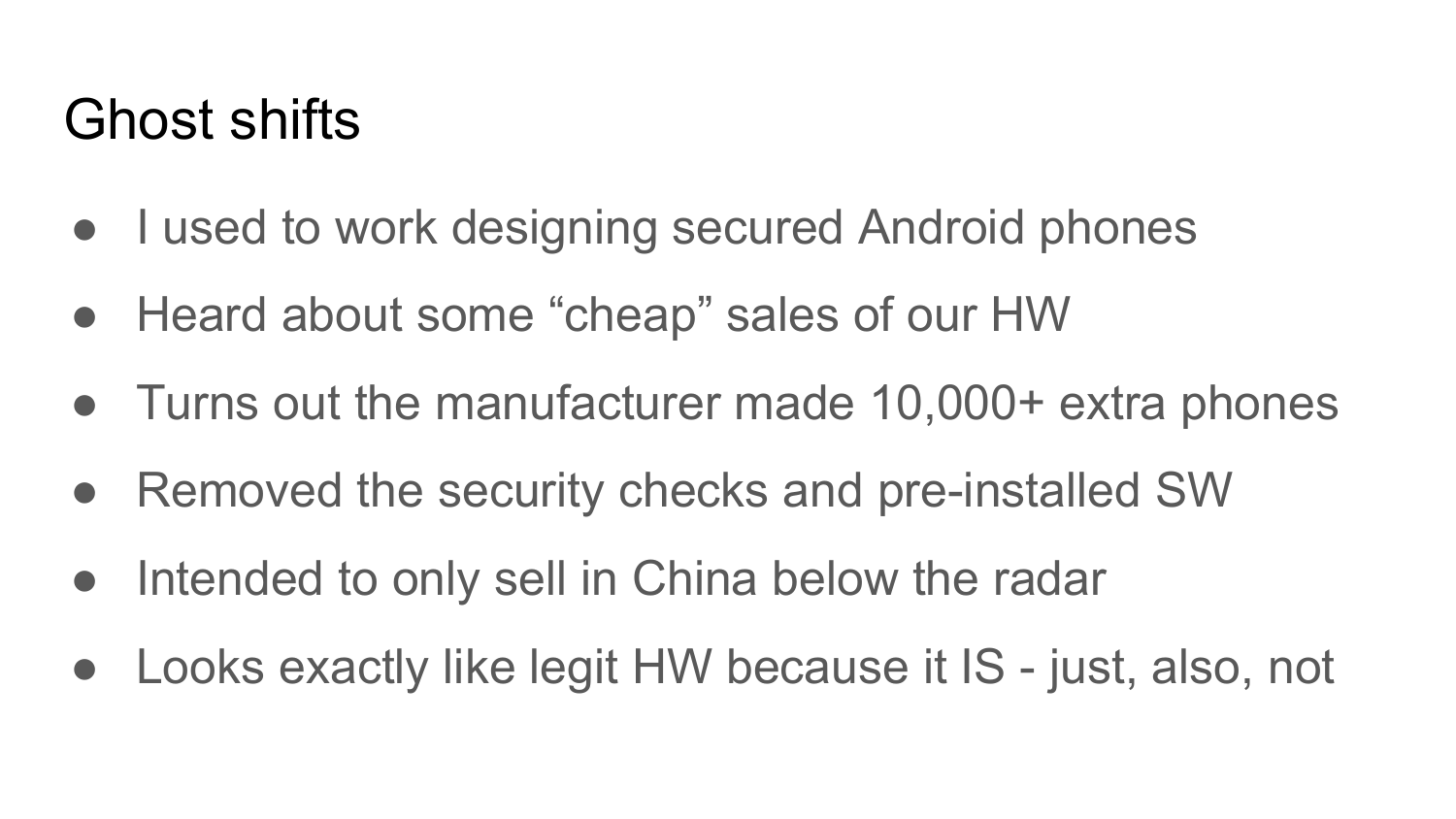## Software supply chain

- How many libraries does your software use?
- Where do they come from?
- Do you update them?
- Do you use Docker?
- Where do your Docker images come from?
- Docker allows anyone to upload a base image for others to base their systems on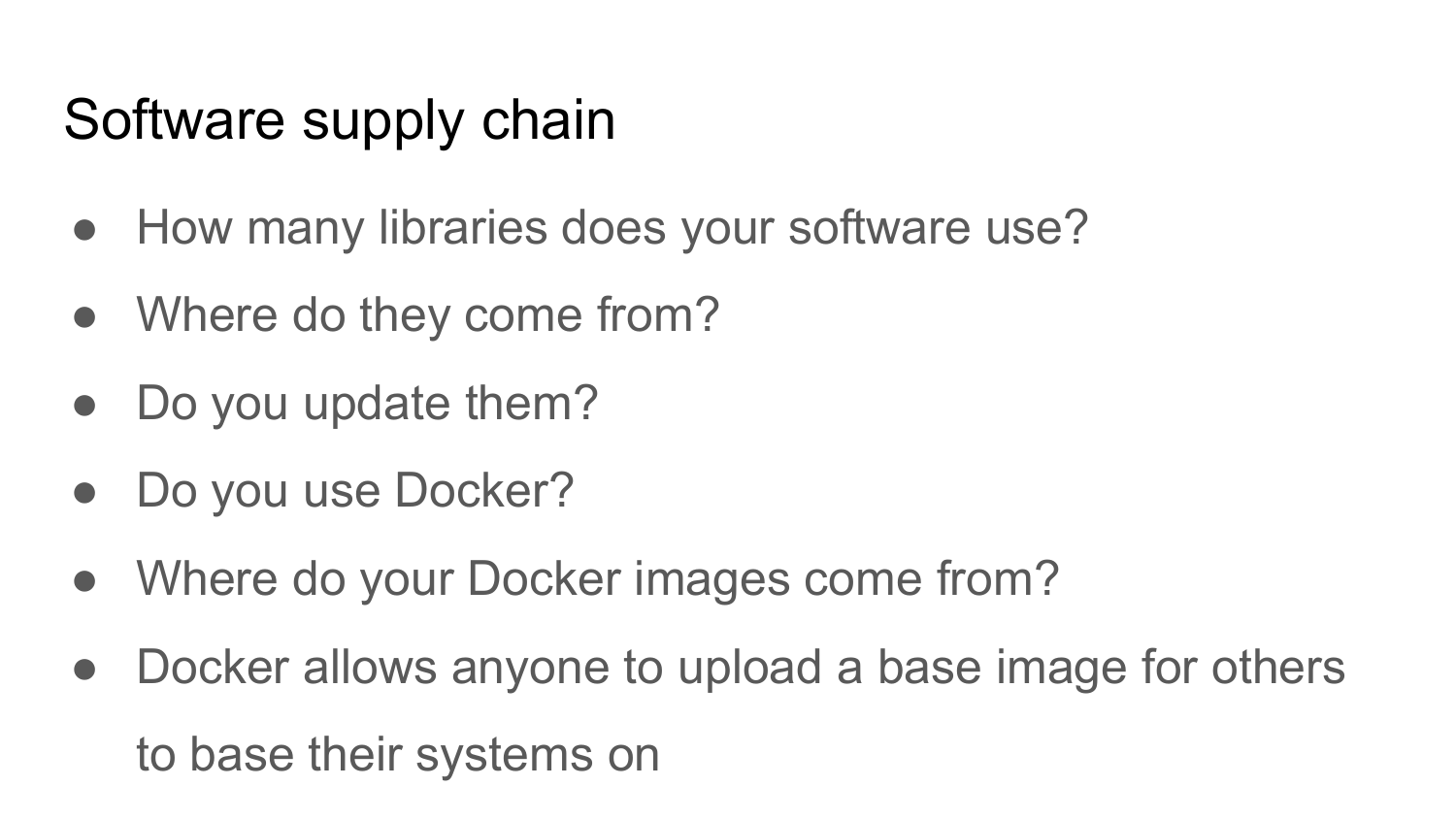### Pre-trojaned Docker Images

- Docker recently pulled 10-15 images
- Downloaded over *1,000,000 times*
- Pre-installed with crypto miner software
- I'm *sure* there are more than 10-15 such images out there
- What else is preconfigured in them?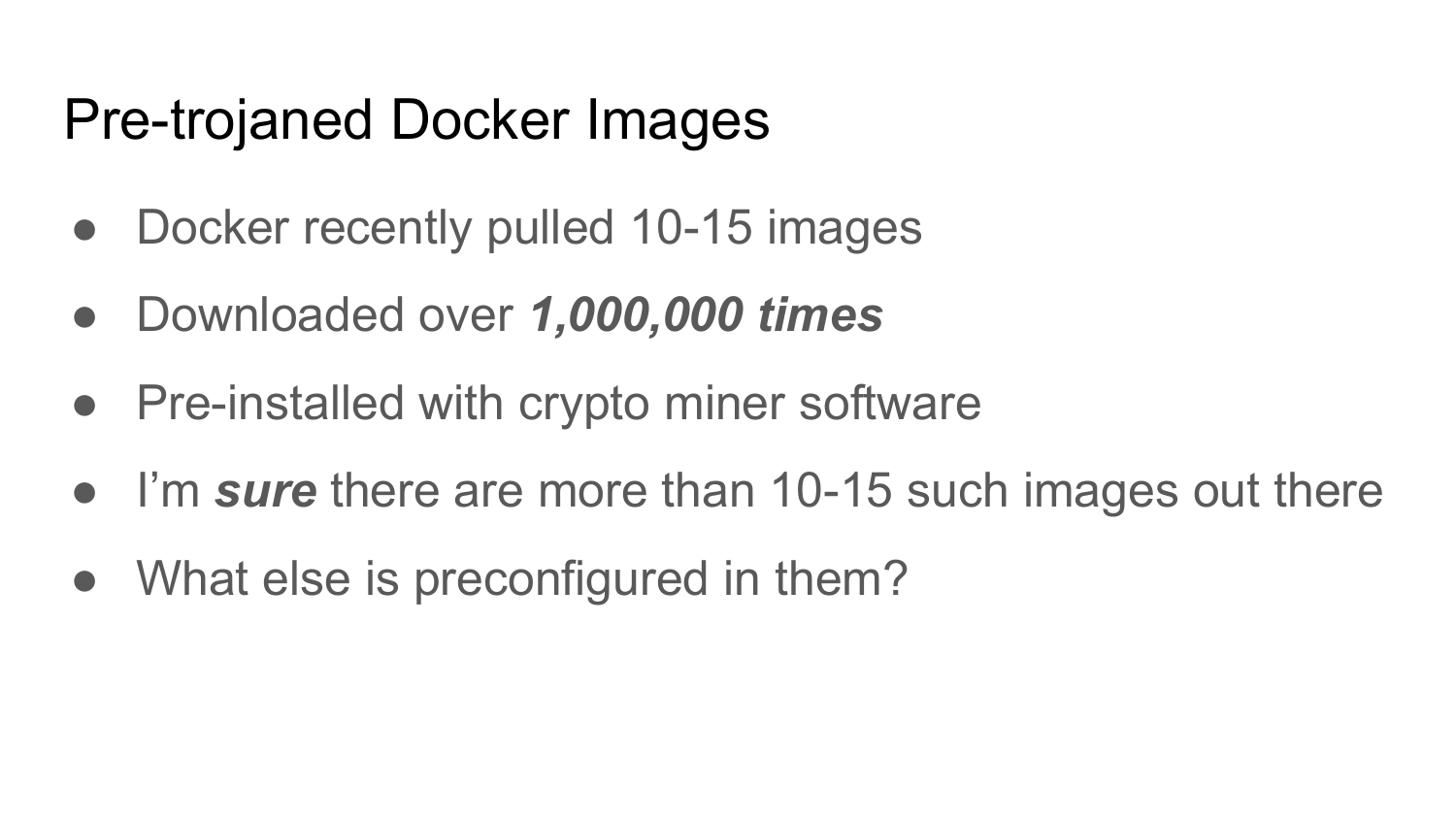### How far down the rabbit hole?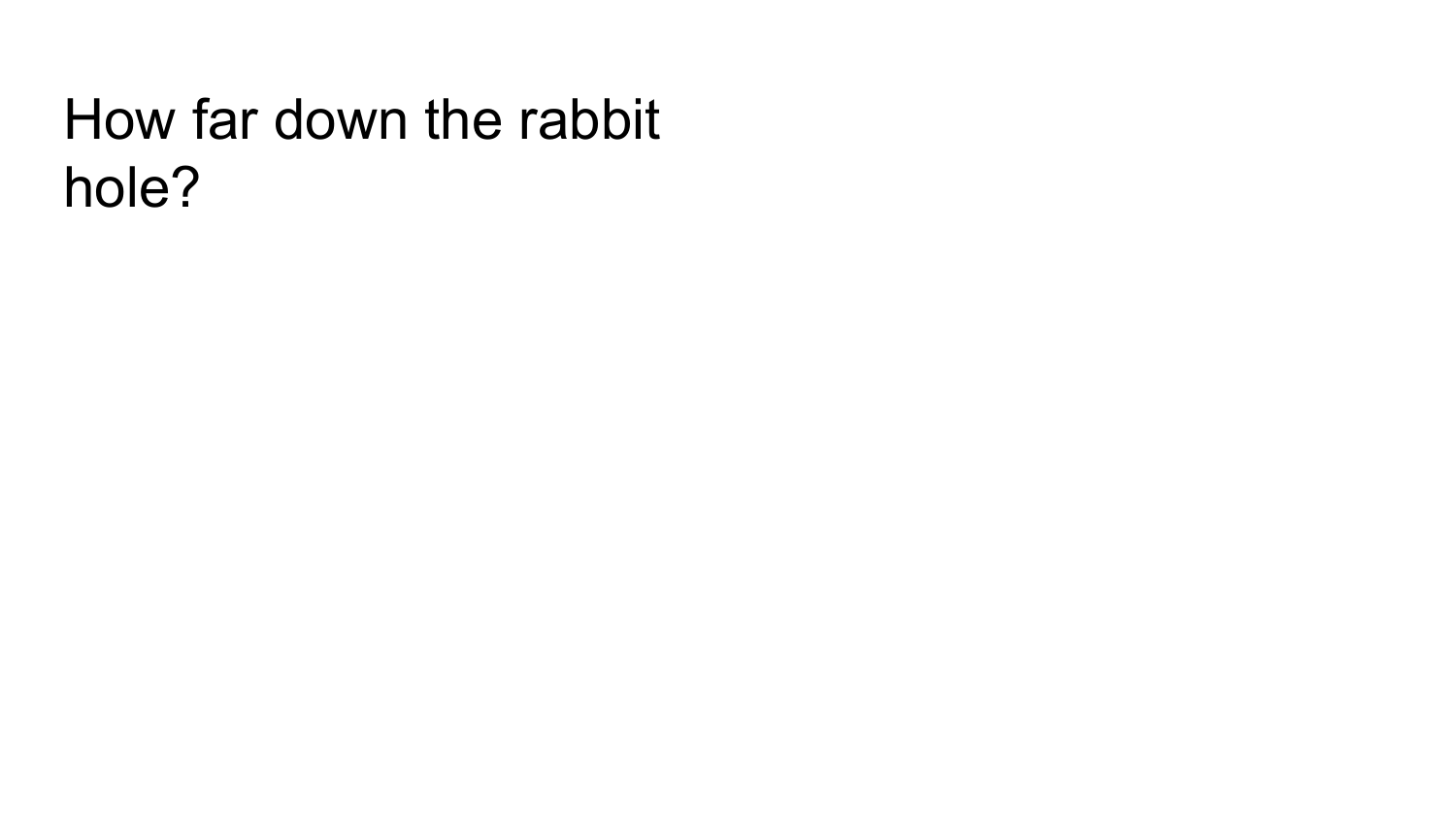## So it's all pointless, right?

- In an absolutist sense, yeah, probably
- If you're interesting enough to burn an Oday on, because you do national security, military, or enough money to pay for it, you're going to lose
- So is it worth even trying?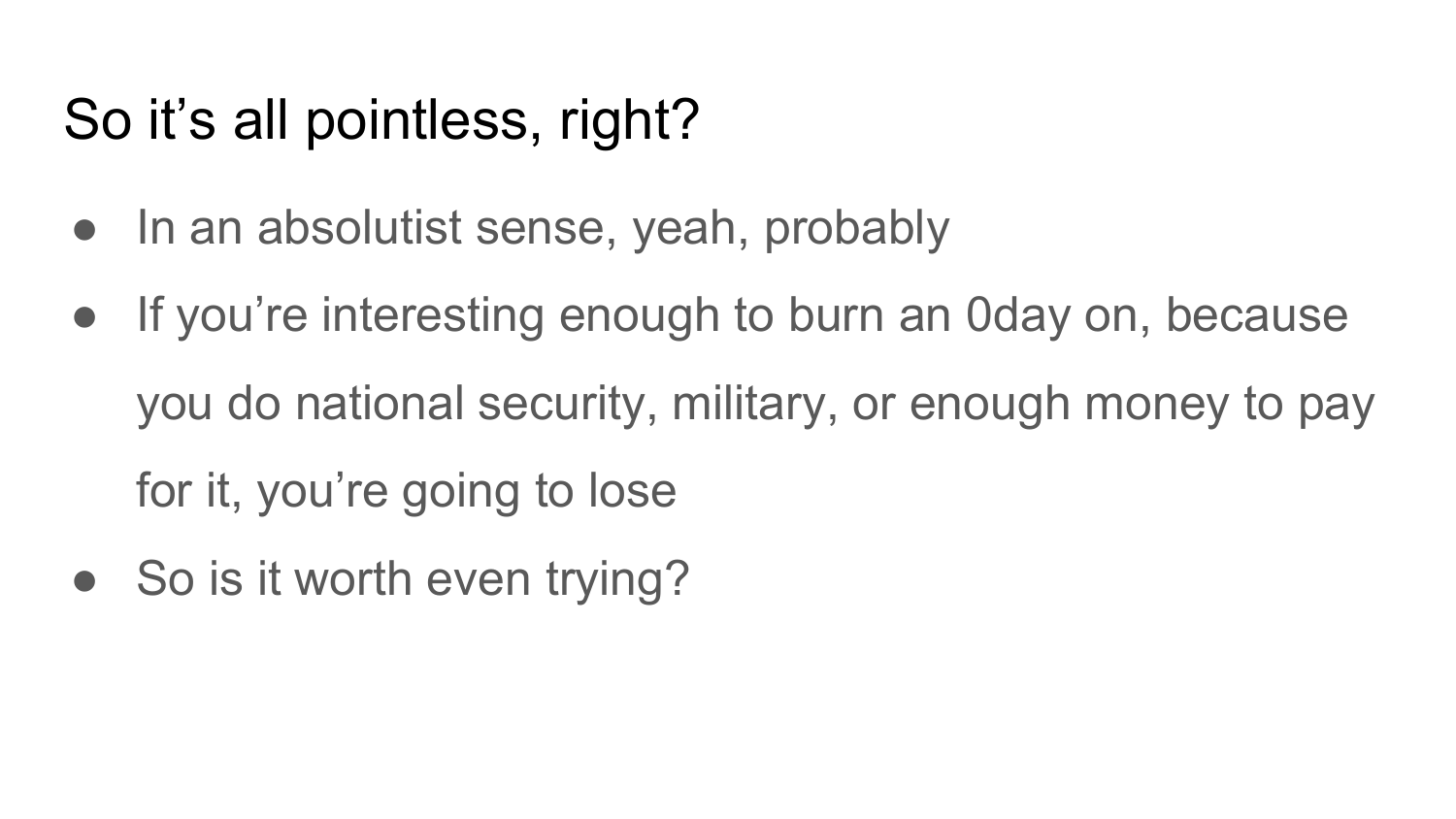*"Never let the perfect be the enemy of the good"*

*- Sun Tzu*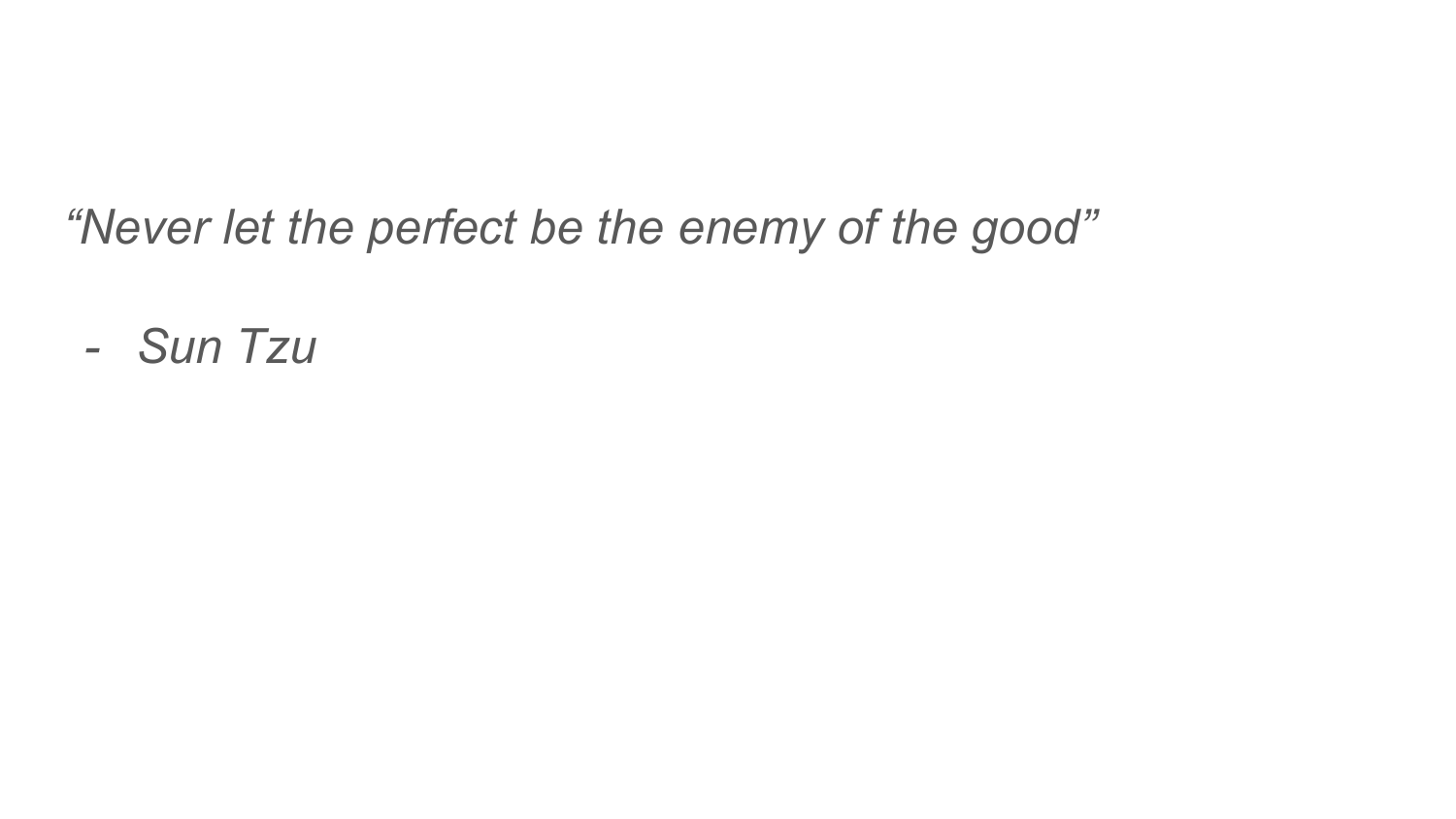*"Don't trust every quote you read on the Internet"*

*- Abraham Lincoln*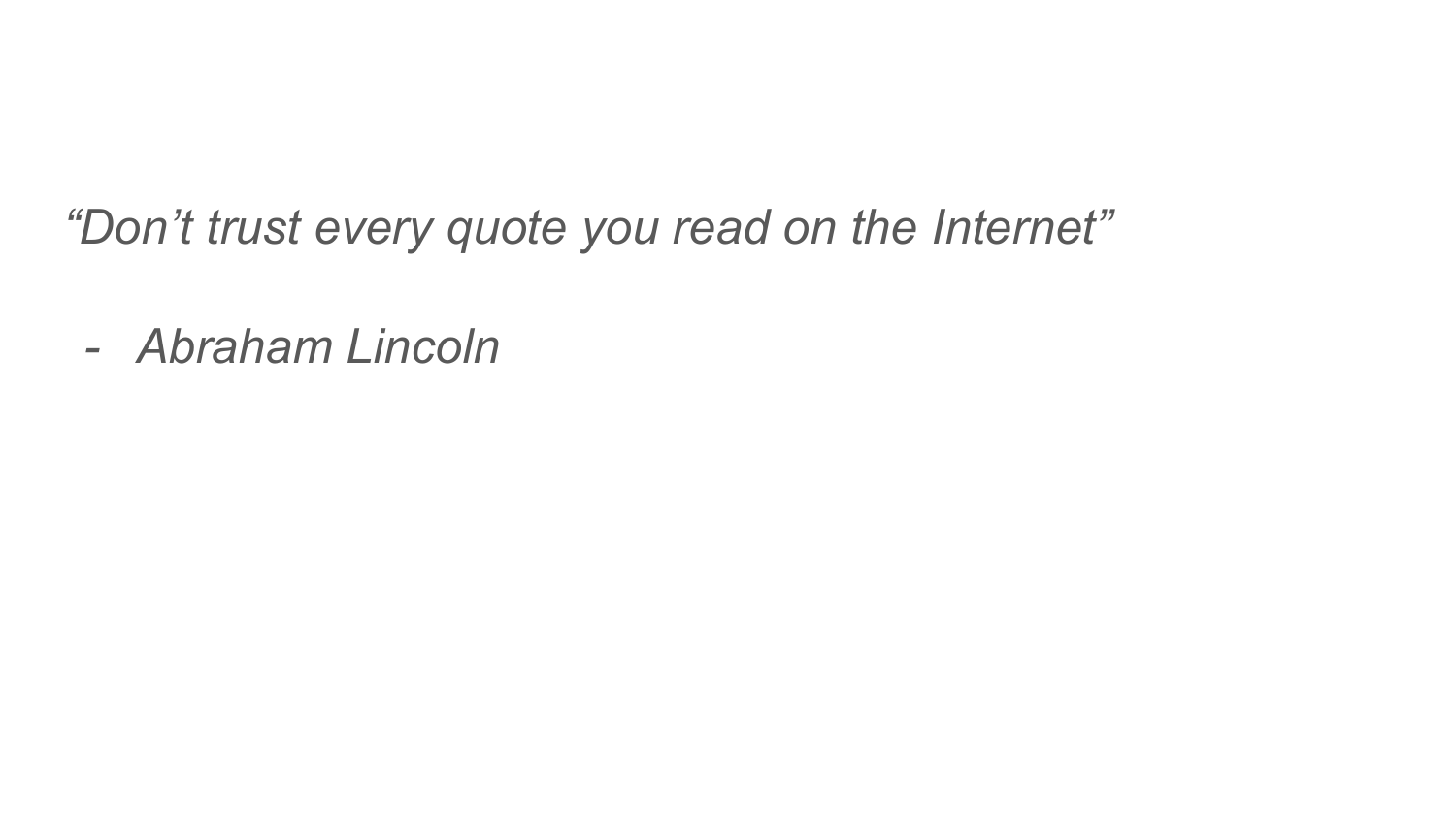### Every barrier to an attacker helps

- Every trivial problem you solve raises the cost of breaking into your systems
- Every user you train not to fall for a phishing attack saves you time, money, and public trust
- If you're *not* targeted by serious actors, you *can* get ahead of the smaller ones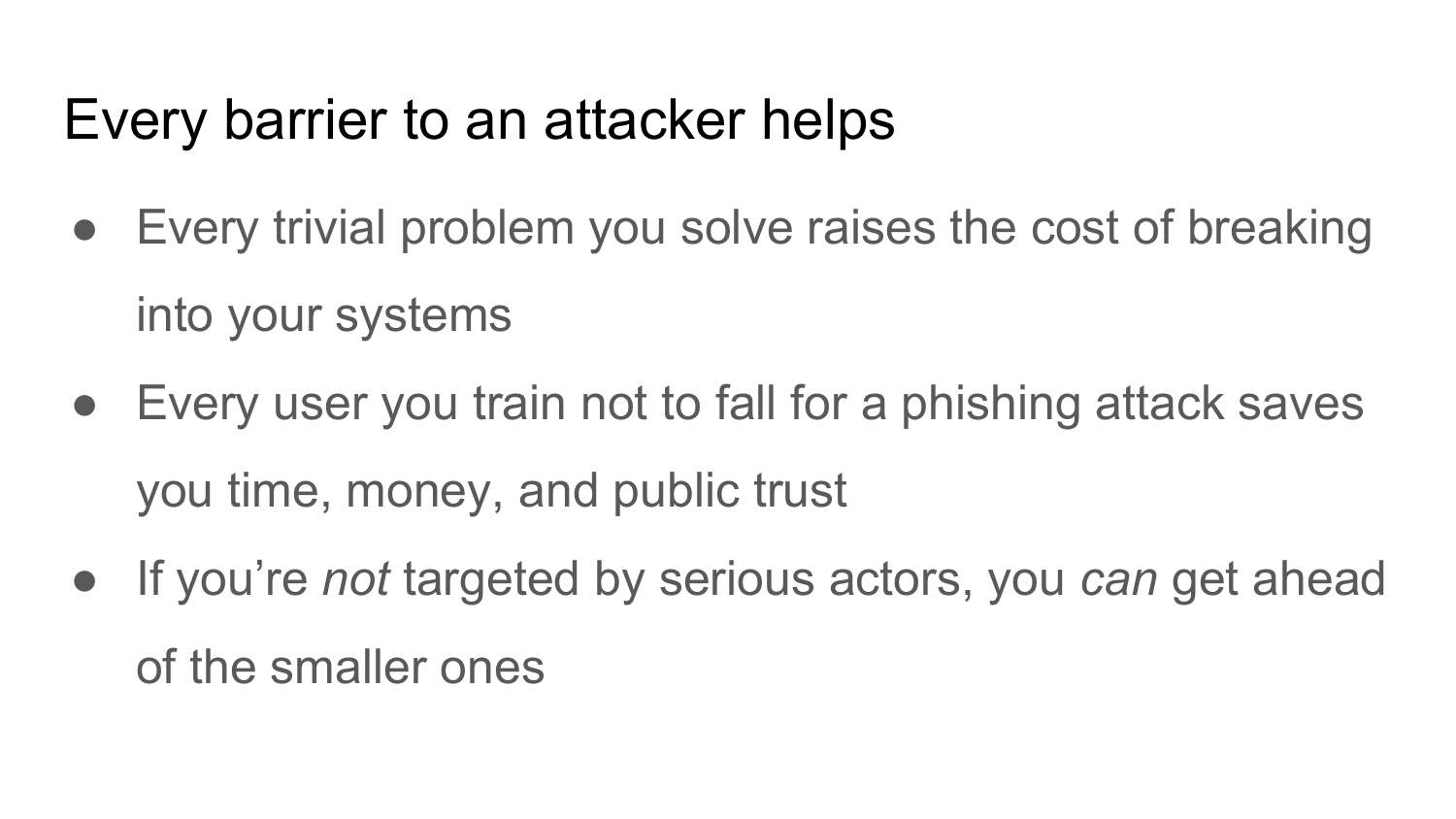## Do you already have a security group?

- Do you already have a security group you can work with?
- Generally responsible for the public security stance of the company
- Often involved w/ developers, legal, networking
- If you have a CISO...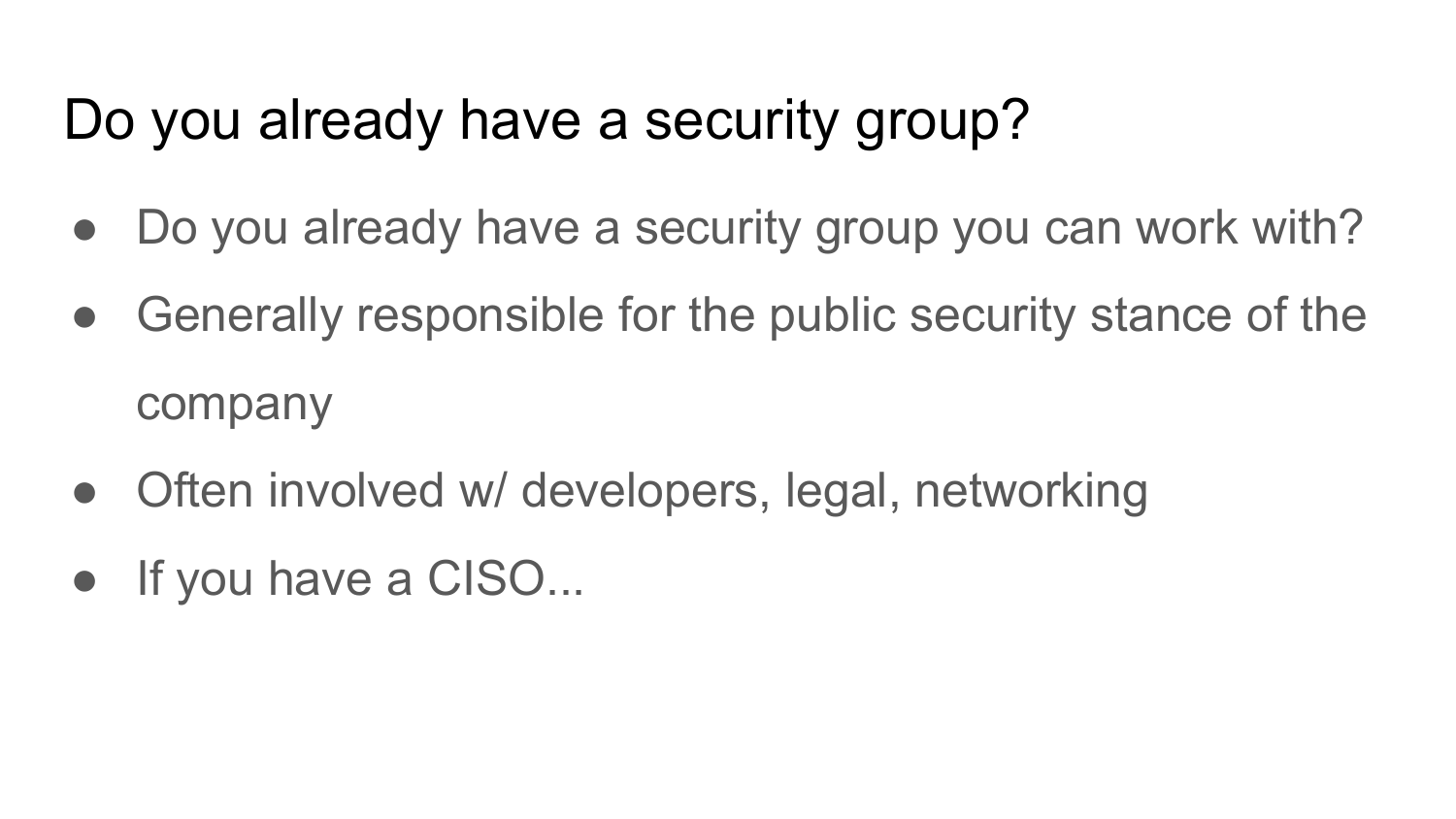## You need teeth

- If the management and C levels aren't on board it's not going to go well
- The goal should be *minimal* interference and *minimal* downtime for security problems…
- But when something goes wrong you need to be able to *fix* it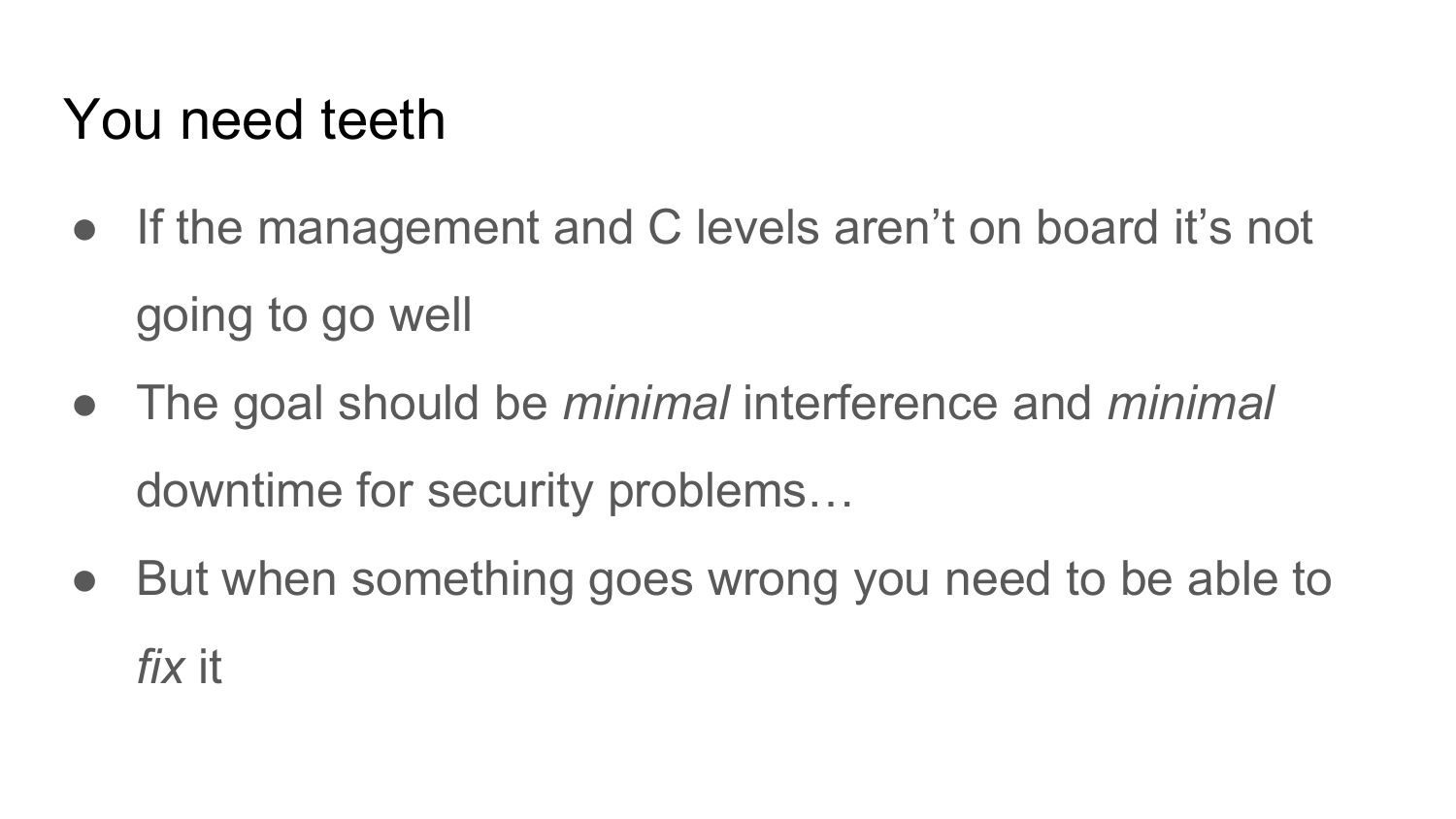## If you make a product...

- Define your vulnerability handling process
- Mechanisms to determine how severe a vulnerability is
- "Oh sh\*t handles" for stopping development for *super* critical vulnerabilities
- How will you do hotfix releases?
- How will you notify customers?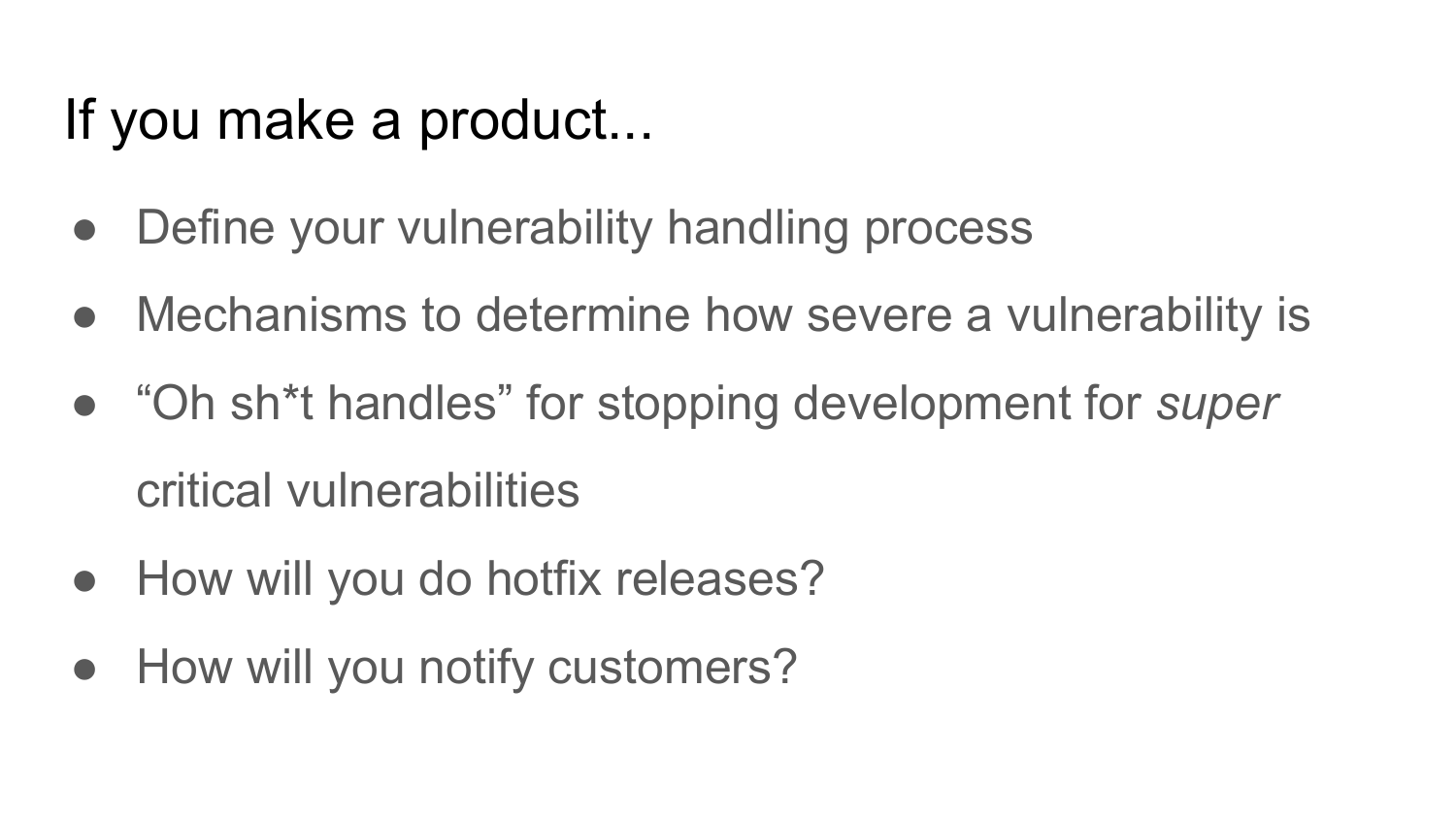# If you manage systems

- How do you apply updates
- How do you audit that updates have been applied
- Do you know exactly what versions all your servers are deployed with?
- What about containers?
- Do you, and *can* you, force security status onto BYOD?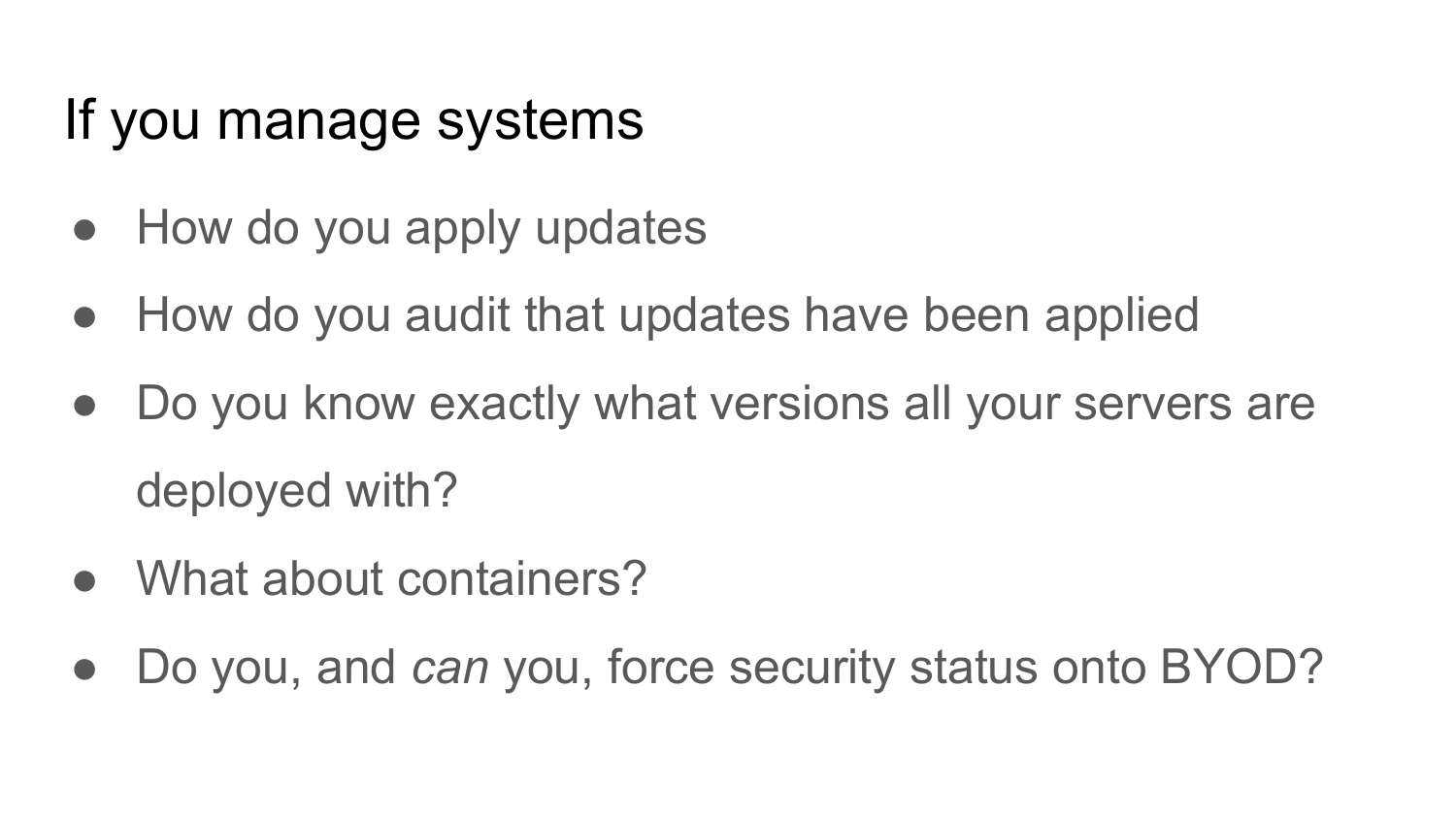### Proactive and effective security

- A customer will almost never congratulate you on *good* security practices
- But you'll get eviscerated when you fail
- Try to target *effective* solutions
- Perfection is impossible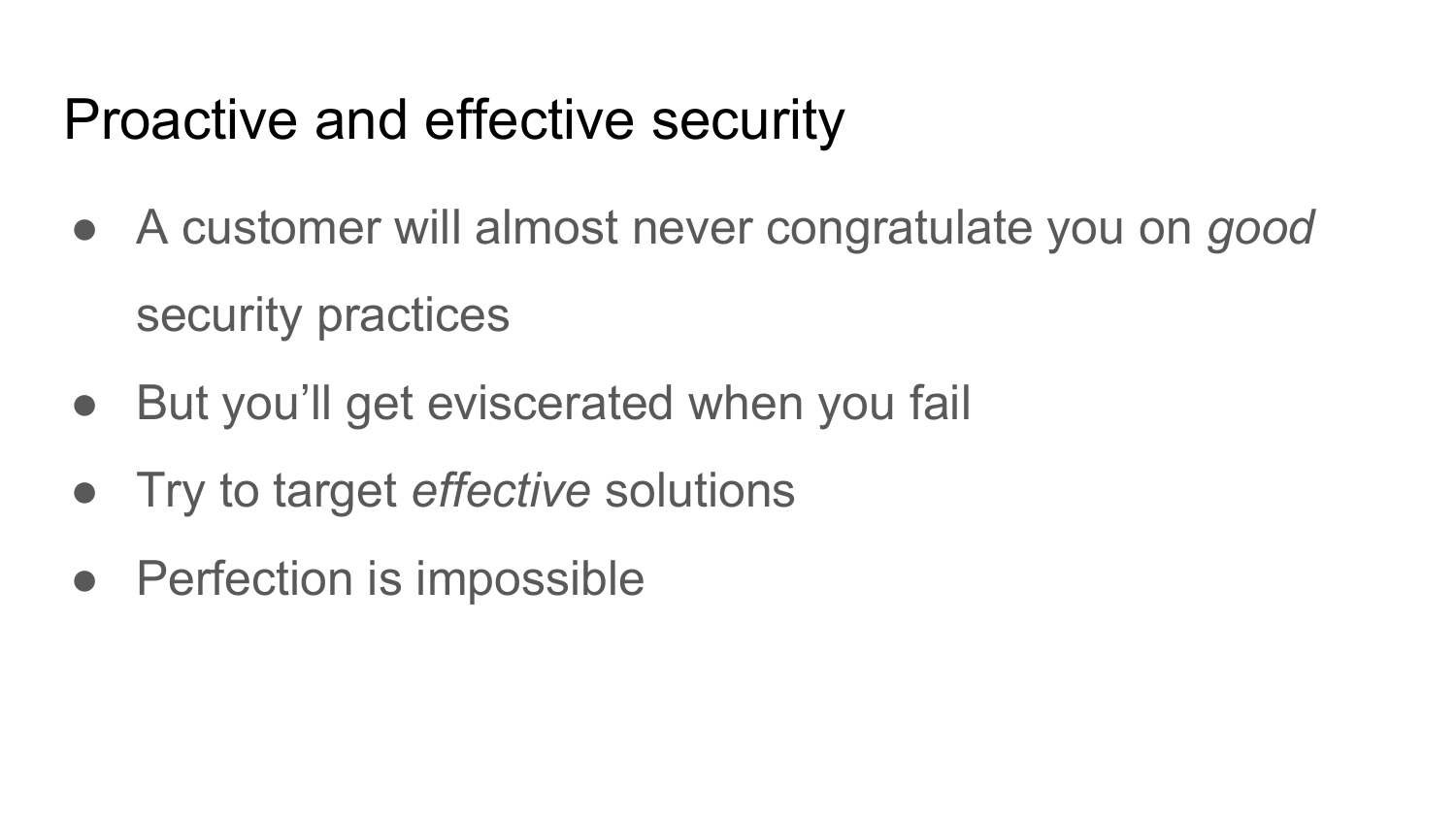## Useful questions

- Was it discovered outside the company?
	- Anything reported to you
	- Anything in public components
- Does it require authentication to trigger?
	- Still bad, but less urgently bad
	- "Parking lot" / "Drive-by" attacks *super* bad
- What is the impact?
- Who are the most vulnerable users?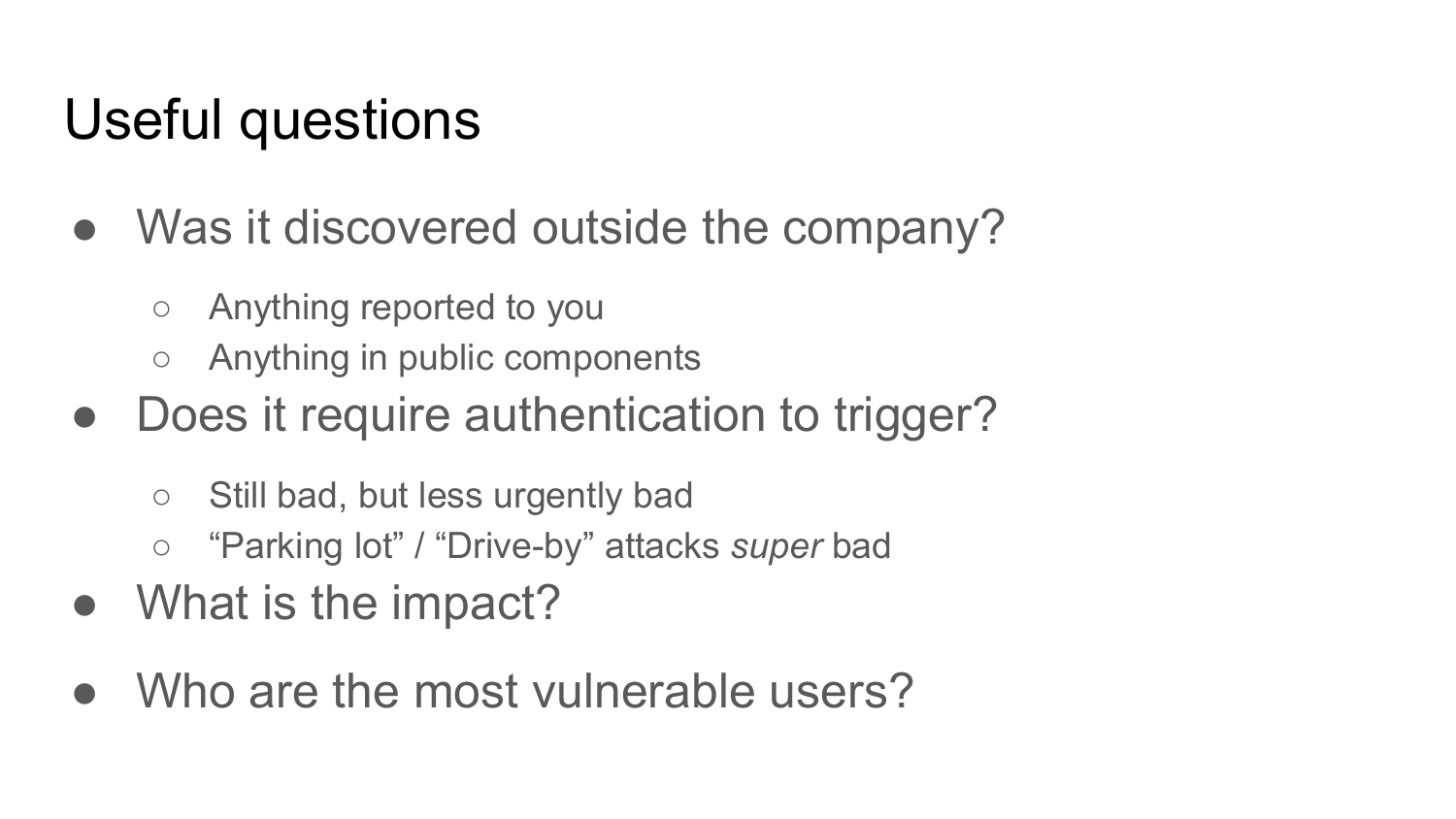### Not-so-useful questions

- "How hard is it to write an exploit"
	- Only takes one clever person to write one
	- See: Metasploit, most malware
- "How likely is it"
	- 0% chance of it happening, until it does
- "Is that really a security problem"
	- Crashes and "you can't exploit this" bugs turn into "now it's exploited" pretty damn quickly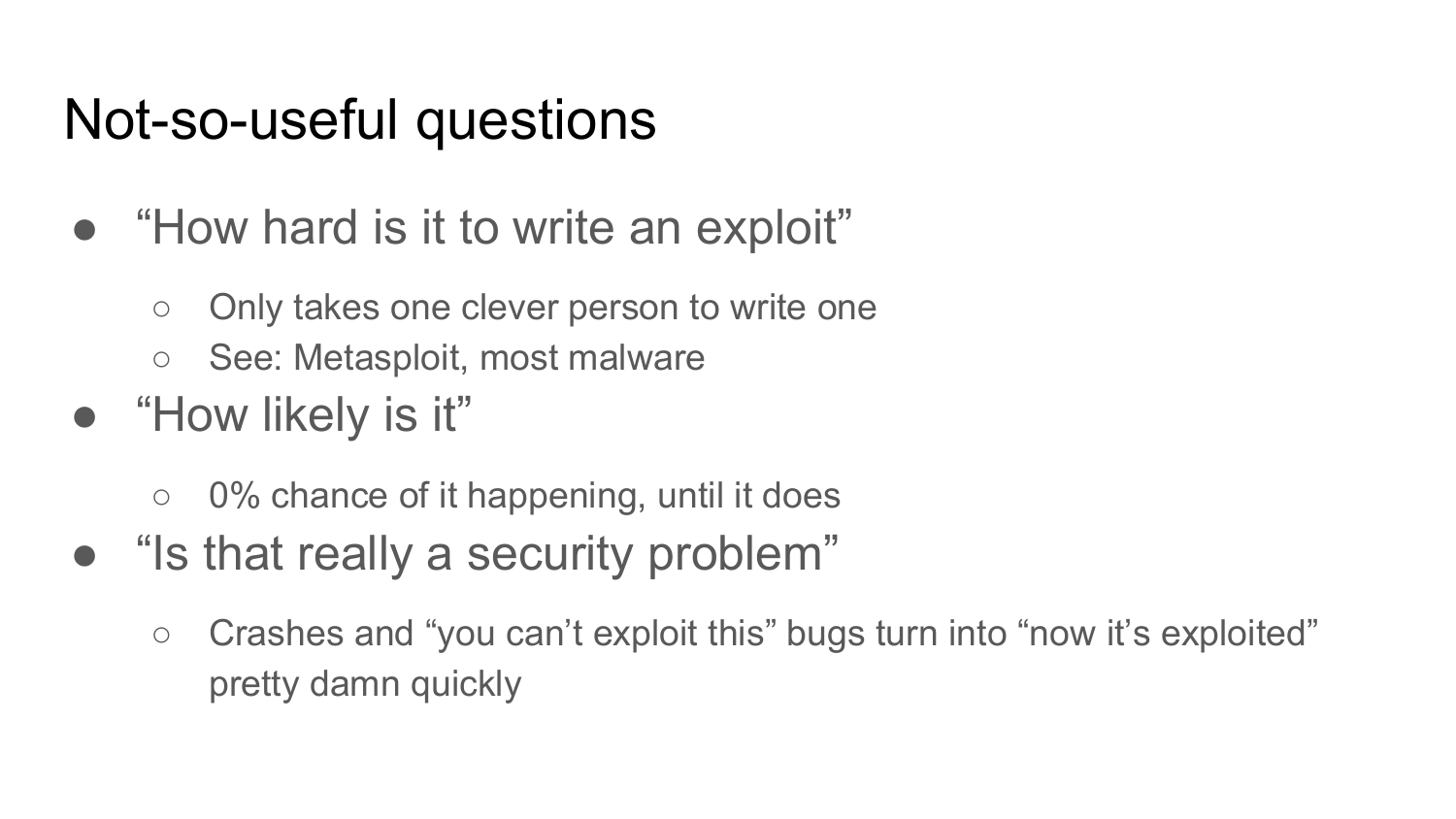## Culture of security

- You don't need to be an expert
- But knowing when you're in dangerous territory lets you research and proactively defend!
- Encouraging everyone to take part in keeping an eye out for weird things happening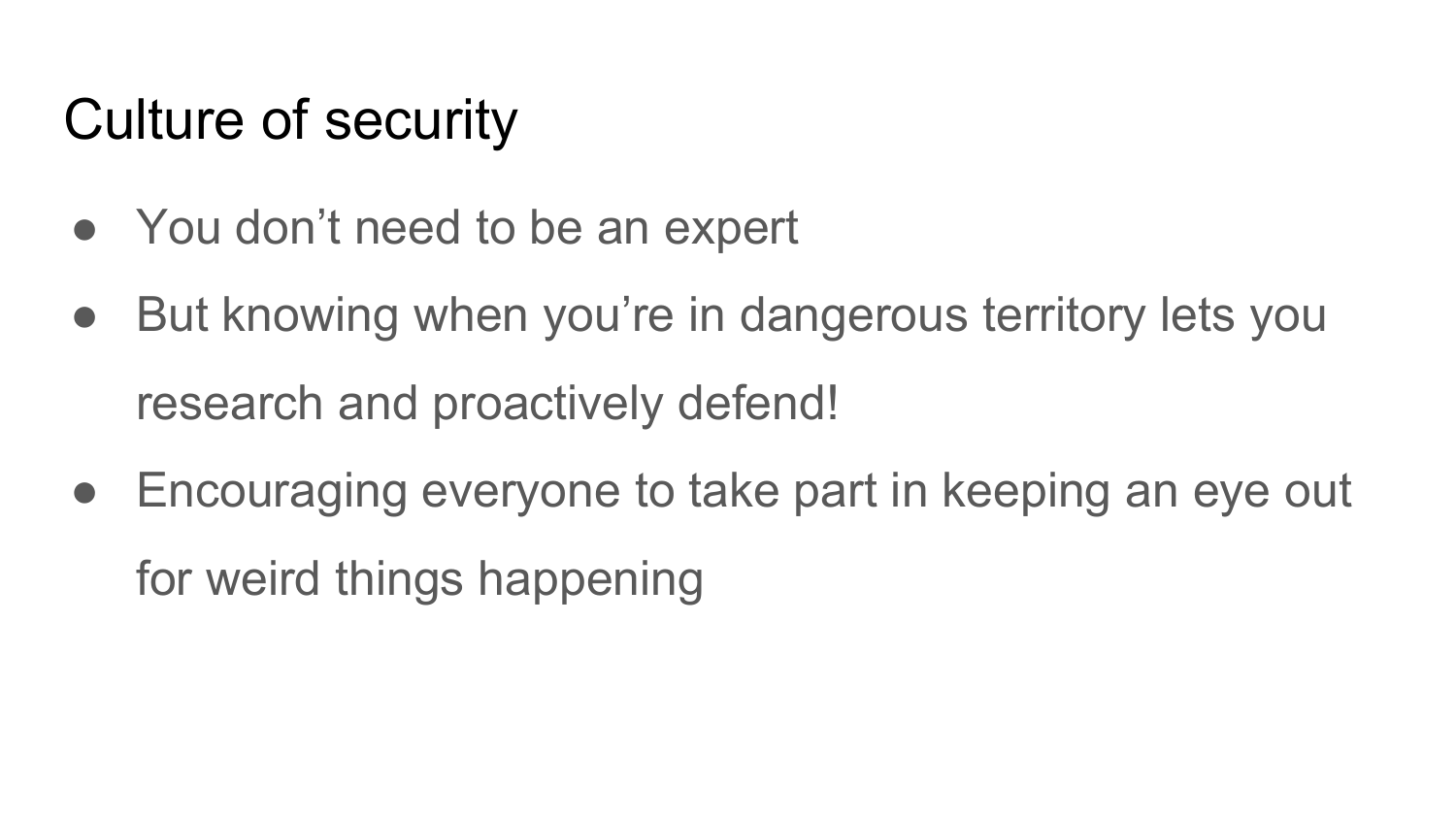### Vulnerable users

- Vulnerable users aren't necessarily the ones with exciting job titles
- Anyone in HR employee records, billing, access to sensitive systems
- Anyone in payroll billing
- Anyone involved in finance / stock disclosure stock scams / futures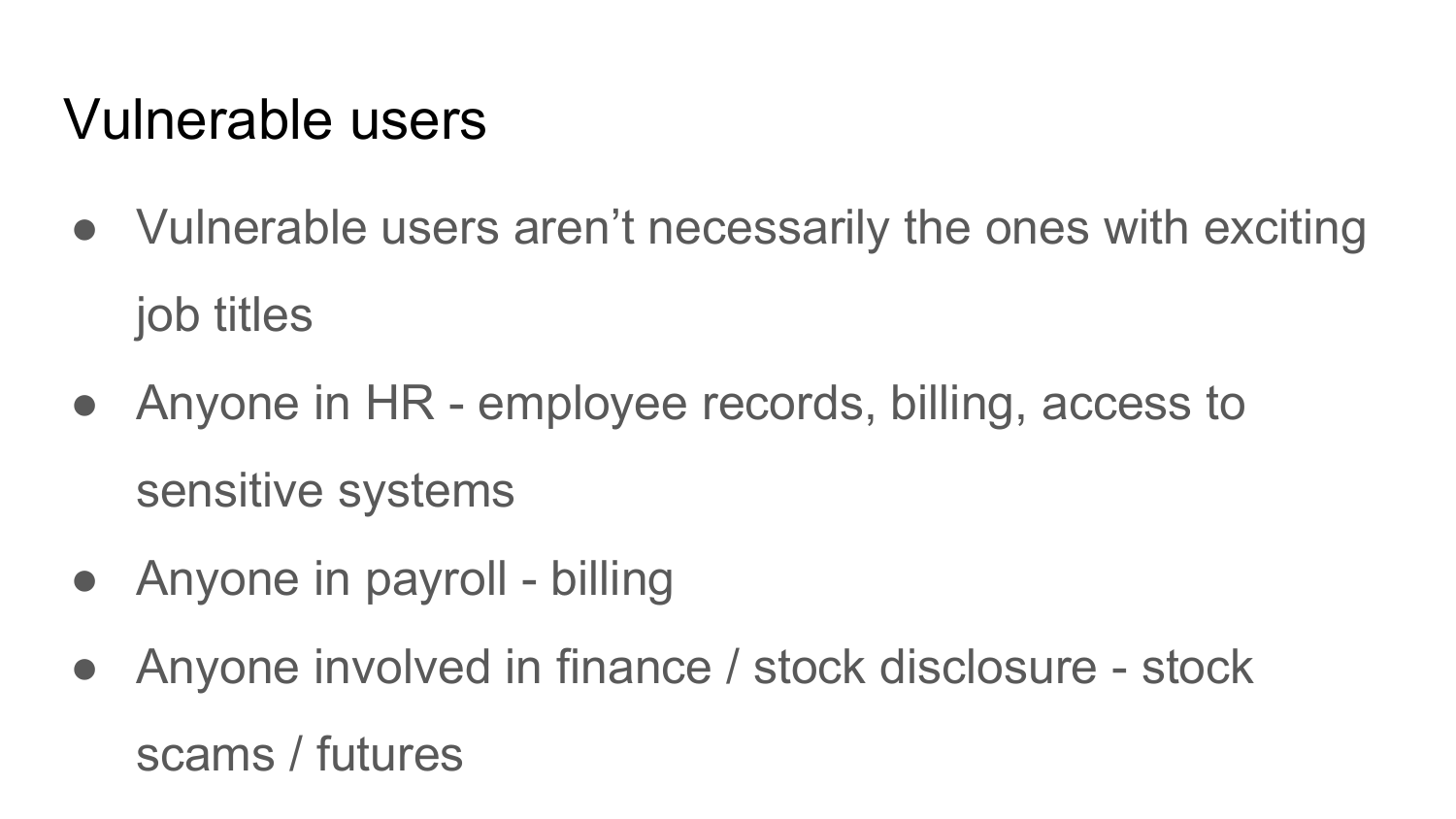### CFO scams

- CFOs are, obviously, major targets
- Lots of attacks against small and medium business CFO or billing departments
- Initiate money transfer or grant access to company accounts
- *● Protect your C-levels*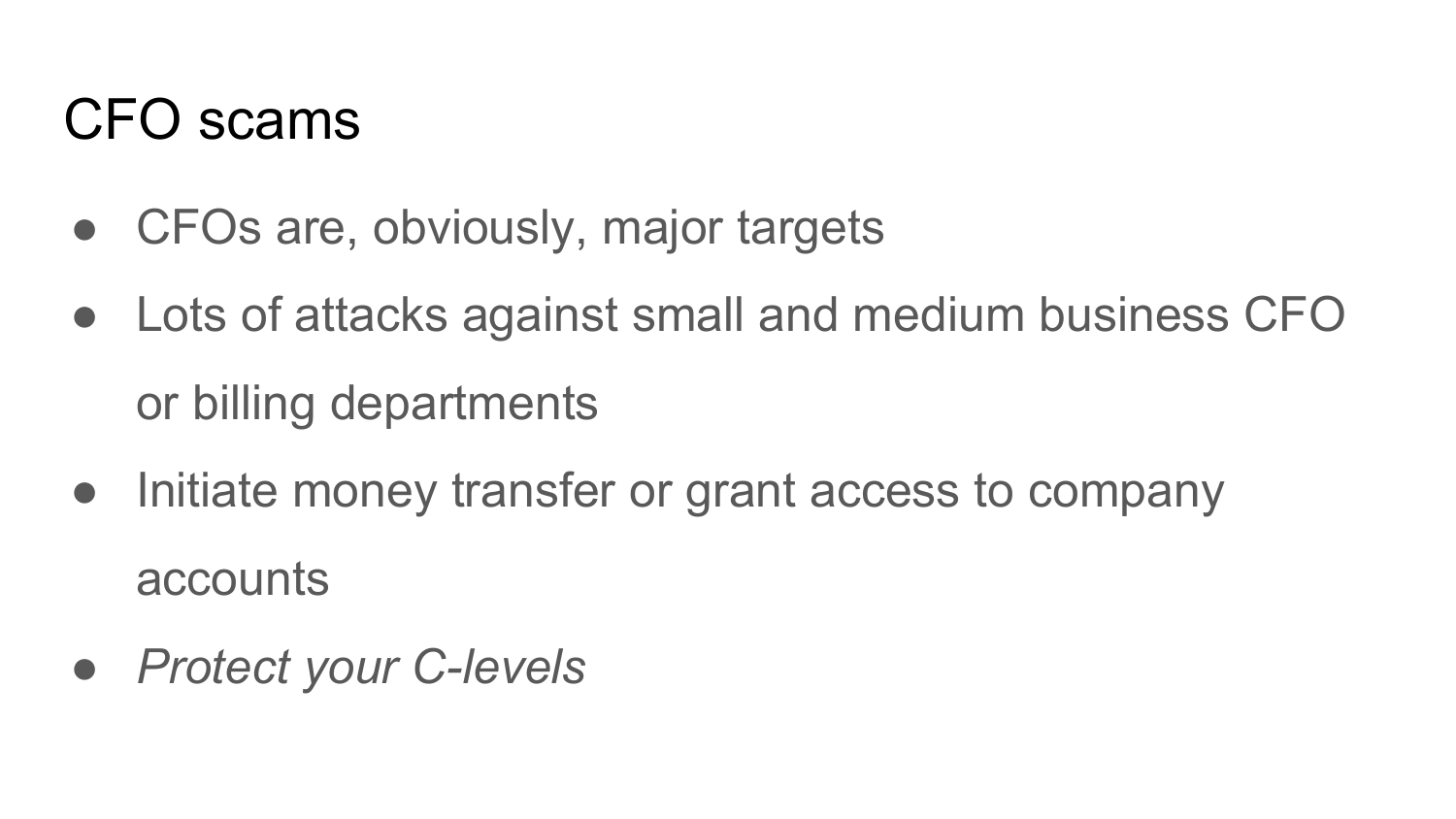## Educate without shaming

- Security is hard
- Constant vigilance is hard
- Let's not pretend it's all the users fault
- Would you rather spend 10 minutes helping someone determine if an email was legit
- ... Or rebuild their entire system and try to roll back a \$100k wire transfer?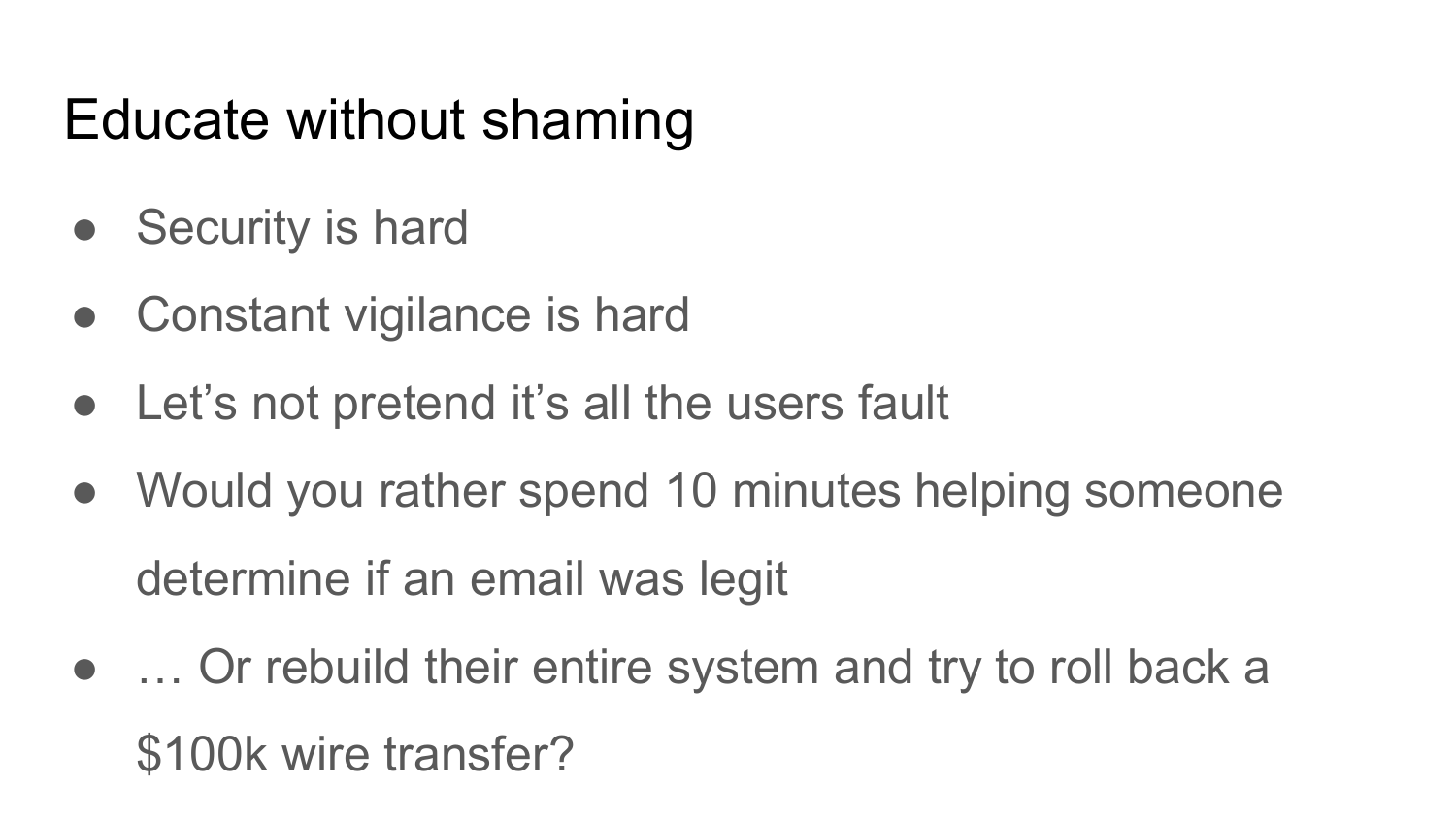#### *Usable* solutions

- The key is to maintain *usable* security
- If the security group is known for simply stalling all projects, people find ways to avoid the security group
- If the "solutions" make it impossible to work, people will find workarounds that bypass them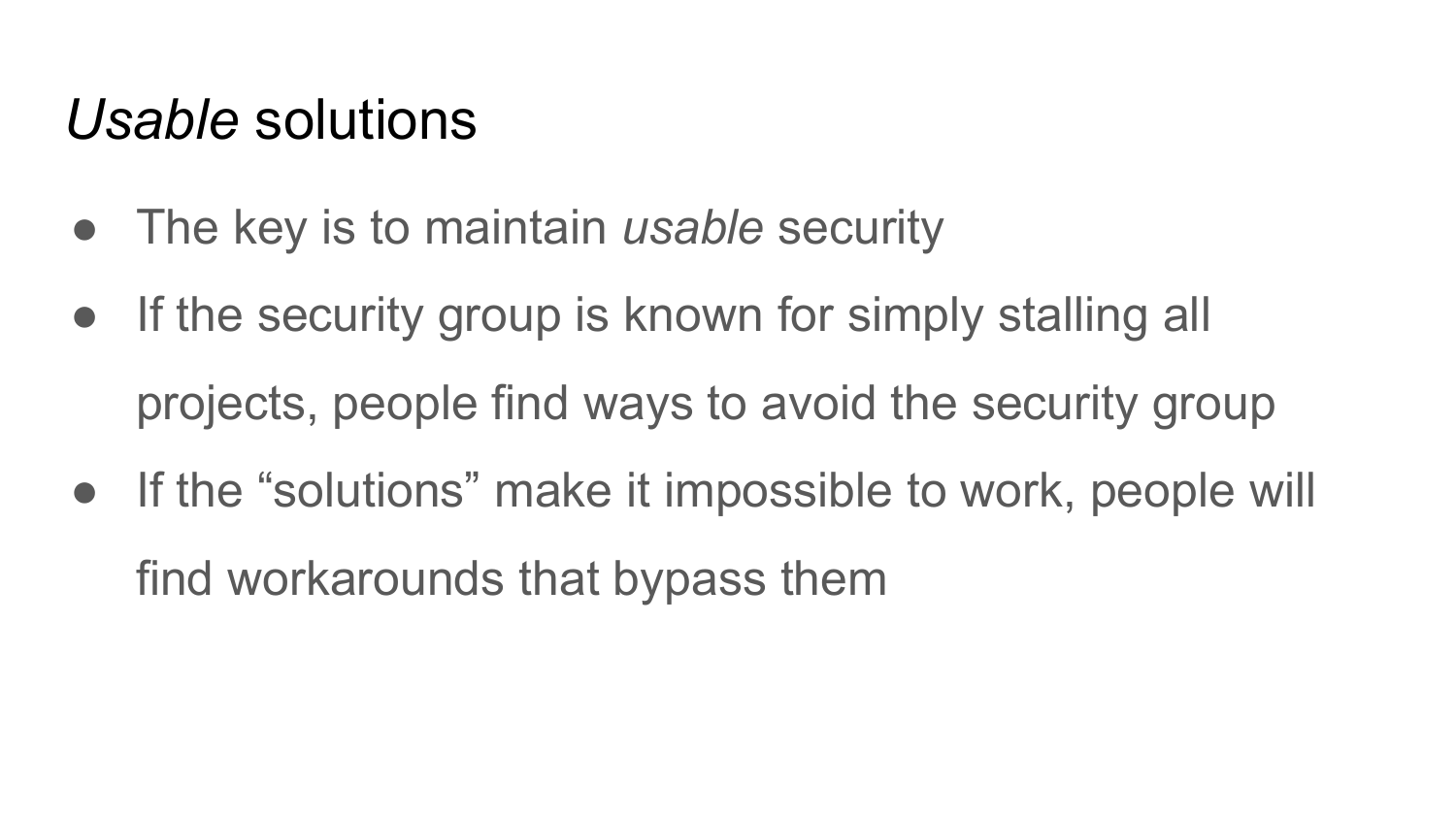#### *Effective*… but not *usable*...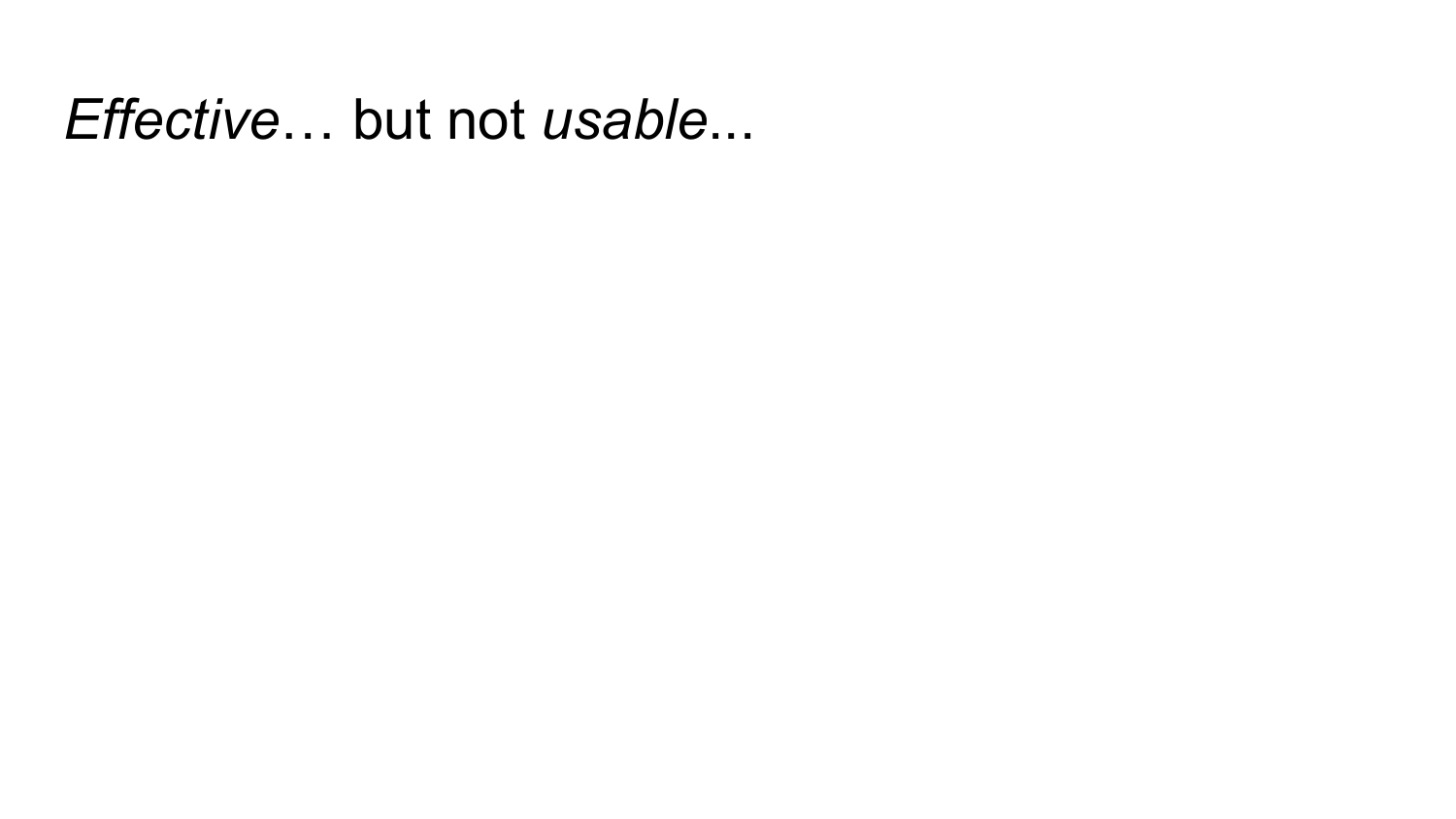## Ounce of prevention, etc

- So we know we can't solve everything
- Solving *anything* is better than ignoring the problem
- What can we do about it?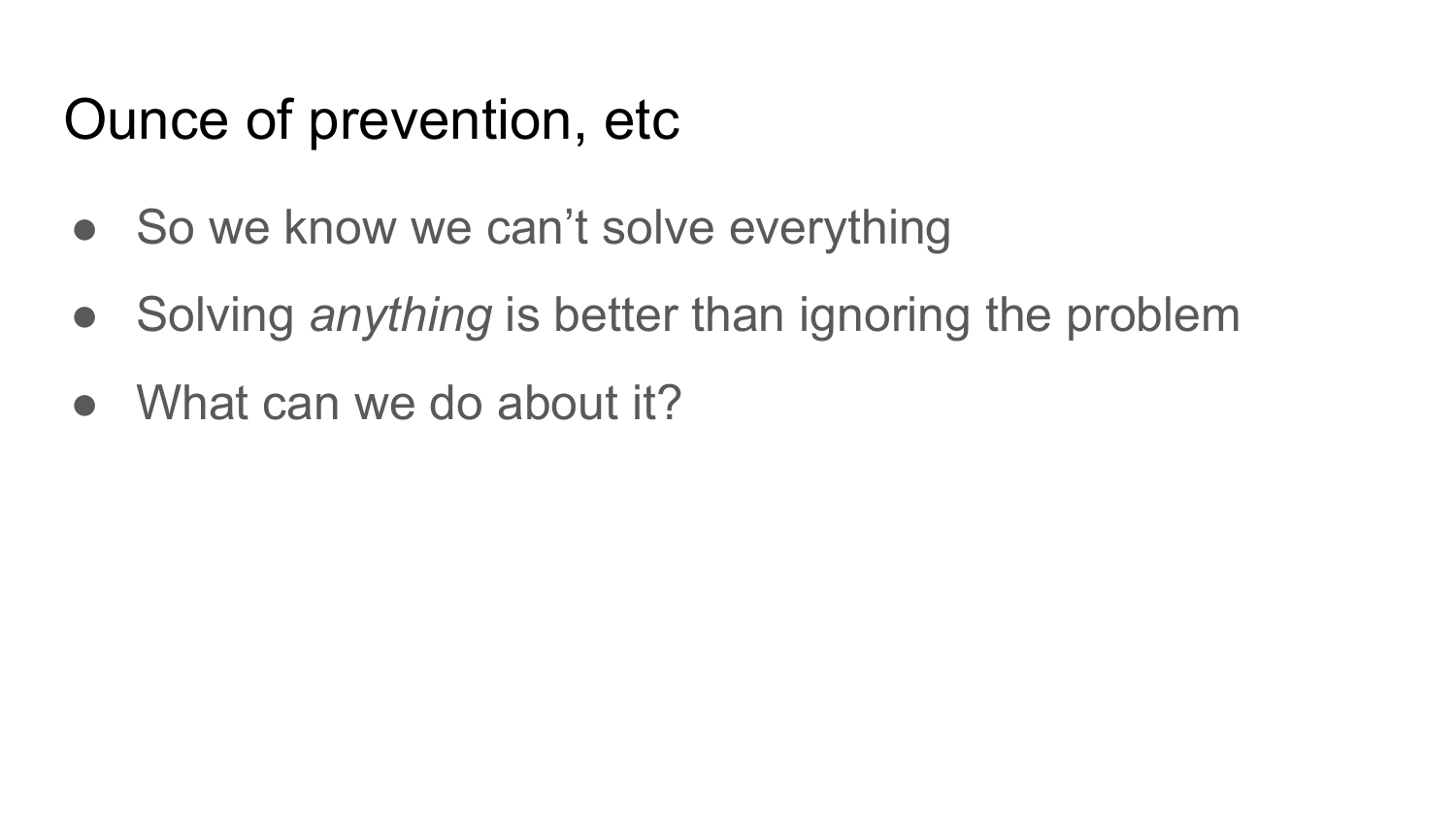## Defensive sysadmin

- Know what your systems are running
- Know what traffic is normal
- Firewall, firewall, firewall
- RBAC / SELinux / cgroup restrictions
- Multifactor login tokens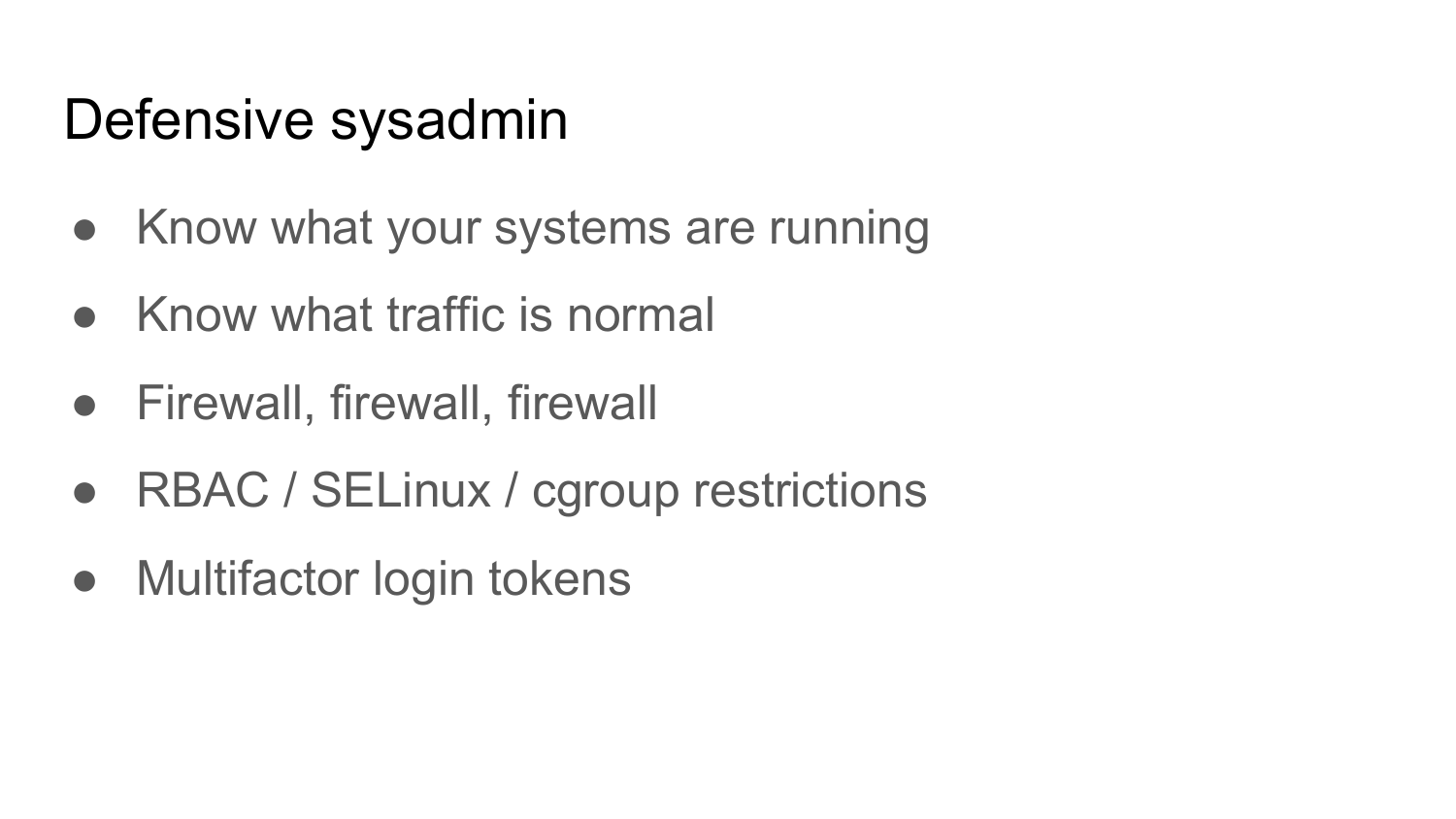## Defensive network

- Difficult to maintain w/out tight link to server group
- Prevent unrestricted traffic between office, server, control networks
- Firewall, firewall, firewall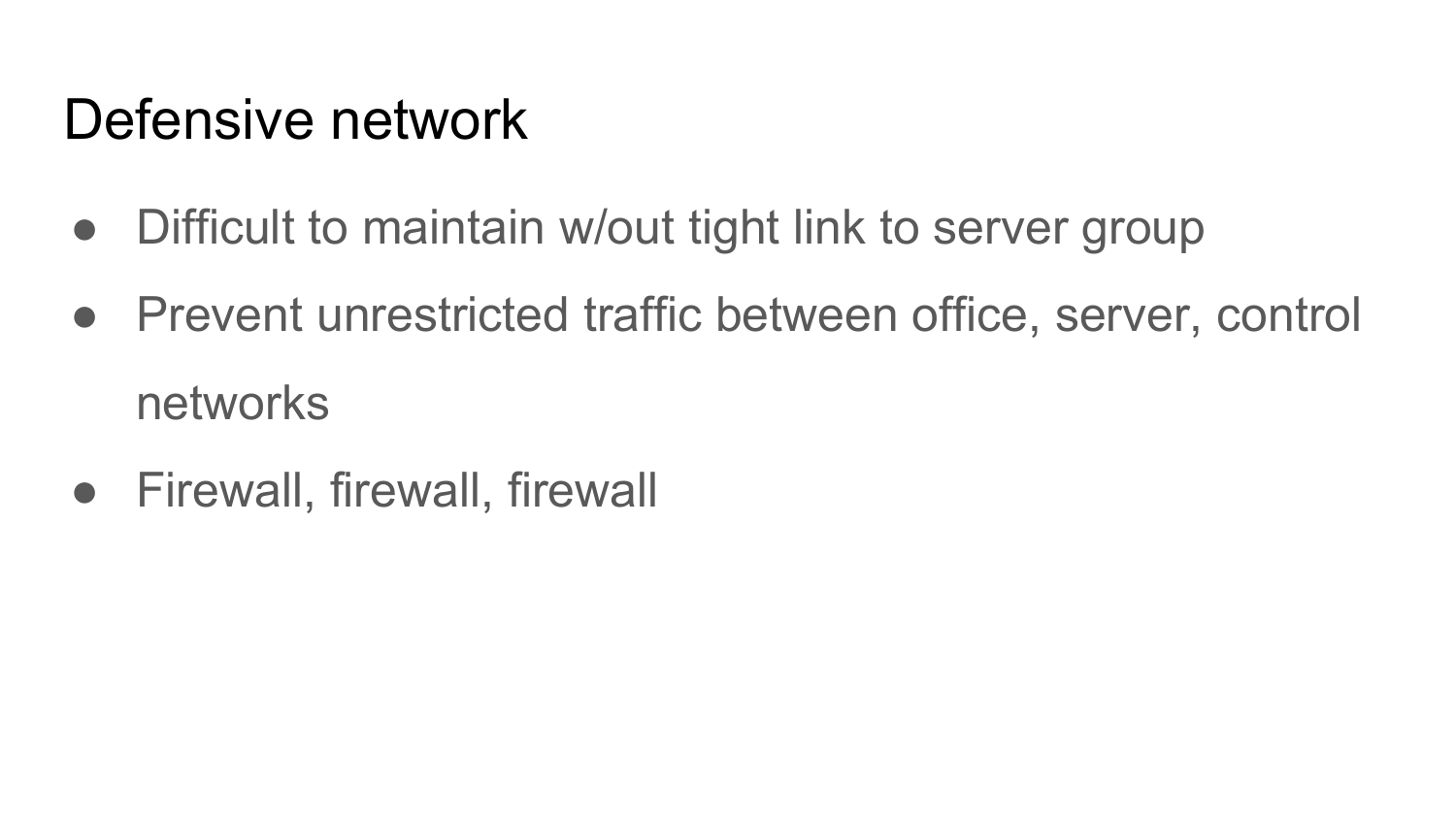### Defensive home network

- Use a reputable router!
- Make sure updates are applied!
- If you're a Linux nerd, OpenWRT/Lede/DDWrt offer upgrade cycles outside of your router manuf
- *● Very* good gear is cheap! Ubiquity Edgerouter is damn near enterprise quality for ~\$200 or less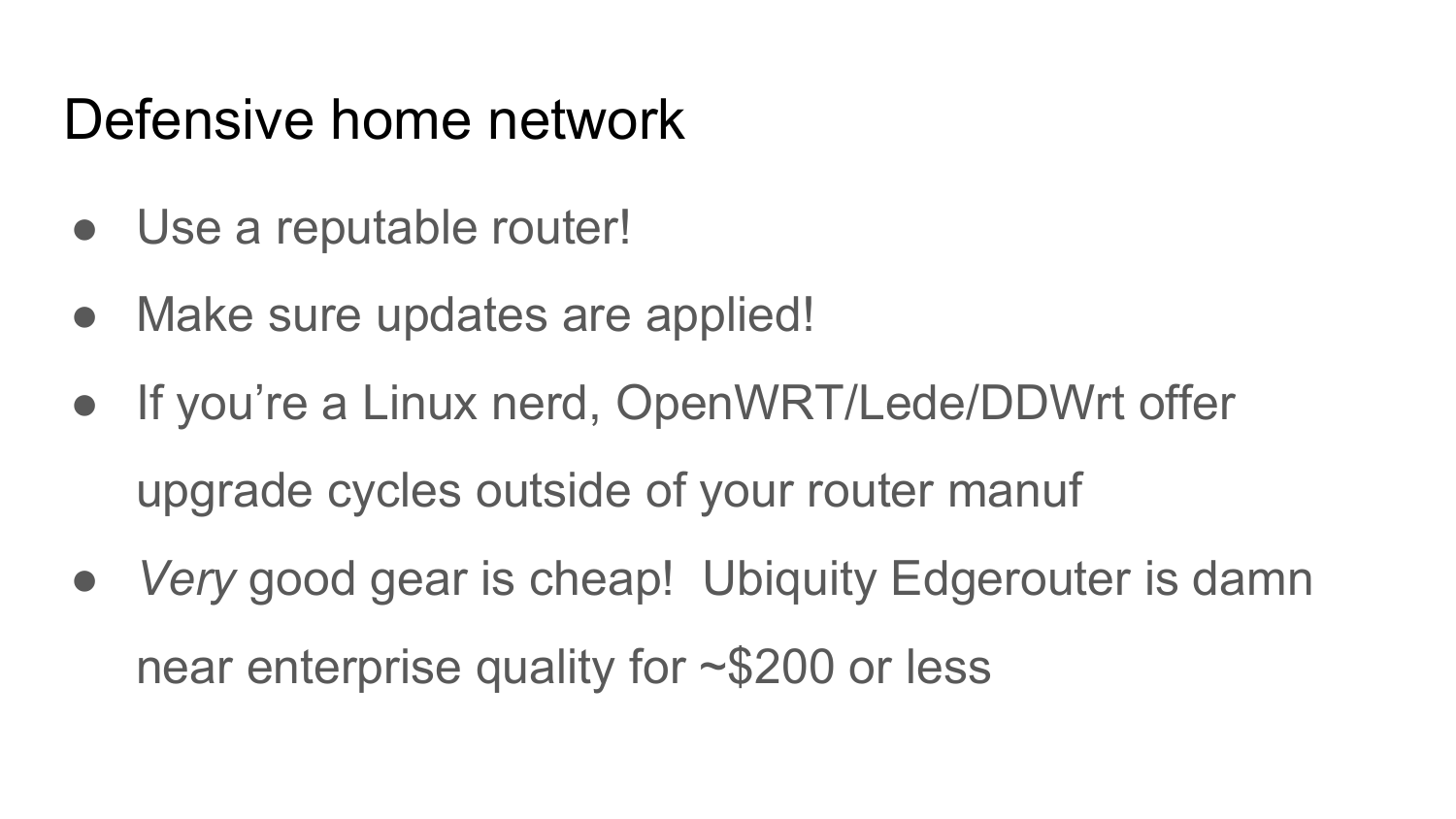## Going it alone

- Fnable 2FA
- *● Enable. 2. F. A.*
- Enable full disk encryption.
- *● Be suspicious* of weird emails
- *● Follow up via alternate methods* does the email seem weird? *Call them* before giving a password or a money transfer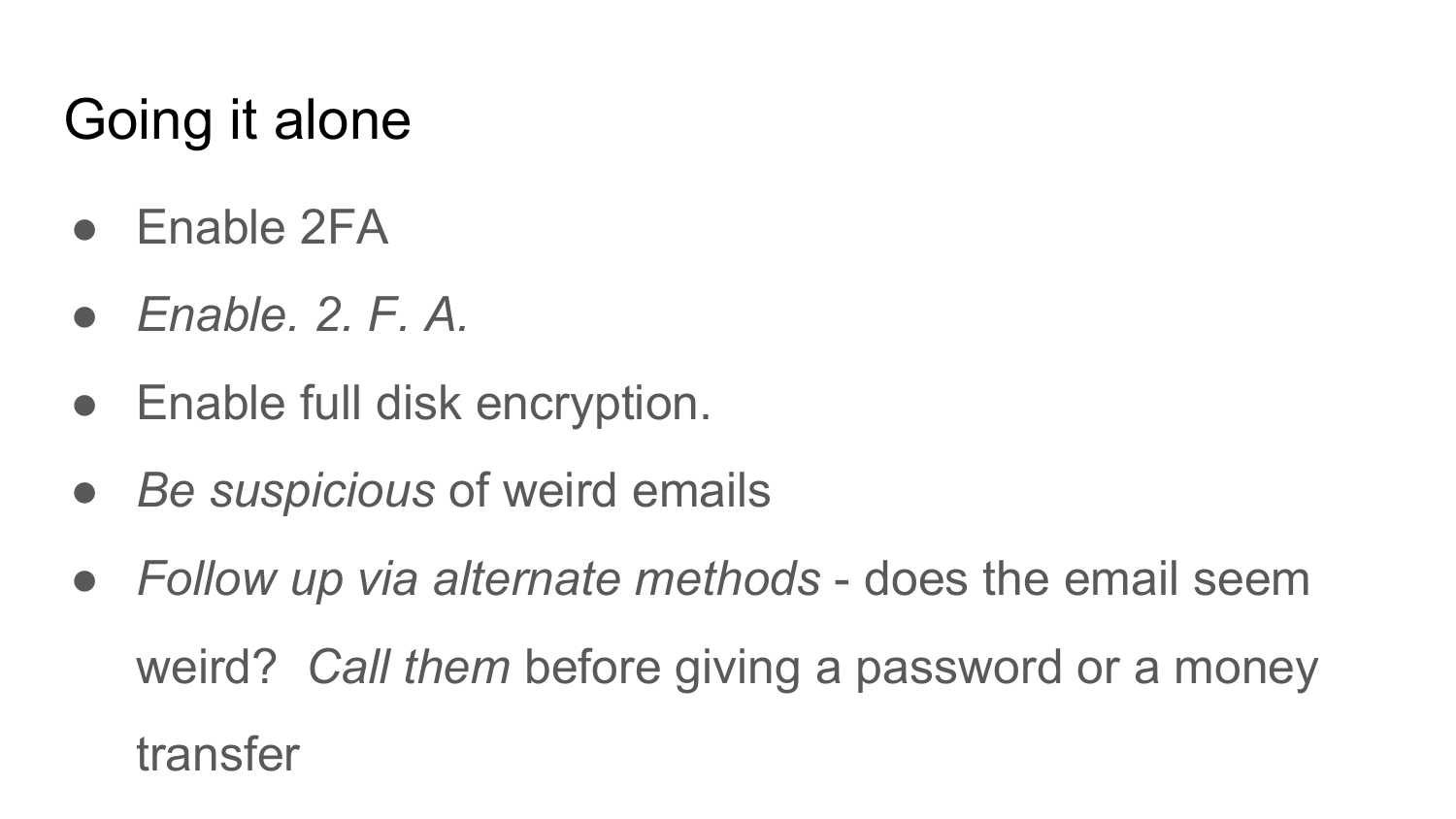### Terrible new scam

- Compromise the O365 accounts of real estate agents
- Set mail forwarding rules
- Man-in-the-middle (literally) communication with clients
- Change the destination of the escrow/downpayment transfer
- Bank isn't liable because you told them where to send it
- Now you're out your life savings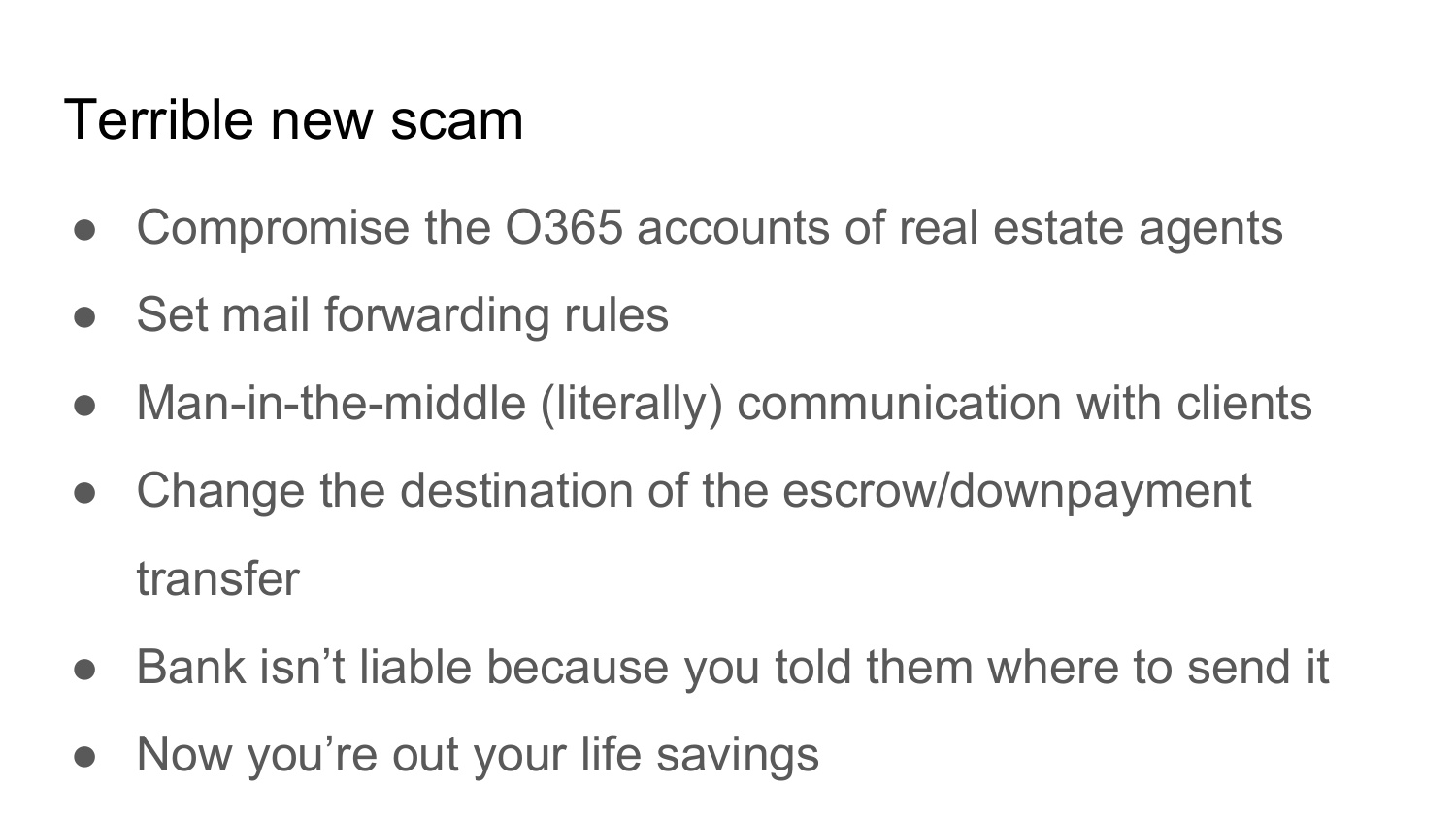#### 2FA for SSH

- Krypton 2FA for generic OpenSSH
- Acts as a PKCS smartcard library to OpenSSH
- Uses an iPhone or Android app to store the private key in a HW enclave
- Requires authentication on the phone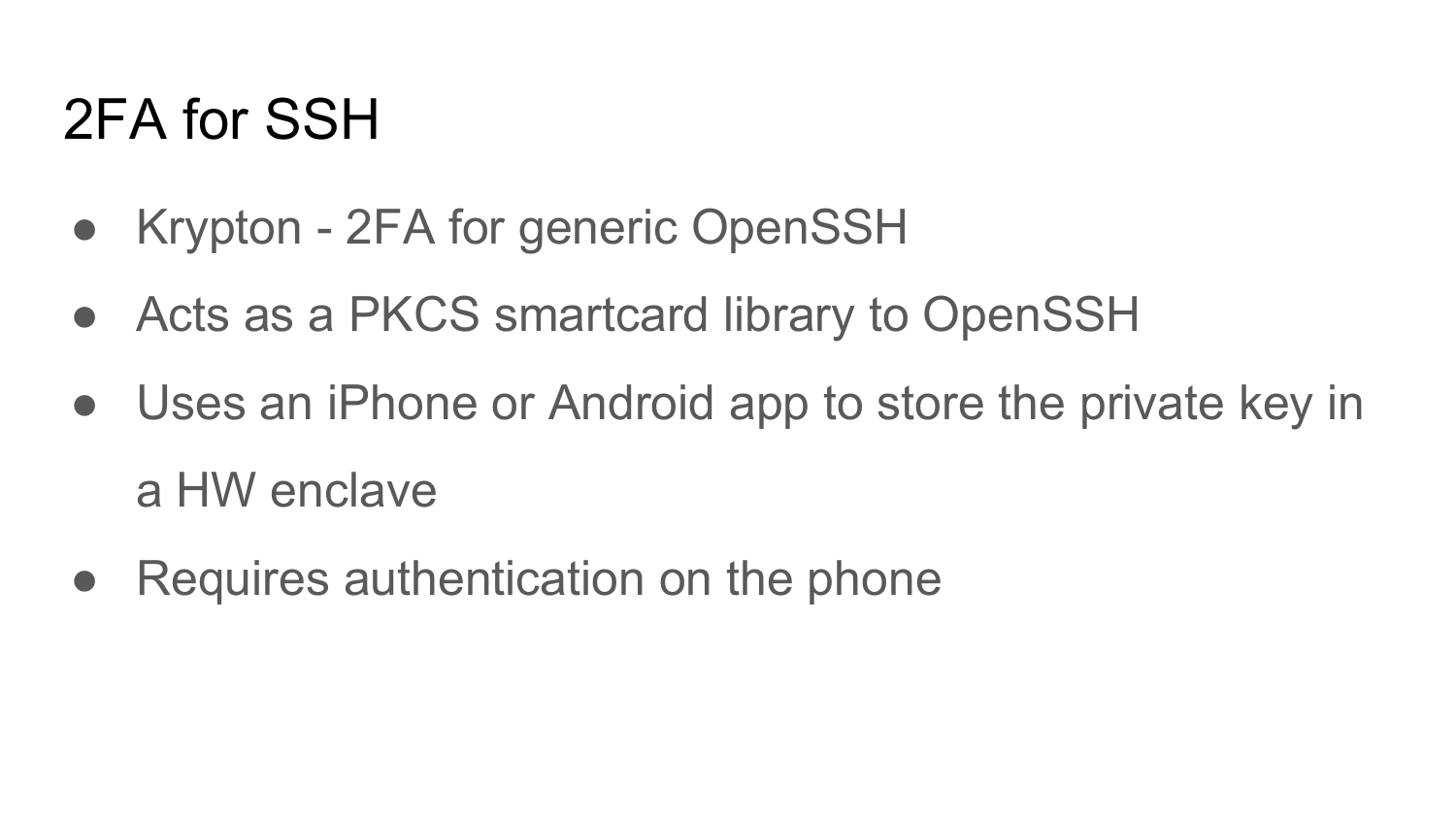## Defensive programming

- Obviously this could be an entire talk all on its own
- Assume all data is hostile
- Assume anything that declares the length of a field is lying to you
- Triple-check your types
- Separate privileges
- Beware encoding & escapes!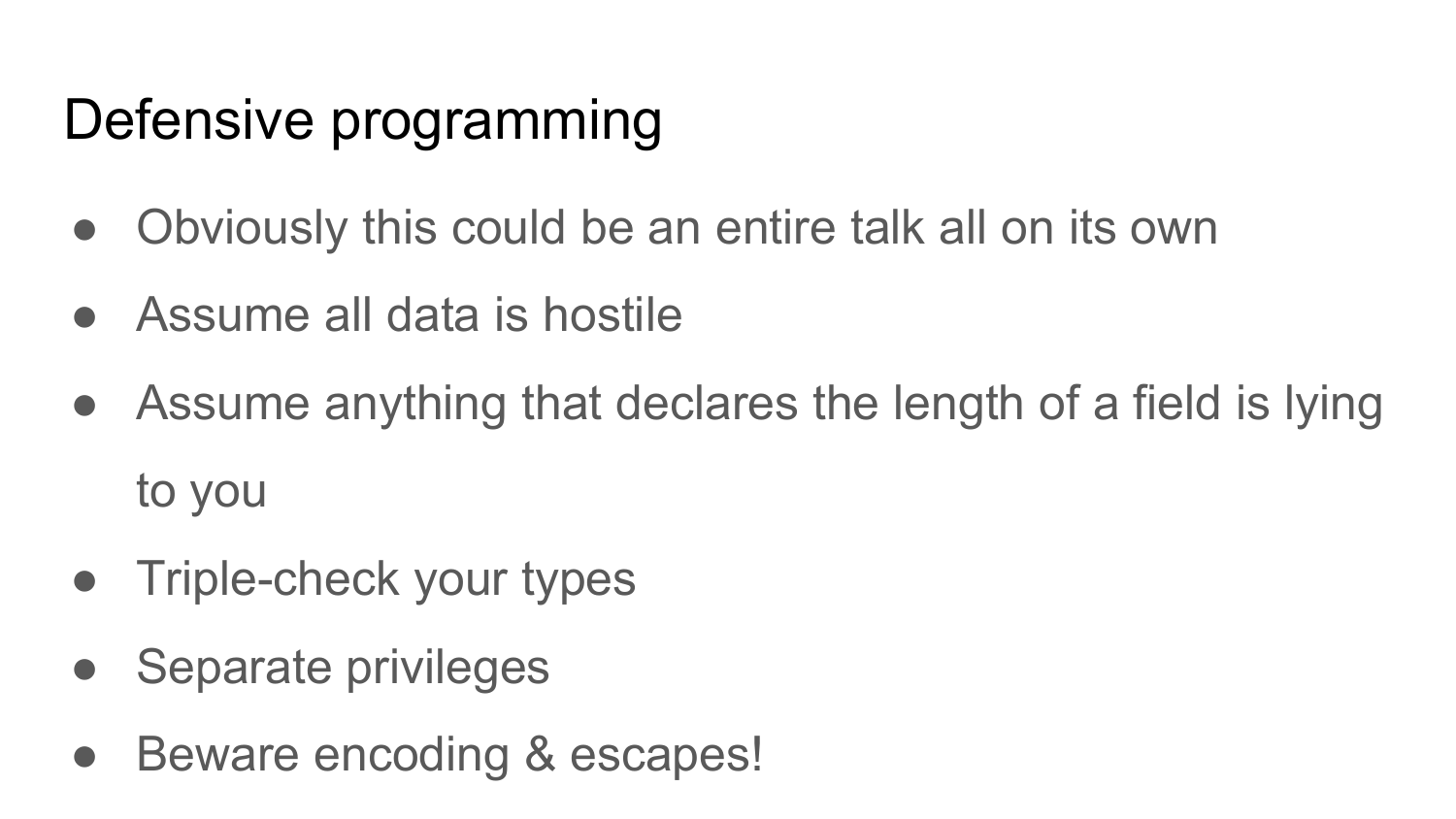# Field lengths suck

Say the protocol looks like:

Unsigned int length;

U char data[length];

- But what if they only send half of that data?
- Make sure you *always* compare the length of the buffer to the claimed length in the data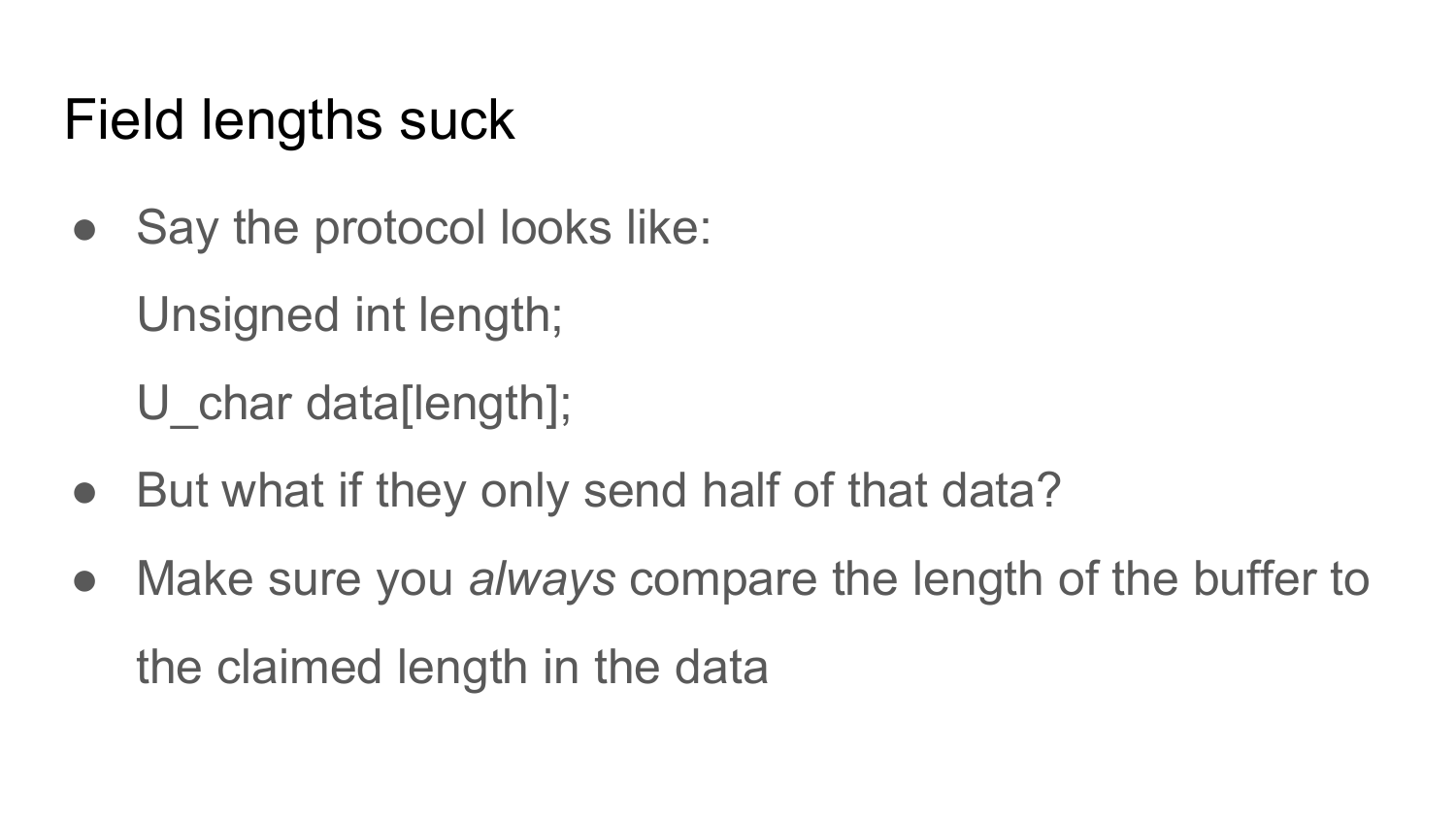# Type failures

• Same example:

Unsigned int length;

- What happens if you cast that to an int? Eventually it goes negative
- What happens when you reference buffers with negatives? Or copy negative-sized data?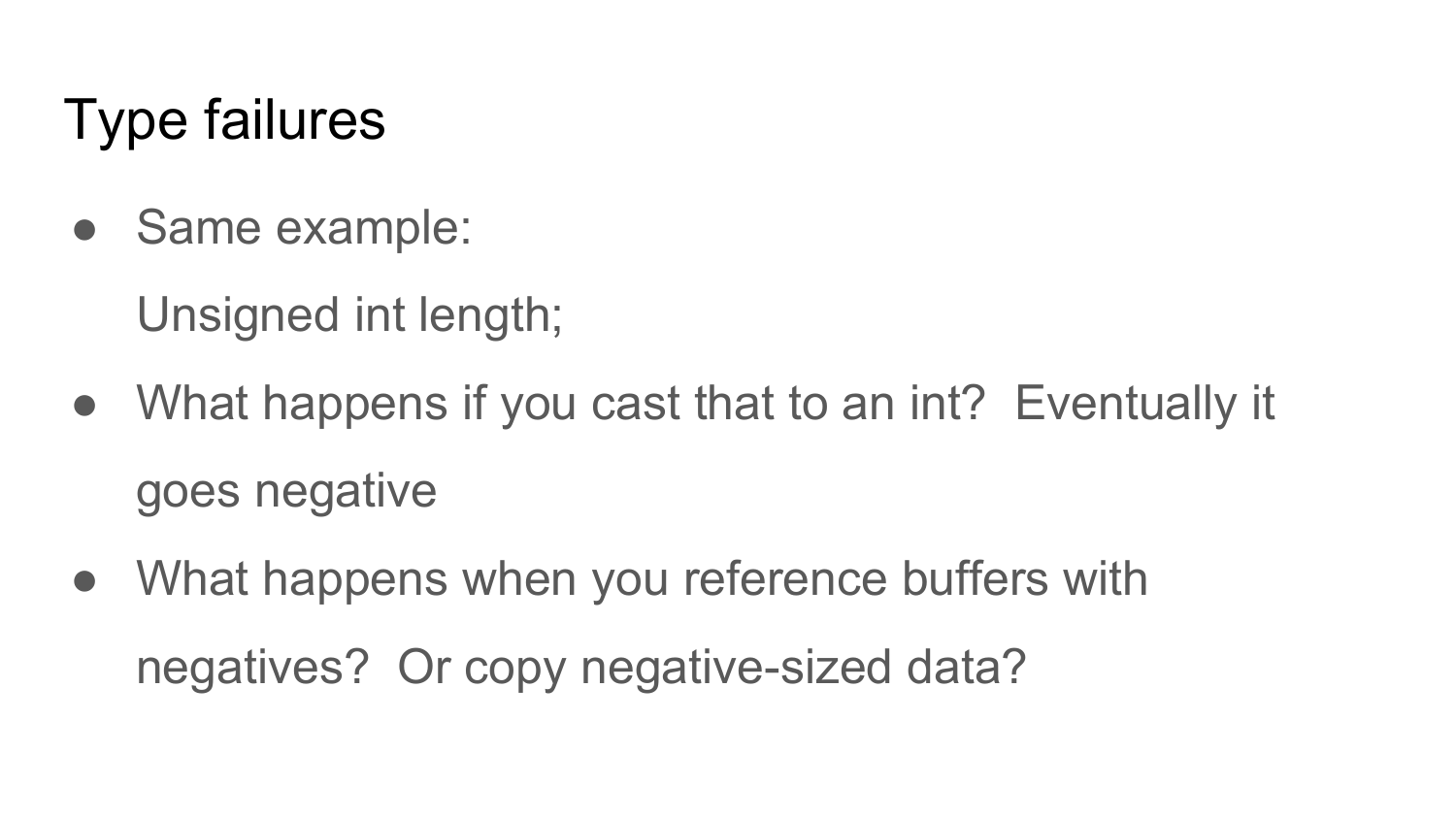#### Gotta keep 'em separated

- You need root to read packets
- You don't need root to decode packets
- You should do as little as possible as root
- Notice how wireshark has a capture daemon that talks to the UI?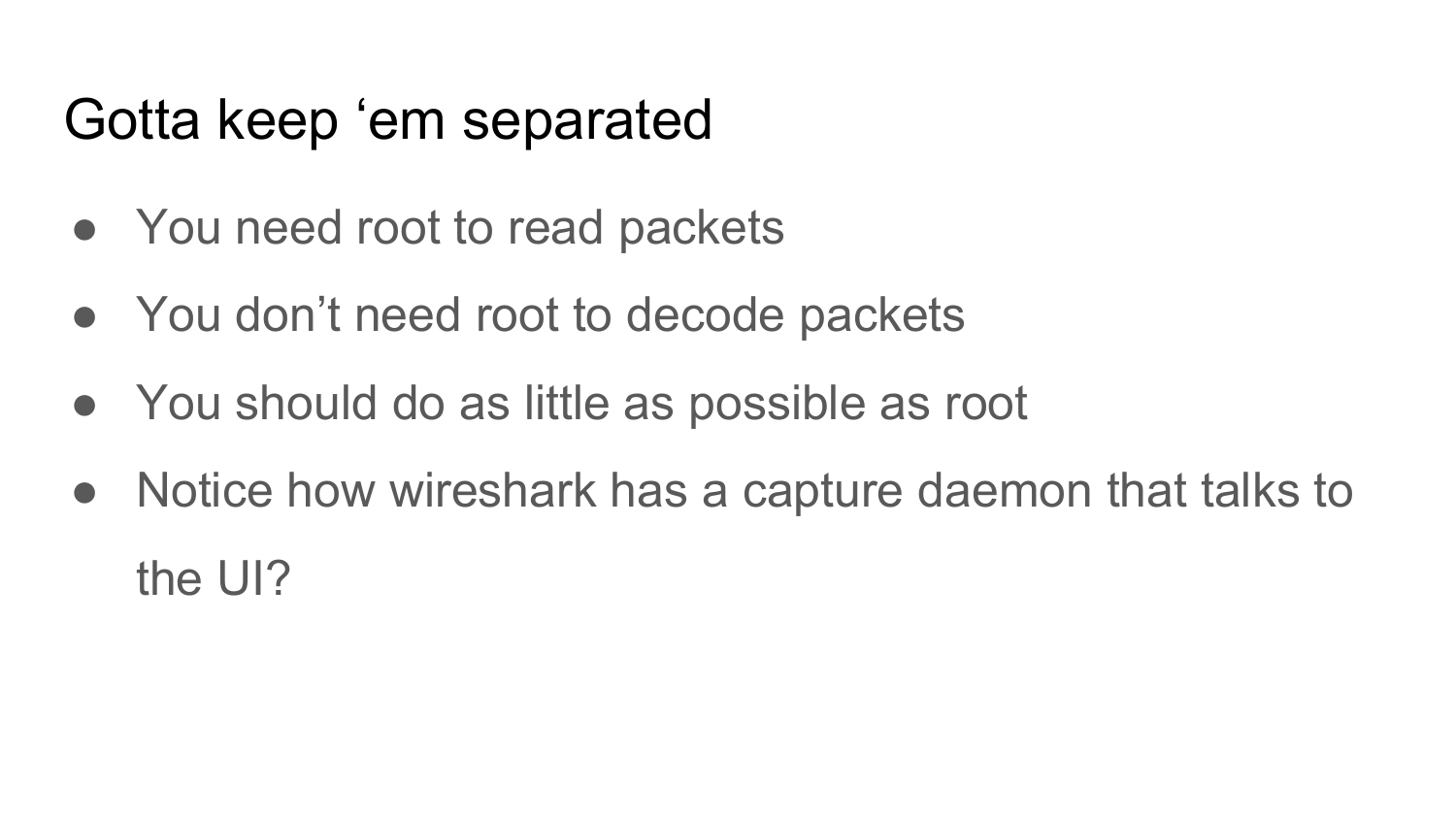# Know what you're talking to

- Every output system has its own set of special characters you have to obey
- Failure to do so leads to:
	- SQL injection
	- XSS cross-site injection
	- Shell command injection
	- Corrupted data/reports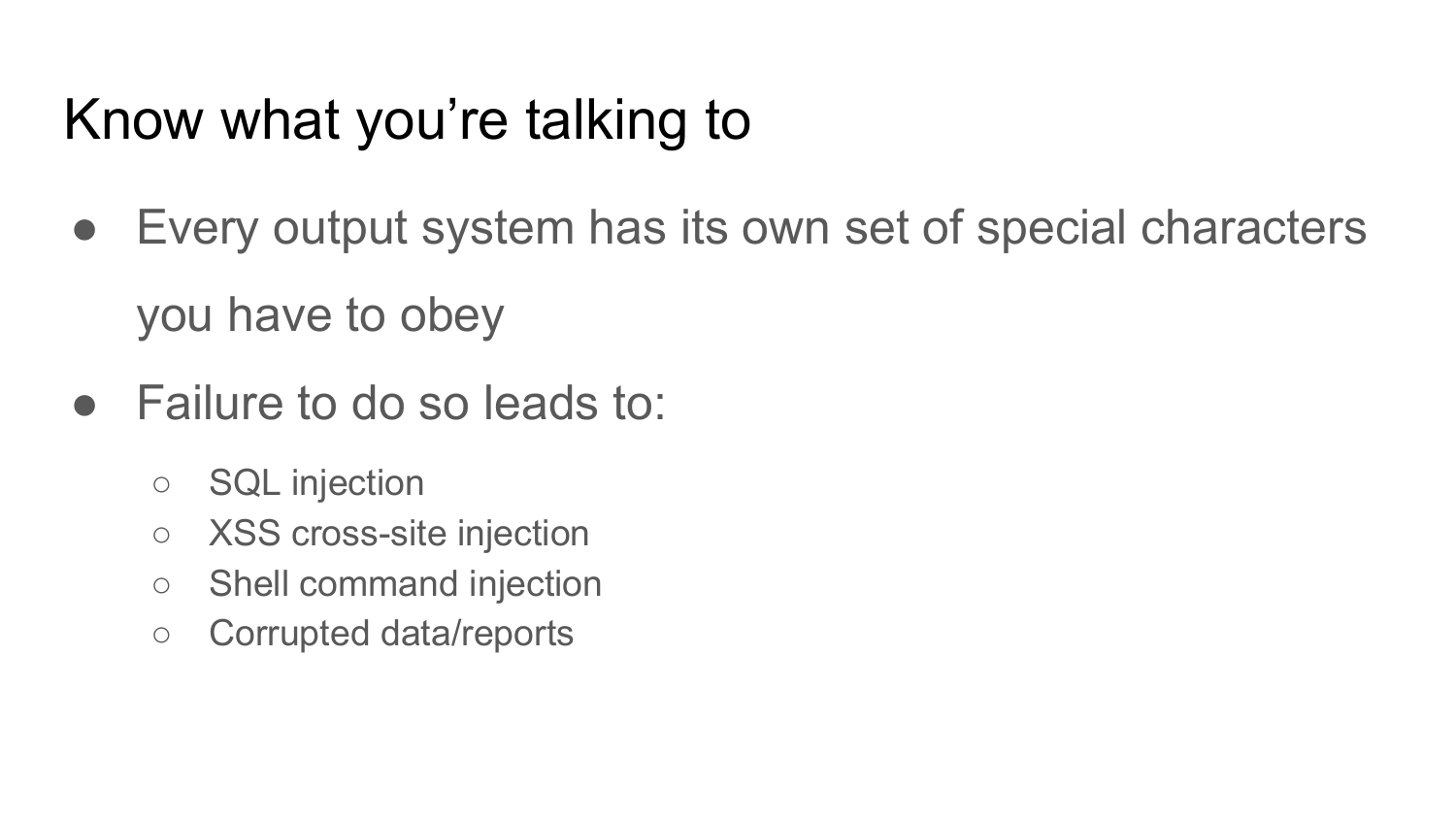# Don't do it yourself

- Whenever possible, don't write an interface library yourself
- There are almost certainly nuances you don't know
- Find a well supported, well used library for SQL/ORM, JSON, etc
- Always filter before you use supplied data!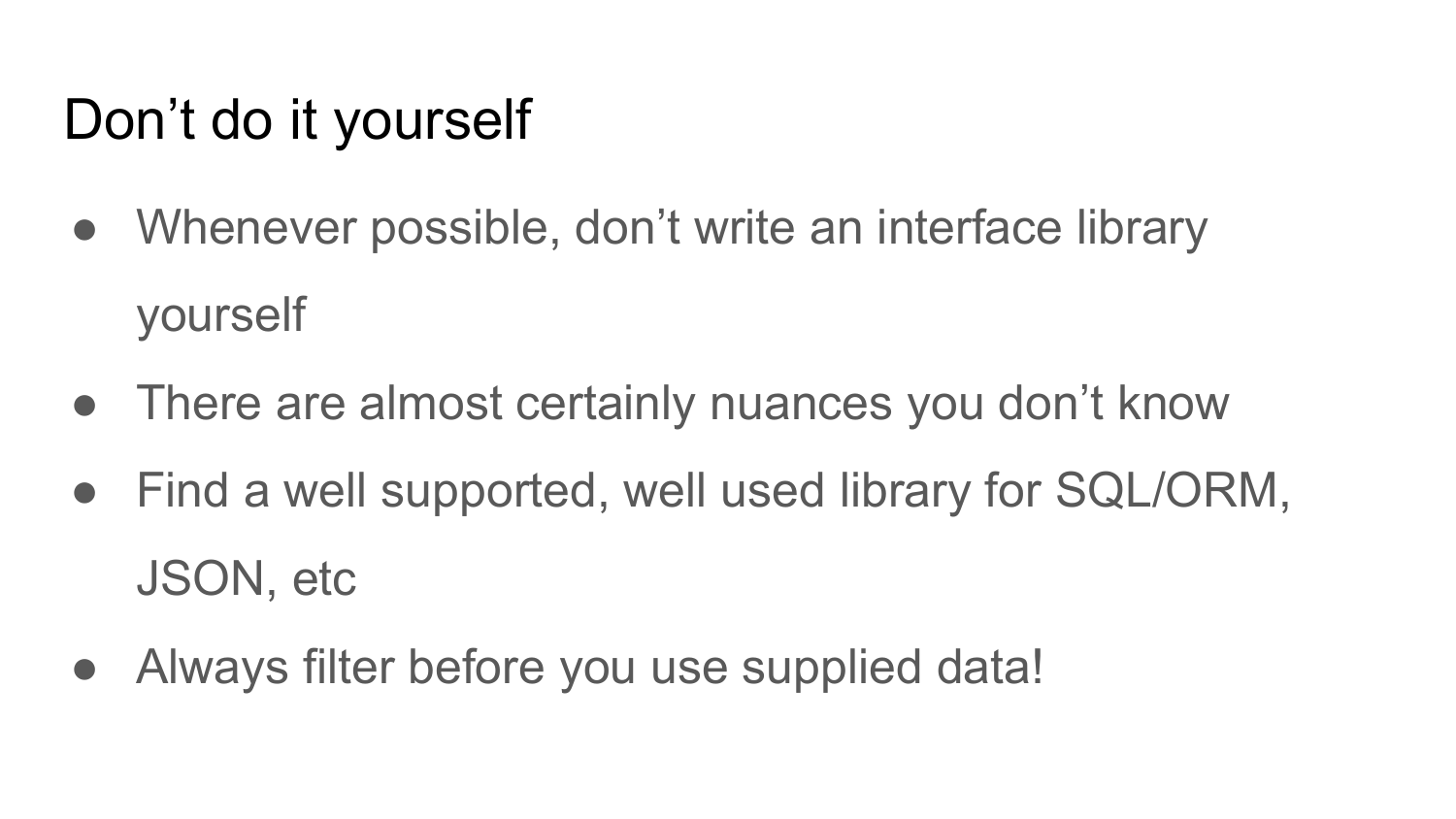#### Some more material

- James Mickens, security researcher google him
- Risky Business podcast <http://risky.biz>
- Brian Krebs <http://krebsonsecurity.com>
- Defensive Programming Guide + [language] google